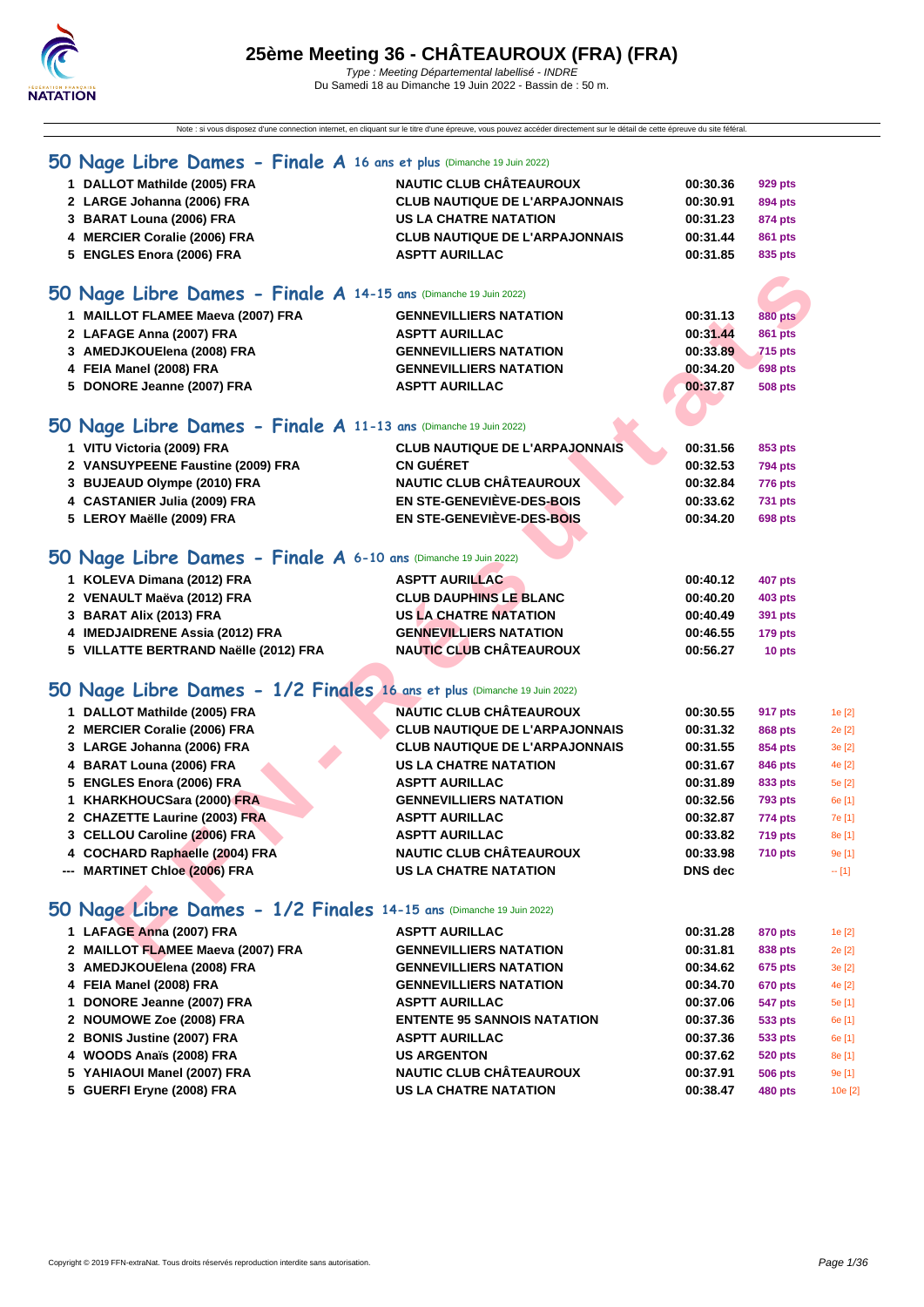

# **[50 Na](http://www.ffnatation.fr/webffn/index.php)ge Libre Dames - 1/2 Finales 11-13 ans** (Dimanche 19 Juin 2022)

| 1 VITU Victoria (2009) FRA        | <b>CLUB NAUTIQUE DE L'ARPAJONNAIS</b> | 00:31.89 | 833 pts        | 1e [2]  |
|-----------------------------------|---------------------------------------|----------|----------------|---------|
| 2 BUJEAUD Olympe (2010) FRA       | <b>NAUTIC CLUB CHÂTEAUROUX</b>        | 00:32.33 | 806 pts        | 2e [2]  |
| 3 VANSUYPEENE Faustine (2009) FRA | <b>CN GUÉRET</b>                      | 00:32.76 | <b>781 pts</b> | 3e [2]  |
| 1 CASTANIER Julia (2009) FRA      | <b>EN STE-GENEVIÈVE-DES-BOIS</b>      | 00:33.75 | <b>723 pts</b> | 4e [1]  |
| 4 LEROY Maëlle (2009) FRA         | EN STE-GENEVIÈVE-DES-BOIS             | 00:34.22 | <b>697 pts</b> | 5e [2]  |
| 2 DIJOUX Alice (2010) FRA         | <b>CLUB NAUTIQUE DE L'ARPAJONNAIS</b> | 00:34.80 | 665 pts        | 6e [1]  |
| 5 PINON Lilou (2010) FRA          | <b>US LA CHATRE NATATION</b>          | 00:35.06 | 651 pts        | 7e [2]  |
| 3 KHOUAJI Sarah (2010) FRA        | <b>GENNEVILLIERS NATATION</b>         | 00:35.65 | <b>619 pts</b> | 8e [1]  |
| 4 RHANIME Syrine (2010) FRA       | <b>GENNEVILLIERS NATATION</b>         | 00:36.94 | 553 pts        | 9e [1]  |
| 5 AMEDJKOULea (2011) FRA          | <b>GENNEVILLIERS NATATION</b>         | 00:39.36 | <b>440 pts</b> | 10e [1] |

### **50 Nage Libre Dames - 1/2 Finales 6-10 ans** (Dimanche 19 Juin 2022)

| 1 KOLEVA Dimana (2012) FRA            | <b>ASPTT AURILLAC</b>          | 00:41.16       | 364 pts        | 1e [2]  |
|---------------------------------------|--------------------------------|----------------|----------------|---------|
| 2 BARAT Alix (2013) FRA               | <b>US LA CHATRE NATATION</b>   | 00:41.76       | 340 pts        | 2e [2]  |
| 3 VENAULT Maëva (2012) FRA            | <b>CLUB DAUPHINS LE BLANC</b>  | 00:42.69       | <b>304 pts</b> | 3e[2]   |
| 4 IMEDJAIDRENE Assia (2012) FRA       | <b>GENNEVILLIERS NATATION</b>  | 00:49.39       | $108$ pts      | 4e [2]  |
| 5 VILLATTE BERTRAND Naëlle (2012) FRA | <b>NAUTIC CLUB CHÂTEAUROUX</b> | 00:55.83       | 13 pts         | 5e [2]  |
| 1 THOMAS Luna (2012) FRA              | <b>NAUTIC CLUB CHÂTEAUROUX</b> | 01:03.11       | 1 pts          | 6e [1]  |
| 2 LOBRY Zoé (2013) FRA                | <b>NAUTIC CLUB CHÂTEAUROUX</b> | 01:08.70       | 1 pts          | 7e [1]  |
| 3 BENSLIMA Sarah (2012) FRA           | <b>NAUTIC CLUB CHÂTEAUROUX</b> | 01:11.25       | 1 pts          | 8e [1]  |
| 4 DESMIDT Savannah (2012) FRA         | <b>NAUTIC CLUB CHÂTEAUROUX</b> | 01:14.61       | 1 pts          | 9e [1]  |
| --- CHEVALLIER Ellyn (2014) FRA       | <b>US LA CHATRE NATATION</b>   | <b>DNS</b> dec |                | $-$ [1] |
|                                       |                                |                |                |         |

# **50 Nage Libre Dames - Séries** (Samedi 18 Juin 2022)

| 5 PINON Lilou (2010) FRA                                          | <b>US LA CHATRE NATATION</b>          | 00:35.06       | 651 pts        |   |
|-------------------------------------------------------------------|---------------------------------------|----------------|----------------|---|
| 3 KHOUAJI Sarah (2010) FRA                                        | <b>GENNEVILLIERS NATATION</b>         | 00:35.65       | <b>619 pts</b> |   |
| 4 RHANIME Syrine (2010) FRA                                       | <b>GENNEVILLIERS NATATION</b>         | 00:36.94       | <b>553 pts</b> | Ś |
| 5 AMEDJKOULea (2011) FRA                                          | <b>GENNEVILLIERS NATATION</b>         | 00:39.36       | <b>440 pts</b> |   |
| O Nage Libre Dames - 1/2 Finales 6-10 ans (Dimanche 19 Juin 2022) |                                       |                |                |   |
| 1 KOLEVA Dimana (2012) FRA                                        | <b>ASPTT AURILLAC</b>                 | 00:41.16       | 364 pts        |   |
| 2 BARAT Alix (2013) FRA                                           | <b>US LA CHATRE NATATION</b>          | 00:41.76       | 340 pts        |   |
| 3 VENAULT Maëva (2012) FRA                                        | <b>CLUB DAUPHINS LE BLANC</b>         | 00:42.69       | 304 pts        |   |
| 4 IMEDJAIDRENE Assia (2012) FRA                                   | <b>GENNEVILLIERS NATATION</b>         | 00:49.39       | $108$ pts      |   |
| 5 VILLATTE BERTRAND Naëlle (2012) FRA                             | <b>NAUTIC CLUB CHÂTEAUROUX</b>        | 00:55.83       | 13 pts         |   |
| 1 THOMAS Luna (2012) FRA                                          | <b>NAUTIC CLUB CHÂTEAUROUX</b>        | 01:03.11       | 1 pts          | € |
| 2 LOBRY Zoé (2013) FRA                                            | <b>NAUTIC CLUB CHÂTEAUROUX</b>        | 01:08.70       | 1 pts          |   |
| 3 BENSLIMA Sarah (2012) FRA                                       | <b>NAUTIC CLUB CHÂTEAUROUX</b>        | 01:11.25       | 1 pts          | ٤ |
| 4 DESMIDT Savannah (2012) FRA                                     | <b>NAUTIC CLUB CHÂTEAUROUX</b>        | 01:14.61       | 1 pts          |   |
| --- CHEVALLIER Ellyn (2014) FRA                                   | <b>US LA CHATRE NATATION</b>          | <b>DNS</b> dec |                |   |
|                                                                   |                                       |                |                |   |
| O Nage Libre Dames - Séries (Samedi 18 Juin 2022)                 |                                       |                |                |   |
| 1 DALLOT Mathilde (2005) FRA                                      | <b>NAUTIC CLUB CHÂTEAUROUX</b>        | 00:30.39       | 927 pts        |   |
| 2 MERCIER Coralie (2006) FRA                                      | <b>CLUB NAUTIQUE DE L'ARPAJONNAIS</b> | 00:30.66       | <b>910 pts</b> |   |
| 3 LARGE Johanna (2006) FRA                                        | <b>CLUB NAUTIQUE DE L'ARPAJONNAIS</b> | 00:30.75       | <b>904 pts</b> |   |
| 4 LAFAGE Anna (2007) FRA                                          | <b>ASPTT AURILLAC</b>                 | 00:31.00       | <b>888 pts</b> |   |
| 5 ENGLES Enora (2006) FRA                                         | <b>ASPTT AURILLAC</b>                 | 00:31.19       | 876 pts        |   |
| 6 MAILLOT FLAMEE Maeva (2007) FRA                                 | <b>GENNEVILLIERS NATATION</b>         | 00:31.36       | 866 pts        |   |
| 7 BARAT Louna (2006) FRA                                          | US LA CHATRE NATATION                 | 00:31.84       | 836 pts        |   |
| 8 KHARKHOUCSara (2000) FRA                                        | <b>GENNEVILLIERS NATATION</b>         | 00:32.05       | 823 pts        |   |
| 9 VITU Victoria (2009) FRA                                        | <b>CLUB NAUTIQUE DE L'ARPAJONNAIS</b> | 00:32.17       | 816 pts        |   |
| 10 CHAZETTE Laurine (2003) FRA                                    | <b>ASPTT AURILLAC</b>                 | 00:32.53       | <b>794 pts</b> |   |
| 11 VANSUYPEENE Faustine (2009) FRA                                | <b>CN GUÉRET</b>                      | 00:32.72       | <b>783 pts</b> |   |
| 12 BUJEAUD Olympe (2010) FRA                                      | <b>NAUTIC CLUB CHÂTEAUROUX</b>        | 00:32.97       | <b>768 pts</b> |   |
| 13 MARTINET Chloe (2006) FRA                                      | <b>US LA CHATRE NATATION</b>          | 00:33.16       | <b>757 pts</b> |   |
| 14 CELLOU Caroline (2006) FRA                                     | <b>ASPTT AURILLAC</b>                 | 00:33.43       | <b>742 pts</b> |   |
| 15 LEROY Maëlle (2009) FRA                                        | <b>EN STE-GENEVIÈVE-DES-BOIS</b>      | 00:33.45       | 740 pts        |   |
| 16 COCHARD Raphaelle (2004) FRA                                   | <b>NAUTIC CLUB CHÂTEAUROUX</b>        | 00:33.75       | <b>723 pts</b> |   |
| 17 RABAT ALLOUX Elise (2006) FRA                                  | <b>CLUB NAUTIQUE DE L'ARPAJONNAIS</b> | 00:33.94       | 713 pts        |   |
| 18 CHARPAGNE Zoe (2005) FRA                                       | <b>NAUTIC CLUB CHÂTEAUROUX</b>        | 00:34.15       | <b>701 pts</b> |   |
| 19 PIERLOT Sarah (2006) FRA                                       | <b>NAUTIC CLUB CHÂTEAUROUX</b>        | 00:34.17       | <b>700 pts</b> |   |
| 20 PINON Lilou (2010) FRA                                         | <b>US LA CHATRE NATATION</b>          | 00:34.30       | <b>692 pts</b> |   |
| 21 FEIA Manel (2008) FRA                                          | <b>GENNEVILLIERS NATATION</b>         | 00:34.33       | 691 pts        |   |
| 22 AMEDJKOUElena (2008) FRA                                       | <b>GENNEVILLIERS NATATION</b>         | 00:34.44       | <b>685 pts</b> |   |
| 23 CASTANIER Julia (2009) FRA                                     | <b>EN STE-GENEVIÈVE-DES-BOIS</b>      | 00:34.63       | <b>674 pts</b> |   |
| 24 MOLINIER Emma (2004) FRA                                       | <b>EN STE-GENEVIÈVE-DES-BOIS</b>      | 00:34.89       | <b>660 pts</b> |   |
| 25 KHOUAJI Sarah (2010) FRA                                       | <b>GENNEVILLIERS NATATION</b>         | 00:35.68       | <b>618 pts</b> |   |
| 26 DIJOUX Alice (2010) FRA                                        | <b>CLUB NAUTIQUE DE L'ARPAJONNAIS</b> | 00:36.12       | 595 pts        |   |
| 27 HABBAD-DAUCHY Leia (2006) FRA                                  | <b>ENTENTE 95 SANNOIS NATATION</b>    | 00:36.22       | 590 pts        |   |
| 28 RHANIME Syrine (2010) FRA                                      | <b>GENNEVILLIERS NATATION</b>         | 00:36.33       | <b>584 pts</b> |   |
| 29 SAUTEREL Maeline (2005) FRA                                    | <b>ASPTT AURILLAC</b>                 | 00:36.39       | <b>581 pts</b> |   |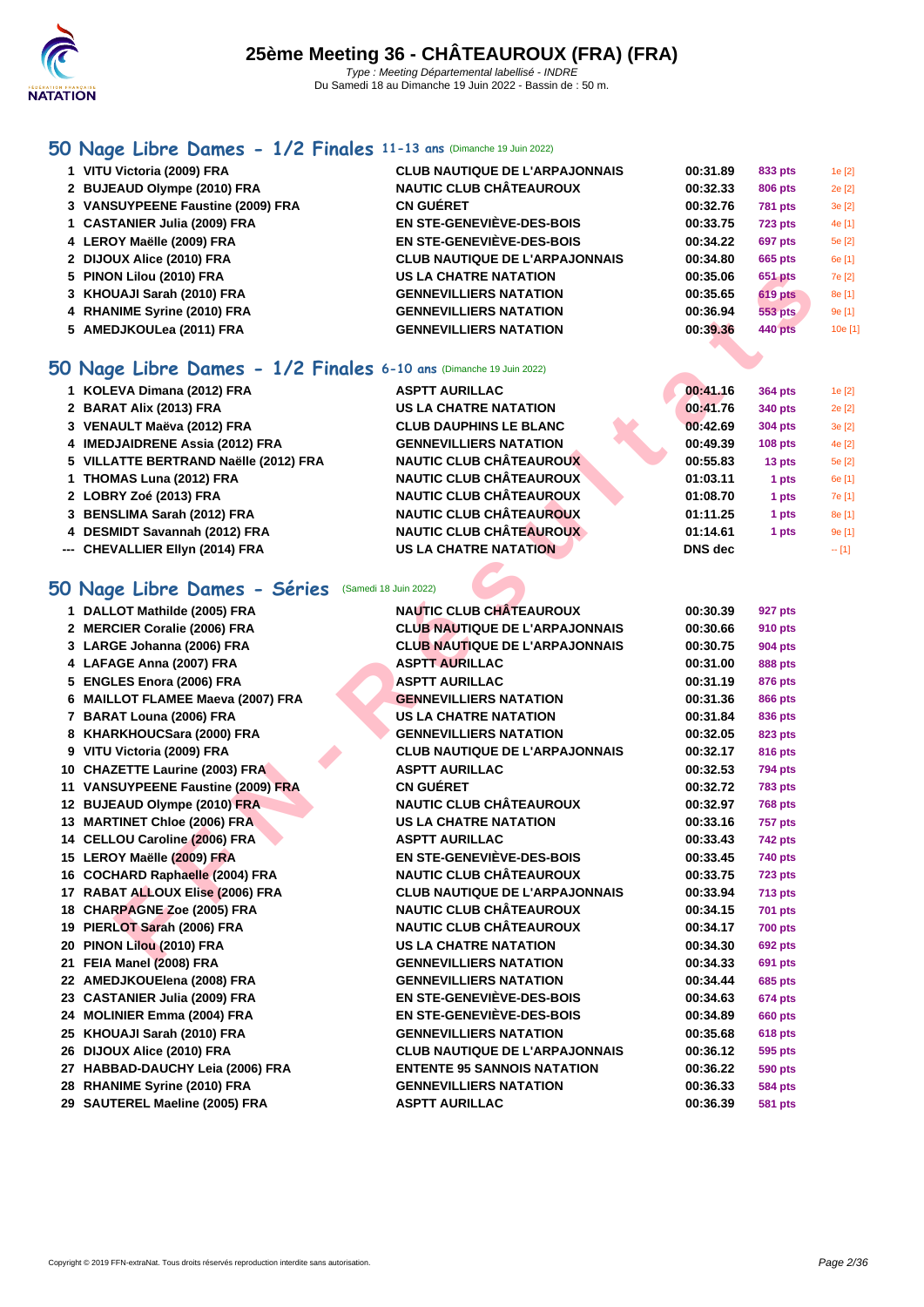

#### **[50 Nage L](http://www.ffnatation.fr/webffn/index.php)ibre Dames - Séries (suite)**

| 30 GUERFI Eryne (2008) FRA             | <b>US LA CHATRE NATATION</b>          | 00:36.78       | <b>561 pts</b>       |
|----------------------------------------|---------------------------------------|----------------|----------------------|
| 31 WOODS Anaïs (2008) FRA              | <b>US ARGENTON</b>                    | 00:37.27       | 537 pts              |
| 32 DEMOULIN RICHARD Manon (2005) FRA   | <b>CLUB NAUTIQUE DE L'ARPAJONNAIS</b> | 00:37.29       | <b>536 pts</b>       |
| 33 DESANNEAUX Clemence (2005) FRA      | <b>NAUTIC CLUB CHÂTEAUROUX</b>        | 00:37.32       | 535 pts              |
| 34 BONIS Justine (2007) FRA            | <b>ASPTT AURILLAC</b>                 | 00:37.57       | <b>523 pts</b>       |
| 35 DONORE Jeanne (2007) FRA            | <b>ASPTT AURILLAC</b>                 | 00:37.61       | <b>521 pts</b>       |
| 36 NOUMOWE Zoe (2008) FRA              | <b>ENTENTE 95 SANNOIS NATATION</b>    | 00:37.74       | <b>514 pts</b>       |
| 37 YAHIAOUI Manel (2007) FRA           | <b>NAUTIC CLUB CHÂTEAUROUX</b>        | 00:37.96       | <b>504 pts</b>       |
| 38 BERTRAND Shanice (2007) FRA         | <b>NAUTIC CLUB CHÂTEAUROUX</b>        | 00:38.24       | <b>491 pts</b>       |
| 39 AMEDJKOULea (2011) FRA              | <b>GENNEVILLIERS NATATION</b>         | 00:38.82       | 464 pts              |
| 40 VENAULT Maëva (2012) FRA            | <b>CLUB DAUPHINS LE BLANC</b>         | 00:39.53       | <b>432 pts</b>       |
| 41 PARENT Solènne (2009) FRA           | <b>US ARGENTON</b>                    | 00:39.87       | 417 pts              |
| 42 DESANNEAUX Emma (2007) FRA          | <b>NAUTIC CLUB CHÂTEAUROUX</b>        | 00:40.60       | <b>386 pts</b>       |
| 43 LEBON Lola (2009) FRA               | <b>EN STE-GENEVIÈVE-DES-BOIS</b>      | 00:42.32       | <b>318 pts</b>       |
| 44 LEGE Lilly-Rose (2011) FRA          | <b>CLUB DAUPHINS LE BLANC</b>         | 00:43.20       | <b>286 pts</b>       |
| 45 BARAT Alix (2013) FRA               | <b>US LA CHATRE NATATION</b>          | 00:43.29       | <b>283 pts</b>       |
| 46 KOLEVA Dimana (2012) FRA            | <b>ASPTT AURILLAC</b>                 | 00:44.27       | <b>249 pts</b>       |
| 47 WANG Alice (2010) FRA               | <b>ENTENTE 95 SANNOIS NATATION</b>    | 00:44.39       | <b>245 pts</b>       |
| 48 JERBY Salma (2011) FRA              | <b>ENTENTE 95 SANNOIS NATATION</b>    | 00:45.02       | 225 pts              |
| 49 BDIDA DE ZAN Sofia (2010) FRA       | <b>EN STE-GENEVIÈVE-DES-BOIS</b>      | 00:45.34       | 215 pts              |
| 50 LUCHINI Mila (2009) FRA             | <b>CLUB DAUPHINS LE BLANC</b>         | 00:46.34       | <b>185 pts</b>       |
| 51 OURRAOUI Hidaya (2011) FRA          | <b>ENTENTE 95 SANNOIS NATATION</b>    | 00:46.50       | 180 pts              |
| 52 GREGOIRE Léana (2011) FRA           | <b>US LA CHATRE NATATION</b>          | 00:46.69       | 175 pts              |
| 53 IMEDJAIDRENE Assia (2012) FRA       | <b>GENNEVILLIERS NATATION</b>         | 00:50.51       | 84 pts               |
| 54 VILLATTE BERTRAND Naëlle (2012) FRA | <b>NAUTIC CLUB CHÂTEAUROUX</b>        | 00:54.01       | 30 pts               |
| 55 GASTON Alizée (2011) FRA            | <b>NAUTIC CLUB CHÂTEAUROUX</b>        | 00:54.21       | 28 pts               |
| 56 CHEVALLIER Ellyn (2014) FRA         | <b>US LA CHATRE NATATION</b>          | 00:56.51       | 8 pts                |
| 57 THOMAS Luna (2012) FRA              | <b>NAUTIC CLUB CHÂTEAUROUX</b>        | 00:58.19       | 1 pts                |
| 58 MOHAMEDI Jihane (2011) FRA          | <b>NAUTIC CLUB CHÂTEAUROUX</b>        | 01:02.63       | 1 pts                |
| 59 LOBRY Zoé (2013) FRA                | <b>NAUTIC CLUB CHÂTEAUROUX</b>        | 01:07.43       | 1 pts                |
| 60 BENSLIMA Sarah (2012) FRA           | <b>NAUTIC CLUB CHÂTEAUROUX</b>        | 01:09.76       | 1 pts                |
| 61 DESMIDT Savannah (2012) FRA         | <b>NAUTIC CLUB CHÂTEAUROUX</b>        | 01:11.49       | 1 pts                |
| 62 MOHAMEDI Sajida (2013) FRA          | <b>NAUTIC CLUB CHÂTEAUROUX</b>        | 01:21.19       | 1 pts                |
| --- CLERET Lili-Jane (2007) FRA        | <b>US ARGENTON</b>                    | <b>DNS</b> dec |                      |
| 00 Nage Libre Dames - Séries           | (Dimanche 19 Juin 2022)               |                |                      |
| 1 MERCIER Coralie (2006) FRA           | <b>CLUB NAUTIQUE DE L'ARPAJONNAIS</b> | 01:08.50       | 834 pts              |
| 2 DALLOT Mathilde (2005) FRA           | <b>NAUTIC CLUB CHÂTEAUROUX</b>        | 01:09.06       | 817 pts              |
| 3 ENGLES Enora (2006) FRA              | <b>ASPTT AURILLAC</b>                 | 01:10.17       | <b>784 pts</b>       |
| 4 LARGE Johanna (2006) FRA             | <b>CLUB NAUTIQUE DE L'ARPAJONNAIS</b> | 01:10.32       | <b>780 pts</b>       |
| 5 VITU Victoria (2009) FRA             | <b>CLUB NAUTIQUE DE L'ARPAJONNAIS</b> | 01:10.69       | <b>769 pts</b>       |
| 6 MAILLOT FLAMEE Maeva (2007) FRA      | <b>GENNEVILLIERS NATATION</b>         | 01:11.03       | <b>759 pts</b>       |
| 7 RABAT ALLOUX Elise (2006) FRA        | <b>CLUB NAUTIQUE DE L'ARPAJONNAIS</b> | 01:12.22       | <b>726 pts</b>       |
| 8 VANSUYPEENE Faustine (2009) FRA      | <b>CN GUERET</b>                      | 01:12.41       | <b>720 pts</b>       |
| 9 CHAZETTE Laurine (2003) FRA          | <b>ASPTT AURILLAC</b>                 | 01:13.47       | <b>691 pts</b>       |
| 40 FEIA Messai (0000) FBA              | <b>OF UNIT VILLIED ON A TATION</b>    | 0.4.4.4.47     | $\sim$ $\sim$ $\sim$ |

#### **100 Nage Libre Dames - Séries** (Dimanche 19 Juin 2022)

| 1 MERCIER Coralie (2006) FRA      | <b>CLUB NAUTIQUE DE L'ARPAJONNAIS</b> | 01:08.50 | 834 pts        |
|-----------------------------------|---------------------------------------|----------|----------------|
| 2 DALLOT Mathilde (2005) FRA      | <b>NAUTIC CLUB CHÂTEAUROUX</b>        | 01:09.06 | 817 pts        |
| 3 ENGLES Enora (2006) FRA         | <b>ASPTT AURILLAC</b>                 | 01:10.17 | <b>784 pts</b> |
| 4 LARGE Johanna (2006) FRA        | <b>CLUB NAUTIQUE DE L'ARPAJONNAIS</b> | 01:10.32 | <b>780 pts</b> |
| 5 VITU Victoria (2009) FRA        | <b>CLUB NAUTIQUE DE L'ARPAJONNAIS</b> | 01:10.69 | <b>769 pts</b> |
| 6 MAILLOT FLAMEE Maeva (2007) FRA | <b>GENNEVILLIERS NATATION</b>         | 01:11.03 | <b>759 pts</b> |
| 7 RABAT ALLOUX Elise (2006) FRA   | <b>CLUB NAUTIQUE DE L'ARPAJONNAIS</b> | 01:12.22 | <b>726 pts</b> |
| 8 VANSUYPEENE Faustine (2009) FRA | <b>CN GUERET</b>                      | 01:12.41 | <b>720 pts</b> |
| 9 CHAZETTE Laurine (2003) FRA     | <b>ASPTT AURILLAC</b>                 | 01:13.47 | 691 pts        |
| 10 FEIA Manel (2008) FRA          | <b>GENNEVILLIERS NATATION</b>         | 01:14.17 | 672 pts        |
| 11 LAFAGE Anna (2007) FRA         | <b>ASPTT AURILLAC</b>                 | 01:14.22 | <b>671 pts</b> |
| 12 COCHARD Raphaelle (2004) FRA   | <b>NAUTIC CLUB CHÂTEAUROUX</b>        | 01:15.03 | 649 pts        |
| 13 AMEDJKOUElena (2008) FRA       | <b>GENNEVILLIERS NATATION</b>         | 01:15.12 | 647 pts        |
| 14 BRUNET Amandine (2006) FRA     | <b>CLUB DAUPHINS LE BLANC</b>         | 01:15.13 | <b>646 pts</b> |
| 15 BUJEAUD Olympe (2010) FRA      | <b>NAUTIC CLUB CHÂTEAUROUX</b>        | 01:15.39 | <b>639 pts</b> |
| 16 CELLOU Caroline (2006) FRA     | <b>ASPTT AURILLAC</b>                 | 01:15.91 | <b>626 pts</b> |
| 17 PIERLOT Sarah (2006) FRA       | <b>NAUTIC CLUB CHÂTEAUROUX</b>        | 01:17.10 | 595 pts        |
| 18 DIJOUX Alice (2010) FRA        | <b>CLUB NAUTIQUE DE L'ARPAJONNAIS</b> | 01:17.41 | 587 pts        |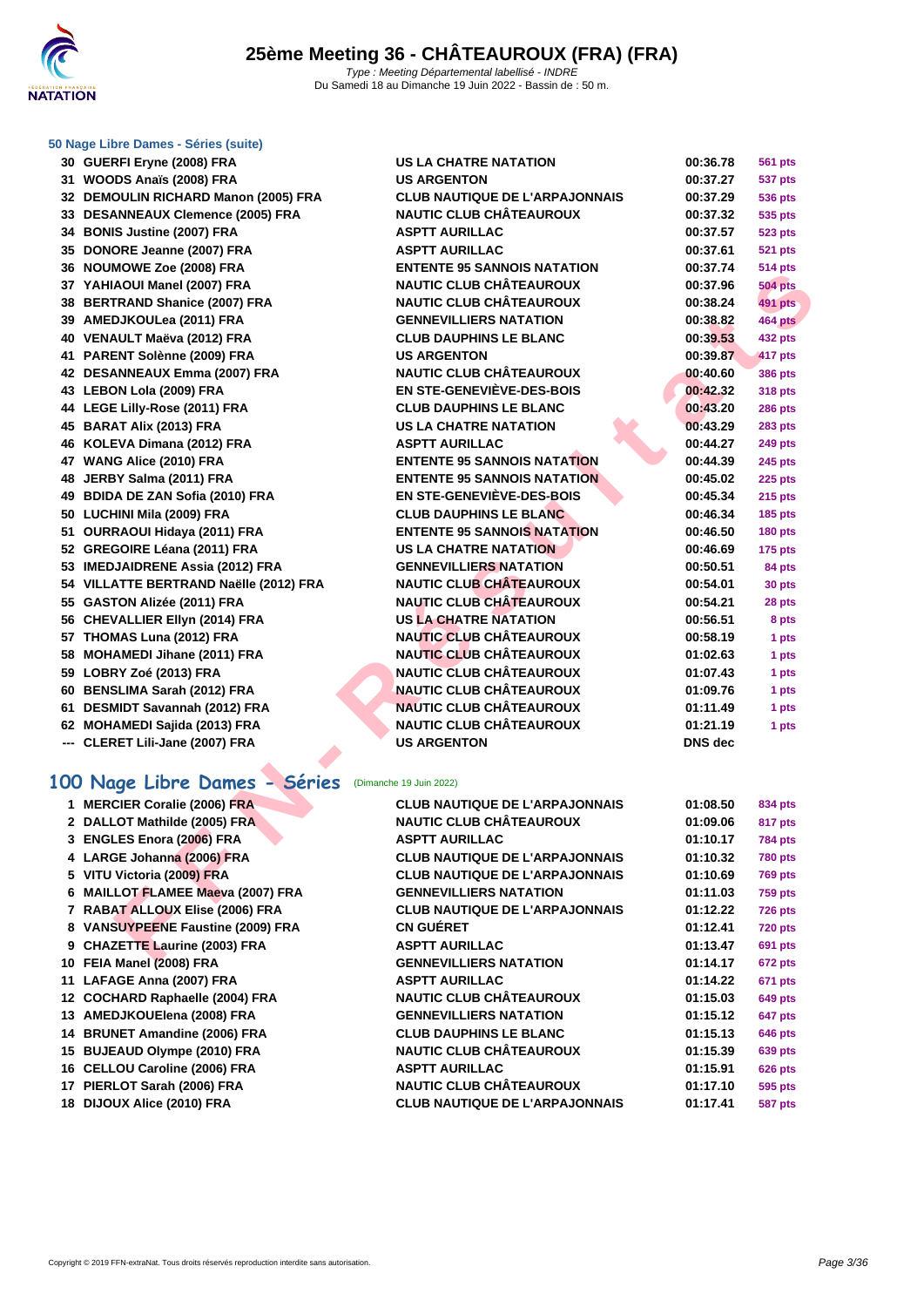

#### **[100 Nage](http://www.ffnatation.fr/webffn/index.php) Libre Dames - Séries (suite)**

| 19 PINON Lilou (2010) FRA                           | US LA CHATRE NATATION                 | 01:17.97       | 573 pts        |
|-----------------------------------------------------|---------------------------------------|----------------|----------------|
| 20 HABBAD-DAUCHY Leia (2006) FRA                    | <b>ENTENTE 95 SANNOIS NATATION</b>    | 01:18.84       | 552 pts        |
| 21 YAHIAOUI Manel (2007) FRA                        | <b>NAUTIC CLUB CHÂTEAUROUX</b>        | 01:20.88       | 503 pts        |
| 22 KHOUAJI Sarah (2010) FRA                         | <b>GENNEVILLIERS NATATION</b>         | 01:21.25       | 494 pts        |
| 23 RHANIME Syrine (2010) FRA                        | <b>GENNEVILLIERS NATATION</b>         | 01:21.42       | 491 pts        |
| 24 SAUTEREL Maeline (2005) FRA                      | <b>ASPTT AURILLAC</b>                 | 01:21.79       | 482 pts        |
| 25 DESANNEAUX Clemence (2005) FRA                   | <b>NAUTIC CLUB CHÂTEAUROUX</b>        | 01:22.64       | 463 pts        |
| 26 CASTANIER Laly (2007) FRA                        | <b>ASPTT AURILLAC</b>                 | 01:23.16       | 451 pts        |
| 27 DEMOULIN RICHARD Manon (2005) FRA                | <b>CLUB NAUTIQUE DE L'ARPAJONNAIS</b> | 01:23.45       | <b>445 pts</b> |
| 28 GUERFI Eryne (2008) FRA                          | <b>US LA CHATRE NATATION</b>          | 01:23.60       | 442 pts        |
| 29 DONORE Jeanne (2007) FRA                         | <b>ASPTT AURILLAC</b>                 | 01:24.69       | 418 pts        |
| 30 BONIS Justine (2007) FRA                         | <b>ASPTT AURILLAC</b>                 | 01:26.03       | 390 pts        |
| 31 NOUMOWE Zoe (2008) FRA                           | <b>ENTENTE 95 SANNOIS NATATION</b>    | 01:27.33       | 364 pts        |
| 32 BERTRAND Shanice (2007) FRA                      | <b>NAUTIC CLUB CHÂTEAUROUX</b>        | 01:27.40       | 362 pts        |
| 33 MAURY Elise (2009) FRA                           | <b>ASPTT AURILLAC</b>                 | 01:27.44       | 362 pts        |
| 34 PUECClaire (2009) FRA                            | <b>ASPTT AURILLAC</b>                 | 01:27.48       | 361 pts        |
| 35 DEBLOCK - DUGUE Gaëlle (2011) FRA                | AQUA VALLÉE-DE-CHEVREUSE              | 01:27.65       | 357 pts        |
| 36 AMEDJKOULea (2011) FRA                           | <b>GENNEVILLIERS NATATION</b>         | 01:29.58       | 320 pts        |
| 37 BARRE Lucie (2011) FRA                           | AQUA VALLÉE-DE-CHEVREUSE              | 01:29.66       | 319 pts        |
| 38 FILOSZEK Gilliane (2002) FRA                     | <b>EN STE-GENEVIÈVE-DES-BOIS</b>      | 01:32.12       | 275 pts        |
| 39 VENAULT Maëva (2012) FRA                         | <b>CLUB DAUPHINS LE BLANC</b>         | 01:32.69       | <b>265 pts</b> |
| 40 BARAT Alix (2013) FRA                            | <b>US LA CHATRE NATATION</b>          | 01:34.63       | 233 pts        |
| 41 BENALI Alicia (2011) FRA                         | EN STE-GENEVIÈVE-DES-BOIS             | 01:34.82       | <b>230 pts</b> |
| 42 DESANNEAUX Emma (2007) FRA                       | <b>NAUTIC CLUB CHÂTEAUROUX</b>        | 01:36.01       | <b>212 pts</b> |
| 43 KOLEVA Dimana (2012) FRA                         | <b>ASPTT AURILLAC</b>                 | 01:37.37       | <b>192 pts</b> |
| 44 JACQUET-MARTIN Miléna (2005) FRA                 | <b>CLUB DAUPHINS LE BLANC</b>         | 01:39.17       | 167 pts        |
| 45 JERBY Salma (2011) FRA                           | <b>ENTENTE 95 SANNOIS NATATION</b>    | 01:40.32       | 151 pts        |
| 46 LEGE Lilly-Rose (2011) FRA                       | <b>CLUB DAUPHINS LE BLANC</b>         | 01:41.26       | <b>140 pts</b> |
| 47 LEBON Lola (2009) FRA                            | EN STE-GENEVIÈVE-DES-BOIS             | 01:41.43       | <b>138 pts</b> |
| 48 WANG Alice (2010) FRA                            | <b>ENTENTE 95 SANNOIS NATATION</b>    | 01:44.53       | <b>102 pts</b> |
| 49 OURRAOUI Hidaya (2011) FRA                       | <b>ENTENTE 95 SANNOIS NATATION</b>    | 01:47.12       | 77 pts         |
| 50 GREGOIRE Léana (2011) FRA                        | <b>US LA CHATRE NATATION</b>          | 01:47.43       | 74 pts         |
| 51 IMEDJAIDRENE Assia (2012) FRA                    | <b>GENNEVILLIERS NATATION</b>         | 01:55.22       | 21 pts         |
| 52 GASTON Alizée (2011) FRA                         | <b>NAUTIC CLUB CHÂTEAUROUX</b>        | 01:55.85       | 18 pts         |
| 53 VILLATTE BERTRAND Naëlle (2012) FRA              | <b>NAUTIC CLUB CHÂTEAUROUX</b>        | 02:05.59       | 1 pts          |
| 54 THOMAS Luna (2012) FRA                           | <b>NAUTIC CLUB CHÂTEAUROUX</b>        | 02:10.66       | 1 pts          |
| 55 MOHAMEDI Jihane (2011) FRA                       | <b>NAUTIC CLUB CHÂTEAUROUX</b>        | 02:22.71       | 1 pts          |
| 56 LOBRY Zoé (2013) FRA                             | <b>NAUTIC CLUB CHÂTEAUROUX</b>        | 02:23.34       | 1 pts          |
| 57 BENSLIMA Sarah (2012) FRA                        | <b>NAUTIC CLUB CHÂTEAUROUX</b>        | 02:30.67       | 1 pts          |
| 58 DESMIDT Savannah (2012) FRA                      | <b>NAUTIC CLUB CHÂTEAUROUX</b>        | 02:43.74       | 1 pts          |
| 59 CORVÉ Erell (2013) FRA                           | <b>NAUTIC CLUB CHÂTEAUROUX</b>        | 02:44.87       | 1 pts          |
| 60 MOHAMEDI Sajida (2013) FRA                       | <b>NAUTIC CLUB CHÂTEAUROUX</b>        | 02:51.81       | 1 pts          |
| --- LUCHINI Mila (2009) FRA                         | <b>CLUB DAUPHINS LE BLANC</b>         | <b>DNS</b> dec |                |
| --- CLERET Lili-Jane (2007) FRA                     | <b>US ARGENTON</b>                    | DNS dec        |                |
|                                                     |                                       |                |                |
| 200 Nage Libre Dames - Séries (Samedi 18 Juin 2022) |                                       |                |                |

| 1 FREMION Capucine-Latinka (2008) FRA | AQUA VALLÉE-DE-CHEVREUSE       | 02:22.66<br><b>942 pts</b> |
|---------------------------------------|--------------------------------|----------------------------|
| $50m: -$                              | 100m: 01:0904m: (01:09.41)     | 200m: 02:22.66 (01:13.25)  |
| 2 DALLOT Mathilde (2005) FRA          | <b>NAUTIC CLUB CHÂTEAUROUX</b> | 02:33.62<br><b>793 pts</b> |
| $50m: -$                              | 100m: 01:13020 : (04:13.20)    | 200m: 02:33.62 (01:20.42)  |
| 3 MAILLOT FLAMEE Maeva (2007) FRA     | <b>GENNEVILLIERS NATATION</b>  | 02:36.48<br><b>757 pts</b> |
| $50m: -$                              | 100m: 01:130T5:(04:13.75)      | 200m: 02:36.48 (01:22.73)  |
| 4 FEIA Manel (2008) FRA               | <b>GENNEVILLIERS NATATION</b>  | 02:37.71<br><b>741 pts</b> |
| $50m: --$                             | 100m: 01:15048 : (04:15.48)    | 200m: 02:37.71 (01:22.23)  |
| 5 BUJEAUD Olympe (2010) FRA           | <b>NAUTIC CLUB CHÂTEAUROUX</b> | 02:41.37<br>696 pts        |
| $50m: -$                              | 100m: 01:18(3th: (01:18.31)    | 200m: 02:41.37 (01:23.06)  |
|                                       |                                |                            |

| 01:17.97       | 573 pts        |
|----------------|----------------|
| 01:18.84       | 552 pts        |
| 01:20.88       | 503 pts        |
| 01:21.25       | <b>494 pts</b> |
| 01:21.42       | 491 pts        |
| 01:21.79       | <b>482 pts</b> |
| 01:22.64       | <b>463 pts</b> |
| 01:23.16       | 451 pts        |
| 01:23.45       | 445 pts        |
| 01:23.60       | 442 pts        |
| 01:24.69       | <b>418 pts</b> |
| 01:26.03       | 390 pts        |
| 01:27.33       | 364 pts        |
| 01:27.40       | 362 pts        |
| 01:27.44       | 362 pts        |
| 01:27.48       | 361 pts        |
| 01:27.65       | 357 pts        |
| 01:29.58       | <b>320 pts</b> |
| 01:29.66       | 319 pts        |
| 01:32.12       | 275 pts        |
| 01:32.69       | 265 pts        |
| 01:34.63       | <b>233 pts</b> |
| 01:34.82       | <b>230 pts</b> |
| 01:36.01       | 212 pts        |
| 01:37.37       | 192 pts        |
| 01:39.17       | 167 pts        |
| 01:40.32       | 151 pts        |
| 01:41.26       | 140 pts        |
| 01:41.43       | 138 pts        |
| 01:44.53       | <b>102 pts</b> |
| 01:47.12       | 77 pts         |
| 01:47.43       | 74 pts         |
| 01:55.22       | 21 pts         |
| 01:55.85       | 18 pts         |
| 02:05.59       | 1 pts          |
| 02:10.66       | 1 pts          |
| 02:22.71       | 1 pts          |
| 02:23.34       | 1 pts          |
| 02:30.67       | 1 pts          |
| 02:43.74       | 1 pts          |
| 02:44.87       | 1 pts          |
| 02:51.81       | 1 pts          |
| DNS dec        |                |
| <b>DNS</b> dec |                |

| 02:22.66<br>200m: 02:22.66 (01:13.25) | <b>942 pts</b> |
|---------------------------------------|----------------|
| 02:33.62<br>200m: 02:33.62 (01:20.42) | <b>793 pts</b> |
| 02:36.48<br>200m: 02:36.48 (01:22.73) | <b>757 pts</b> |
| 02:37.71<br>200m: 02:37.71 (01:22.23) | <b>741 pts</b> |
| 02:41.37<br>200m: 02:41.37 (01:23.06) | 696 pts        |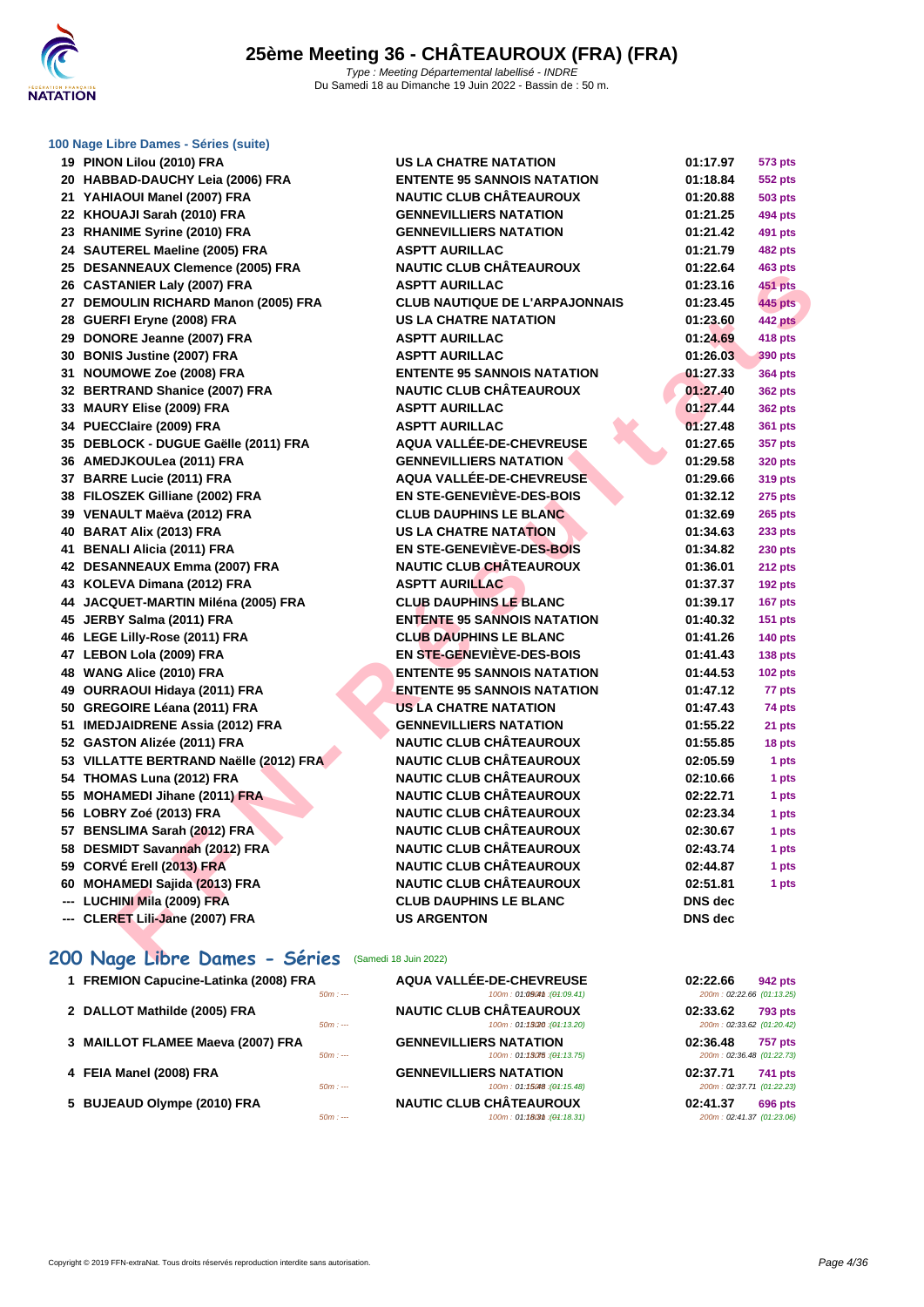

#### **[200 Nage](http://www.ffnatation.fr/webffn/index.php) Libre Dames - Séries (suite)**

| o nago Libro Damos - Ochos (suno)     |                                                                                                                                      |                                                                                      |
|---------------------------------------|--------------------------------------------------------------------------------------------------------------------------------------|--------------------------------------------------------------------------------------|
| 6 COCHARD Raphaelle (2004) FRA        | <b>NAUTIC CLUB CHATEAUROUX</b><br>100m: 01:13086 : (01:17.86)<br>$50m: -$                                                            | 02:42.76<br>679 pts<br>200m: 02:42.76 (01:24.90)                                     |
| 7 BRUNET Amandine (2006) FRA          | <b>CLUB DAUPHINS LE BLANC</b><br>$50m: -$                                                                                            | 02:47.86<br><b>619 pts</b><br>200m: 02:47.86 (01:26.30)                              |
| MAJD Jihane (2009) FRA                | 100m: 01:25/56 : (01:21.56)<br><b>ENTENTE 95 SANNOIS NATATION</b><br>100m: 01:13065 : (04:17.65)<br>$50m: -$                         | 02:50.85<br><b>586 pts</b><br>200m: 02:50.85 (01:33.20)                              |
| 9 HABBAD-DAUCHY Leia (2006) FRA       | <b>ENTENTE 95 SANNOIS NATATION</b><br>100m: 01:25/25 : (04:21.25)<br>$50m: -$                                                        | 02:50.92<br>585 pts<br>200m: 02:50.92 (01:29.67)                                     |
| 10   KHOUAJI Sarah (2010) FRA         | <b>GENNEVILLIERS NATATION</b><br>100m: 01:24079 : (01:24.79)<br>$50m: -$                                                             | 02:55.15<br>539 pts<br>200m: 02:55.15 (01:30.36)                                     |
| 11 DEBLOCK - DUGUE Gaëlle (2011) FRA  | AQUA VALLÉE-DE-CHEVREUSE<br>100m: 01:28039 : (01:28.39)<br>$50m: -$                                                                  | 02:59.70<br>491 pts<br>200m: 02:59.70 (01:31.31)                                     |
| 12 BERTRAND Shanice (2007) FRA        | <b>NAUTIC CLUB CHATEAUROUX</b>                                                                                                       | 03:00.79<br>480 pts                                                                  |
| 13 NOUMOWE Zoe (2008) FRA             | 100m: 01:25078 : (01:25.78)<br>$50m: -$<br><b>ENTENTE 95 SANNOIS NATATION</b>                                                        | 200m: 03:00.79 (01:35.01)<br>03:04.34<br>445 pts                                     |
| 14 GUERFI Eryne (2008) FRA            | 100m: 01:28097 : (01:28.97)<br>$50m: -$<br>US LA CHATRE NATATION                                                                     | 200m: 03:04.34 (01:35.37)<br>03:04.99<br>439 pts                                     |
| 15 BARRE Lucie (2011) FRA             | 100m: 01:24044 : (01:24.44)<br>$50m: -$<br><b>AQUA VALLEE-DE-CHEVREUSE</b>                                                           | 200m: 03:04.99 (01:40.55)<br>03:13.81<br><b>358 pts</b>                              |
| 16 FILOSZEK Gilliane (2002) FRA       | 100m: 01:36/99 : (01:36.99)<br>$50m: -$<br><b>EN STE-GENEVIEVE-DES-BOIS</b>                                                          | 200m: 03:13.81 (01:36.82)<br>03:20.72<br><b>300 pts</b>                              |
| 17 VENAULT Maëva (2012) FRA           | 100m: 01:36.62 : (04:36.62)<br>$50m: -$<br><b>CLUB DAUPHINS LE BLANC</b>                                                             | 200m: 03:20.72 (01:44.10)<br>03:25.78<br><b>261 pts</b>                              |
| 18 DESANNEAUX Emma (2007) FRA         | 100m: 01:45004 : (01:41.04)<br>$50m: -$<br><b>NAUTIC CLUB CHATEAUROUX</b>                                                            | 200m: 03:25.78 (01:44.74)<br>03:31.43<br><b>221 pts</b>                              |
| 19   WANG Alice (2010) FRA            | 100m: 01:36/50 : (01:36.50)<br>$50m: -$<br><b>ENTENTE 95 SANNOIS NATATION</b><br>100m: 01:43/28 : (01:43.28)<br>$50m: -$             | 200m: 03:31.43 (01:54.93)<br>03:35.86<br><b>192 pts</b><br>200m: 03:35.86 (01:52.58) |
| 20   LEGE Lilly-Rose (2011) FRA       | <b>CLUB DAUPHINS LE BLANC</b><br>$50m: -$                                                                                            | 03:36.92<br><b>185 pts</b><br>200m: 03:36.92 (01:53.50)                              |
| 21 LUCHINI Mila (2009) FRA            | <b>CLUB DAUPHINS LE BLANC</b><br>100m: 01:56076 : (01:50.76)<br>$50m: -$                                                             | 03:48.90<br><b>118 pts</b><br>200m: 03:48.90 (01:58.14)                              |
| 00 Nage Libre Dames - Séries          | (Dimanche 19 Juin 2022)                                                                                                              |                                                                                      |
| 1 FREMION Capucine-Latinka (2008) FRA | <b>AQUA VALLÉE-DE-CHEVREUSE</b><br>100m: 01:15030 :(04:11.30)<br>$50m: -$<br>$250m: -$<br>300m: 03:44085 : (04:16.79)                | 04:59.65<br>934 pts<br>200m: 02:27.56 (01:16.26)<br>400m: 04:59.65 (01:15.30)        |
| 2 MERCIER Coralie (2006) FRA          | <b>CLUB NAUTIQUE DE L'ARPAJONNAIS</b><br>100m: 01:12018 : (01:12.18)<br>$50m$ : ---<br>300m: 03:43097 : (04:18.66)                   | 05:05.72<br>892 pts<br>200m: 02:29.31 (01:17.13)                                     |
| 3 SANANIKONE Emma (2010) FRA          | 250m : ---<br><b>AQUA VALLÉE-DE-CHEVREUSE</b><br>$50m: -$<br>100m: 01:18025 : (01:12.25)<br>$250m: -$<br>300m: 03:55009 : (04:19.48) | 400m: 05:05.72 (01:17.75)<br>05:05.84<br>891 pts<br>200m: 02:31.61 (01:19.36)        |
| 4 RABAT ALLOUX Elise (2006) FRA       | <b>CLUB NAUTIQUE DE L'ARPAJONNAIS</b>                                                                                                | 400m: 05:05.84 (01:14.75)<br>05:16.90<br>817 pts                                     |
|                                       | 100m: 01:13(82): (01:17.82)<br>$50m: -$<br>$250m: -$<br>300m: 03:580M : (04:19.90)                                                   | 200m: 02:38.24 (01:20.42)<br>400m: 05:16.90 (01:18.76)                               |
| 5 BRUNET Amandine (2006) FRA          | <b>CLUB DAUPHINS LE BLANC</b><br>100m: 01:19046 : (01:19.46)<br>$50m: -$<br>300m: 04:350f5 : (01:26.61)<br>$250m: -$                 | 05:36.53<br>695 pts<br>200m: 02:44.54 (01:25.08)<br>400m: 05:36.53 (01:25.38)        |
| 6 MAILLOT FLAMEE Maeva (2007) FRA     | <b>GENNEVILLIERS NATATION</b><br>$50m: -$<br>100m: 01:1828 : (01:18.23)                                                              | 05:38.27<br>684 pts<br>200m: 02:43.86 (01:25.63)                                     |
| 7 LESTINI-GUILLO Léna (2010) FRA      | 300m: 04:32070 : (04:28.84)<br>$250m: -$<br><b>AQUA VALLÉE-DE-CHEVREUSE</b>                                                          | 400m: 05:38.27 (01:25.57)<br>05:39.39<br>678 pts                                     |
|                                       | 100m: 01:23.53 : (01:23.53)<br>$50m: -$<br>$250m: -$<br>300m: 04:36019 : (01:26.03)                                                  | 200m: 02:50.16 (01:26.63)<br>400m: 05:39.39 (01:23.20)                               |
|                                       |                                                                                                                                      |                                                                                      |

### **400 Nage Libre Dames - Séries** (Dimanche 19 Juin 2022)

|  |  | 1 FREMION Capucine-Latinka (2008) FRA |  |
|--|--|---------------------------------------|--|
|--|--|---------------------------------------|--|

- 
- 
- 
- 
- 
- 
- 
- 
- 

| $50m: -$  | <b>NAUTIC CLUB CHÂTEAUROUX</b><br>100m: 01:13086 : (01:17.86)     | 02:42.76<br>679 pts<br>200m: 02:42.76 (01:24.90)        |
|-----------|-------------------------------------------------------------------|---------------------------------------------------------|
| $50m: -$  | <b>CLUB DAUPHINS LE BLANC</b><br>100m: 01:25.56 : (01:21.56)      | 02:47.86<br><b>619 pts</b><br>200m: 02:47.86 (01:26.30) |
| $50m: -$  | <b>ENTENTE 95 SANNOIS NATATION</b><br>100m: 01:13065 : (01:17.65) | 02:50.85<br><b>586 pts</b><br>200m: 02:50.85 (01:33.20) |
| $50m: -$  | <b>ENTENTE 95 SANNOIS NATATION</b><br>100m: 01:25(25: (01:21.25)  | 02:50.92<br>585 pts<br>200m: 02:50.92 (01:29.67)        |
| $50m: -$  | <b>GENNEVILLIERS NATATION</b><br>100m: 01:24079 : (01:24.79)      | 02:55.15<br><b>539 pts</b><br>200m: 02:55.15 (01:30.36) |
| 50m : --- | AQUA VALLÉE-DE-CHEVREUSE<br>100m: 01:28(39 : (01:28.39)           | <b>491 pts</b><br>02:59.70<br>200m: 02:59.70 (01:31.31) |
| $50m: -$  | <b>NAUTIC CLUB CHÂTEAUROUX</b><br>100m: 01:25078 : (01:25.78)     | 03:00.79<br><b>480 pts</b><br>200m: 03:00.79 (01:35.01) |
| $50m: -$  | <b>ENTENTE 95 SANNOIS NATATION</b><br>100m: 01:28097 : (01:28.97) | 03:04.34<br>445 pts<br>200m: 03:04.34 (01:35.37)        |
| 50m : --- | <b>US LA CHATRE NATATION</b><br>100m: 01:24044 : (01:24.44)       | 03:04.99<br>439 pts<br>200m: 03:04.99 (01:40.55)        |
| 50m : --- | AQUA VALLÉE-DE-CHEVREUSE<br>100m: 01:36.99 : (01:36.99)           | 03:13.81<br>358 pts<br>200m: 03:13.81 (01:36.82)        |
| $50m: -$  | EN STE-GENEVIEVE-DES-BOIS<br>100m: 01:36.62 : (01:36.62)          | 03:20.72<br><b>300 pts</b><br>200m: 03:20.72 (01:44.10) |
| 50m : --- | <b>CLUB DAUPHINS LE BLANC</b><br>100m: 01:45004 : (01:41.04)      | 03:25.78<br><b>261 pts</b><br>200m: 03:25.78 (01:44.74) |
| $50m: -$  | <b>NAUTIC CLUB CHÂTEAUROUX</b><br>100m: 01:36/50 : (01:36.50)     | 03:31.43<br>221 pts<br>200m: 03:31.43 (01:54.93)        |
| $50m: -$  | <b>ENTENTE 95 SANNOIS NATATION</b><br>100m: 01:43(28 : (01:43.28) | 03:35.86<br><b>192 pts</b><br>200m: 03:35.86 (01:52.58) |
|           | <b>CLUB DAUPHINS LE BLANC</b>                                     | 03:36.92<br><b>185 pts</b>                              |

**8 BUJEAUD Olympe (2010) FRA NAUTIC CLUB CHÂTEAUROUX 05:41.81 663 pts** 50m : --- 100m : 01:21.65 150m : --- (01:21.65) 200m : 02:49.16 (01:27.51) 250m : --- 300m : 04:17.23 350m : --- (01:28.07) 400m : 05:41.81 (01:24.58)

**9 HABBAD-DAUCHY Leia (2006) FRA ENTENTE 95 SANNOIS NATATION 05:54.88 05:54.88 9** pts<br>
2008 (01:26.69 m i magnetic 31.41) **100m** i 01:24.437<br>
200m i 02:55.03 (01:28.44) **100m** i 05:54.88 (01:28.44) 50m : --- 100m : 01:24.37 150m : --- (01:24.37) 200m : 02:55.03 (01:30.66) 250m : --- 300m : 04:26.44 350m : --- (01:31.41) 400m : 05:54.88 (01:28.44)

**10 AMEDJKOUElena (2008) FRA GENNEVILLIERS NATATION 10 GENNEVILLIERS** 10127.53 **05:56.22 05:56.22 682 pts**<br>
2507:07:07:27:58 (91:27:53) **1007:07:27:58**<br>
2507:07:08 **101:08:56.22 101:26:56.22 101:05:56.22** 50m : --- 100m : 01:27.53 150m : --- (01:27.53) 200m : 02:58.53 (01:31.00) 250m : --- 300m : 04:29.49 350m : --- (01:30.96) 400m : 05:56.22 (01:26.73)

**11 MAJD Jihane (2009) FRA ENTENTE 95 SANNOIS NATATION 06:00.18 560 pts**<br> **100m**: 01:**26648** (04:26.48) **06:00.18 101:32.53** 50m : --- 100m : 01:26.48 150m : --- (01:26.48) 200m : 02:59.01 (01:32.53) 250m : --- 300m : 04:31.5450m : --- (01:32.53) 400m : 06:00.18 (01:28.64)

| 02:42.76 679 pts                              |         |  |
|-----------------------------------------------|---------|--|
| 200m: 02:42.76 (01:24.90)                     |         |  |
| 02:47.86 619 pts<br>200m: 02:47.86 (01:26.30) |         |  |
| 02:50.85                                      | 586 pts |  |
| 200m: 02:50.85 (01:33.20)                     |         |  |
| 02:50.92 585 pts                              |         |  |
| 200m: 02:50.92 (01:29.67)                     |         |  |
| 02:55.15 539 pts                              |         |  |
| 200m: 02:55.15 (01:30.36)                     |         |  |
| 02:59.70 491 pts<br>200m: 02:59.70 (01:31.31) |         |  |
|                                               |         |  |
| 03:00.79 480 pts<br>200m: 03:00.79 (01:35.01) |         |  |
| 03:04.34 445 pts                              |         |  |
| 200m: 03:04.34 (01:35.37)                     |         |  |
| 03:04.99 439 pts                              |         |  |
| 200m: 03:04.99 (01:40.55)                     |         |  |
| 03:13.81 358 pts                              |         |  |
| 200m: 03:13.81 (01:36.82)                     |         |  |
| 03:20.72 300 pts                              |         |  |
| 200m: 03:20.72 (01:44.10)                     |         |  |
| 03:25.78 261 pts<br>200m: 03:25.78 (01:44.74) |         |  |
| 03:31.43 221 pts                              |         |  |
| 200m: 03:31.43 (01:54.93)                     |         |  |
| 03:35.86 192 pts                              |         |  |
| 200m: 03:35.86 (01:52.58)                     |         |  |
| 03:36.92 185 pts                              |         |  |
| 200m: 03:36.92 (01:53.50)                     |         |  |
| 03:48.90 118 pts                              |         |  |
| 200m: 03:48.90 (01:58.14)                     |         |  |
|                                               |         |  |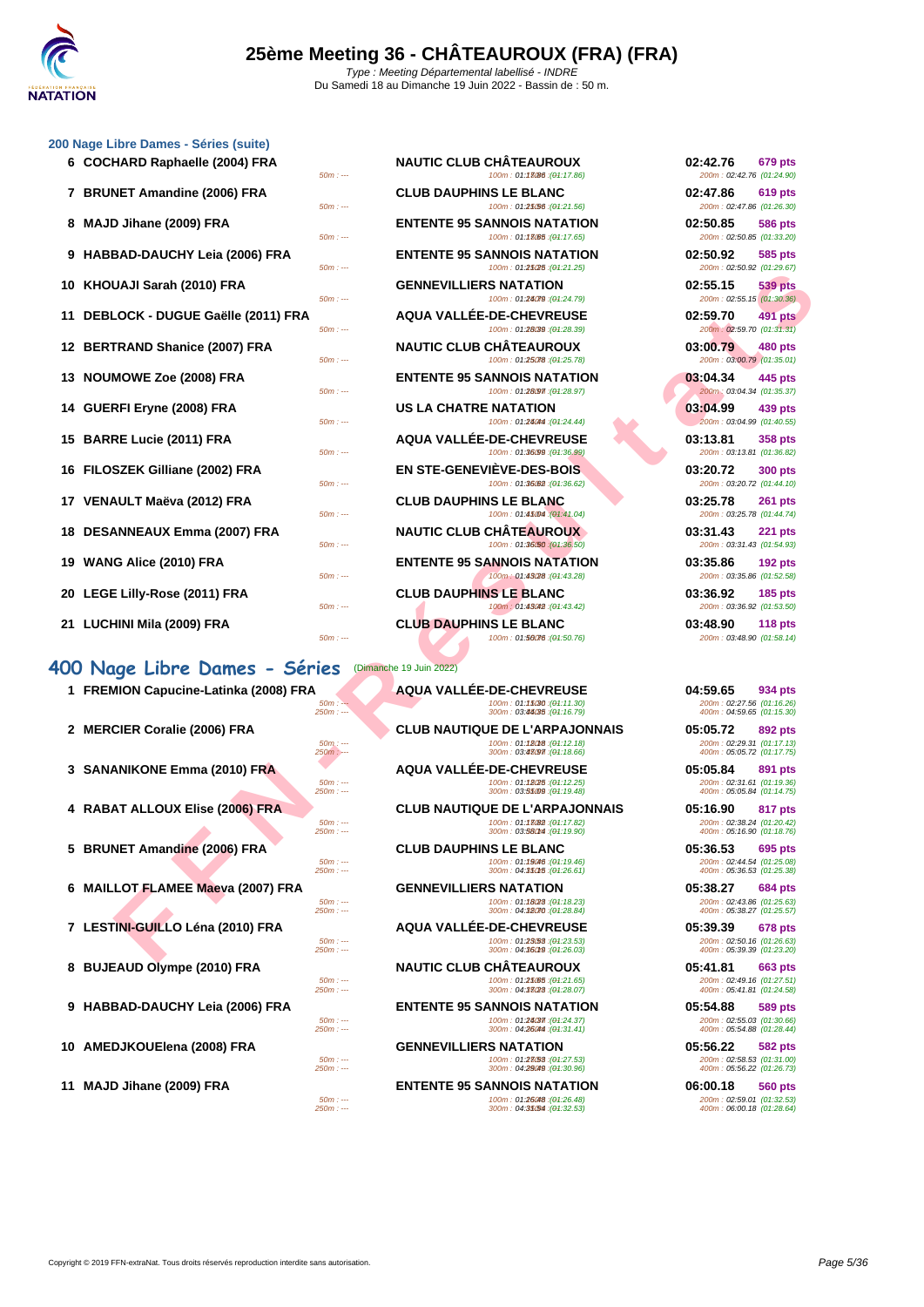|                                                           | <b>AQUA VALLÉE-DE-CHEVREUSE</b>                                                                                                                                                                                                                                                                                                                                                                                                                                                                                                                                                                                                                                                                                                   | 06:05.38<br>532 pts                                                                                                                                                                                                                                                                                                                                                                                                                                                                                                                                                                                                                                                                                                                                                                                                                      |
|-----------------------------------------------------------|-----------------------------------------------------------------------------------------------------------------------------------------------------------------------------------------------------------------------------------------------------------------------------------------------------------------------------------------------------------------------------------------------------------------------------------------------------------------------------------------------------------------------------------------------------------------------------------------------------------------------------------------------------------------------------------------------------------------------------------|------------------------------------------------------------------------------------------------------------------------------------------------------------------------------------------------------------------------------------------------------------------------------------------------------------------------------------------------------------------------------------------------------------------------------------------------------------------------------------------------------------------------------------------------------------------------------------------------------------------------------------------------------------------------------------------------------------------------------------------------------------------------------------------------------------------------------------------|
| $50m: -$<br>250m : ---                                    | 100m: 01:28033 : (01:28.33)<br>300m: 04:35/59 : (01:33.33)                                                                                                                                                                                                                                                                                                                                                                                                                                                                                                                                                                                                                                                                        | 200m: 03:02.26 (01:33.93)<br>400m: 06:05.38 (01:29.79)                                                                                                                                                                                                                                                                                                                                                                                                                                                                                                                                                                                                                                                                                                                                                                                   |
|                                                           |                                                                                                                                                                                                                                                                                                                                                                                                                                                                                                                                                                                                                                                                                                                                   | 06:07.12<br><b>523 pts</b>                                                                                                                                                                                                                                                                                                                                                                                                                                                                                                                                                                                                                                                                                                                                                                                                               |
| $50m: -$                                                  | 100m: 01:23090 : (01:27.90)                                                                                                                                                                                                                                                                                                                                                                                                                                                                                                                                                                                                                                                                                                       | 200m: 03:02.49 (01:34.59)<br>400m: 06:07.12 (01:30.64)                                                                                                                                                                                                                                                                                                                                                                                                                                                                                                                                                                                                                                                                                                                                                                                   |
|                                                           |                                                                                                                                                                                                                                                                                                                                                                                                                                                                                                                                                                                                                                                                                                                                   | 06:21.43<br>451 pts                                                                                                                                                                                                                                                                                                                                                                                                                                                                                                                                                                                                                                                                                                                                                                                                                      |
| $50m: -$                                                  | 100m: 01:36008 : (04:30.03)                                                                                                                                                                                                                                                                                                                                                                                                                                                                                                                                                                                                                                                                                                       | 200m: 03:08.58 (01:38.55)                                                                                                                                                                                                                                                                                                                                                                                                                                                                                                                                                                                                                                                                                                                                                                                                                |
|                                                           |                                                                                                                                                                                                                                                                                                                                                                                                                                                                                                                                                                                                                                                                                                                                   | 400m: 06:21.43 (01:34.75)<br>06:31.03                                                                                                                                                                                                                                                                                                                                                                                                                                                                                                                                                                                                                                                                                                                                                                                                    |
| $50m: -$                                                  | 100m: 01:32.59 : (01:32.59)                                                                                                                                                                                                                                                                                                                                                                                                                                                                                                                                                                                                                                                                                                       | 406 pts<br>200m: 03:12.65 (01:40.06)                                                                                                                                                                                                                                                                                                                                                                                                                                                                                                                                                                                                                                                                                                                                                                                                     |
|                                                           |                                                                                                                                                                                                                                                                                                                                                                                                                                                                                                                                                                                                                                                                                                                                   | 400m: 06:31.03 (01:38.68)                                                                                                                                                                                                                                                                                                                                                                                                                                                                                                                                                                                                                                                                                                                                                                                                                |
| $50m: -$                                                  | 100m: 01:33009 : (01:33.09)                                                                                                                                                                                                                                                                                                                                                                                                                                                                                                                                                                                                                                                                                                       | 06:33.16<br>396 pts<br>200m: 03:14.04 (01:40.95)                                                                                                                                                                                                                                                                                                                                                                                                                                                                                                                                                                                                                                                                                                                                                                                         |
| $250m: -$                                                 | 300m: 04:56038 : (04:42.34)                                                                                                                                                                                                                                                                                                                                                                                                                                                                                                                                                                                                                                                                                                       | 400m: 06:33.16 (01:36.78)                                                                                                                                                                                                                                                                                                                                                                                                                                                                                                                                                                                                                                                                                                                                                                                                                |
| <b>DESANNEAUX Clemence (2005) FRA</b>                     |                                                                                                                                                                                                                                                                                                                                                                                                                                                                                                                                                                                                                                                                                                                                   | 06:46.44<br>338 pts<br>200m: 03:18.61 (01:43.85)                                                                                                                                                                                                                                                                                                                                                                                                                                                                                                                                                                                                                                                                                                                                                                                         |
| 250m : ---                                                | 300m: 05:03008 : (01:44.42)                                                                                                                                                                                                                                                                                                                                                                                                                                                                                                                                                                                                                                                                                                       | 400m: 06:46.44 (01:43.41)                                                                                                                                                                                                                                                                                                                                                                                                                                                                                                                                                                                                                                                                                                                                                                                                                |
| <b>NOUMOWE Zoe (2008) FRA</b>                             | <b>ENTENTE 95 SANNOIS NATATION</b>                                                                                                                                                                                                                                                                                                                                                                                                                                                                                                                                                                                                                                                                                                | 06:47.74<br>333 pts                                                                                                                                                                                                                                                                                                                                                                                                                                                                                                                                                                                                                                                                                                                                                                                                                      |
| $50m: -$<br>$250m: -$                                     | 100m: 01:36034 : (01:36.34)<br>300m: 05:09012 : (01:46.56)                                                                                                                                                                                                                                                                                                                                                                                                                                                                                                                                                                                                                                                                        | 200m: 03:22.56 (01:46.22)<br>400m: 06:47.74 (01:38.62)                                                                                                                                                                                                                                                                                                                                                                                                                                                                                                                                                                                                                                                                                                                                                                                   |
| VENAULT Maëva (2012) FRA                                  | <b>CLUB DAUPHINS LE BLANC</b>                                                                                                                                                                                                                                                                                                                                                                                                                                                                                                                                                                                                                                                                                                     | 07:38.30<br>156 pts                                                                                                                                                                                                                                                                                                                                                                                                                                                                                                                                                                                                                                                                                                                                                                                                                      |
| $50m: -$<br>$250m: -$                                     | 100m: 01:43044 : (01:47.44)                                                                                                                                                                                                                                                                                                                                                                                                                                                                                                                                                                                                                                                                                                       | 200m: 03:42.49 (01:55.05)<br>400m: 07:38.30 (01:58.59)                                                                                                                                                                                                                                                                                                                                                                                                                                                                                                                                                                                                                                                                                                                                                                                   |
|                                                           |                                                                                                                                                                                                                                                                                                                                                                                                                                                                                                                                                                                                                                                                                                                                   | 07:53.56<br>116 pts                                                                                                                                                                                                                                                                                                                                                                                                                                                                                                                                                                                                                                                                                                                                                                                                                      |
| $50m: -$                                                  | 100m: 01:49008 : (01:49.08)                                                                                                                                                                                                                                                                                                                                                                                                                                                                                                                                                                                                                                                                                                       | 200m: 03:50.36 (02:01.28)<br>400m: 07:53.56 (02:00.46)                                                                                                                                                                                                                                                                                                                                                                                                                                                                                                                                                                                                                                                                                                                                                                                   |
|                                                           |                                                                                                                                                                                                                                                                                                                                                                                                                                                                                                                                                                                                                                                                                                                                   | 08:15.59                                                                                                                                                                                                                                                                                                                                                                                                                                                                                                                                                                                                                                                                                                                                                                                                                                 |
| $50m: -$                                                  | 100m: 01:53/38 : (01:53.38)                                                                                                                                                                                                                                                                                                                                                                                                                                                                                                                                                                                                                                                                                                       | 68 pts<br>200m: 03:57.32 (02:03.94)                                                                                                                                                                                                                                                                                                                                                                                                                                                                                                                                                                                                                                                                                                                                                                                                      |
|                                                           |                                                                                                                                                                                                                                                                                                                                                                                                                                                                                                                                                                                                                                                                                                                                   | 400m: 08:15.59 (02:09.36)                                                                                                                                                                                                                                                                                                                                                                                                                                                                                                                                                                                                                                                                                                                                                                                                                |
|                                                           |                                                                                                                                                                                                                                                                                                                                                                                                                                                                                                                                                                                                                                                                                                                                   | 09:00.76<br>10 pts<br>200m: 04:35.38 (02:22.89)                                                                                                                                                                                                                                                                                                                                                                                                                                                                                                                                                                                                                                                                                                                                                                                          |
| $250m: -$                                                 | 300m: 06:53027. (02:17.89)                                                                                                                                                                                                                                                                                                                                                                                                                                                                                                                                                                                                                                                                                                        | 400m: 09:00.76 (02:07.49)                                                                                                                                                                                                                                                                                                                                                                                                                                                                                                                                                                                                                                                                                                                                                                                                                |
|                                                           |                                                                                                                                                                                                                                                                                                                                                                                                                                                                                                                                                                                                                                                                                                                                   | 09:03.96<br>8 pts<br>200m: 04:30.34 (02:20.69)                                                                                                                                                                                                                                                                                                                                                                                                                                                                                                                                                                                                                                                                                                                                                                                           |
| $250m: -$                                                 | 300m: 06:55092 : (02:21.58)                                                                                                                                                                                                                                                                                                                                                                                                                                                                                                                                                                                                                                                                                                       | 400m: 09:03.96 (02:12.04)                                                                                                                                                                                                                                                                                                                                                                                                                                                                                                                                                                                                                                                                                                                                                                                                                |
|                                                           | <b>NAUTIC CLUB CHATEAUROUX</b>                                                                                                                                                                                                                                                                                                                                                                                                                                                                                                                                                                                                                                                                                                    | 09:47.89<br>1 pts                                                                                                                                                                                                                                                                                                                                                                                                                                                                                                                                                                                                                                                                                                                                                                                                                        |
| $250m: -$                                                 | 300m: 07:26040 : (02:31.94)                                                                                                                                                                                                                                                                                                                                                                                                                                                                                                                                                                                                                                                                                                       | 200m: 04:54.46 (02:32.47)<br>400m: 09:47.89 (02:21.49)                                                                                                                                                                                                                                                                                                                                                                                                                                                                                                                                                                                                                                                                                                                                                                                   |
| DESANNEAUX Emma (2007) FRA                                | <b>NAUTIC CLUB CHÂTEAUROUX</b>                                                                                                                                                                                                                                                                                                                                                                                                                                                                                                                                                                                                                                                                                                    | <b>DNS</b> dec                                                                                                                                                                                                                                                                                                                                                                                                                                                                                                                                                                                                                                                                                                                                                                                                                           |
| LUCHINI Mila (2009) FRA                                   | <b>CLUB DAUPHINS LE BLANC</b>                                                                                                                                                                                                                                                                                                                                                                                                                                                                                                                                                                                                                                                                                                     | <b>DNS</b> dec                                                                                                                                                                                                                                                                                                                                                                                                                                                                                                                                                                                                                                                                                                                                                                                                                           |
|                                                           |                                                                                                                                                                                                                                                                                                                                                                                                                                                                                                                                                                                                                                                                                                                                   |                                                                                                                                                                                                                                                                                                                                                                                                                                                                                                                                                                                                                                                                                                                                                                                                                                          |
|                                                           |                                                                                                                                                                                                                                                                                                                                                                                                                                                                                                                                                                                                                                                                                                                                   |                                                                                                                                                                                                                                                                                                                                                                                                                                                                                                                                                                                                                                                                                                                                                                                                                                          |
|                                                           | <b>CLUB NAUTIQUE DE L'ARPAJONNAIS</b>                                                                                                                                                                                                                                                                                                                                                                                                                                                                                                                                                                                                                                                                                             | 00:36.15<br>865 pts                                                                                                                                                                                                                                                                                                                                                                                                                                                                                                                                                                                                                                                                                                                                                                                                                      |
|                                                           | <b>ASPTT AURILLAC</b>                                                                                                                                                                                                                                                                                                                                                                                                                                                                                                                                                                                                                                                                                                             | 00:37.34<br>809 pts                                                                                                                                                                                                                                                                                                                                                                                                                                                                                                                                                                                                                                                                                                                                                                                                                      |
|                                                           | <b>US LA CHATRE NATATION</b>                                                                                                                                                                                                                                                                                                                                                                                                                                                                                                                                                                                                                                                                                                      | 00:38.35<br><b>762 pts</b>                                                                                                                                                                                                                                                                                                                                                                                                                                                                                                                                                                                                                                                                                                                                                                                                               |
|                                                           | <b>CLUB NAUTIQUE DE L'ARPAJONNAIS</b>                                                                                                                                                                                                                                                                                                                                                                                                                                                                                                                                                                                                                                                                                             | 00:38.40<br>760 pts                                                                                                                                                                                                                                                                                                                                                                                                                                                                                                                                                                                                                                                                                                                                                                                                                      |
|                                                           | <b>EN STE-GENEVIÈVE-DES-BOIS</b>                                                                                                                                                                                                                                                                                                                                                                                                                                                                                                                                                                                                                                                                                                  | 00:42.09<br><b>602 pts</b>                                                                                                                                                                                                                                                                                                                                                                                                                                                                                                                                                                                                                                                                                                                                                                                                               |
|                                                           |                                                                                                                                                                                                                                                                                                                                                                                                                                                                                                                                                                                                                                                                                                                                   |                                                                                                                                                                                                                                                                                                                                                                                                                                                                                                                                                                                                                                                                                                                                                                                                                                          |
|                                                           |                                                                                                                                                                                                                                                                                                                                                                                                                                                                                                                                                                                                                                                                                                                                   |                                                                                                                                                                                                                                                                                                                                                                                                                                                                                                                                                                                                                                                                                                                                                                                                                                          |
|                                                           |                                                                                                                                                                                                                                                                                                                                                                                                                                                                                                                                                                                                                                                                                                                                   | 00:40.89<br>652 pts                                                                                                                                                                                                                                                                                                                                                                                                                                                                                                                                                                                                                                                                                                                                                                                                                      |
|                                                           |                                                                                                                                                                                                                                                                                                                                                                                                                                                                                                                                                                                                                                                                                                                                   | 00:41.16<br><b>640 pts</b>                                                                                                                                                                                                                                                                                                                                                                                                                                                                                                                                                                                                                                                                                                                                                                                                               |
|                                                           |                                                                                                                                                                                                                                                                                                                                                                                                                                                                                                                                                                                                                                                                                                                                   |                                                                                                                                                                                                                                                                                                                                                                                                                                                                                                                                                                                                                                                                                                                                                                                                                                          |
|                                                           |                                                                                                                                                                                                                                                                                                                                                                                                                                                                                                                                                                                                                                                                                                                                   |                                                                                                                                                                                                                                                                                                                                                                                                                                                                                                                                                                                                                                                                                                                                                                                                                                          |
| 3 CASTANIER Laly (2007) FRA<br>4 BONIS Justine (2007) FRA | <b>ASPTT AURILLAC</b><br><b>ASPTT AURILLAC</b>                                                                                                                                                                                                                                                                                                                                                                                                                                                                                                                                                                                                                                                                                    | 00:42.49<br><b>586 pts</b><br>00:43.91<br>531 pts                                                                                                                                                                                                                                                                                                                                                                                                                                                                                                                                                                                                                                                                                                                                                                                        |
|                                                           | 400 Nage Libre Dames - Séries (suite)<br>12 DEBLOCK - DUGUE Gaëlle (2011) FRA<br><b>DEMOULIN RICHARD Manon (2005) FRA</b><br>250m : ---<br>RHANIME Syrine (2010) FRA<br>$250m: -$<br>BERTRAND Shanice (2007) FRA<br>$250m: -$<br>YAHIAOUI Manel (2007) FRA<br>$50m: -$<br>JACQUET-MARTIN Miléna (2005) FRA<br>$250m: -$<br>LEGE Lilly-Rose (2011) FRA<br>$250m: -$<br>GASTON Alizée (2011) FRA<br>$50m: -$<br>VILLATTE BERTRAND Naëlle (2012) FRA<br>$50m: -$<br>THOMAS Luna (2012) FRA<br>$50m: -$<br>LARGE Johanna (2006) FRA<br><b>ENGLES Enora (2006) FRA</b><br><b>BARAT Louna (2006) FRA</b><br><b>RABAT ALLOUX Elise (2006) FRA</b><br>5 MOLINIER Emma (2004) FRA<br>1 FEIA Manel (2008) FRA<br>2 AMEDJKOUElena (2008) FRA | <b>CLUB NAUTIQUE DE L'ARPAJONNAIS</b><br>300m: 04:36048: (01:33.99)<br><b>GENNEVILLIERS NATATION</b><br>300m: 04:46:68 : (04:38.10)<br><b>NAUTIC CLUB CHATEAUROUX</b><br>300m: 04:52035 : (04:39.70)<br><b>NAUTIC CLUB CHATEAUROUX</b><br><b>NAUTIC CLUB CHATEAUROUX</b><br>100m: 01:34076 : (01:34.76)<br>300m: 05:39071: (04:57.22)<br><b>CLUB DAUPHINS LE BLANC</b><br>300m: 05:53010 : (02:02.74)<br><b>CLUB DAUPHINS LE BLANC</b><br>300m: 06:06/23 : (02:08.91)<br><b>NAUTIC CLUB CHATEAUROUX</b><br>100m: 02:18049 : (02:12.49)<br><b>NAUTIC CLUB CHATEAUROUX</b><br>100m: 02:09.65 : (02:09.65)<br>100m: 02:25099 : (02:21.99)<br>Dos Dames - Finale A 16 ans et plus (Dimanche 19 Juin 2022)<br>$50$ Dos Dames - Finale $A$ 14-15 ans (Dimanche 19 Juin 2022)<br><b>GENNEVILLIERS NATATION</b><br><b>GENNEVILLIERS NATATION</b> |

- 
- **--- DESANNEAUX Emma (2007) FRA NAUTIC CLUB CHÂTEAUROUX DNS dec**
- 

#### **50 Dos Dames - Finale A 16 ans et plus** (Dimanche 19 Juin 2022)

| 1 LARGE Johanna (2006) FRA      | <b>CLUB NAUTIQUE DE L'ARPAJONNAIS</b> | 00:36.15 | 865 pts        |
|---------------------------------|---------------------------------------|----------|----------------|
| 2 ENGLES Enora (2006) FRA       | <b>ASPTT AURILLAC</b>                 | 00:37.34 | 809 pts        |
| 3 BARAT Louna (2006) FRA        | US LA CHATRE NATATION                 | 00:38.35 | <b>762 pts</b> |
| 4 RABAT ALLOUX Elise (2006) FRA | <b>CLUB NAUTIQUE DE L'ARPAJONNAIS</b> | 00:38.40 | <b>760 pts</b> |
|                                 |                                       |          |                |

#### **50 Dos Dames - Finale A 14-15 ans** (Dimanche 19 Juin 2022)

| 1 FEIA Manel (2008) FRA     | <b>GENNEVILLIERS NATATION</b> | 00:40.89 | 652 pts        |
|-----------------------------|-------------------------------|----------|----------------|
| 2 AMEDJKOUElena (2008) FRA  | <b>GENNEVILLIERS NATATION</b> | 00:41.16 | <b>640 pts</b> |
| 3 CASTANIER Laly (2007) FRA | <b>ASPTT AURILLAC</b>         | 00:42.49 | 586 pts        |
| 4 BONIS Justine (2007) FRA  | <b>ASPTT AURILLAC</b>         | 00:43.91 | 531 pts        |
| 5 GUERFI Eryne (2008) FRA   | <b>US LA CHATRE NATATION</b>  | 00:44.33 | 515 pts        |

#### **50 Dos Dames - Finale A 11-13 ans** (Dimanche 19 Juin 2022)

| 1 VITU Victoria (2009) FRA        | <b>CLUB NAUTIQUE DE L'ARPAJONNAIS</b> | 00:34.55 | 944 pts |
|-----------------------------------|---------------------------------------|----------|---------|
| 2 VANSUYPEENE Faustine (2009) FRA | <b>CN GUÉRET</b>                      | 00:34.81 | 931 pts |
| 3 MAJD Jihane (2009) FRA          | <b>ENTENTE 95 SANNOIS NATATION</b>    | 00:39.98 | 690 pts |
| 4 SERRADJ Lilia (2011) FRA        | EN STE-GENEVIÈVE-DES-BOIS             | 00:41.93 | 609 pts |
| 5 RHANIME Syrine (2010) FRA       | <b>GENNEVILLIERS NATATION</b>         | 00:42.18 | 599 pts |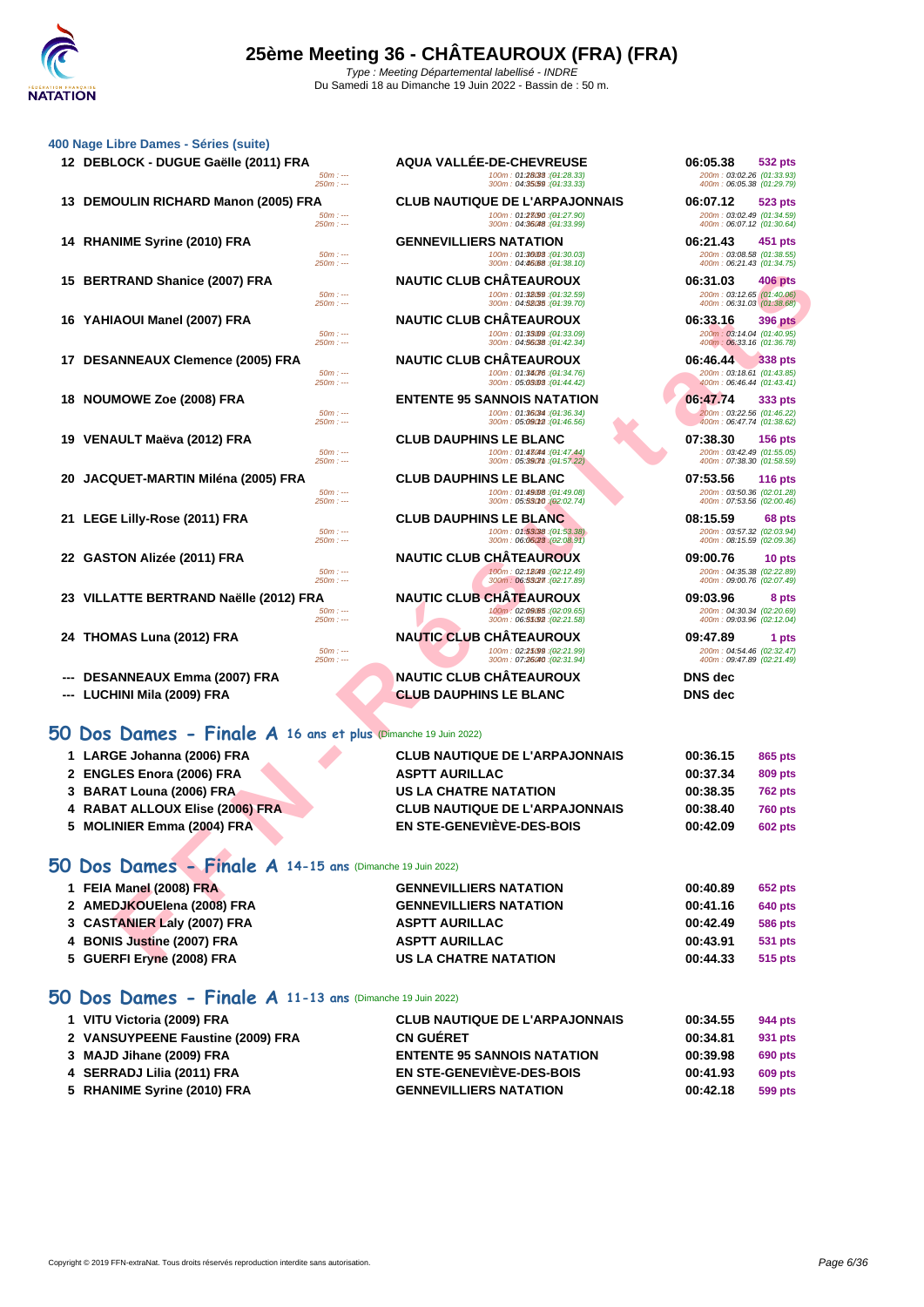

### **[50 Do](http://www.ffnatation.fr/webffn/index.php)s Dames - Finale A 6-10 ans** (Dimanche 19 Juin 2022)

| 1 BENSLIMA Sarah (2012) FRA           | <b>NAUTIC CLUB CHÂTEAUROUX</b> | 01:03.40 | 50 pts |
|---------------------------------------|--------------------------------|----------|--------|
| 2 VILLATTE BERTRAND Naëlle (2012) FRA | <b>NAUTIC CLUB CHÂTEAUROUX</b> | 01:04.19 | 41 pts |
| 3 THOMAS Luna (2012) FRA              | <b>NAUTIC CLUB CHÂTEAUROUX</b> | 01:07.09 | 16 pts |
| 4 CORVÉ Erell (2013) FRA              | <b>NAUTIC CLUB CHÂTEAUROUX</b> | 01:15.98 | 1 pts  |
| 5 LOBRY Zoé (2013) FRA                | <b>NAUTIC CLUB CHÂTEAUROUX</b> | 01:16.12 | 1 pts  |

#### **50 Dos Dames - 1/2 Finales 16 ans et plus** (Dimanche 19 Juin 2022)

| 1 LARGE Johanna (2006) FRA          | <b>CLUB NAUTIQUE DE L'ARPAJONNAIS</b> | 00:35.99       | 873 pts        | 1e [2]  |
|-------------------------------------|---------------------------------------|----------------|----------------|---------|
| 2 ENGLES Enora (2006) FRA           | <b>ASPTT AURILLAC</b>                 | 00:36.16       | 865 pts        | 2e [2]  |
| 3 BARAT Louna (2006) FRA            | <b>US LA CHATRE NATATION</b>          | 00:38.52       | <b>755 pts</b> | 3e [2]  |
| 4 RABAT ALLOUX Elise (2006) FRA     | <b>CLUB NAUTIQUE DE L'ARPAJONNAIS</b> | 00:39.13       | <b>727 pts</b> | 4e [2]  |
| 1 MOLINIER Emma (2004) FRA          | <b>EN STE-GENEVIÈVE-DES-BOIS</b>      | 00:41.81       | <b>614 pts</b> | 5e [1]  |
| 2 HABBAD-DAUCHY Leia (2006) FRA     | <b>ENTENTE 95 SANNOIS NATATION</b>    | 00:42.26       | 595 pts        | 6e [1]  |
| 3 CELLOU Caroline (2006) FRA        | <b>ASPTT AURILLAC</b>                 | 00:43.17       | <b>560 pts</b> | 7e [1]  |
| 4 DEMOULIN RICHARD Manon (2005) FRA | <b>CLUB NAUTIQUE DE L'ARPAJONNAIS</b> | 00:48.38       | 376 pts        | 8e [1]  |
| --- MARTINET Chloe (2006) FRA       | <b>US LA CHATRE NATATION</b>          | <b>DNS</b> dec |                | $-$ [2] |

### **50 Dos Dames - 1/2 Finales 14-15 ans** (Dimanche 19 Juin 2022)

| 1 FEIA Manel (2008) FRA       | <b>GENNEVILLIERS NATATION</b>  | 00:41.66 | <b>620 pts</b> | 1e [2] |
|-------------------------------|--------------------------------|----------|----------------|--------|
| 2 AMEDJKOUElena (2008) FRA    | <b>GENNEVILLIERS NATATION</b>  | 00:41.87 | <b>611 pts</b> | 2e [2] |
| 3 CASTANIER Laly (2007) FRA   | <b>ASPTT AURILLAC</b>          | 00:43.18 | 559 pts        | 3e[2]  |
| 1 BONIS Justine (2007) FRA    | <b>ASPTT AURILLAC</b>          | 00:43.38 | 551 pts        | 4e [1] |
| 2 GUERFI Eryne (2008) FRA     | US LA CHATRE NATATION          | 00:44.76 | 500 pts        | 5e [1] |
| 3 BERTRAND Shanice (2007) FRA | <b>NAUTIC CLUB CHÂTEAUROUX</b> | 00:47.36 | 409 pts        | 6e [1] |

### **50 Dos Dames - 1/2 Finales 11-13 ans** (Dimanche 19 Juin 2022)

| O Dos Dames - 1/2 Finales 16 ans et plus (Dimanche 19 Juin 2022) |                                       |                |                |            |
|------------------------------------------------------------------|---------------------------------------|----------------|----------------|------------|
| 1 LARGE Johanna (2006) FRA                                       | <b>CLUB NAUTIQUE DE L'ARPAJONNAIS</b> | 00:35.99       | <b>873 pts</b> | 1e [2]     |
| 2 ENGLES Enora (2006) FRA                                        | <b>ASPTT AURILLAC</b>                 | 00:36.16       | <b>865 pts</b> | 2e [2]     |
| 3 BARAT Louna (2006) FRA                                         | <b>US LA CHATRE NATATION</b>          | 00:38.52       | <b>755 pts</b> | 3e [2]     |
| 4 RABAT ALLOUX Elise (2006) FRA                                  | <b>CLUB NAUTIQUE DE L'ARPAJONNAIS</b> | 00:39.13       | 727 pts        | 4e [2]     |
| 1 MOLINIER Emma (2004) FRA                                       | <b>EN STE-GENEVIÈVE-DES-BOIS</b>      | 00:41.81       | <b>614 pts</b> | 5e [1]     |
| 2 HABBAD-DAUCHY Leia (2006) FRA                                  | <b>ENTENTE 95 SANNOIS NATATION</b>    | 00:42.26       | 595 pts        | 6e [1]     |
| 3 CELLOU Caroline (2006) FRA                                     | <b>ASPTT AURILLAC</b>                 | 00:43.17       | <b>560 pts</b> | 7e [1]     |
| 4 DEMOULIN RICHARD Manon (2005) FRA                              | <b>CLUB NAUTIQUE DE L'ARPAJONNAIS</b> | 00:48.38       | 376 pts        | 8e [1]     |
| --- MARTINET Chloe (2006) FRA                                    | <b>US LA CHATRE NATATION</b>          | <b>DNS</b> dec |                | $- [2]$    |
| O Dos Dames - 1/2 Finales 14-15 ans (Dimanche 19 Juin 2022)      |                                       |                |                |            |
| 1 FEIA Manel (2008) FRA                                          | <b>GENNEVILLIERS NATATION</b>         | 00:41.66       | <b>620 pts</b> | 1e [2]     |
| 2 AMEDJKOUElena (2008) FRA                                       | <b>GENNEVILLIERS NATATION</b>         | 00:41.87       | 611 pts        | 2e [2]     |
| 3 CASTANIER Laly (2007) FRA                                      | <b>ASPTT AURILLAC</b>                 | 00:43.18       | 559 pts        | 3e [2]     |
| 1 BONIS Justine (2007) FRA                                       | <b>ASPTT AURILLAC</b>                 | 00:43.38       | 551 pts        | 4e [1]     |
| 2 GUERFI Eryne (2008) FRA                                        | <b>US LA CHATRE NATATION</b>          | 00:44.76       | <b>500 pts</b> | 5e [1]     |
| 3 BERTRAND Shanice (2007) FRA                                    | <b>NAUTIC CLUB CHÂTEAUROUX</b>        | 00:47.36       | <b>409 pts</b> | 6e [1]     |
| O Dos Dames - 1/2 Finales 11-13 ans (Dimanche 19 Juin 2022)      |                                       |                |                |            |
| 1 SANANIKONE Emma (2010) FRA                                     | <b>AQUA VALLÉE-DE-CHEVREUSE</b>       | 00:32.48       | 1051 pts       | 1e [2]     |
| 2 VITU Victoria (2009) FRA                                       | <b>CLUB NAUTIQUE DE L'ARPAJONNAIS</b> | 00:35.37       | 903 pts        | 2e [2]     |
| 3 VANSUYPEENE Faustine (2009) FRA                                | <b>CN GUÉRET</b>                      | 00:35.87       | 879 pts        | 3e [2]     |
| 4 MAJD Jihane (2009) FRA                                         | <b>ENTENTE 95 SANNOIS NATATION</b>    | 00:41.34       | 633 pts        | 4e [2]     |
| 1 SERRADJ Lilia (2011) FRA                                       | <b>EN STE-GENEVIÈVE-DES-BOIS</b>      | 00:42.52       | 585 pts        | 5e [1]     |
| 2 RHANIME Syrine (2010) FRA                                      | <b>GENNEVILLIERS NATATION</b>         | 00:42.80       | <b>574 pts</b> | 6e [1]     |
| 5 PINON Lilou (2010) FRA                                         | <b>US LA CHATRE NATATION</b>          | 00:44.68       | <b>502 pts</b> | 7e [2]     |
| 3 KHOUAJI Sarah (2010) FRA                                       | <b>GENNEVILLIERS NATATION</b>         | 00:45.42       | 476 pts        | 8e [1]     |
| 4 AMEDJKOULea (2011) FRA                                         | <b>GENNEVILLIERS NATATION</b>         | 00:47.40       | <b>407 pts</b> | 9e [1]     |
| --- PARENT Solènne (2009) FRA                                    | <b>US ARGENTON</b>                    | <b>DNS</b> dec |                | $- [1]$    |
| O Dos Dames - 1/2 Finales 6-10 ans (Dimanche 19 Juin 2022)       |                                       |                |                |            |
| 1 BENSLIMA Sarah (2012) FRA                                      | <b>NAUTIC CLUB CHÂTEAUROUX</b>        | 01:02.30       | 63 pts         | 1e [2]     |
| 2 VILLATTE BERTRAND Naëlle (2012) FRA                            | <b>NAUTIC CLUB CHÂTEAUROUX</b>        | 01:02.97       | 55 pts         | 2e [2]     |
| 1 THOMAS Luna (2012) FRA                                         | <b>NAUTIC CLUB CHÂTEAUROUX</b>        | 01:10.54       | 1 pts          | 3e [1]     |
| 2 CORVÉ Erell (2013) FRA                                         | <b>NAUTIC CLUB CHÂTEAUROUX</b>        | 01:16.21       | 1 pts          | 4e [1]     |
| 3 LOBRY Zoé (2013) FRA                                           | <b>NAUTIC CLUB CHÂTEAUROUX</b>        | 01:22.00       | 1 pts          | 5e [1]     |
| CUEVALLED EINA (004 4) ED A                                      | HO LA CHATDE MATATION                 | DNC Jac        |                | <b>FOL</b> |

### **50 Dos Dames - 1/2 Finales 6-10 ans** (Dimanche 19 Juin 2022)

| 1 BENSLIMA Sarah (2012) FRA           | <b>NAUTIC CLUB CHÂTEAUROUX</b> | 01:02.30       | 63 pts | 1e [2] |
|---------------------------------------|--------------------------------|----------------|--------|--------|
| 2 VILLATTE BERTRAND Naëlle (2012) FRA | <b>NAUTIC CLUB CHÂTEAUROUX</b> | 01:02.97       | 55 pts | 2e [2] |
| 1 THOMAS Luna (2012) FRA              | <b>NAUTIC CLUB CHÂTEAUROUX</b> | 01:10.54       | 1 pts  | 3e[1]  |
| 2 CORVÉ Erell (2013) FRA              | <b>NAUTIC CLUB CHÂTEAUROUX</b> | 01:16.21       | 1 pts  | 4e [1] |
| 3 LOBRY Zoé (2013) FRA                | <b>NAUTIC CLUB CHÂTEAUROUX</b> | 01:22.00       | 1 pts  | 5e [1] |
| --- CHEVALLIER Ellyn (2014) FRA       | <b>US LA CHATRE NATATION</b>   | <b>DNS</b> dec |        |        |

### **50 Dos Dames - Séries** (Samedi 18 Juin 2022)

| 1 SANANIKONE Emma (2010) FRA      | AQUA VALLÉE-DE-CHEVREUSE              | 00:32.36 | <b>1058 pts</b> |
|-----------------------------------|---------------------------------------|----------|-----------------|
| 2 VITU Victoria (2009) FRA        | <b>CLUB NAUTIQUE DE L'ARPAJONNAIS</b> | 00:35.47 | 898 pts         |
| 3 VANSUYPEENE Faustine (2009) FRA | <b>CN GUÉRET</b>                      | 00:35.72 | 886 pts         |
| 4 LARGE Johanna (2006) FRA        | <b>CLUB NAUTIQUE DE L'ARPAJONNAIS</b> | 00:36.00 | 872 pts         |
| 5 ENGLES Enora (2006) FRA         | <b>ASPTT AURILLAC</b>                 | 00:37.25 | 813 pts         |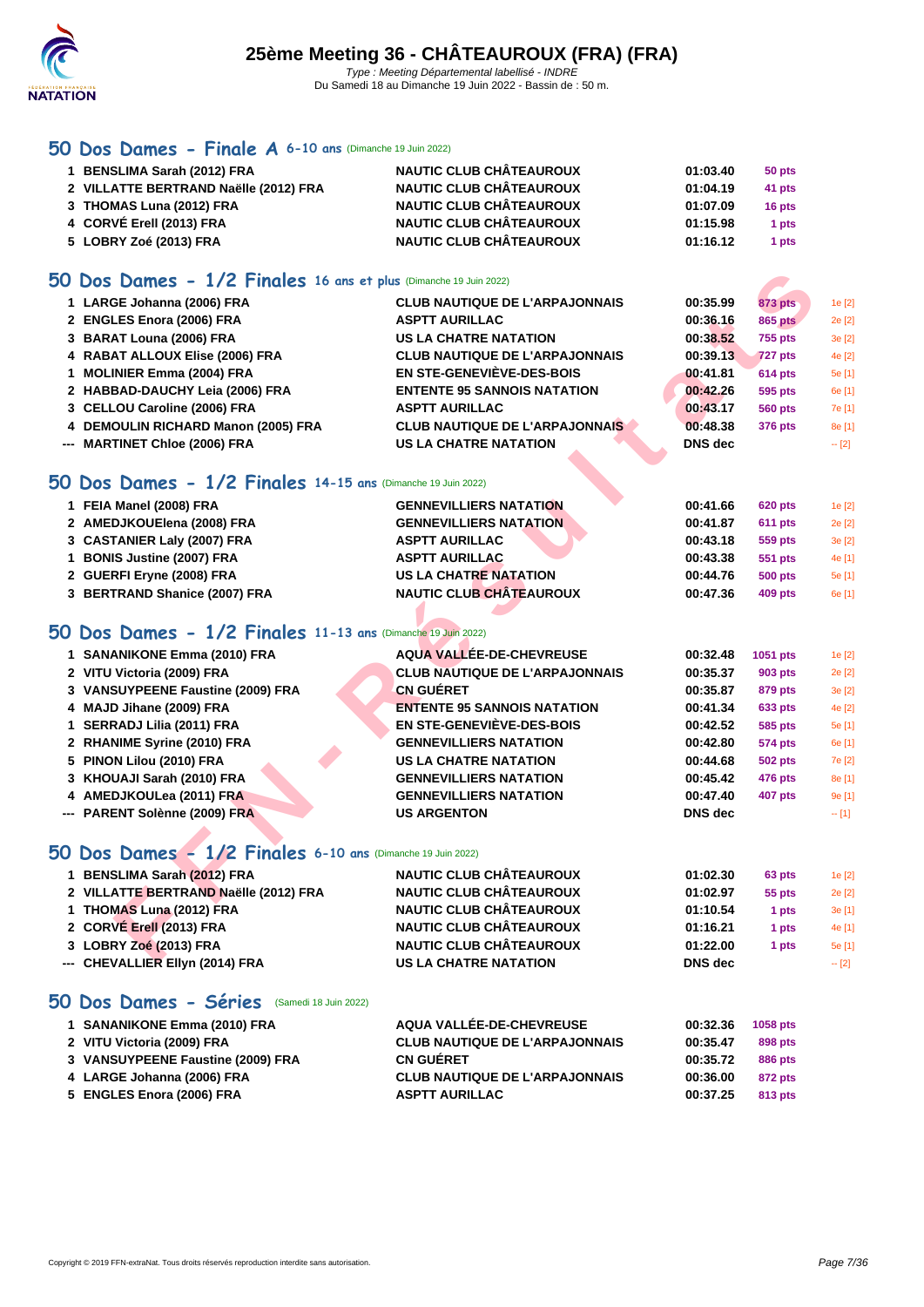

#### **[50 Dos D](http://www.ffnatation.fr/webffn/index.php)ames - Séries (suite)**

| 6 MARTINET Chloe (2006) FRA                     | <b>US LA CHATRE NATATION</b>          | 00:38.99       | 734 pts        |
|-------------------------------------------------|---------------------------------------|----------------|----------------|
| 7 RABAT ALLOUX Elise (2006) FRA                 | <b>CLUB NAUTIQUE DE L'ARPAJONNAIS</b> | 00:39.00       | <b>733 pts</b> |
| 8 MAJD Jihane (2009) FRA                        | <b>ENTENTE 95 SANNOIS NATATION</b>    | 00:39.76       | <b>700 pts</b> |
| 9 BARAT Louna (2006) FRA                        | <b>US LA CHATRE NATATION</b>          | 00:39.91       | 693 pts        |
| 10 FEIA Manel (2008) FRA                        | <b>GENNEVILLIERS NATATION</b>         | 00:41.08       | <b>644 pts</b> |
| 11 AMEDJKOUElena (2008) FRA                     | <b>GENNEVILLIERS NATATION</b>         | 00:41.29       | 635 pts        |
| 12 PINON Lilou (2010) FRA                       | <b>US LA CHATRE NATATION</b>          | 00:42.00       | <b>606 pts</b> |
| 13 SERRADJ Lilia (2011) FRA                     | <b>EN STE-GENEVIÈVE-DES-BOIS</b>      | 00:42.59       | <b>582 pts</b> |
| 14 RHANIME Syrine (2010) FRA                    | <b>GENNEVILLIERS NATATION</b>         | 00:42.64       | <b>580 pts</b> |
| 15 CELLOU Caroline (2006) FRA                   | <b>ASPTT AURILLAC</b>                 | 00:43.10       | <b>562 pts</b> |
| 16 CASTANIER Laly (2007) FRA                    | <b>ASPTT AURILLAC</b>                 | 00:43.14       | <b>561 pts</b> |
| 17 HABBAD-DAUCHY Leia (2006) FRA                | <b>ENTENTE 95 SANNOIS NATATION</b>    | 00:43.28       | <b>555 pts</b> |
| 18 MOLINIER Emma (2004) FRA                     | <b>EN STE-GENEVIÈVE-DES-BOIS</b>      | 00:43.38       | 551 pts        |
| 19 BONIS Justine (2007) FRA                     | <b>ASPTT AURILLAC</b>                 | 00:43.74       | <b>538 pts</b> |
| 20 KHOUAJI Sarah (2010) FRA                     | <b>GENNEVILLIERS NATATION</b>         | 00:44.77       | 499 pts        |
| 21 PARENT Solènne (2009) FRA                    | <b>US ARGENTON</b>                    | 00:46.55       | <b>436 pts</b> |
| 22 GUERFI Eryne (2008) FRA                      | <b>US LA CHATRE NATATION</b>          | 00:46.97       | <b>422 pts</b> |
| 23 BERTRAND Shanice (2007) FRA                  | <b>NAUTIC CLUB CHÂTEAUROUX</b>        | 00:47.04       | <b>419 pts</b> |
| 24 DEMOULIN RICHARD Manon (2005) FRA            | <b>CLUB NAUTIQUE DE L'ARPAJONNAIS</b> | 00:47.11       | 417 pts        |
| 25 AMEDJKOULea (2011) FRA                       | <b>GENNEVILLIERS NATATION</b>         | 00:47.25       | <b>412 pts</b> |
| 26 OURRAOUI Hidaya (2011) FRA                   | <b>ENTENTE 95 SANNOIS NATATION</b>    | 00:53.30       | 235 pts        |
| 27 JERBY Salma (2011) FRA                       | <b>ENTENTE 95 SANNOIS NATATION</b>    | 00:54.70       | <b>202 pts</b> |
| 28 VILLATTE BERTRAND Naëlle (2012) FRA          | <b>NAUTIC CLUB CHÂTEAUROUX</b>        | 01:00.07       | 96 pts         |
| 29 CHEVALLIER Ellyn (2014) FRA                  | <b>US LA CHATRE NATATION</b>          | 01:01.62       | 73 pts         |
| 30 MOHAMEDI Jihane (2011) FRA                   | <b>NAUTIC CLUB CHÂTEAUROUX</b>        | 01:03.09       | 53 pts         |
| 31 BENSLIMA Sarah (2012) FRA                    | <b>NAUTIC CLUB CHÂTEAUROUX</b>        | 01:04.11       | 42 pts         |
| 32 THOMAS Luna (2012) FRA                       | <b>NAUTIC CLUB CHÂTEAUROUX</b>        | 01:04.70       | 36 pts         |
| 33 LOBRY Zoé (2013) FRA                         | <b>NAUTIC CLUB CHÂTEAUROUX</b>        | 01:12.87       | 1 pts          |
| 34 CORVÉ Erell (2013) FRA                       | <b>NAUTIC CLUB CHÂTEAUROUX</b>        | 01:15.95       | 1 pts          |
| --- CLERET Lili-Jane (2007) FRA                 | <b>US ARGENTON</b>                    | <b>DNS</b> dec |                |
|                                                 |                                       |                |                |
| 100 Dos Dames - Séries<br>(Samedi 18 Juin 2022) |                                       |                |                |
| 1 SANANIKONE Emma (2010) FRA                    | <b>AQUA VALLÉE-DE-CHEVREUSE</b>       | 01:10.27       | 1021 pts       |
| 2 VITU Victoria (2009) FRA                      | <b>CLUB NAUTIQUE DE L'ARPAJONNAIS</b> | 01:17.69       | 839 pts        |
| 3 VANSUYPEENE Faustine (2009) FRA               | <b>CN GUERET</b>                      | 01:18.72       | 816 pts        |
| 4 MAILLOT FLAMEE Maeva (2007) FRA               | <b>GENNEVILLIERS NATATION</b>         | 01:22.81       | <b>725 pts</b> |
| 5 MAJD Jihane (2009) FRA                        | <b>ENTENTE 95 SANNOIS NATATION</b>    | 01:26.97       | <b>638 pts</b> |
| 6 FEIA Manel (2008) FRA                         | <b>GENNEVILLIERS NATATION</b>         | 01:28.14       | <b>614 pts</b> |
| 7 PIERLOT Sarah (2006) FRA                      | <b>NAUTIC CLUB CHÂTEAUROUX</b>        | 01:28.26       | <b>612 pts</b> |
| 8 OZOUCamille (2006) FRA                        | <b>EN STE-GENEVIÈVE-DES-BOIS</b>      | 01:28.54       | <b>607 pts</b> |
| 9 VANHAECKE Elsa (2008) FRA                     | <b>EN STE-GENEVIÈVE-DES-BOIS</b>      | 01:29.90       | <b>580 pts</b> |
| 10 CASTANIER Julia (2009) FRA                   | <b>EN STE-GENEVIÈVE-DES-BOIS</b>      | 01:31.32       | 553 pts        |
| 11 HABBAD-DAUCHY Leia (2006) FRA                | <b>ENTENTE 95 SANNOIS NATATION</b>    | 01:31.48       | <b>550 pts</b> |
| 12 YAHIAOUI Manel (2007) FRA                    | <b>NAUTIC CLUB CHÂTEAUROUX</b>        | 01:34.31       | 498 pts        |
| 13 PINON Lilou (2010) FRA                       | <b>US LA CHATRE NATATION</b>          | 01:34.68       | 491 pts        |
| CERRAN LUBS (0044) ERA                          | FU OTE AFUEUIÈVE BES BAIS             | 04.250         | $470 - 1$      |

|  | 1 SANANIKONE Emma (2010) FRA |  |  |  |
|--|------------------------------|--|--|--|
|--|------------------------------|--|--|--|

- 
- 
- 
- 
- 
- 
- 
- 
- 
- 
- 
- 
- 
- 
- 
- 
- 
- 
- 
- **OURRAOUI Hidaya (2011) FRA ENTENTE 95 SANNOIS NATATION 01:57.28 172 pts**

| <b>ATRE NATATION</b>                    | 00:38.99       |
|-----------------------------------------|----------------|
| <b>TIQUE DE L'ARPAJONNAIS</b>           | 00:39.00       |
| <b>95 SANNOIS NATATION</b>              | 00:39.76       |
| <b><i>ITRE NATATION</i></b>             | 00:39.91       |
| <b>LIERS NATATION</b>                   | 00:41.08       |
| <b>LIERS NATATION</b>                   | 00:41.29       |
| <b>ITRE NATATION</b>                    | 00:42.00       |
| <b>ENEVIÈVE-DES-BOIS</b>                | 00:42.59       |
| <b>LIERS NATATION</b>                   | 00:42.64       |
| <b>RILLAC</b>                           | 00:43.10       |
| <b>RILLAC</b>                           | 00:43.14       |
| <b>95 SANNOIS NATATION</b>              | 00:43.28       |
| <b>ENEVIÈVE-DES-BOIS</b>                | 00:43.38       |
| RILLAC                                  | 00:43.74       |
| <b>LIERS NATATION</b>                   | 00:44.77       |
| <b>ITON</b>                             | 00:46.55       |
| <b><i>ITRE NATATION</i></b>             | 00:46.97       |
| LUB CHÂTEAUROUX                         | 00:47.04       |
| <b>TIQUE DE L'ARPAJONNAIS</b>           | 00:47.11       |
| <b>LIERS NATATION</b>                   | 00:47.25       |
| <b>95 SANNOIS NATATION</b>              | 00:53.30       |
| <b>95 SANNOI<mark>S</mark> NATATION</b> | 00:54.70       |
| <b>LUB CHÂTEAUROUX</b>                  | 01:00.07       |
| <b>ATRE NATATION</b>                    | 01:01.62       |
| <b>LUB CHÂTEAUROUX</b>                  | 01:03.09       |
| <b>LUB CHÂTEAUROUX</b>                  | 01:04.11       |
| <b>LUB CHÂTEAUROUX</b>                  | 01:04.70       |
| <b>LUB CHÂTEAUROUX</b>                  | 01:12.87       |
| <b>LUB CHÂTEAUROUX</b>                  | 01:15.95       |
| <b>ITON</b>                             | <b>DNS</b> dec |
|                                         |                |

 **SANANIKONE Emma (2010) FRA AQUA VALLÉE-DE-CHEVREUSE 01:10.27 1021 pts VITU Victoria (2009) FRA CLUB NAUTIQUE DE L'ARPAJONNAIS 01:17.69 839 pts VANSUYPEENE Faustine (2009) FRA CN GUÉRET 01:18.72 816 pts MAILLOT FLAMEE Maeva (2007) FRA GENNEVILLIERS NATATION 01:22.81 725 pts MAJD Jihane (2009) FRA ENTENTE 95 SANNOIS NATATION 01:26.97 638 pts FEIA Manel (2008) FRA GENNEVILLIERS NATATION 01:28.14 614 pts PIERLOT Sarah (2006) FRA NAUTIC CLUB CHÂTEAUROUX 01:28.26 612 pts OZOUCamille (2006) FRA EN STE-GENEVIÈVE-DES-BOIS 01:28.54 607 pts VANHAECKE Elsa (2008) FRA EN STE-GENEVIÈVE-DES-BOIS 01:29.90 580 pts CASTANIER Julia (2009) FRA EN STE-GENEVIÈVE-DES-BOIS 01:31.32 553 pts HABBAD-DAUCHY Leia (2006) FRA ENTENTE 95 SANNOIS NATATION 01:31.48 550 pts YAHIAOUI Manel (2007) FRA NAUTIC CLUB CHÂTEAUROUX 01:34.31 498 pts PINON Lilou (2010) FRA US LA CHATRE NATATION 01:34.68 491 pts SERRADJ Lilia (2011) FRA EN STE-GENEVIÈVE-DES-BOIS 01:35.92 470 pts KHOUAJI Sarah (2010) FRA GENNEVILLIERS NATATION 01:38.90 419 pts DESANNEAUX Clemence (2005) FRA NAUTIC CLUB CHÂTEAUROUX 01:38.93 419 pts DESANNEAUX Emma (2007) FRA NAUTIC CLUB CHÂTEAUROUX 01:43.04 354 pts PARENT Solènne (2009) FRA US ARGENTON 01:44.40 334 pts BARAT Alix (2013) FRA US LA CHATRE NATATION 01:52.73 223 pts BDIDA DE ZAN Sofia (2010) FRA EN STE-GENEVIÈVE-DES-BOIS 01:53.33 216 pts JERBY Salma (2011) FRA ENTENTE 95 SANNOIS NATATION 01:55.39 192 pts**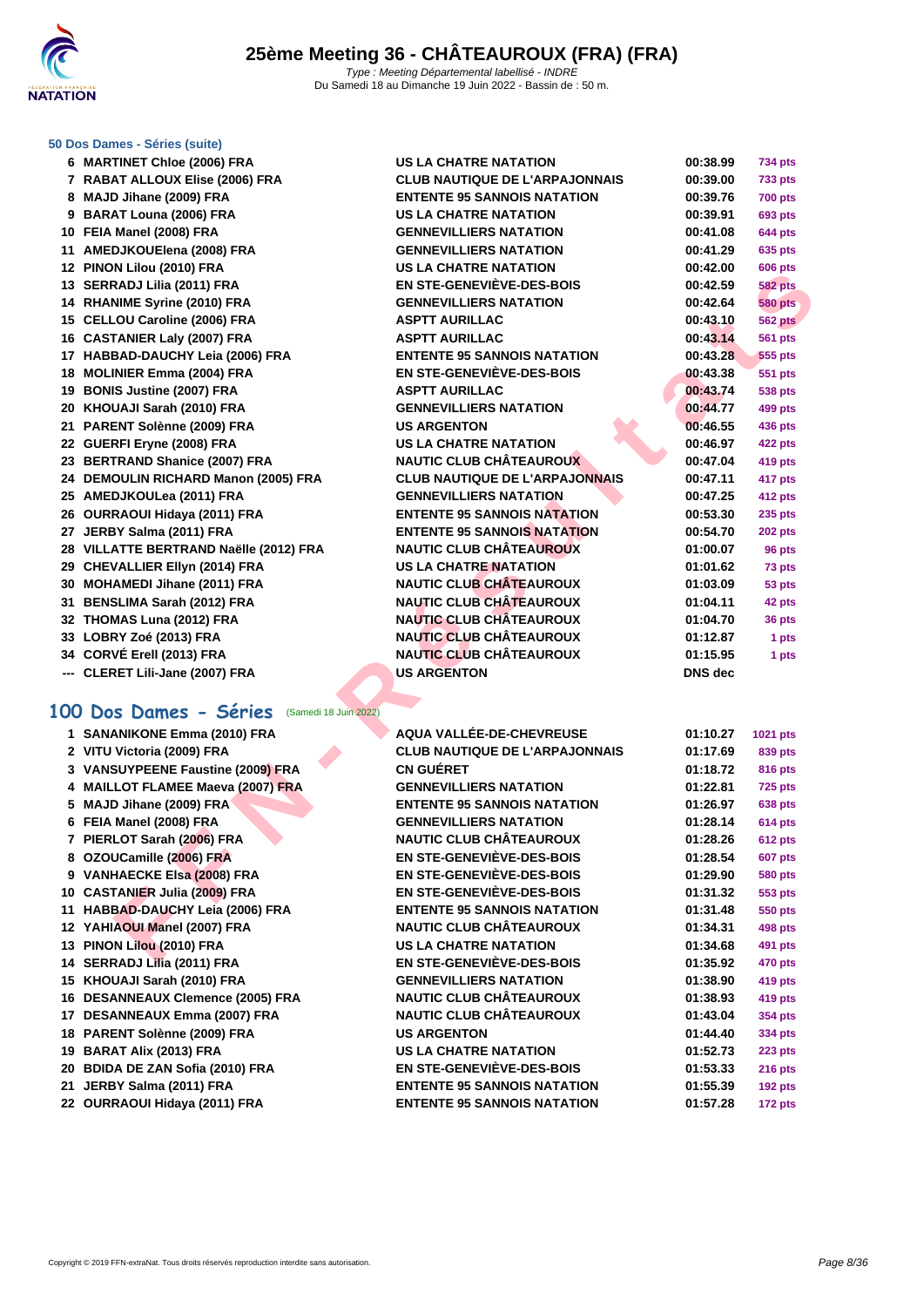

#### **[100 Dos D](http://www.ffnatation.fr/webffn/index.php)ames - Séries (suite)**

| 23 GREGOIRE Léana (2011) FRA           | <b>US LA CHATRE NATATION</b>       | 02:01.03 | <b>135 pts</b> |
|----------------------------------------|------------------------------------|----------|----------------|
| 24 GASTON Alizée (2011) FRA            | <b>NAUTIC CLUB CHÂTEAUROUX</b>     | 02:01.25 | <b>133 pts</b> |
| 25 WANG Alice (2010) FRA               | <b>ENTENTE 95 SANNOIS NATATION</b> | 02:04.32 | <b>106 pts</b> |
| 26 IMEDJAIDRENE Assia (2012) FRA       | <b>GENNEVILLIERS NATATION</b>      | 02:05.80 | 94 pts         |
| 27 VILLATTE BERTRAND Naëlle (2012) FRA | <b>NAUTIC CLUB CHÂTEAUROUX</b>     | 02:06.77 | 87 pts         |
| 28 CHEVALLIER Ellyn (2014) FRA         | <b>US LA CHATRE NATATION</b>       | 02:11.19 | 57 pts         |
|                                        |                                    |          |                |

**CORVÉ Erell (2013) FRA NAUTIC CLUB CHÂTEAUROUX 02:45.69 1 pts**

#### **200 Dos Dames - Séries** (Dimanche 19 Juin 2022)

| ראו ונכושאן וו <del>ס</del> ום שטורטט נג                           |                                                                             | i pis                                                   |
|--------------------------------------------------------------------|-----------------------------------------------------------------------------|---------------------------------------------------------|
| 00 Dos Dames - Séries                                              | (Dimanche 19 Juin 2022)                                                     |                                                         |
|                                                                    |                                                                             |                                                         |
| 1 SANANIKONE Emma (2010) FRA                                       | <b>AQUA VALLÉE-DE-CHEVREUSE</b><br>100m: 01:1503m: (01:15.31)<br>$50m: -$   | 02:34.46<br><b>959 pts</b><br>200m: 02:34.46 (01:19.15) |
| 2 VITU Victoria (2009) FRA                                         | <b>CLUB NAUTIQUE DE L'ARPAJONNAIS</b>                                       | 02:46.95<br><b>809 pts</b>                              |
|                                                                    | 100m: 01:28.55 : (01:22.55)<br>$50m: -$                                     | 200m: 02:46.95 (01:24.40)                               |
| 3 LARGE Johanna (2006) FRA                                         | <b>CLUB NAUTIQUE DE L'ARPAJONNAIS</b>                                       | 02:51.59<br><b>757 pts</b>                              |
|                                                                    | 100m: 01:25002 : (01:25.02)<br>$50m: -$                                     | 200m: 02:51.59 (01:26.57)                               |
| 4 LEROY Maëlle (2009) FRA                                          | <b>EN STE-GENEVIEVE-DES-BOIS</b><br>100m: 01:23005 : (01:27.05)<br>$50m: -$ | 02:56.93<br>699 pts<br>200m: 02:56.93 (01:29.88)        |
| 5 MAJD Jihane (2009) FRA                                           | <b>ENTENTE 95 SANNOIS NATATION</b>                                          | 03:00.91<br>657 pts                                     |
|                                                                    | $50m: -$<br>100m: 01:23060 : (01:27.60)                                     | 200m: 03:00.91 (01:33.31)                               |
| 6 FEIA Manel (2008) FRA                                            | <b>GENNEVILLIERS NATATION</b>                                               | 03:03.14<br>634 pts                                     |
|                                                                    | 100m: 01:28.53 : (01:28.53)<br>$50m: -$                                     | 200m: 03:03.14 (01:34.61)                               |
| 7 PIERLOT Sarah (2006) FRA                                         | NAUTIC CLUB CHÂTEAUROUX                                                     | 03:06.84<br><b>597 pts</b>                              |
|                                                                    | 100m: 01:35(29 : (01:31.29)<br>$50m: -$                                     | 200m: 03:06.84 (01:35.55)                               |
| 8 AMEDJKOUElena (2008) FRA                                         | <b>GENNEVILLIERS NATATION</b><br>$50m: -$<br>100m: 01:34/07 : (01:34.07)    | 03:11.29<br>554 pts<br>200m: 03:11.29 (01:37.22)        |
| 9 DA SILVA Meïli (2011) FRA                                        | <b>EN STE-GENEVIEVE-DES-BOIS</b>                                            | 03:37.81<br>331 pts                                     |
|                                                                    | 100m: 01:49.53 : (01:49.53)<br>$50m: -$                                     | 200m: 03:37.81 (01:48.28)                               |
| 10 WANG Alice (2010) FRA                                           | <b>ENTENTE 95 SANNOIS NATATION</b>                                          | 04:09.21<br><b>141 pts</b>                              |
|                                                                    | 100m: 02:05075 : (02:05.75)<br>$50m: -$                                     | 200m: 04:09.21 (02:03.46)                               |
| --- OURRAOUI Hidaya (2011) FRA                                     | <b>ENTENTE 95 SANNOIS NATATION</b>                                          | <b>DSQ</b>                                              |
| --- HABBAD-DAUCHY Leia (2006) FRA                                  | <b>ENTENTE 95 SANNOIS NATATION</b>                                          | <b>DSQ</b>                                              |
|                                                                    |                                                                             |                                                         |
| O Brasse Dames - Finale A 16 ans et plus (Dimanche 19 Juin 2022)   |                                                                             |                                                         |
| 1 CHAZETTE Emma (2000) FRA                                         | <b>ASPTT AURILLAC</b>                                                       | 00:38.66<br>914 pts                                     |
| 2 CHARPAGNE Zoe (2005) FRA                                         | <b>NAUTIC CLUB CHÂTEAUROUX</b>                                              | 00:40.87<br><b>811 pts</b>                              |
| 3 BARAT Louna (2006) FRA                                           | <b>US LA CHATRE NATATION</b>                                                | 00:41.50<br><b>783 pts</b>                              |
| 4 COCHARD Raphaelle (2004) FRA                                     | <b>NAUTIC CLUB CHÂTEAUROUX</b>                                              | 00:42.05<br><b>759 pts</b>                              |
| 5 BRUNET Amandine (2006) FRA                                       | <b>CLUB DAUPHINS LE BLANC</b>                                               | 00:42.63<br><b>734 pts</b>                              |
|                                                                    |                                                                             |                                                         |
| O Brasse Dames - Finale A 14-15 ans (Dimanche 19 Juin 2022)        |                                                                             |                                                         |
| 1 LAFAGE Anna (2007) FRA                                           | <b>ASPTT AURILLAC</b>                                                       | 00:42.92<br><b>721 pts</b>                              |
| 2 VANHAECKE Elsa (2008) FRA                                        | EN STE-GENEVIÈVE-DES-BOIS                                                   | 00:45.99<br><b>596 pts</b>                              |
| 3 NOUMOWE Zoe (2008) FRA                                           | <b>ENTENTE 95 SANNOIS NATATION</b>                                          | 00:46.56<br>575 pts                                     |
| 4 WOODS Anaïs (2008) FRA                                           | <b>US ARGENTON</b>                                                          | 00:49.30<br>475 pts                                     |
| 5 DONORE Jeanne (2007) FRA                                         | <b>ASPTT AURILLAC</b>                                                       | 00:49.59<br>465 pts                                     |
| <b>O Brasse Dames - Finale A 11-13 ans (Dimanche 19 Juin 2022)</b> |                                                                             |                                                         |
|                                                                    |                                                                             |                                                         |

#### **50 Brasse Dames - Finale A 16 ans et plus** (Dimanche 19 Juin 2022)

| 1 CHAZETTE Emma (2000) FRA     | <b>ASPTT AURILLAC</b>          | 00:38.66<br>914 pts        |
|--------------------------------|--------------------------------|----------------------------|
| 2 CHARPAGNE Zoe (2005) FRA     | <b>NAUTIC CLUB CHÂTEAUROUX</b> | 00:40.87<br>811 pts        |
| 3 BARAT Louna (2006) FRA       | <b>US LA CHATRE NATATION</b>   | 00:41.50<br><b>783 pts</b> |
| 4 COCHARD Raphaelle (2004) FRA | <b>NAUTIC CLUB CHÂTEAUROUX</b> | 00:42.05<br><b>759 pts</b> |
| 5 BRUNET Amandine (2006) FRA   | <b>CLUB DAUPHINS LE BLANC</b>  | 00:42.63<br><b>734 pts</b> |
|                                |                                |                            |

### **50 Brasse Dames - Finale A 14-15 ans** (Dimanche 19 Juin 2022)

| 1 LAFAGE Anna (2007) FRA    | <b>ASPTT AURILLAC</b>              | 00:42.92 | <b>721 pts</b> |
|-----------------------------|------------------------------------|----------|----------------|
| 2 VANHAECKE Elsa (2008) FRA | EN STE-GENEVIÈVE-DES-BOIS          | 00:45.99 | 596 pts        |
| 3 NOUMOWE Zoe (2008) FRA    | <b>ENTENTE 95 SANNOIS NATATION</b> | 00:46.56 | 575 pts        |
| 4 WOODS Anaïs (2008) FRA    | <b>US ARGENTON</b>                 | 00:49.30 | 475 pts        |
| 5 DONORE Jeanne (2007) FRA  | <b>ASPTT AURILLAC</b>              | 00:49.59 | 465 pts        |

#### **50 Brasse Dames - Finale A 11-13 ans** (Dimanche 19 Juin 2022)

| 1 DIJOUX Alice (2010) FRA      | <b>CLUB NAUTIQUE DE L'ARPAJONNAIS</b> | 00:44.75 | 645 pts        |
|--------------------------------|---------------------------------------|----------|----------------|
| 2 MAURY Elise (2009) FRA       | <b>ASPTT AURILLAC</b>                 | 00:49.93 | 454 pts        |
| 3 CALDAYROUX Louise (2011) FRA | <b>ASPTT AURILLAC</b>                 | 00:53.40 | <b>344 pts</b> |
| 4 GREGOIRE Léana (2011) FRA    | US LA CHATRE NATATION                 | 00:58.25 | <b>216 pts</b> |
| 5 JERBY Salma (2011) FRA       | <b>ENTENTE 95 SANNOIS NATATION</b>    | 01:01.91 | $139$ pts      |

#### **50 Brasse Dames - Finale A 6-10 ans** (Dimanche 19 Juin 2022)

| 1 KOLEVA Dimana (2012) FRA |  |
|----------------------------|--|
|----------------------------|--|

**KOLEVA Dimana (2012) FRA ASPTT AURILLAC 00:56.93 248 pts**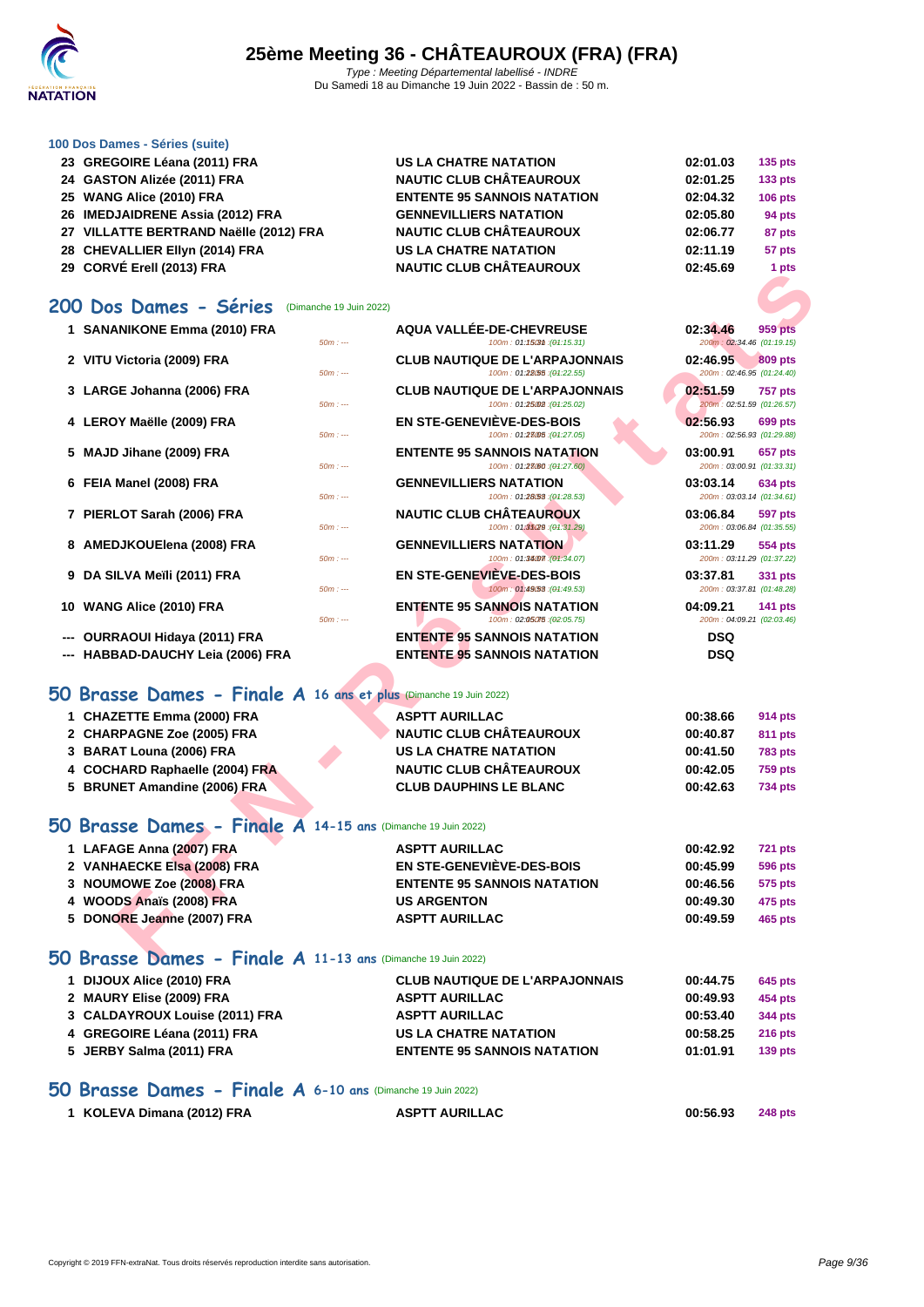

#### **[50 Brasse](http://www.ffnatation.fr/webffn/index.php) Dames - Finale A (suite)**

| 2 VENAULT Maëva (2012) FRA    | <b>CLUB DAUPHINS LE BLANC</b>  | 00:59.88 | $180$ pts         |
|-------------------------------|--------------------------------|----------|-------------------|
| 3 LOBRY Zoé (2013) FRA        | <b>NAUTIC CLUB CHÂTEAUROUX</b> | 01:07.28 | 57 pts            |
| 4 DESMIDT Savannah (2012) FRA | <b>NAUTIC CLUB CHÂTEAUROUX</b> | 01:12.90 | 10 <sub>pts</sub> |
| 5 MOHAMEDI Sajida (2013) FRA  | <b>NAUTIC CLUB CHÂTEAUROUX</b> | 01:16.31 | 1 pts             |

### **50 Brasse Dames - 1/2 Finales 16 ans et plus** (Dimanche 19 Juin 2022)

| 1 CHAZETTE Emma (2000) FRA     | <b>ASPTT AURILLAC</b>          | 00:38.88       | 904 pts        | 1e [2]  |
|--------------------------------|--------------------------------|----------------|----------------|---------|
|                                |                                |                |                |         |
| 2 CHARPAGNE Zoe (2005) FRA     | <b>NAUTIC CLUB CHÂTEAUROUX</b> | 00:41.21       | <b>796 pts</b> | 2e [2]  |
| 3 COCHARD Raphaelle (2004) FRA | <b>NAUTIC CLUB CHÂTEAUROUX</b> | 00:42.03       | <b>760 pts</b> | 3e [2]  |
| 4 BARAT Louna (2006) FRA       | <b>US LA CHATRE NATATION</b>   | 00:42.31       | 747 pts        | 4e [2]  |
| 1 BRUNET Amandine (2006) FRA   | <b>CLUB DAUPHINS LE BLANC</b>  | 00:43.00       | <b>718 pts</b> | 5e [1]  |
| 2 KHARKHOUCSara (2000) FRA     | <b>GENNEVILLIERS NATATION</b>  | 00:43.68       | <b>689 pts</b> | 6e [1]  |
| 3 SALAT Oceane (2006) FRA      | <b>ASPTT AURILLAC</b>          | 00:44.61       | 651 pts        | 7e [1]  |
| --- MARTINET Chloe (2006) FRA  | <b>US LA CHATRE NATATION</b>   | <b>DNS</b> dec |                | $-$ [1] |
|                                |                                |                |                |         |

### **50 Brasse Dames - 1/2 Finales 14-15 ans** (Dimanche 19 Juin 2022)

| 1 BERTHIER Capucine (2008) FRA | AQUA VALLÉE-DE-CHEVREUSE           | 00:39.83 | 859 pts        | 1e[2]  |
|--------------------------------|------------------------------------|----------|----------------|--------|
| 2 LAFAGE Anna (2007) FRA       | <b>ASPTT AURILLAC</b>              | 00:43.59 | <b>693 pts</b> | 2e [2] |
| 3 VANHAECKE Elsa (2008) FRA    | <b>EN STE-GENEVIÈVE-DES-BOIS</b>   | 00:45.53 | <b>614 pts</b> | 3e [2] |
| 4 NOUMOWE Zoe (2008) FRA       | <b>ENTENTE 95 SANNOIS NATATION</b> | 00:46.75 | <b>567 pts</b> | 4e [2] |
| 1 DONORE Jeanne (2007) FRA     | <b>ASPTT AURILLAC</b>              | 00:47.95 | <b>523 pts</b> | 5e [1] |
| 2 WOODS Anaïs (2008) FRA       | <b>US ARGENTON</b>                 | 00:48.40 | <b>507 pts</b> | 6e [1] |
| 3 YAHIAOUI Manel (2007) FRA    | <b>NAUTIC CLUB CHÂTEAUROUX</b>     | 00:53.01 | 356 pts        | 7e [1] |
|                                |                                    |          |                |        |

## **50 Brasse Dames - 1/2 Finales 11-13 ans** (Dimanche 19 Juin 2022)

| <b>ASPTT AURILLAC</b>                                                                                                                                                                                                                                                                                                                                                                                                                                                                                                                                                                                                                                                                                                                                                                                                                                                                                                                                                                                                 | 00:38.88                                                                                                                                                                                              | <b>904 pts</b> | 1e [2]  |
|-----------------------------------------------------------------------------------------------------------------------------------------------------------------------------------------------------------------------------------------------------------------------------------------------------------------------------------------------------------------------------------------------------------------------------------------------------------------------------------------------------------------------------------------------------------------------------------------------------------------------------------------------------------------------------------------------------------------------------------------------------------------------------------------------------------------------------------------------------------------------------------------------------------------------------------------------------------------------------------------------------------------------|-------------------------------------------------------------------------------------------------------------------------------------------------------------------------------------------------------|----------------|---------|
| <b>NAUTIC CLUB CHÂTEAUROUX</b>                                                                                                                                                                                                                                                                                                                                                                                                                                                                                                                                                                                                                                                                                                                                                                                                                                                                                                                                                                                        | 00:41.21                                                                                                                                                                                              | <b>796 pts</b> | 2e [2]  |
| <b>NAUTIC CLUB CHÂTEAUROUX</b>                                                                                                                                                                                                                                                                                                                                                                                                                                                                                                                                                                                                                                                                                                                                                                                                                                                                                                                                                                                        | 00:42.03                                                                                                                                                                                              | <b>760 pts</b> | 3e [2]  |
| <b>US LA CHATRE NATATION</b>                                                                                                                                                                                                                                                                                                                                                                                                                                                                                                                                                                                                                                                                                                                                                                                                                                                                                                                                                                                          | 00:42.31                                                                                                                                                                                              | 747 pts        | 4e [2]  |
| <b>CLUB DAUPHINS LE BLANC</b>                                                                                                                                                                                                                                                                                                                                                                                                                                                                                                                                                                                                                                                                                                                                                                                                                                                                                                                                                                                         | 00:43.00                                                                                                                                                                                              | <b>718 pts</b> | 5e [1]  |
| <b>GENNEVILLIERS NATATION</b>                                                                                                                                                                                                                                                                                                                                                                                                                                                                                                                                                                                                                                                                                                                                                                                                                                                                                                                                                                                         | 00:43.68                                                                                                                                                                                              | <b>689 pts</b> | 6e [1]  |
| <b>ASPTT AURILLAC</b>                                                                                                                                                                                                                                                                                                                                                                                                                                                                                                                                                                                                                                                                                                                                                                                                                                                                                                                                                                                                 | 00:44.61                                                                                                                                                                                              | <b>651 pts</b> | 7e [1]  |
| <b>US LA CHATRE NATATION</b>                                                                                                                                                                                                                                                                                                                                                                                                                                                                                                                                                                                                                                                                                                                                                                                                                                                                                                                                                                                          | <b>DNS</b> dec                                                                                                                                                                                        |                | $- [1]$ |
|                                                                                                                                                                                                                                                                                                                                                                                                                                                                                                                                                                                                                                                                                                                                                                                                                                                                                                                                                                                                                       |                                                                                                                                                                                                       |                |         |
|                                                                                                                                                                                                                                                                                                                                                                                                                                                                                                                                                                                                                                                                                                                                                                                                                                                                                                                                                                                                                       |                                                                                                                                                                                                       |                |         |
| AQUA VALLÉE-DE-CHEVREUSE                                                                                                                                                                                                                                                                                                                                                                                                                                                                                                                                                                                                                                                                                                                                                                                                                                                                                                                                                                                              | 00:39.83                                                                                                                                                                                              | 859 pts        | 1e [2]  |
| <b>ASPTT AURILLAC</b>                                                                                                                                                                                                                                                                                                                                                                                                                                                                                                                                                                                                                                                                                                                                                                                                                                                                                                                                                                                                 | 00:43.59                                                                                                                                                                                              | <b>693 pts</b> | 2e [2]  |
| <b>EN STE-GENEVIÈVE-DES-BOIS</b>                                                                                                                                                                                                                                                                                                                                                                                                                                                                                                                                                                                                                                                                                                                                                                                                                                                                                                                                                                                      | 00:45.53                                                                                                                                                                                              | 614 pts        | 3e [2]  |
| <b>ENTENTE 95 SANNOIS NATATION</b>                                                                                                                                                                                                                                                                                                                                                                                                                                                                                                                                                                                                                                                                                                                                                                                                                                                                                                                                                                                    | 00:46.75                                                                                                                                                                                              | <b>567 pts</b> | 4e [2]  |
| <b>ASPTT AURILLAC</b>                                                                                                                                                                                                                                                                                                                                                                                                                                                                                                                                                                                                                                                                                                                                                                                                                                                                                                                                                                                                 | 00:47.95                                                                                                                                                                                              | 523 pts        | 5e [1]  |
| <b>US ARGENTON</b>                                                                                                                                                                                                                                                                                                                                                                                                                                                                                                                                                                                                                                                                                                                                                                                                                                                                                                                                                                                                    | 00:48.40                                                                                                                                                                                              | <b>507 pts</b> | 6e [1]  |
| <b>NAUTIC CLUB CHÂTEAUROUX</b>                                                                                                                                                                                                                                                                                                                                                                                                                                                                                                                                                                                                                                                                                                                                                                                                                                                                                                                                                                                        | 00:53.01                                                                                                                                                                                              | <b>356 pts</b> | 7e [1]  |
|                                                                                                                                                                                                                                                                                                                                                                                                                                                                                                                                                                                                                                                                                                                                                                                                                                                                                                                                                                                                                       |                                                                                                                                                                                                       |                |         |
|                                                                                                                                                                                                                                                                                                                                                                                                                                                                                                                                                                                                                                                                                                                                                                                                                                                                                                                                                                                                                       |                                                                                                                                                                                                       |                |         |
| AQUA VALLÉE-DE-CHEVREUSE                                                                                                                                                                                                                                                                                                                                                                                                                                                                                                                                                                                                                                                                                                                                                                                                                                                                                                                                                                                              | 00:43.45                                                                                                                                                                                              | 699 pts        | 1e [2]  |
| <b>CLUB NAUTIQUE DE L'ARPAJONNAIS</b>                                                                                                                                                                                                                                                                                                                                                                                                                                                                                                                                                                                                                                                                                                                                                                                                                                                                                                                                                                                 | 00:45.17                                                                                                                                                                                              | <b>629 pts</b> | 2e [2]  |
| <b>ASPTT AURILLAC</b>                                                                                                                                                                                                                                                                                                                                                                                                                                                                                                                                                                                                                                                                                                                                                                                                                                                                                                                                                                                                 | 00:49.41                                                                                                                                                                                              | 471 pts        | 3e [2]  |
| <b>AQUA VALLÉE-DE-CHEVREUSE</b>                                                                                                                                                                                                                                                                                                                                                                                                                                                                                                                                                                                                                                                                                                                                                                                                                                                                                                                                                                                       | 00:49.65                                                                                                                                                                                              | <b>463 pts</b> | 4e [2]  |
| <b>ASPTT AURILLAC</b>                                                                                                                                                                                                                                                                                                                                                                                                                                                                                                                                                                                                                                                                                                                                                                                                                                                                                                                                                                                                 | 00:54.63                                                                                                                                                                                              | <b>309 pts</b> | 5e [2]  |
| <b>ENTENTE 95 SANNOIS NATATION</b>                                                                                                                                                                                                                                                                                                                                                                                                                                                                                                                                                                                                                                                                                                                                                                                                                                                                                                                                                                                    | 01:00.75                                                                                                                                                                                              | 162 pts        | 6e [1]  |
| <b>US LA CHATRE NATATION</b>                                                                                                                                                                                                                                                                                                                                                                                                                                                                                                                                                                                                                                                                                                                                                                                                                                                                                                                                                                                          | 01:03.27                                                                                                                                                                                              | $115$ pts      | 7e [1]  |
| <b>EN STE-GENEVIÈVE-DES-BOIS</b>                                                                                                                                                                                                                                                                                                                                                                                                                                                                                                                                                                                                                                                                                                                                                                                                                                                                                                                                                                                      | 01:03.97                                                                                                                                                                                              | $103$ pts      | 8e [1]  |
| <b>CLUB DAUPHINS LE BLANC</b>                                                                                                                                                                                                                                                                                                                                                                                                                                                                                                                                                                                                                                                                                                                                                                                                                                                                                                                                                                                         | <b>DNS</b> dec                                                                                                                                                                                        |                | $-$ [1] |
| <b>NAUTIC CLUB CHÂTEAUROUX</b>                                                                                                                                                                                                                                                                                                                                                                                                                                                                                                                                                                                                                                                                                                                                                                                                                                                                                                                                                                                        | <b>DSQ</b>                                                                                                                                                                                            |                | $-$ [1] |
|                                                                                                                                                                                                                                                                                                                                                                                                                                                                                                                                                                                                                                                                                                                                                                                                                                                                                                                                                                                                                       |                                                                                                                                                                                                       |                |         |
|                                                                                                                                                                                                                                                                                                                                                                                                                                                                                                                                                                                                                                                                                                                                                                                                                                                                                                                                                                                                                       |                                                                                                                                                                                                       |                |         |
| <b>ASPTT AURILLAC</b>                                                                                                                                                                                                                                                                                                                                                                                                                                                                                                                                                                                                                                                                                                                                                                                                                                                                                                                                                                                                 | 00:56.62                                                                                                                                                                                              | 256 pts        | 1e [2]  |
| <b>CLUB DAUPHINS LE BLANC</b>                                                                                                                                                                                                                                                                                                                                                                                                                                                                                                                                                                                                                                                                                                                                                                                                                                                                                                                                                                                         | 00:59.16                                                                                                                                                                                              | $195$ pts      | 2e [2]  |
| <b>NAUTIC CLUB CHÂTEAUROUX</b>                                                                                                                                                                                                                                                                                                                                                                                                                                                                                                                                                                                                                                                                                                                                                                                                                                                                                                                                                                                        | 01:06.89                                                                                                                                                                                              | 62 pts         | 3e [2]  |
| <b>NAUTIC CLUB CHÂTEAUROUX</b>                                                                                                                                                                                                                                                                                                                                                                                                                                                                                                                                                                                                                                                                                                                                                                                                                                                                                                                                                                                        | 01:15.51                                                                                                                                                                                              | 1 pts          | 4e [1]  |
| <b>NAUTIC CLUB CHÂTEAUROUX</b>                                                                                                                                                                                                                                                                                                                                                                                                                                                                                                                                                                                                                                                                                                                                                                                                                                                                                                                                                                                        | 01:16.16                                                                                                                                                                                              | 1 pts          | 5e [1]  |
| <b>NAUTIC CLUB CHÂTEAUROUX</b>                                                                                                                                                                                                                                                                                                                                                                                                                                                                                                                                                                                                                                                                                                                                                                                                                                                                                                                                                                                        | 02:00.09                                                                                                                                                                                              | 1 pts          | 6e [1]  |
| <b>US LA CHATRE NATATION</b>                                                                                                                                                                                                                                                                                                                                                                                                                                                                                                                                                                                                                                                                                                                                                                                                                                                                                                                                                                                          | DNS dec                                                                                                                                                                                               |                | $-$ [2] |
| 1 CHAZETTE Emma (2000) FRA<br>2 CHARPAGNE Zoe (2005) FRA<br>3 COCHARD Raphaelle (2004) FRA<br>4 BARAT Louna (2006) FRA<br>1 BRUNET Amandine (2006) FRA<br>2 KHARKHOUCSara (2000) FRA<br>3 SALAT Oceane (2006) FRA<br>--- MARTINET Chloe (2006) FRA<br>1 BERTHIER Capucine (2008) FRA<br>2 LAFAGE Anna (2007) FRA<br>3 VANHAECKE Elsa (2008) FRA<br>4 NOUMOWE Zoe (2008) FRA<br>1 DONORE Jeanne (2007) FRA<br>2 WOODS Anaïs (2008) FRA<br>3 YAHIAOUI Manel (2007) FRA<br>1 LESTINI-GUILLO Léna (2010) FRA<br>2 DIJOUX Alice (2010) FRA<br>3 MAURY Elise (2009) FRA<br>4 DEBLOCK - DUGUE Gaëlle (2011) FRA<br>5 CALDAYROUX Louise (2011) FRA<br>1 JERBY Salma (2011) FRA<br>2 GREGOIRE Léana (2011) FRA<br>3 LEBON Lola (2009) FRA<br>--- LUCHINI Mila (2009) FRA<br>--- GASTON Alizée (2011) FRA<br>1 KOLEVA Dimana (2012) FRA<br>2 VENAULT Maëva (2012) FRA<br>3 LOBRY Zoé (2013) FRA<br>1 DESMIDT Savannah (2012) FRA<br>2 MOHAMEDI Sajida (2013) FRA<br>3 CORVE Erell (2013) FRA<br>--- CHEVALLIER Ellyn (2014) FRA | O Brasse Dames - 1/2 Finales 14-15 ans (Dimanche 19 Juin 2022)<br>O Brasse Dames - 1/2 Finales 11-13 ans Dimanche 19 Juin 2022)<br>$60$ Brasse Dames - $1/2$ Finales 6-10 ans (Dimanche 19 Juin 2022) |                |         |

# **50 Brasse Dames - 1/2 Finales 6-10 ans** (Dimanche 19 Juin 2022)

| 1 KOLEVA Dimana (2012) FRA      | <b>ASPTT AURILLAC</b>          | 00:56.62       | $256$ pts | 1e [2]  |
|---------------------------------|--------------------------------|----------------|-----------|---------|
| 2 VENAULT Maëva (2012) FRA      | <b>CLUB DAUPHINS LE BLANC</b>  | 00:59.16       | $195$ pts | 2e [2]  |
| 3 LOBRY Zoé (2013) FRA          | <b>NAUTIC CLUB CHÂTEAUROUX</b> | 01:06.89       | 62 pts    | 3e[2]   |
| 1 DESMIDT Savannah (2012) FRA   | <b>NAUTIC CLUB CHÂTEAUROUX</b> | 01:15.51       | 1 pts     | 4e [1]  |
| 2 MOHAMEDI Sajida (2013) FRA    | <b>NAUTIC CLUB CHÂTEAUROUX</b> | 01:16.16       | 1 pts     | 5e [1]  |
| 3 CORVÉ Erell (2013) FRA        | <b>NAUTIC CLUB CHÂTEAUROUX</b> | 02:00.09       | 1 pts     | 6e [1]  |
| --- CHEVALLIER Ellyn (2014) FRA | <b>US LA CHATRE NATATION</b>   | <b>DNS</b> dec |           | $-$ [2] |

### **50 Brasse Dames - Séries** (Samedi 18 Juin 2022)

| 1 CHAZETTE Emma (2000) FRA     | <b>ASPTT AURILLAC</b>          | 00:37.50 | 971 pts        |
|--------------------------------|--------------------------------|----------|----------------|
| 2 BERTHIER Capucine (2008) FRA | AQUA VALLÉE-DE-CHEVREUSE       | 00:39.68 | 866 pts        |
| 3 CHARPAGNE Zoe (2005) FRA     | <b>NAUTIC CLUB CHÂTEAUROUX</b> | 00:40.76 | 816 pts        |
| 4 COCHARD Raphaelle (2004) FRA | <b>NAUTIC CLUB CHÂTEAUROUX</b> | 00:42.55 | <b>737 pts</b> |
| 5 BARAT Louna (2006) FRA       | <b>US LA CHATRE NATATION</b>   | 00:43.05 | <b>716 pts</b> |
| 6 LAFAGE Anna (2007) FRA       | <b>ASPTT AURILLAC</b>          | 00:43.09 | <b>714 pts</b> |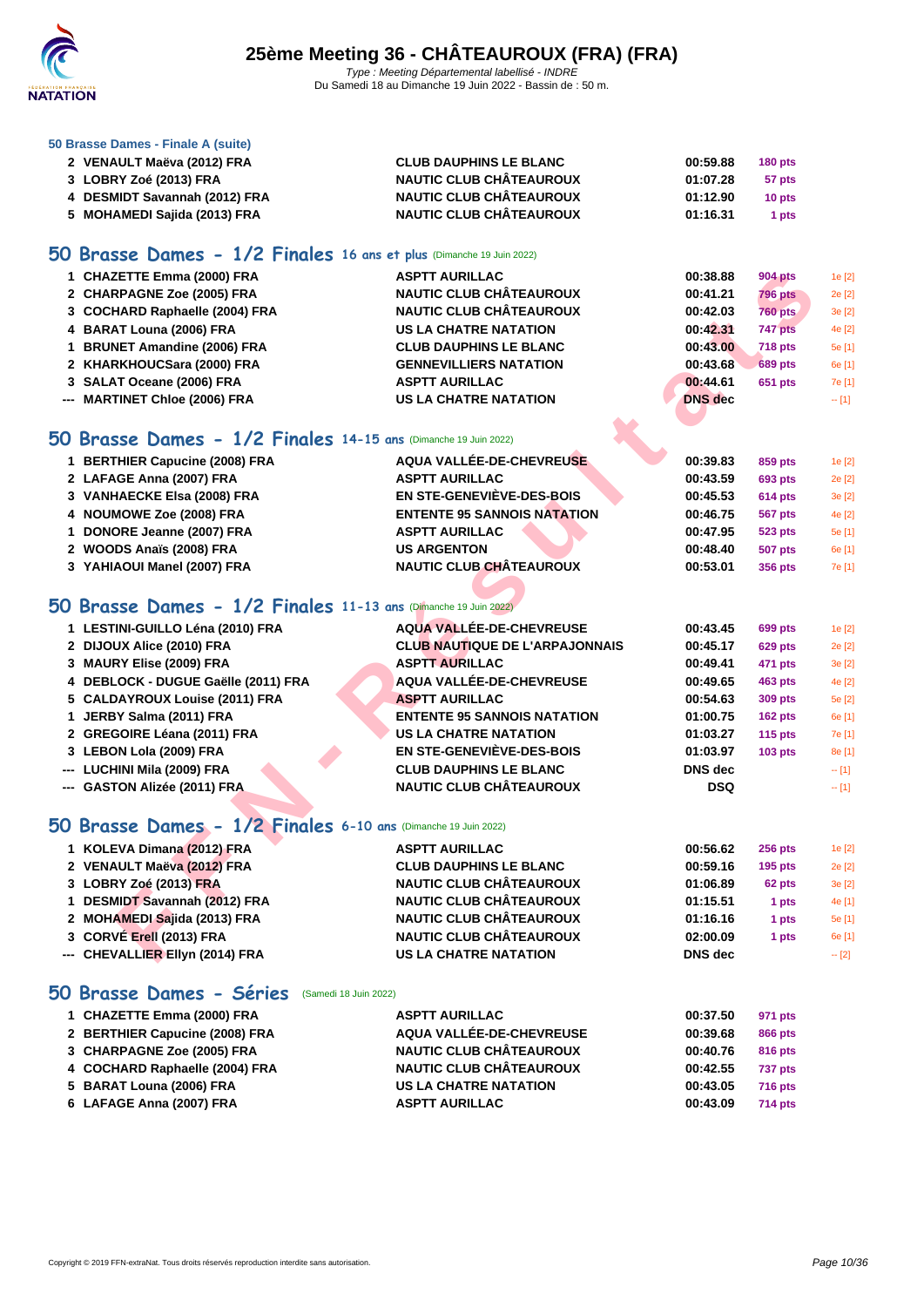

#### **[50 Brasse](http://www.ffnatation.fr/webffn/index.php) Dames - Séries (suite)**

 **BRUNET Amandine (2006) FRA CLUB DAUPHINS LE BLANC 00:43.31 705 pts LESTINI-GUILLO Léna (2010) FRA AQUA VALLÉE-DE-CHEVREUSE 00:43.81 684 pts KHARKHOUCSara (2000) FRA GENNEVILLIERS NATATION 00:44.17 669 pts SALAT Oceane (2006) FRA ASPTT AURILLAC 00:44.66 649 pts DIJOUX Alice (2010) FRA CLUB NAUTIQUE DE L'ARPAJONNAIS 00:44.89 640 pts MARTINET Chloe (2006) FRA US LA CHATRE NATATION 00:45.69 608 pts VANHAECKE Elsa (2008) FRA EN STE-GENEVIÈVE-DES-BOIS 00:46.59 573 pts NOUMOWE Zoe (2008) FRA ENTENTE 95 SANNOIS NATATION 00:46.97 559 pts DONORE Jeanne (2007) FRA ASPTT AURILLAC 00:49.16 480 pts WOODS Anaïs (2008) FRA US ARGENTON 00:49.48 469 pts DEBLOCK - DUGUE Gaëlle (2011) FRA AQUA VALLÉE-DE-CHEVREUSE 00:50.07 449 pts MAURY Elise (2009) FRA ASPTT AURILLAC 00:50.68 429 pts YAHIAOUI Manel (2007) FRA NAUTIC CLUB CHÂTEAUROUX 00:50.68 429 pts CALDAYROUX Louise (2011) FRA ASPTT AURILLAC 00:52.75 363 pts LUCHINI Mila (2009) FRA CLUB DAUPHINS LE BLANC 00:55.44 287 pts KOLEVA Dimana (2012) FRA ASPTT AURILLAC 00:56.52 258 pts GREGOIRE Léana (2011) FRA US LA CHATRE NATATION 00:58.69 206 pts LEBON Lola (2009) FRA EN STE-GENEVIÈVE-DES-BOIS 00:59.87 180 pts VENAULT Maëva (2012) FRA CLUB DAUPHINS LE BLANC 01:00.63 164 pts JERBY Salma (2011) FRA ENTENTE 95 SANNOIS NATATION 01:00.83 160 pts GASTON Alizée (2011) FRA NAUTIC CLUB CHÂTEAUROUX 01:01.22 152 pts OURRAOUI Hidaya (2011) FRA ENTENTE 95 SANNOIS NATATION 01:08.18 47 pts LOBRY Zoé (2013) FRA NAUTIC CLUB CHÂTEAUROUX 01:09.13 37 pts CHEVALLIER Ellyn (2014) FRA US LA CHATRE NATATION 01:13.83 6 pts MOHAMEDI Jihane (2011) FRA NAUTIC CLUB CHÂTEAUROUX 01:14.37 4 pts MOHAMEDI Sajida (2013) FRA NAUTIC CLUB CHÂTEAUROUX 01:18.75 1 pts DESMIDT Savannah (2012) FRA NAUTIC CLUB CHÂTEAUROUX 01:19.63 1 pts CORVÉ Erell (2013) FRA NAUTIC CLUB CHÂTEAUROUX 01:45.39 1 pts --- VAUBOURG Maureen (2006) FRA CLUB NAUTIQUE DE L'ARPAJONNAIS DNS dec**

#### **100 Brasse Dames - Séries** (Dimanche 19 Juin 2022)

# **HOWE Zero (2009) FRA**<br> **FORE ASSES (2009) FRA**<br> **FORE ASSES (2009) FRA**<br> **FORE ASSES (2009) FRA**<br> **FORE ASSESS (2009) FRA**<br> **FORE ASSESS (2009) FRA**<br> **FORE ASSESS (2009) FRA**<br> **FORE ASSESS (2009) FRA**<br> **FORE ASSESS (2009) BERTHIER Capucine (2008) FRA AQUA VALLÉE-DE-CHEVREUSE 01:25.24 906 pts CHAZETTE Emma (2000) FRA ASPTT AURILLAC 01:26.40 882 pts CHARPAGNE Zoe (2005) FRA NAUTIC CLUB CHÂTEAUROUX 01:31.05 789 pts OZOUCamille (2006) FRA EN STE-GENEVIÈVE-DES-BOIS 01:32.88 754 pts BRUNET Amandine (2006) FRA CLUB DAUPHINS LE BLANC 01:34.16 730 pts COCHARD Raphaelle (2004) FRA NAUTIC CLUB CHÂTEAUROUX 01:35.48 705 pts LESTINI-GUILLO Léna (2010) FRA AQUA VALLÉE-DE-CHEVREUSE 01:35.83 699 pts DIJOUX Alice (2010) FRA CLUB NAUTIQUE DE L'ARPAJONNAIS 01:39.46 634 pts MAJD Jihane (2009) FRA ENTENTE 95 SANNOIS NATATION 01:39.55 632 pts SALAT Oceane (2006) FRA ASPTT AURILLAC 01:39.71 629 pts NOUMOWE Zoe (2008) FRA ENTENTE 95 SANNOIS NATATION 01:48.61 484 pts BENALI Alicia (2011) FRA EN STE-GENEVIÈVE-DES-BOIS 01:49.53 470 pts RIEU Melina (2010) FRA ASPTT AURILLAC 01:49.90 464 pts RHANIME Syrine (2010) FRA GENNEVILLIERS NATATION 01:50.70 452 pts GUERFI Eryne (2008) FRA US LA CHATRE NATATION 01:51.79 437 pts KHOUAJI Sarah (2010) FRA GENNEVILLIERS NATATION 01:52.61 425 pts YAHIAOUI Manel (2007) FRA NAUTIC CLUB CHÂTEAUROUX 01:54.09 404 pts DESANNEAUX Clemence (2005) FRA NAUTIC CLUB CHÂTEAUROUX 01:54.70 395 pts DESANNEAUX Emma (2007) FRA NAUTIC CLUB CHÂTEAUROUX 01:56.98 365 pts AMEDJKOULea (2011) FRA GENNEVILLIERS NATATION 01:57.19 362 pts CALDAYROUX Louise (2011) FRA ASPTT AURILLAC 01:57.30 360 pts BARAT Alix (2013) FRA US LA CHATRE NATATION 02:01.96 302 pts**

**BDIDA DE ZAN Sofia (2010) FRA EN STE-GENEVIÈVE-DES-BOIS 02:02.71 293 pts**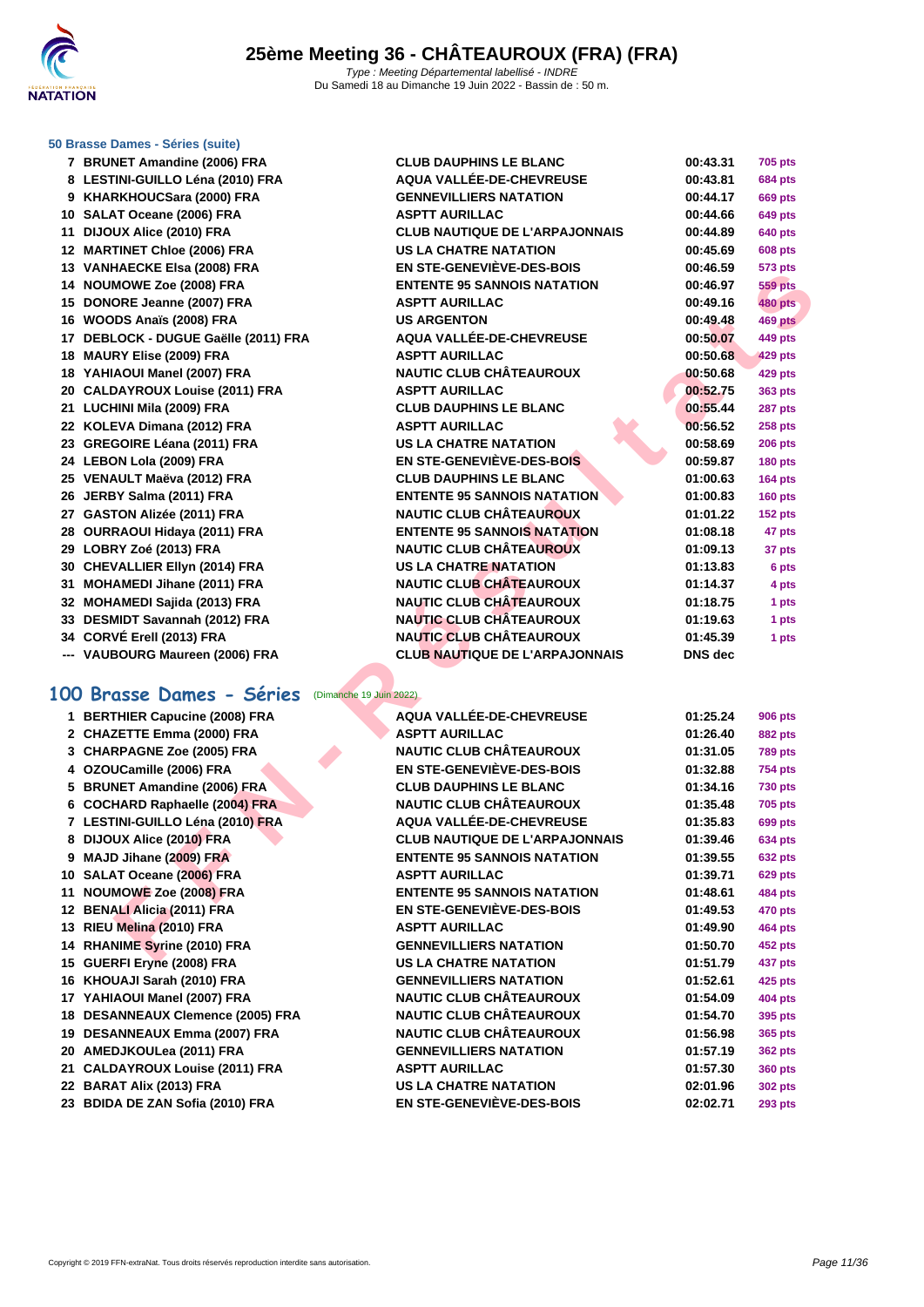

#### **[100 Brass](http://www.ffnatation.fr/webffn/index.php)e Dames - Séries (suite)**

- **24 BERTRAND Shanice (2007) FRA NAUTIC CLUB CHÂTEAUROUX 02:05.61 259 pts**
- **25 VENAULT Maëva (2012) FRA CLUB DAUPHINS LE BLANC 02:08.86 224 pts**
- **26 GASTON Alizée (2011) FRA**
- 27 **GREGOIRE Léana (2011) FRA**
- **28 LEGE Lilly-Rose (2011) FRA CLUB DAUPHINS LE BLANC 02:13.40 179 pts**
- **29 JERBY Salma (2011) FRA**
- **30 IMEDJAIDRENE Assia (2012) FRA**
- **31 VILLATTE BERTRAND Naëlle (2012) FRA**
- **32 JACQUET-MARTIN Miléna (2005) FRA**
- **33 LOBRY Zoé (2013) FRA NAUTIC CLUB CHÂTEAUROUX 02:39.15 20 pts**
- **34 MOHAMEDI Jihane (2011) FRA**
- **35 DESMIDT Savannah (2012) FRA**
- **36 MOHAMEDI Sajida (2013) FRA**
- **37 CORVÉ Erell (2013) FRA**
- --- **VAUBOURG Maureen (2006) FRA**
- **--- LUCHINI Mila (2009) FRA**
- **--- THOMAS Luna (2012) FRA**
- --- **BENSLIMA Sarah (2012) FRA**

#### **200 Brasse Dames - Séries** (Samedi 18 Juin 2022)

| <b>CLUB DAUPHINS LE BLANC</b>         |
|---------------------------------------|
| <b>NAUTIC CLUB CHÂTEAUROUX</b>        |
| <b>US LA CHATRE NATATION</b>          |
| <b>CLUB DAUPHINS LE BLANC</b>         |
| <b>ENTENTE 95 SANNOIS NATATION</b>    |
| <b>GENNEVILLIERS NATATION</b>         |
| <b>NAUTIC CLUB CHÂTEAUROUX</b>        |
| <b>CLUB DAUPHINS LE BLANC</b>         |
| <b>NAUTIC CLUB CHÂTEAUROUX</b>        |
| <b>NAUTIC CLUB CHÂTEAUROUX</b>        |
| <b>NAUTIC CLUB CHÂTEAUROUX</b>        |
| <b>NAUTIC CLUB CHÂTEAUROUX</b>        |
| <b>NAUTIC CLUB CHÂTEAUROUX</b>        |
| <b>CLUB NAUTIQUE DE L'ARPAJONNAIS</b> |
| <b>CLUB DAUPHINS LE BLANC</b>         |
| <b>NAUTIC CLUB CHÂTEAUROUX</b>        |
| <b>NAUTIC CLUB CHÂTEAUROUX</b>        |
|                                       |

| 02:05.61       | 259 pts |
|----------------|---------|
| 02:08.86       | 224 pts |
| 02:12.06       | 192 pts |
| 02:12.22       | 191 pts |
| 02:13.40       | 179 pts |
| 02:15.10       | 164 pts |
| 02:24.53       | 91 pts  |
| 02:28.17       | 68 pts  |
| 02:29.22       | 63 pts  |
| 02:39.15       | 20 pts  |
| 02:40.67       | 15 pts  |
| 02:42.42       | 11 pts  |
| 02:48.51       | 1 pts   |
| 03:54.83       | 1 pts   |
| DNS dec        |         |
| <b>DNS</b> dec |         |
| DSQ            |         |
| DSQ            |         |

| 03:07.36<br>200m: 03:07.36 (01:37.90)         | 833 pts        |
|-----------------------------------------------|----------------|
| 03:17.17 737 pts<br>200m: 03:17.17 (01:40.09) |                |
| 03:17.62 733 pts<br>200m: 03:17.62 (01:41.58) |                |
| 03:19.23 717 pts<br>200m: 03:19.23 (01:42.83) |                |
| 03:24.92 665 pts<br>200m: 03:24.92 (01:44.31) |                |
| 03:43.50<br>200m: 03:43.50 (01:53.00)         | <b>508 pts</b> |
| 03:51.38<br>200m: 03:51.38 (02:00.29)         | 447 pts        |

#### **50 Papillon Dames - Finale A 16 ans et plus** (Dimanche 19 Juin 2022)

| 30 INCOSAIDRENE ASSIG (2012) I RA                                   |                                                                    |                                       | ອ ເ µເຣ        |
|---------------------------------------------------------------------|--------------------------------------------------------------------|---------------------------------------|----------------|
| 31 VILLATTE BERTRAND Naëlle (2012) FRA                              | <b>NAUTIC CLUB CHÂTEAUROUX</b>                                     | 02:28.17                              | 68 pts         |
| 32 JACQUET-MARTIN Miléna (2005) FRA                                 | <b>CLUB DAUPHINS LE BLANC</b>                                      | 02:29.22                              | 63 pts         |
| 33 LOBRY Zoé (2013) FRA                                             | <b>NAUTIC CLUB CHÂTEAUROUX</b>                                     | 02:39.15                              | 20 pts         |
| 34 MOHAMEDI Jihane (2011) FRA                                       | <b>NAUTIC CLUB CHÂTEAUROUX</b>                                     | 02:40.67                              | 15 pts         |
| 35 DESMIDT Savannah (2012) FRA                                      | <b>NAUTIC CLUB CHÂTEAUROUX</b>                                     | 02:42.42                              | 11 pts         |
| 36 MOHAMEDI Sajida (2013) FRA                                       | <b>NAUTIC CLUB CHÂTEAUROUX</b>                                     | 02:48.51                              | 1 pts          |
| 37 CORVÉ Erell (2013) FRA                                           | <b>NAUTIC CLUB CHÂTEAUROUX</b>                                     | 03:54.83                              | 1 pts          |
| --- VAUBOURG Maureen (2006) FRA                                     | <b>CLUB NAUTIQUE DE L'ARPAJONNAIS</b>                              | <b>DNS</b> dec                        |                |
| LUCHINI Mila (2009) FRA                                             | <b>CLUB DAUPHINS LE BLANC</b>                                      | <b>DNS</b> dec                        |                |
| --- THOMAS Luna (2012) FRA                                          | <b>NAUTIC CLUB CHÂTEAUROUX</b>                                     | <b>DSQ</b>                            |                |
| --- BENSLIMA Sarah (2012) FRA                                       | <b>NAUTIC CLUB CHÂTEAUROUX</b>                                     | <b>DSQ</b>                            |                |
| 200 Brasse Dames - Séries                                           | (Samedi 18 Juin 2022)                                              |                                       |                |
| 1 BERTHIER Capucine (2008) FRA<br>$50m: -$                          | <b>AQUA VALLÉE-DE-CHEVREUSE</b><br>100m: 01:29046 : (01:29.46)     | 03:07.36<br>200m: 03:07.36 (01:37.90) | 833 pts        |
| 2 LESTINI-GUILLO Léna (2010) FRA<br>$50m: -$                        | <b>AQUA VALLÉE-DE-CHEVREUSE</b><br>100m: 01:38008 : (01:37.08)     | 03:17.17<br>200m: 03:17.17 (01:40.09) | <b>737 pts</b> |
| 3 SERRADJ Tasnime (2009) FRA<br>$50m: -$                            | EN STE-GENEVIEVE-DES-BOIS<br>100m: 01:360M : (01:36.04)            | 03:17.62<br>200m: 03:17.62 (01:41.58) | <b>733 pts</b> |
| 4 BRUNET Amandine (2006) FRA<br>$50m: -$                            | <b>CLUB DAUPHINS LE BLANC</b><br>100m: 01:36040 : (01:36.40)       | 03:19.23<br>200m: 03:19.23 (01:42.83) | 717 pts        |
| 5 DIJOUX Alice (2010) FRA<br>$50m: -$                               | <b>CLUB NAUTIQUE DE L'ARPAJONNAIS</b><br>100m: 01:460m; (04:40.61) | 03:24.92<br>200m: 03:24.92 (01:44.31) | 665 pts        |
| 6 AMEDJKOUElena (2008) FRA<br>$50m: -$                              | <b>GENNEVILLIERS NATATION</b><br>100m: 01:56/50 : (01:50.50)       | 03:43.50<br>200m: 03:43.50 (01:53.00) | <b>508 pts</b> |
| 7 NOUMOWE Zoe (2008) FRA<br>$50m: -$                                | <b>ENTENTE 95 SANNOIS NATATION</b><br>100m: 01:55009 : (01:51.09)  | 03:51.38<br>200m: 03:51.38 (02:00.29) | <b>447 pts</b> |
| 50 Papillon Dames - Finale A 16 ans et plus (Dimanche 19 Juin 2022) |                                                                    |                                       |                |
| 1 LARGE Johanna (2006) FRA                                          | <b>CLUB NAUTIQUE DE L'ARPAJONNAIS</b>                              | 00:31.67                              | 982 pts        |
| 2 BARAT Louna (2006) FRA                                            | <b>US LA CHATRE NATATION</b>                                       | 00:33.03                              | 903 pts        |
| 3 CHARPAGNE Zoe (2005) FRA                                          | <b>NAUTIC CLUB CHÂTEAUROUX</b>                                     | 00:34.26                              | 834 pts        |
| 4 DALLOT Mathilde (2005) FRA                                        | <b>NAUTIC CLUB CHÂTEAUROUX</b>                                     | 00:35.21                              | <b>783 pts</b> |
| 5 MERCIER Coralie (2006) FRA                                        | <b>CLUB NAUTIQUE DE L'ARPAJONNAIS</b>                              | 00:36.38                              | <b>722 pts</b> |
|                                                                     |                                                                    |                                       |                |
| 50 Papillon Dames - Finale A 14-15 ans (Dimanche 19 Juin 2022)      |                                                                    |                                       |                |
| 1 MAILLOT FLAMEE Maeva (2007) FRA                                   | <b>GENNEVILLIERS NATATION</b>                                      | 00:33.14                              | 896 pts        |
| 2 CASTANIER Laly (2007) FRA                                         | <b>ASPTT AURILLAC</b>                                              | 00:42.37                              | 449 pts        |
| 3 WOODS Anaïs (2008) FRA                                            | <b>US ARGENTON</b>                                                 | 00:42.95                              | 426 pts        |
| 4 YAHIAOUI Manel (2007) FRA                                         | <b>NAUTIC CLUB CHÂTEAUROUX</b>                                     | 00:51.00                              | <b>170 pts</b> |

#### **50 Papillon Dames - Finale A 14-15 ans** (Dimanche 19 Juin 2022)

| 1 MAILLOT FLAMEE Maeva (2007) FRA | <b>GENNEVILLIERS NATATION</b>  | 00:33.14 | 896 pts   |
|-----------------------------------|--------------------------------|----------|-----------|
| 2 CASTANIER Laly (2007) FRA       | <b>ASPTT AURILLAC</b>          | 00:42.37 | 449 pts   |
| 3 WOODS Anaïs (2008) FRA          | <b>US ARGENTON</b>             | 00:42.95 | 426 pts   |
| 4 YAHIAOUI Manel (2007) FRA       | <b>NAUTIC CLUB CHÂTEAUROUX</b> | 00:51.00 | 170 $pts$ |

### **50 Papillon Dames - Finale A 11-13 ans** (Dimanche 19 Juin 2022)

| 1 SERRADJ Tasnime (2009) FRA | EN STE-GENEVIÈVE-DES-BOIS      | 00:33.83 | 858 pts        |
|------------------------------|--------------------------------|----------|----------------|
| 2 BUJEAUD Olympe (2010) FRA  | <b>NAUTIC CLUB CHÂTEAUROUX</b> | 00:34.90 | <b>799 pts</b> |
| 3 PINON Lilou (2010) FRA     | US LA CHATRE NATATION          | 00:41.86 | 470 pts        |
| 4 PUECClaire (2009) FRA      | <b>ASPTT AURILLAC</b>          | 00:45.79 | 323 pts        |
| 5 RIEU Melina (2010) FRA     | <b>ASPTT AURILLAC</b>          | 00:49.95 | 197 pts        |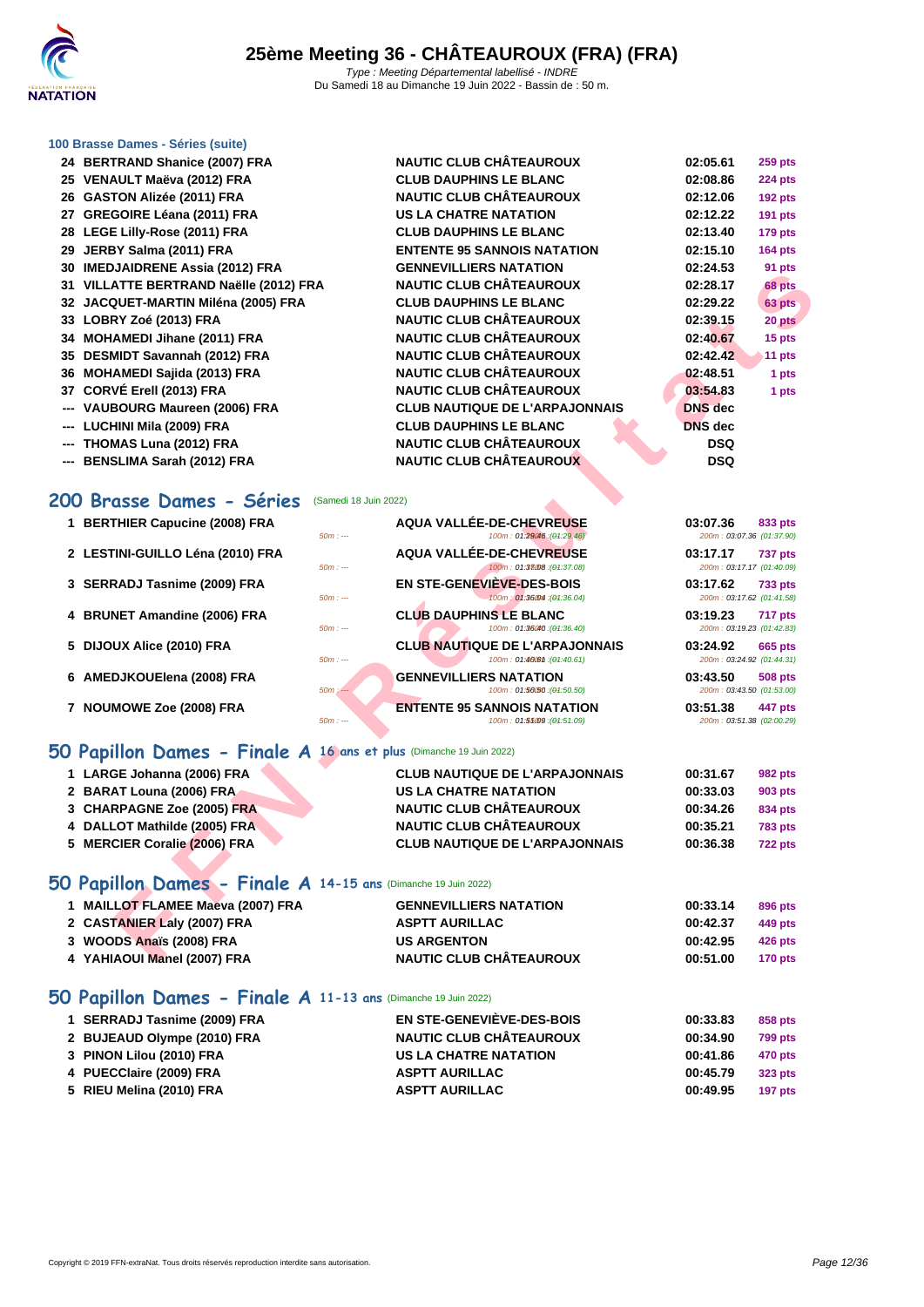

## **[50 Pap](http://www.ffnatation.fr/webffn/index.php)illon Dames - Finale A 6-10 ans** (Dimanche 19 Juin 2022)

**BARAT Alix (2013) FRA US LA CHATRE NATATION 00:45.50 332 pts**

#### **50 Papillon Dames - 1/2 Finales 14-15 ans** (Dimanche 19 Juin 2022)

| 1 LARGE Johanna (2006) FRA          | <b>CLUB NAUTIQUE DE L'ARPAJONNAIS</b> | 00:33.15       | 896 pts        | 1e [2]  |
|-------------------------------------|---------------------------------------|----------------|----------------|---------|
| 2 CHARPAGNE Zoe (2005) FRA          | <b>NAUTIC CLUB CHÂTEAUROUX</b>        | 00:34.23       | 836 pts        | 2e [2]  |
| 3 BARAT Louna (2006) FRA            | <b>US LA CHATRE NATATION</b>          | 00:34.56       | 818 pts        | 3e [2]  |
| 4 MERCIER Coralie (2006) FRA        | <b>CLUB NAUTIQUE DE L'ARPAJONNAIS</b> | 00:34.60       | <b>815 pts</b> | 4e [2]  |
| 5 DALLOT Mathilde (2005) FRA        | <b>NAUTIC CLUB CHÂTEAUROUX</b>        | 00:35.63       | <b>761 pts</b> | 5e [2]  |
| 1 OZOUCamille (2006) FRA            | EN STE-GENEVIÈVE-DES-BOIS             | 00:39.06       | <b>592 pts</b> | 6e [1]  |
| 2 PIERLOT Sarah (2006) FRA          | <b>NAUTIC CLUB CHÂTEAUROUX</b>        | 00:40.60       | <b>523 pts</b> | 7e [1]  |
| 3 DEMOULIN RICHARD Manon (2005) FRA | <b>CLUB NAUTIQUE DE L'ARPAJONNAIS</b> | 00:42.08       | 461 pts        | 8e [1]  |
| 4 SALAT Oceane (2006) FRA           | <b>ASPTT AURILLAC</b>                 | 00:45.80       | <b>322 pts</b> | 9e [1]  |
| --- MARTINET Chloe (2006) FRA       | <b>US LA CHATRE NATATION</b>          | <b>DNS</b> dec |                | $-$ [1] |
|                                     |                                       |                |                |         |

### **50 Papillon Dames - 1/2 Finales 11-13 ans** (Dimanche 19 Juin 2022)

| <b>J</b> DANAI LUURIQ (2000) INA                                  | 09 LA VIIAIRE MATATIUI                | vv.v+.jv       | o i o pls      | ן∠ן סט  |
|-------------------------------------------------------------------|---------------------------------------|----------------|----------------|---------|
| 4 MERCIER Coralie (2006) FRA                                      | <b>CLUB NAUTIQUE DE L'ARPAJONNAIS</b> | 00:34.60       | <b>815 pts</b> | 4e [2]  |
| 5 DALLOT Mathilde (2005) FRA                                      | <b>NAUTIC CLUB CHÂTEAUROUX</b>        | 00:35.63       | <b>761 pts</b> | 5e [2]  |
| 1 OZOUCamille (2006) FRA                                          | EN STE-GENEVIÈVE-DES-BOIS             | 00:39.06       | <b>592 pts</b> | 6e [1]  |
| 2 PIERLOT Sarah (2006) FRA                                        | <b>NAUTIC CLUB CHÂTEAUROUX</b>        | 00:40.60       | <b>523 pts</b> | 7e [1]  |
| 3 DEMOULIN RICHARD Manon (2005) FRA                               | <b>CLUB NAUTIQUE DE L'ARPAJONNAIS</b> | 00:42.08       | <b>461 pts</b> | 8e [1]  |
| 4 SALAT Oceane (2006) FRA                                         | <b>ASPTT AURILLAC</b>                 | 00:45.80       | <b>322 pts</b> | 9e [1]  |
| --- MARTINET Chloe (2006) FRA                                     | <b>US LA CHATRE NATATION</b>          | <b>DNS</b> dec |                | $- [1]$ |
|                                                                   |                                       |                |                |         |
| 50 Papillon Dames - 1/2 Finales 11-13 ans (Dimanche 19 Juin 2022) |                                       |                |                |         |
| 1 MAILLOT FLAMEE Maeva (2007) FRA                                 | <b>GENNEVILLIERS NATATION</b>         | 00:33.01       | 904 pts        | 1e [2]  |
| 2 FREMION Capucine-Latinka (2008) FRA                             | AQUA VALLÉE-DE-CHEVREUSE              | 00:33.69       | 865 pts        | 2e [2]  |
| 1 SERRADJ Tasnime (2009) FRA                                      | EN STE-GENEVIÈVE-DES-BOIS             | 00:34.96       | <b>796 pts</b> | 3e [1]  |
| 2 BUJEAUD Olympe (2010) FRA                                       | <b>NAUTIC CLUB CHÂTEAUROUX</b>        | 00:35.86       | 749 pts        | 4e [1]  |
| 3 CASTANIER Laly (2007) FRA                                       | <b>ASPTT AURILLAC</b>                 | 00:41.25       | 495 pts        | 5e [2]  |
| 3 PINON Lilou (2010) FRA                                          | <b>US LA CHATRE NATATION</b>          | 00:42.18       | 457 pts        | 6e [1]  |
| 4 WOODS Anaïs (2008) FRA                                          | <b>US ARGENTON</b>                    | 00:43.81       | 393 pts        | 7e [2]  |
| 4 BARRE Lucie (2011) FRA                                          | AQUA VALLÉE-DE-CHEVREUSE              | 00:45.28       | 340 pts        | 8e [1]  |
| 5 YAHIAOUI Manel (2007) FRA                                       | <b>NAUTIC CLUB CHÂTEAUROUX</b>        | 00:49.33       | $213$ pts      | 9e [2]  |
| --- PARENT Solènne (2009) FRA                                     | <b>US ARGENTON</b>                    | DNS dec        |                | $- [1]$ |
| 50 Papillon Dames - 1/2 Finales 6-10 ans (Dimanche 19 Juin 2022)  |                                       |                |                |         |
| 1 PUECClaire (2009) FRA                                           | <b>ASPTT AURILLAC</b>                 | 00:46.21       | 308 pts        | 1e [2]  |
| 1 BARAT Alix (2013) FRA                                           | <b>US LA CHATRE NATATION</b>          | 00:47.31       | 273 pts        | 2e [1]  |
| 2 RIEU Melina (2010) FRA                                          | <b>ASPTT AURILLAC</b>                 | 00:48.03       | <b>251 pts</b> | 3e [2]  |
| 3 WANG Alice (2010) FRA                                           | <b>ENTENTE 95 SANNOIS NATATION</b>    | 00:48.39       | <b>240 pts</b> | 4e [2]  |
| 4 DA SILVA Meïli (2011) FRA                                       | <b>EN STE-GENEVIÈVE-DES-BOIS</b>      | 00:50.40       | <b>185 pts</b> | 5e [2]  |
| 5 LEGE Lilly-Rose (2011) FRA                                      | <b>CLUB DAUPHINS LE BLANC</b>         | 01:04.30       | 1 pts          | 6e [2]  |
| --- IMEDJAIDRENE Assia (2012) FRA                                 | <b>GENNEVILLIERS NATATION</b>         | <b>DSQ</b>     |                | $- [1]$ |
| 50 Papillon Dames - Séries<br>(Samedi 18 Juin 2022)               |                                       |                |                |         |
| 1 LARGE Johanna (2006) FRA                                        | <b>CLUB NAUTIQUE DE L'ARPAJONNAIS</b> | 00:32.11       | 956 pts        |         |
| 2 FREMION Capucine-Latinka (2008) FRA                             | AQUA VALLÉE-DE-CHEVREUSE              | 00:32.44       | 936 pts        |         |
| 3 MAILLOT FLAMEE Maeva (2007) FRA                                 | <b>GENNEVILLIERS NATATION</b>         | 00:32.48       | 934 pts        |         |
| 4 CHARPAGNE Zoe (2005) FRA                                        | <b>NAUTIC CLUB CHÂTEAUROUX</b>        | 00:33.99       | 849 pts        |         |
| 5 MERCIER Coralie (2006) FRA                                      | <b>CLUB NAUTIQUE DE L'ARPAJONNAIS</b> | 00:34.15       | 840 pts        |         |
| 5 SERRADJ Tasnime (2009) FRA                                      | EN STE-GENEVIÈVE-DES-BOIS             | 00:34.15       | 840 pts        |         |
| 7 DALLOT Mathilde (2005) FRA                                      | <b>NAUTIC CLUB CHÂTEAUROUX</b>        | 00:34.93       | <b>798 pts</b> |         |
| ADATI AUSS (OOOC) EDA                                             | <b>HOLLA CUATRE MATATION</b>          | 00.2402        | $700 - 44$     |         |

### **50 Papillon Dames - 1/2 Finales 6-10 ans** (Dimanche 19 Juin 2022)

| 1 PUECClaire (2009) FRA           | <b>ASPTT AURILLAC</b>              | 00:46.21   | 308 pts        | 1e [2] |
|-----------------------------------|------------------------------------|------------|----------------|--------|
| 1 BARAT Alix (2013) FRA           | US LA CHATRE NATATION              | 00:47.31   | <b>273 pts</b> | 2e[1]  |
| 2 RIEU Melina (2010) FRA          | <b>ASPTT AURILLAC</b>              | 00:48.03   | <b>251 pts</b> | 3e[2]  |
| 3 WANG Alice (2010) FRA           | <b>ENTENTE 95 SANNOIS NATATION</b> | 00:48.39   | <b>240 pts</b> | 4e [2] |
| 4 DA SILVA Meïli (2011) FRA       | <b>EN STE-GENEVIÈVE-DES-BOIS</b>   | 00:50.40   | $185$ pts      | 5e [2] |
| 5 LEGE Lilly-Rose (2011) FRA      | <b>CLUB DAUPHINS LE BLANC</b>      | 01:04.30   | 1 pts          | 6e [2] |
| --- IMEDJAIDRENE Assia (2012) FRA | <b>GENNEVILLIERS NATATION</b>      | <b>DSQ</b> |                | $-11$  |

## **50 Papillon Dames - Séries** (Samedi 18 Juin 2022)

| 1 LARGE Johanna (2006) FRA            | <b>CLUB NAUTIQUE DE L'ARPAJONNAIS</b> | 00:32.11 | 956 pts        |
|---------------------------------------|---------------------------------------|----------|----------------|
| 2 FREMION Capucine-Latinka (2008) FRA | AQUA VALLÉE-DE-CHEVREUSE              | 00:32.44 | 936 pts        |
| 3 MAILLOT FLAMEE Maeva (2007) FRA     | <b>GENNEVILLIERS NATATION</b>         | 00:32.48 | 934 pts        |
| 4 CHARPAGNE Zoe (2005) FRA            | <b>NAUTIC CLUB CHÂTEAUROUX</b>        | 00:33.99 | 849 pts        |
| 5 MERCIER Coralie (2006) FRA          | <b>CLUB NAUTIQUE DE L'ARPAJONNAIS</b> | 00:34.15 | 840 pts        |
| 5 SERRADJ Tasnime (2009) FRA          | EN STE-GENEVIÈVE-DES-BOIS             | 00:34.15 | 840 pts        |
| 7 DALLOT Mathilde (2005) FRA          | <b>NAUTIC CLUB CHÂTEAUROUX</b>        | 00:34.93 | <b>798 pts</b> |
| 7 BARAT Louna (2006) FRA              | <b>US LA CHATRE NATATION</b>          | 00:34.93 | <b>798 pts</b> |
| 9 MARTINET Chloe (2006) FRA           | <b>US LA CHATRE NATATION</b>          | 00:36.00 | 741 pts        |
| 10 BUJEAUD Olympe (2010) FRA          | <b>NAUTIC CLUB CHÂTEAUROUX</b>        | 00:36.08 | 737 pts        |
| 11 PIERLOT Sarah (2006) FRA           | <b>NAUTIC CLUB CHÂTEAUROUX</b>        | 00:39.81 | 558 pts        |
| 12 CASTANIER Laly (2007) FRA          | <b>ASPTT AURILLAC</b>                 | 00:39.97 | <b>551 pts</b> |
| 13 OZOUCamille (2006) FRA             | EN STE-GENEVIÈVE-DES-BOIS             | 00:40.83 | <b>513 pts</b> |
| 14 DEMOULIN RICHARD Manon (2005) FRA  | <b>CLUB NAUTIQUE DE L'ARPAJONNAIS</b> | 00:41.33 | 492 pts        |
| 15 WOODS Anaïs (2008) FRA             | <b>US ARGENTON</b>                    | 00:42.01 | <b>464 pts</b> |
| 16 PARENT Solènne (2009) FRA          | <b>US ARGENTON</b>                    | 00:42.25 | 454 pts        |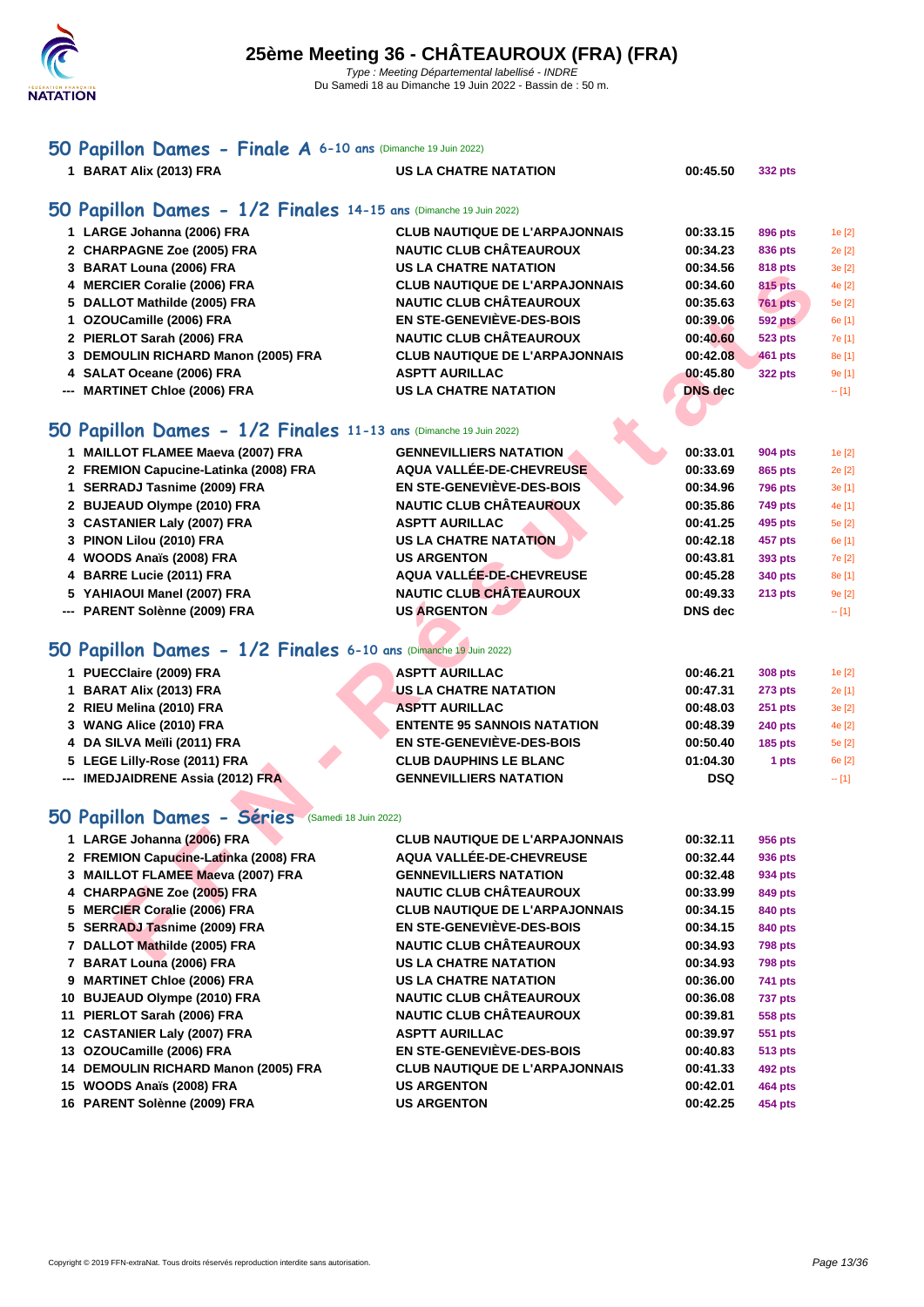

#### **[50 Papillo](http://www.ffnatation.fr/webffn/index.php)n Dames - Séries (suite)**

| 17 SALAT Oceane (2006) FRA                       | <b>ASPTT AURILLAC</b>                 | 00:42.45       | <b>446 pts</b> |
|--------------------------------------------------|---------------------------------------|----------------|----------------|
| 18 PINON Lilou (2010) FRA                        | <b>US LA CHATRE NATATION</b>          | 00:42.69       | 437 pts        |
| 19 FILOSZEK Gilliane (2002) FRA                  | EN STE-GENEVIÈVE-DES-BOIS             | 00:42.73       | 435 pts        |
| 20 DESANNEAUX Clemence (2005) FRA                | <b>NAUTIC CLUB CHÂTEAUROUX</b>        | 00:43.42       | <b>408 pts</b> |
| 21 BARRE Lucie (2011) FRA                        | AQUA VALLÉE-DE-CHEVREUSE              | 00:45.09       | <b>347 pts</b> |
| 22 PUECClaire (2009) FRA                         | <b>ASPTT AURILLAC</b>                 | 00:45.47       | 334 pts        |
| 23 SAUTEREL Maeline (2005) FRA                   | <b>ASPTT AURILLAC</b>                 | 00:45.51       | 332 pts        |
| 24 YAHIAOUI Manel (2007) FRA                     | <b>NAUTIC CLUB CHÂTEAUROUX</b>        | 00:46.00       | <b>315 pts</b> |
| 25 BARAT Alix (2013) FRA                         | <b>US LA CHATRE NATATION</b>          | 00:46.19       | <b>309 pts</b> |
| 26 RIEU Melina (2010) FRA                        | <b>ASPTT AURILLAC</b>                 | 00:47.10       | 280 pts        |
| 27 DA SILVA Meïli (2011) FRA                     | <b>EN STE-GENEVIÈVE-DES-BOIS</b>      | 00:48.33       | 242 pts        |
| 28 WANG Alice (2010) FRA                         | <b>ENTENTE 95 SANNOIS NATATION</b>    | 00:50.79       | 175 pts        |
| 29 IMEDJAIDRENE Assia (2012) FRA                 | <b>GENNEVILLIERS NATATION</b>         | 01:01.11       | 12 pts         |
| 30 LEGE Lilly-Rose (2011) FRA                    | <b>CLUB DAUPHINS LE BLANC</b>         | 01:07.79       | 1 pts          |
| --- VAUBOURG Maureen (2006) FRA                  | <b>CLUB NAUTIQUE DE L'ARPAJONNAIS</b> | <b>DNS</b> dec |                |
| --- CLERET Lili-Jane (2007) FRA                  | <b>US ARGENTON</b>                    | <b>DNS</b> dec |                |
| 00 Papillon Dames - Séries (Samedi 18 Juin 2022) |                                       |                |                |

# **100 Papillon Dames - Séries** (Samedi 18 Juin 2022)

| 23 SAUTENEE MAGNIUS (2003) I INA                 |                                                              | JJZ µເວ                                          |
|--------------------------------------------------|--------------------------------------------------------------|--------------------------------------------------|
| 24 YAHIAOUI Manel (2007) FRA                     | <b>NAUTIC CLUB CHÂTEAUROUX</b>                               | 00:46.00<br><b>315 pts</b>                       |
| 25 BARAT Alix (2013) FRA                         | <b>US LA CHATRE NATATION</b>                                 | 00:46.19<br><b>309 pts</b>                       |
| 26 RIEU Melina (2010) FRA                        | <b>ASPTT AURILLAC</b>                                        | 00:47.10<br><b>280 pts</b>                       |
| 27 DA SILVA Meïli (2011) FRA                     | <b>EN STE-GENEVIÈVE-DES-BOIS</b>                             | 00:48.33<br><b>242 pts</b>                       |
| 28 WANG Alice (2010) FRA                         | <b>ENTENTE 95 SANNOIS NATATION</b>                           | 00:50.79<br><b>175 pts</b>                       |
| 29 IMEDJAIDRENE Assia (2012) FRA                 | <b>GENNEVILLIERS NATATION</b>                                | 01:01.11<br>12 pts                               |
| 30 LEGE Lilly-Rose (2011) FRA                    | <b>CLUB DAUPHINS LE BLANC</b>                                | 01:07.79<br>1 pts                                |
| --- VAUBOURG Maureen (2006) FRA                  | <b>CLUB NAUTIQUE DE L'ARPAJONNAIS</b>                        | <b>DNS</b> dec                                   |
| --- CLERET Lili-Jane (2007) FRA                  | <b>US ARGENTON</b>                                           | <b>DNS</b> dec                                   |
| 00 Papillon Dames - Séries (Samedi 18 Juin 2022) |                                                              |                                                  |
| 1 LARGE Johanna (2006) FRA                       | <b>CLUB NAUTIQUE DE L'ARPAJONNAIS</b>                        | 01:17.47<br><b>816 pts</b>                       |
| 2 MERCIER Coralie (2006) FRA                     | <b>CLUB NAUTIQUE DE L'ARPAJONNAIS</b>                        | 01:19.03<br>779 pts                              |
| 3 RABAT ALLOUX Elise (2006) FRA                  | <b>CLUB NAUTIQUE DE L'ARPAJONNAIS</b>                        | 01:23.81<br>672 pts                              |
| 4 CHARPAGNE Zoe (2005) FRA                       | <b>NAUTIC CLUB CHÂTEAUROUX</b>                               | 01:26.38<br><b>618 pts</b>                       |
| 5 DIJOUX Alice (2010) FRA                        | <b>CLUB NAUTIQUE DE L'ARPAJONNAIS</b>                        | 01:29.60<br>553 pts                              |
| 6 PINON Lilou (2010) FRA                         | <b>US LA CHATRE NATATION</b>                                 | 01:36.38<br>428 pts                              |
| 7 DEMOULIN RICHARD Manon (2005) FRA              | <b>CLUB NAUTIQUE DE L'ARPAJONNAIS</b>                        | 01:37.23<br>413 pts                              |
| 8 RHANIME Syrine (2010) FRA                      | <b>GENNEVILLIERS NATATION</b>                                | 01:40.90<br>354 pts                              |
| 9 AMEDJKOULea (2011) FRA                         | <b>GENNEVILLIERS NATATION</b>                                | 01:44.75<br><b>296 pts</b>                       |
| 10 BARAT Alix (2013) FRA                         | <b>US LA CHATRE NATATION</b>                                 | 01:54.43<br><b>173 pts</b>                       |
| 00 Papillon Dames - Séries                       | (Dimanche 19 Juin 2022)                                      |                                                  |
| 1 FREMION Capucine-Latinka (2008) FRA            | <b>AQUA VALLÉE-DE-CHEVREUSE</b>                              | 02:52.62<br><b>734 pts</b>                       |
| $50m: -$                                         | 100m: 01:28040 : (01:22.40)                                  | 200m: 02:52.62 (01:30.22)                        |
| 2 BARAT Louna (2006) FRA                         | <b>US LA CHATRE NATATION</b>                                 | 03:16.25<br><b>487 pts</b>                       |
| 50m:                                             | 100m: 01:28040 : (01:22.40)                                  | 200m: 03:16.25 (01:53.85)                        |
| 3 MAILLOT FLAMEE Maeva (2007) FRA<br>$50m: -$    | <b>GENNEVILLIERS NATATION</b><br>100m: 01:34040 : (01:34.40) | 03:21.45<br>439 pts<br>200m: 03:21.45 (01:47.05) |
|                                                  |                                                              |                                                  |
| 00 4 Nages Dames - Séries                        | (Dimanche 19 Juin 2022)                                      |                                                  |
| 1 BERTHIER Capucine (2008) FRA                   | AQUA VALLÉE-DE-CHEVREUSE                                     | 02:48.66<br>805 pts                              |
| 2 SERRADJ Tasnime (2009) FRA                     | EN STE-GENEVIÈVE-DES-BOIS                                    | 02:51.85<br><b>768 pts</b>                       |
| 3 OZOUCamille (2006) FRA                         | <b>EN STE-GENEVIÈVE-DES-BOIS</b>                             | 02:57.64<br><b>702 pts</b>                       |
| 4 DALLOT Mathilde (2005) FRA                     | <b>NAUTIC CLUB CHÂTEAUROUX</b>                               | 02:58.76<br><b>689 pts</b>                       |
| 5 BARAT Louna (2006) FRA                         | <b>US LA CHATRE NATATION</b>                                 | 02:59.02<br>687 pts                              |
| 6 CHARPAGNE Zoe (2005) FRA                       | <b>NAUTIC CLUB CHÂTEAUROUX</b>                               | 03:01.30<br><b>662 pts</b>                       |
| 7 COCHARD Raphaelle (2004) FRA                   | <b>NAUTIC CLUB CHÂTEAUROUX</b>                               | 03:02.25<br><b>652 pts</b>                       |
| 8 LEROY Maëlle (2009) FRA                        | EN STE-GENEVIÈVE-DES-BOIS                                    | 03:04.91<br><b>623 pts</b>                       |

# **200 Papillon Dames - Séries** (Dimanche 19 Juin 2022)

| 1 FREMION Capucine-Latinka (2008) FRA |  | AQUA VALLÉE-DE-CHEVREUSE      | 02:52.62                  | <b>734 pts</b> |
|---------------------------------------|--|-------------------------------|---------------------------|----------------|
| $50m: --$                             |  | 100m: 01:28040 : (01:22.40)   | 200m: 02:52.62 (01:30.22) |                |
| 2 BARAT Louna (2006) FRA              |  | <b>US LA CHATRE NATATION</b>  | 03:16.25                  | <b>487 pts</b> |
| $50m: -$                              |  | 100m: 01:28040 : (01:22.40)   | 200m: 03:16.25 (01:53.85) |                |
| 3 MAILLOT FLAMEE Maeva (2007) FRA     |  | <b>GENNEVILLIERS NATATION</b> | 03:21.45                  | 439 pts        |
| $50m: --$                             |  | 100m: 01:34040 : (01:34.40)   | 200m: 03:21.45 (01:47.05) |                |

### **200 4 Nages Dames - Séries** (Dimanche 19 Juin 2022)

| 1 BERTHIER Capucine (2008) FRA | AQUA VALLÉE-DE-CHEVREUSE              | 02:48.66 | 805 pts        |
|--------------------------------|---------------------------------------|----------|----------------|
| 2 SERRADJ Tasnime (2009) FRA   | EN STE-GENEVIÈVE-DES-BOIS             | 02:51.85 | <b>768 pts</b> |
| 3 OZOUCamille (2006) FRA       | EN STE-GENEVIÈVE-DES-BOIS             | 02:57.64 | <b>702 pts</b> |
| 4 DALLOT Mathilde (2005) FRA   | <b>NAUTIC CLUB CHÂTEAUROUX</b>        | 02:58.76 | <b>689 pts</b> |
| 5 BARAT Louna (2006) FRA       | <b>US LA CHATRE NATATION</b>          | 02:59.02 | 687 pts        |
| 6 CHARPAGNE Zoe (2005) FRA     | <b>NAUTIC CLUB CHÂTEAUROUX</b>        | 03:01.30 | <b>662 pts</b> |
| 7 COCHARD Raphaelle (2004) FRA | <b>NAUTIC CLUB CHÂTEAUROUX</b>        | 03:02.25 | <b>652 pts</b> |
| 8 LEROY Maëlle (2009) FRA      | <b>EN STE-GENEVIÈVE-DES-BOIS</b>      | 03:04.91 | <b>623 pts</b> |
| 9 CASTANIER Julia (2009) FRA   | <b>EN STE-GENEVIÈVE-DES-BOIS</b>      | 03:06.00 | 612 pts        |
| 10 FEIA Manel (2008) FRA       | <b>GENNEVILLIERS NATATION</b>         | 03:07.52 | <b>596 pts</b> |
| 11 DIJOUX Alice (2010) FRA     | <b>CLUB NAUTIQUE DE L'ARPAJONNAIS</b> | 03:07.59 | <b>596 pts</b> |
| 12 PINON Lilou (2010) FRA      | <b>US LA CHATRE NATATION</b>          | 03:12.66 | <b>545 pts</b> |
| 13 PIERLOT Sarah (2006) FRA    | <b>NAUTIC CLUB CHÂTEAUROUX</b>        | 03:13.65 | 535 pts        |
| 14 MOLINIER Emma (2004) FRA    | EN STE-GENEVIÈVE-DES-BOIS             | 03:18.96 | 485 pts        |
| 15 VANHAECKE Elsa (2008) FRA   | EN STE-GENEVIÈVE-DES-BOIS             | 03:20.67 | 469 pts        |
| 16 BARRE Lucie (2011) FRA      | AQUA VALLÉE-DE-CHEVREUSE              | 03:26.32 | 419 pts        |
|                                |                                       |          |                |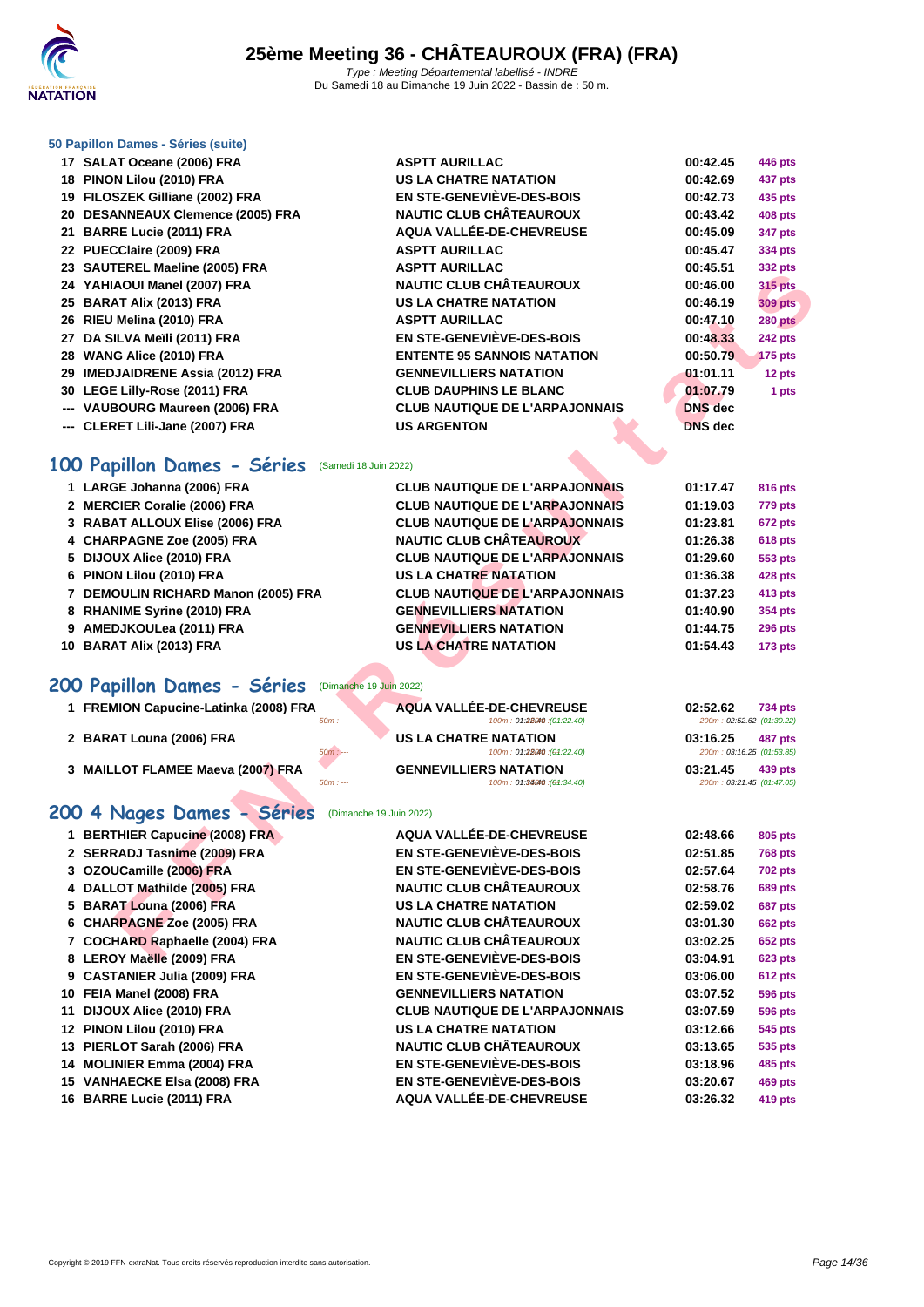

#### **[200 4 Nag](http://www.ffnatation.fr/webffn/index.php)es Dames - Séries (suite)**

| 17 SERRADJ Lilia (2011) FRA                     | <b>EN STE-GENEVIEVE-DES-BOIS</b>      | 03:26.85       | 415 pts        |
|-------------------------------------------------|---------------------------------------|----------------|----------------|
| 18 KHOUAJI Sarah (2010) FRA                     | <b>GENNEVILLIERS NATATION</b>         | 03:29.15       | 395 pts        |
| 19 BENALI Alicia (2011) FRA                     | <b>EN STE-GENEVIÈVE-DES-BOIS</b>      | 03:30.32       | <b>386 pts</b> |
| 20 PUECClaire (2009) FRA                        | <b>ASPTT AURILLAC</b>                 | 03:39.80       | <b>312 pts</b> |
| 21 MAURY Elise (2009) FRA                       | <b>ASPTT AURILLAC</b>                 | 03:45.08       | 274 pts        |
| 22 DA SILVA Meïli (2011) FRA                    | EN STE-GENEVIÈVE-DES-BOIS             | 03:45.46       | 271 pts        |
| 23 RIEU Melina (2010) FRA                       | <b>ASPTT AURILLAC</b>                 | 03:45.90       | <b>268 pts</b> |
| 24 BARAT Alix (2013) FRA                        | <b>US LA CHATRE NATATION</b>          | 03:46.18       | <b>266 pts</b> |
| 25 CALDAYROUX Louise (2011) FRA                 | <b>ASPTT AURILLAC</b>                 | 04:05.66       | <b>150 pts</b> |
| 26 GREGOIRE Léana (2011) FRA                    | <b>US LA CHATRE NATATION</b>          | 04:16.68       | 98 pts         |
| --- VAUBOURG Maureen (2006) FRA                 | <b>CLUB NAUTIQUE DE L'ARPAJONNAIS</b> | <b>DNS</b> dec |                |
| --- JERBY Salma (2011) FRA                      | <b>ENTENTE 95 SANNOIS NATATION</b>    | <b>DNS</b> dec |                |
| --- OURRAOUI Hidaya (2011) FRA                  | <b>ENTENTE 95 SANNOIS NATATION</b>    | <b>DNS</b> dec |                |
| --- WANG Alice (2010) FRA                       | <b>ENTENTE 95 SANNOIS NATATION</b>    | <b>DNS</b> dec |                |
| 00 4 Nages Dames - Séries (Samedi 18 Juin 2022) |                                       |                |                |

#### **400 4 Nages Dames - Séries** (Samedi 18 Juin 2022)

|           | <b>LU INLUMENTA (LUIU) I IN</b>                           |                       | טהשבות וניה וטח                                                      |                             | vj. Tj. ju                                             | zuo pis        |                           |
|-----------|-----------------------------------------------------------|-----------------------|----------------------------------------------------------------------|-----------------------------|--------------------------------------------------------|----------------|---------------------------|
|           | 24 BARAT Alix (2013) FRA                                  |                       | US LA CHATRE NATATION                                                |                             | 03:46.18                                               | <b>266 pts</b> |                           |
|           | 25 CALDAYROUX Louise (2011) FRA                           |                       | <b>ASPTT AURILLAC</b>                                                |                             | 04:05.66                                               | <b>150 pts</b> |                           |
|           | 26 GREGOIRE Léana (2011) FRA                              |                       | US LA CHATRE NATATION                                                |                             | 04:16.68                                               | 98 pts         |                           |
|           | --- VAUBOURG Maureen (2006) FRA                           |                       | <b>CLUB NAUTIQUE DE L'ARPAJONNAIS</b>                                |                             | <b>DNS</b> dec                                         |                |                           |
|           | --- JERBY Salma (2011) FRA                                |                       | <b>ENTENTE 95 SANNOIS NATATION</b>                                   |                             | <b>DNS</b> dec                                         |                |                           |
|           | --- OURRAOUI Hidaya (2011) FRA                            |                       | <b>ENTENTE 95 SANNOIS NATATION</b>                                   |                             | <b>DNS</b> dec                                         |                |                           |
|           | --- WANG Alice (2010) FRA                                 |                       | <b>ENTENTE 95 SANNOIS NATATION</b>                                   |                             | <b>DNS</b> dec                                         |                |                           |
|           | 400 4 Nages Dames - Séries                                | (Samedi 18 Juin 2022) |                                                                      |                             |                                                        |                |                           |
|           | 1 RABAT ALLOUX Elise (2006) FRA                           | $50m: -$              | <b>CLUB NAUTIQUE DE L'ARPAJONNAIS</b><br>100m: 01:36032 : (01:30.32) |                             | 06:08.78<br>200m: 03:01.86 (01:31.54)                  | <b>709 pts</b> |                           |
|           |                                                           | $250m: -$             | 300m: 04:56066 : (04:48.80)                                          |                             | 400m: 06:08.78 (01:18.12)                              |                |                           |
|           | 2 AMEDJKOUElena (2008) FRA                                |                       | <b>GENNEVILLIERS NATATION</b><br>100m: 01:36098 : (01:36.93)         |                             | 06:56.26<br>200m: 03:19.06 (01:42.13)                  | 470 pts        |                           |
|           |                                                           | $50m: -$<br>$250m: -$ | 300m: 05:20039 : (02:01.33)                                          |                             | 400m: 06:56.26 (01:35.87)                              |                |                           |
|           | 3 RHANIME Syrine (2010) FRA                               |                       | <b>GENNEVILLIERS NATATION</b>                                        |                             | 07:23.86                                               | 353 pts        |                           |
|           |                                                           | $50m: -$<br>$250m: -$ | 100m: 01:49.02 : (01:49.02)<br>300m: 05:56090 (02:07.21)             |                             | 200m: 03:43.69 (01:54.67)<br>400m: 07:23.86 (01:32.96) |                |                           |
|           | 4 AMEDJKOULea (2011) FRA                                  |                       | <b>GENNEVILLIERS NATATION</b>                                        |                             | 07:44.26                                               | <b>278 pts</b> |                           |
|           |                                                           | $50m: -$<br>$250m: -$ | 100m: 01:50.55 : (01:50.55)<br>300m: 05:53088 : (02:13.35)           |                             | 200m: 03:44.48 (01:53.93)<br>400m: 07:44.26 (01:46.43) |                |                           |
|           | --- VAUBOURG Maureen (2006) FRA                           |                       | <b>CLUB NAUTIQUE DE L'ARPAJONNAIS</b>                                |                             | <b>DNS</b> dec                                         |                |                           |
|           |                                                           |                       |                                                                      |                             |                                                        |                |                           |
|           | 4x100 Nage Libre Dames - Séries                           |                       | (Dimanche 19 Juin 2022)                                              |                             |                                                        |                |                           |
|           | 1 LARGE Johanna (2006) FRA                                |                       | <b>CLUB NAUTIQUE DE L'ARPAJONNAIS</b>                                |                             | 04:47.00                                               | 836 pts        |                           |
|           | RABAT ALLOUX Elise (2006) FRA                             |                       |                                                                      |                             |                                                        |                |                           |
|           | VITU Victoria (2009) FRA                                  |                       |                                                                      |                             |                                                        |                |                           |
|           | <b>MERCIER Coralie (2006) FRA</b>                         |                       |                                                                      |                             |                                                        |                |                           |
| 50m : --- | 100m: 01:1807 : (01:12.87)                                |                       | 200m: 02:25 (87 : (04:13.00)                                         | 300m: 03:38/55 : (04:11.68) |                                                        |                | 400m: 04:47.00 (01:09.45) |
|           | 2 FEIA Manel (2008) FRA                                   |                       | <b>GENNEVILLIERS NATATION</b>                                        |                             | 04:54.74                                               | <b>785 pts</b> |                           |
|           | KHARKHOUCSara (2000) FRA                                  |                       |                                                                      |                             |                                                        |                |                           |
|           | AMEDJKOUElena (2008) FRA                                  |                       |                                                                      |                             |                                                        |                |                           |
|           | <b>MAILLOT FLAMEE Maeva (2007) FRA</b>                    |                       |                                                                      |                             |                                                        |                |                           |
| $50m: -$  | 100m: 01:18049 : (01:14.49)                               |                       | 200m: 02:28030 : (04:13.81)                                          | 300m: 03:44094 : (01:16.64) |                                                        |                | 400m: 04:54.74 (01:09.80) |
|           | 3 BUJEAUD Olympe (2010) FRA                               |                       | <b>NAUTIC CLUB CHÂTEAUROUX</b>                                       |                             | 05:13.15                                               | <b>670 pts</b> |                           |
|           | <b>COCHARD Raphaelle (2004) FRA</b>                       |                       |                                                                      |                             |                                                        |                |                           |
|           | <b>CHARPAGNE Zoe (2005) FRA</b>                           |                       |                                                                      |                             |                                                        |                |                           |
|           |                                                           |                       |                                                                      |                             |                                                        |                |                           |
| $50m: -$  | DALLOT Mathilde (2005) FRA<br>100m: 01:16075 : (01:16.75) |                       | 200m: 02:33002 : (04:16.27)                                          | 300m: 03:58032 : (04:19.30) |                                                        |                | 400m: 05:13.15 (01:20.83) |
|           | 4 SAUTEREL Maeline (2005) FRA                             |                       | <b>ASPTT AURILLAC</b>                                                |                             | 05:41.55                                               | <b>510 pts</b> |                           |
|           | <b>CASTANIER Laly (2007) FRA</b>                          |                       |                                                                      |                             |                                                        |                |                           |
|           | SALAT Oceane (2006) FRA                                   |                       |                                                                      |                             |                                                        |                |                           |
|           | DONORE Jeanne (2007) FRA                                  |                       |                                                                      |                             |                                                        |                |                           |
| $50m: -$  | 100m: 01:25000 : (01:21.00)                               |                       | 200m: 02:46077: (04:25.27)                                           | 300m: 04:39048 : (04:33.21) |                                                        |                | 400m: 05:41.55 (01:22.07) |

**5 YAHIAOUI Manel (2007) FRA NAUTIC CLUB CHÂTEAUROUX 05:42.28 506 pts BERTRAND Shanice (2007) FRA DESANNEAUX Clemence (2005) FRA**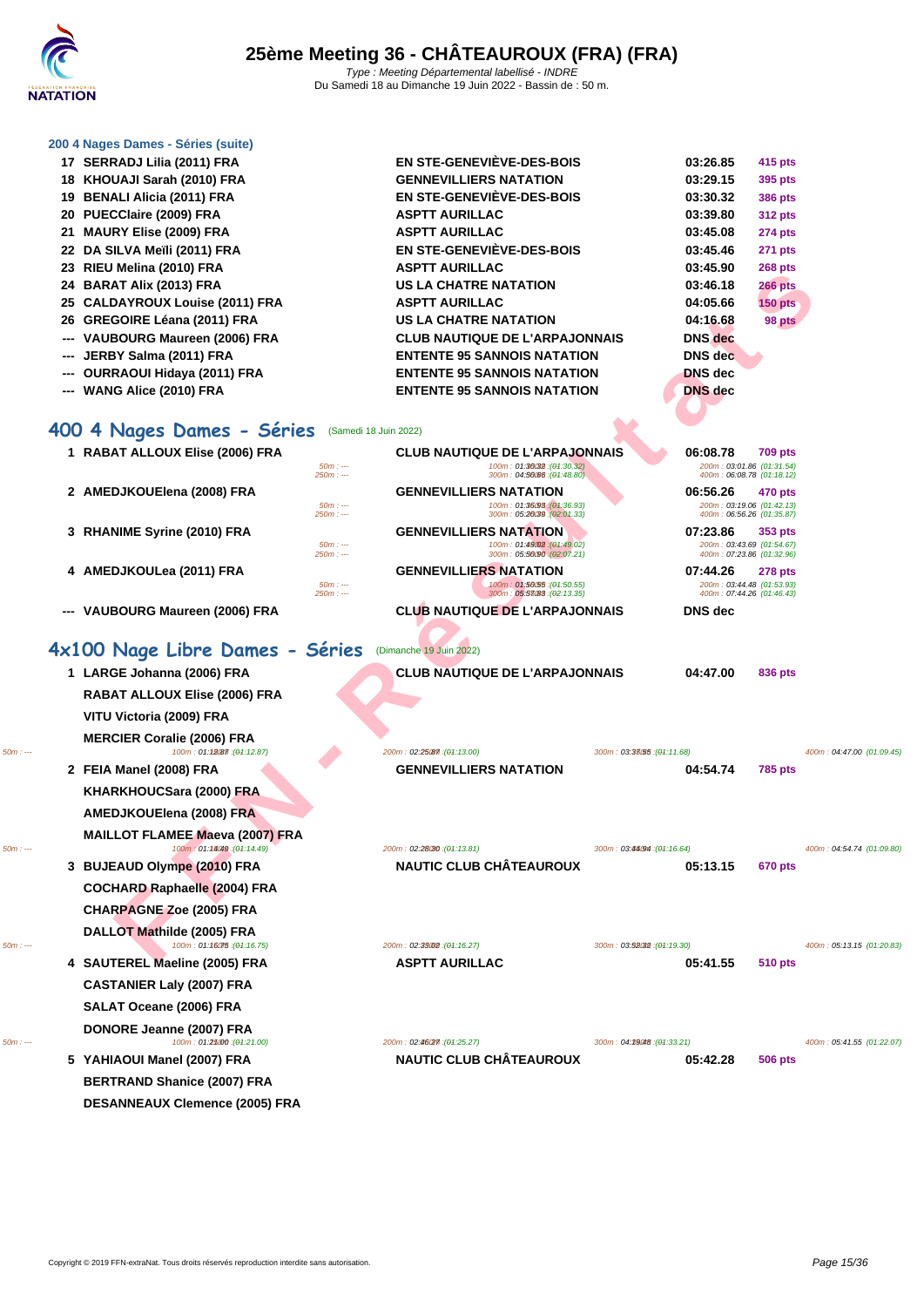

|          | 4x100 Nage Libre Dames - Séries (suite)<br>PIERLOT Sarah (2006) FRA                    |                                                               |                                         |                |                             |
|----------|----------------------------------------------------------------------------------------|---------------------------------------------------------------|-----------------------------------------|----------------|-----------------------------|
| $50m: -$ | 100m: 01:38006:(04:32.06)                                                              | 200m: 03:05:22 : (04:29.16)                                   | 300m: 04:26045 : (01:25.23)             |                | 400m: 05:42.28 (01:15.83)   |
|          | 6 PINON Lilou (2010) FRA                                                               | <b>US LA CHATRE NATATION</b>                                  | 06:14.88                                | 350 pts        |                             |
|          | <b>GREGOIRE Léana (2011) FRA</b>                                                       |                                                               |                                         |                |                             |
|          | GUERFI Eryne (2008) FRA                                                                |                                                               |                                         |                |                             |
| $50m: -$ | <b>BARAT Alix (2013) FRA</b><br>100m: 01:18095 : (01:18.95)                            | 200m: 03:05016 : (04:46.21)                                   | 300m: 04:33039 : (04:28.23)             |                | 400m: 06:14.88 (01:41.49)   |
|          | 7 DESMIDT Savannah (2012) FRA                                                          | <b>NAUTIC CLUB CHÂTEAUROUX</b>                                | 11:10.38                                | 1 pts          |                             |
|          | CORVÉ Erell (2013) FRA                                                                 |                                                               |                                         |                |                             |
|          | MOHAMEDI Sajida (2013) FRA                                                             |                                                               |                                         |                |                             |
|          |                                                                                        |                                                               |                                         |                |                             |
|          | <b>BENSLIMA Sarah (2012) FRA</b><br>50m: 02:36.70 (02:36.70) 100m: 02:36.70 (00:00.00) | 150m: 08:35.68 (05:58.98) 200m: 05:35017(0-3:0-0.51)          | 300m: 08:36.66 : (03:01.49)             |                | 400m: 11:10.38 (02:33.72)   |
|          | --- MOHAMEDI Jihane (2011) FRA                                                         | <b>NAUTIC CLUB CHÂTEAUROUX</b>                                | <b>DNS</b> dec                          |                |                             |
|          | GASTON Alizée (2011) FRA                                                               |                                                               |                                         |                |                             |
|          | DESANNEAUX Emma (2007) FRA                                                             |                                                               |                                         |                |                             |
|          | VILLATTE BERTRAND Naëlle (2012) FRA                                                    |                                                               |                                         |                |                             |
|          | --- NOUMOWE Zoe (2008) FRA<br>JERBY Salma (2011) FRA                                   | <b>ENTENTE 95 SANNOIS NATATION</b>                            | <b>DNS</b> dec                          |                |                             |
|          | OURRAOUI Hidaya (2011) FRA                                                             |                                                               |                                         |                |                             |
|          | WANG Alice (2010) FRA                                                                  |                                                               |                                         |                |                             |
|          | --- SANANIKONE Emma (2010) FRA                                                         | AQUA VALLÉE-DE-CHEVREUSE                                      | <b>DNS</b> dec                          |                |                             |
|          | <b>BERTHIER Capucine (2008) FRA</b>                                                    |                                                               |                                         |                |                             |
|          | LESTINI-GUILLO Léna (2010) FRA                                                         |                                                               |                                         |                |                             |
|          | FREMION Capucine-Latinka (2008) FRA                                                    |                                                               |                                         |                |                             |
|          |                                                                                        |                                                               |                                         |                |                             |
|          | 4x200 Nage Libre Dames - Séries (Samedi 18 Juin 2022)                                  |                                                               |                                         |                |                             |
|          | 1 FREMION Capucine-Latinka (2008) FRA                                                  | AQUA VALLÉE-DE-CHEVREUSE                                      | 10:06.87                                | 850 pts        |                             |
|          | LESTINI-GUILLO Léna (2010) FRA                                                         |                                                               |                                         |                |                             |
|          | <b>BERTHIER Capucine (2008) FRA</b>                                                    |                                                               |                                         |                |                             |
|          | <b>SANANIKONE Emma (2010) FRA</b>                                                      |                                                               |                                         |                |                             |
| $50m: -$ | 100m: 01:02.33 : (01:02.33)                                                            | 200m: 02:28(22 : (04:19.89)                                   | 300m : 03.4558 : (04.19.36)             |                | 400m: 05:04079 : (04:23.21) |
|          | 2 DEMOULIN RICHARD Manon (2005) FRA                                                    | CLUB NAUTIQUE DE L'ARPAJONNAIS                                | 10:56.25                                | <b>690 pts</b> |                             |
|          | RABAT ALLOUX Elise (2006) FRA                                                          |                                                               |                                         |                |                             |
|          | DIJOUX Alice (2010) FRA                                                                |                                                               |                                         |                |                             |
|          | VITU Victoria (2009) FRA                                                               |                                                               |                                         |                |                             |
| $50m: -$ | 100m: 01:25098 : (01:25.93)                                                            | 200m: 02:58022 : (04:32.29)                                   | 300m: 04:38039 : (04:14.17)             |                | 400m: 05:30.05 : (04:18.26) |
|          | 3 MAILLOT FLAMEE Maeva (2007) FRA                                                      | <b>GENNEVILLIERS NATATION</b>                                 | 11:07.67                                | 655 pts        |                             |
|          | RHANIME Syrine (2010) FRA                                                              |                                                               |                                         |                |                             |
|          | FEIA Manel (2008) FRA                                                                  |                                                               |                                         |                |                             |
|          | AMEDJKOUElena (2008) FRA                                                               |                                                               |                                         |                |                             |
| $50m: -$ | 100m: 01:13092 : (04:13.92)<br>4 BUJEAUD Olympe (2010) FRA                             | 200m: 02:36078 : (04:22.81)<br><b>NAUTIC CLUB CHÂTEAUROUX</b> | 300m: 04:05:02 : (01:28.89)<br>11:21.29 | 615 pts        | 400m: 05:46016 : (04:34.54) |
|          |                                                                                        |                                                               |                                         |                |                             |
|          | <b>CHARPAGNE Zoe (2005) FRA</b>                                                        |                                                               |                                         |                |                             |
|          | DALLOT Mathilde (2005) FRA                                                             |                                                               |                                         |                |                             |
| $50m: -$ | COCHARD Raphaelle (2004) FRA<br>100m: 01:18088 : (01:18.68)                            |                                                               |                                         |                |                             |
|          | 5 YAHIAOUI Manel (2007) FRA                                                            | 200m: 02:44012 : (04:25.44)<br><b>NAUTIC CLUB CHÂTEAUROUX</b> | 300m: 04:32.65 : (01:28.53)<br>14:27.26 | <b>193 pts</b> | 400m: 05:48.69 : (04:35.04) |
|          |                                                                                        |                                                               |                                         |                |                             |
|          | <b>BERTRAND Shanice (2007) FRA</b>                                                     |                                                               |                                         |                |                             |
|          | <b>MOHAMEDI Jihane (2011) FRA</b>                                                      |                                                               |                                         |                |                             |
| $50m: -$ | DESANNEAUX Emma (2007) FRA<br>100m: 01:35.60 : (01:31.60)                              | 200m: 03:09(26 : (04:37.66)                                   | 300m: 04:380f5 : (04:27.89)             |                | 400m: 06:44086 : (04:37.71) |
|          |                                                                                        |                                                               |                                         |                |                             |
|          |                                                                                        |                                                               |                                         |                |                             |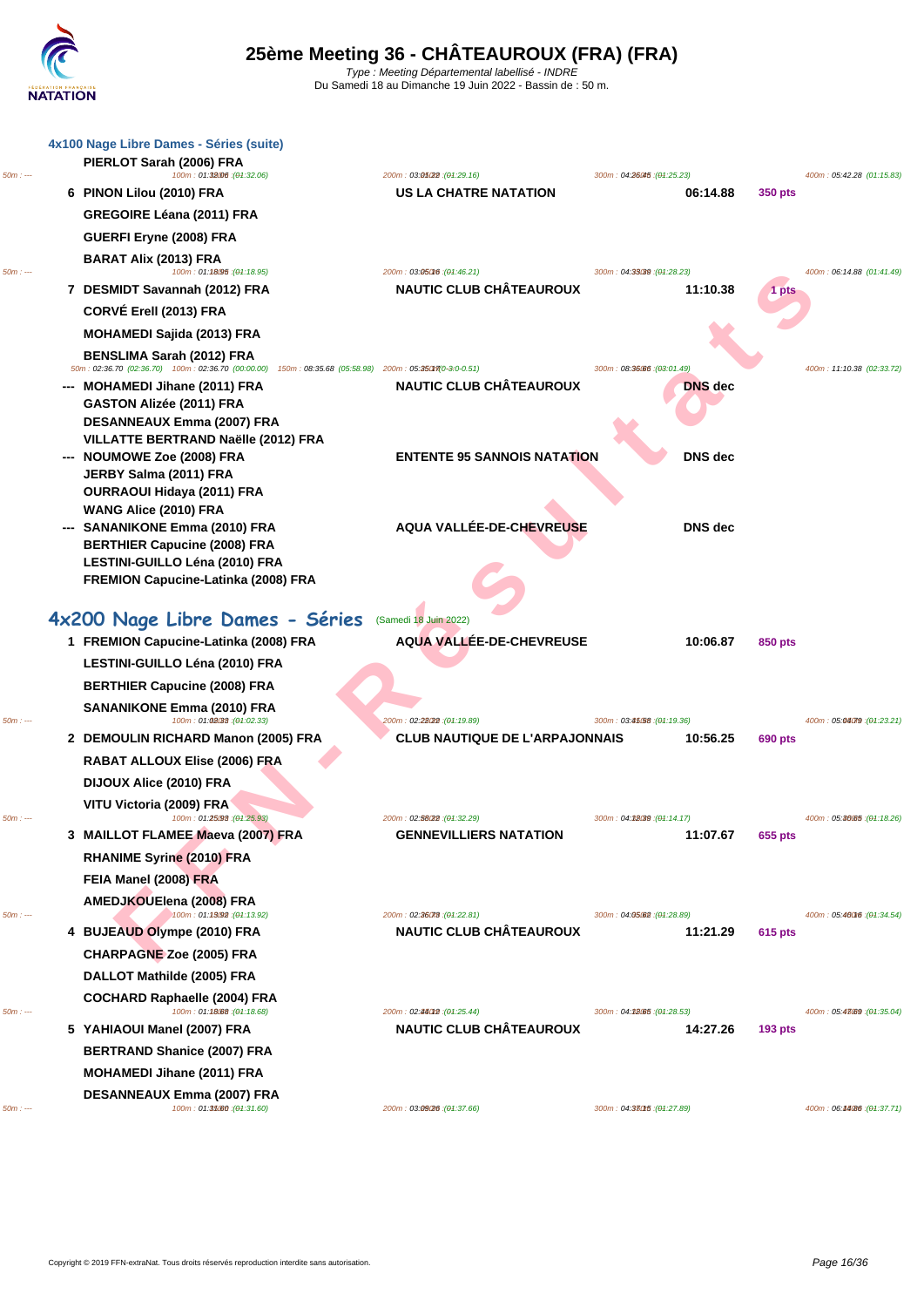|           | 4x100 4 Nages Dames - Séries                                              | (Dimanche 19 Juin 2022)                                                 |                                         |                    |                           |
|-----------|---------------------------------------------------------------------------|-------------------------------------------------------------------------|-----------------------------------------|--------------------|---------------------------|
|           | 1 SANANIKONE Emma (2010) FRA                                              | AQUA VALLÉE-DE-CHEVREUSE                                                | 05:09.04                                | 890 pts            |                           |
|           | <b>BERTHIER Capucine (2008) FRA</b>                                       |                                                                         |                                         |                    |                           |
|           | <b>FREMION Capucine-Latinka (2008) FRA</b>                                |                                                                         |                                         |                    |                           |
| $50m: -$  | LESTINI-GUILLO Léna (2010) FRA<br>100m: 01:10.55 : (01:10.55)             | 200m: 02:33088 : (04:27.13)                                             | 300m: 03:55040 : (01:13.72)             |                    | 400m: 05:09.04 (01:17.64) |
|           | 2 CELLOU Caroline (2006) FRA                                              | <b>ASPTT AURILLAC</b>                                                   | 05:34.59                                | 741 pts            |                           |
|           | <b>CHAZETTE Emma (2000) FRA</b>                                           |                                                                         |                                         |                    |                           |
|           | <b>ENGLES Enora (2006) FRA</b>                                            |                                                                         |                                         |                    |                           |
| 50m : --- | LAFAGE Anna (2007) FRA<br>100m: 01:34.98 : (01:34.98)                     | 200m: 03:06016 : (04:29.18)                                             | 300m: 04:25.63 : (04:17.47)             |                    | 400m: 05:34.59 (01:12.96) |
|           | 3 BUJEAUD Olympe (2010) FRA                                               | <b>NAUTIC CLUB CHÂTEAUROUX</b>                                          | 05:44.13                                | <b>689 pts</b>     |                           |
|           | <b>COCHARD Raphaelle (2004) FRA</b>                                       |                                                                         |                                         |                    |                           |
|           | <b>CHARPAGNE Zoe (2005) FRA</b>                                           |                                                                         |                                         |                    |                           |
| $50m: -$  | DALLOT Mathilde (2005) FRA<br>100m: 01:28(2th: (01:28.21)                 | 200m: 03:03040 : (04:35.19)                                             | 300m: 04:30.52 : (01:27.12)             |                    | 400m: 05:44.13 (01:13.61) |
|           | 4 LARGE Johanna (2006) FRA                                                | <b>CLUB NAUTIQUE DE L'ARPAJONNAIS</b>                                   | 05:52.71                                | 644 pts            |                           |
|           | DIJOUX Alice (2010) FRA                                                   |                                                                         |                                         |                    |                           |
|           | RABAT ALLOUX Elise (2006) FRA                                             |                                                                         |                                         |                    |                           |
| 50m : --- | DEMOULIN RICHARD Manon (2005) FRA<br>100m: 01:230m : (01:23.17)           | 200m: 03:04:00 : (04:40.83)                                             | 300m: 04:29039 : (01:25.39)             |                    | 400m: 05:52.71 (01:23.32) |
|           | 5 AMEDJKOUElena (2008) FRA                                                | <b>GENNEVILLIERS NATATION</b>                                           | 06:00.27                                | <b>606 pts</b>     |                           |
|           | <b>MAILLOT FLAMEE Maeva (2007) FRA</b>                                    |                                                                         |                                         |                    |                           |
|           | FEIA Manel (2008) FRA                                                     |                                                                         |                                         |                    |                           |
| $50m: -$  | KHOUAJI Sarah (2010) FRA<br>100m: 01:28.56 : (01:28.56)                   | 200m: 03:03:042 : (04:34.86)                                            |                                         |                    |                           |
|           | 6 GUERFI Eryne (2008) FRA                                                 | US LA CHATRE NATATION                                                   | 300m: 04:38/54 : (01:35.12)<br>06:20.40 | <b>509 pts</b>     | 400m: 06:00.27 (01:21.73) |
|           | PINON Lilou (2010) FRA                                                    |                                                                         |                                         |                    |                           |
|           | <b>BARAT Louna (2006) FRA</b>                                             |                                                                         |                                         |                    |                           |
|           | <b>BARAT Alix (2013) FRA</b>                                              |                                                                         |                                         |                    |                           |
| 50m : --- | 100m: 01:48 (87 : (01:42.87)                                              | 200m: 03:25(2m : (04:38.34)                                             | 300m: 04:480f8 : (01:20.97)             |                    | 400m: 06:20.40 (01:38.22) |
|           | 7 PIERLOT Sarah (2006) FRA                                                | <b>NAUTIC CLUB CHÂTEAUROUX</b>                                          | 06:41.44                                | 417 pts            |                           |
|           | YAHIAOUI Manel (2007) FRA                                                 |                                                                         |                                         |                    |                           |
|           | <b>DESANNEAUX Clemence (2005) FRA</b>                                     |                                                                         |                                         |                    |                           |
| 50m : --- | <b>BERTRAND Shanice (2007) FRA</b><br>100m: 01.28045: (01.27.45)          | 200m: 03: <b>240M;</b> (04:56.59)                                       | 300m : 05.33018 : (04.49.14)            |                    | 400m: 06:41.44 (01:28.26) |
|           | 8 VILLATTE BERTRAND Naëlle (2012) FRA                                     | <b>NAUTIC CLUB CHÂTEAUROUX</b>                                          | 09:01.40                                | 38 pts             |                           |
|           | <b>MOHAMEDI Jihane (2011) FRA</b>                                         |                                                                         |                                         |                    |                           |
|           | <b>DESANNEAUX Emma (2007) FRA</b>                                         |                                                                         |                                         |                    |                           |
| $50m: -$  | GASTON Alizée (2011) FRA<br>100m: 02:15.00 : (02:15.66)                   | 200m: 04:53093 : (02:37.27)                                             | 300m: 06:56038 : (02:01.40)             |                    | 400m: 09:01.40 (02:07.07) |
|           | 50 Nage Libre Messieurs - Finale A 17 ans et plus (Dimanche 19 Juin 2022) |                                                                         |                                         |                    |                           |
|           | 1 PIER Lucas (2005) FRA                                                   | <b>NAUTIC CLUB CHÂTEAUROUX</b>                                          | 00:25.81                                | 1048 pts           |                           |
|           | 2 ROUILLER Tom (2002) FRA                                                 | <b>ASPTT CLERMONT-FERRAND</b>                                           | 00:26.50                                | 1002 pts           |                           |
|           | 3 PERGUET Peyo (2005) FRA                                                 | <b>ASPTT AURILLAC</b>                                                   | 00:26.70                                | 989 pts            |                           |
|           | 4 L'HOSTIS Elouan (2005) FRA<br>5 HOSTEAUX Thomas (2004) FRA              | <b>NAUTIC CLUB CHATEAUROUX</b><br><b>CLUB NAUTIQUE DE L'ARPAJONNAIS</b> | 00:28.12<br>00:28.15                    | 898 pts<br>896 pts |                           |
|           |                                                                           |                                                                         |                                         |                    |                           |
|           | 50 Nage Libre Messieurs - Finale A 15-16 ans (Dimanche 19 Juin 2022)      |                                                                         |                                         |                    |                           |
|           | 1 MAILLOT FLAMEE Enzo (2006) FRA                                          | <b>GENNEVILLIERS NATATION</b>                                           | 00:28.72                                | 861 pts            |                           |
|           |                                                                           |                                                                         |                                         |                    |                           |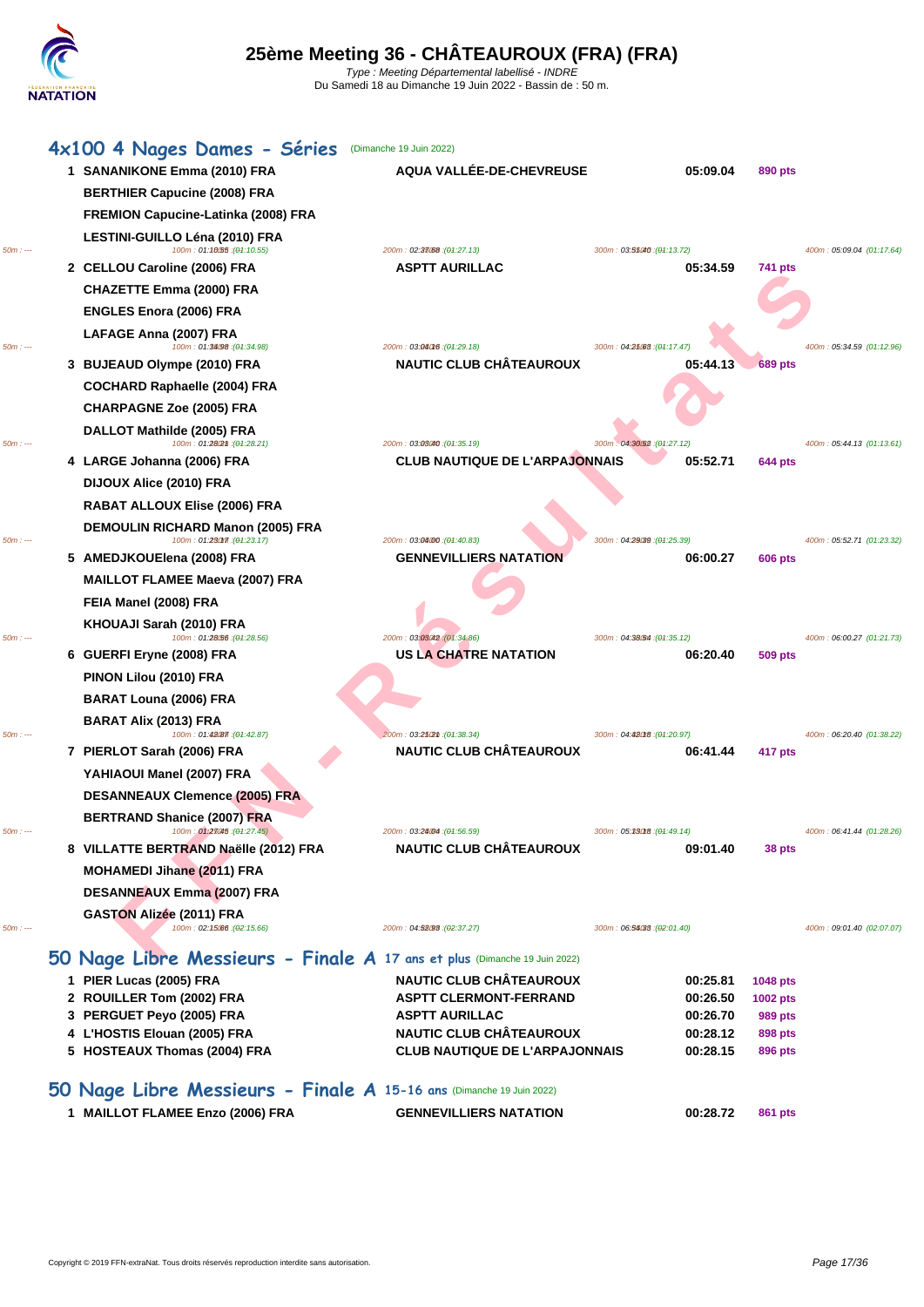

|  |  | 50 Nage Libre Messieurs - Finale A (suite) |  |  |
|--|--|--------------------------------------------|--|--|
|--|--|--------------------------------------------|--|--|

| 2 GAUZENTES Luc (2006) FRA    | <b>ASPTT AURILLAC</b>              | 00:28.81 | 856 pts        |
|-------------------------------|------------------------------------|----------|----------------|
| 3 TURPIN Nolan (2007) FRA     | <b>ASPTT AURILLAC</b>              | 00:28.92 | 849 pts        |
| 4 OUBENAISSA Rayan (2006) FRA | <b>ENTENTE 95 SANNOIS NATATION</b> | 00:29.89 | 792 pts        |
| 5 SEGERIES Noah (2006) FRA    | <b>ASPTT AURILLAC</b>              | 00:30.06 | <b>782 pts</b> |

### **50 Nage Libre Messieurs - Finale A 12-14 ans** (Dimanche 19 Juin 2022)

| 1 PLAQUET Mathis (2009) FRA    | <b>US RIS-ORANGIS</b>                 | 00:27.79 | 919 pts        |
|--------------------------------|---------------------------------------|----------|----------------|
| 2 SUREAU Joseph (2008) FRA     | <b>ASPTT AURILLAC</b>                 | 00:28.80 | 857 pts        |
| 3 LEJARS Tom (2008) FRA        | <b>CLUB NAUTIQUE DE L'ARPAJONNAIS</b> | 00:29.34 | 824 pts        |
| 4 NOUZAREDE Elouan (2008) FRA  | <b>NAUTIC CLUB CHÂTEAUROUX</b>        | 00:29.51 | <b>814 pts</b> |
| 5 LE BAILLY Gabriel (2008) FRA | <b>NAUTIC CLUB CHÂTEAUROUX</b>        | 00:31.92 | <b>678 pts</b> |
|                                |                                       |          |                |

#### **50 Nage Libre Messieurs - Finale A 6-11 ans** (Dimanche 19 Juin 2022)

| 1 DUBREUIL Nolan (2012) FRA       | US LA CHATRE NATATION         |  | 00:39.71 | <b>322 pts</b> |
|-----------------------------------|-------------------------------|--|----------|----------------|
| 2 COSTE Samuel (2011) FRA         | <b>ASPTT AURILLAC</b>         |  | 00:40.21 | 304 pts        |
| 3 MOUA NOU TOUA Russel (2011) FRA | EN STE-GENEVIÈVE-DES-BOIS     |  | 00:40.40 | 297 pts        |
| 4 BOUJANA Imrane (2011) FRA       | <b>GENNEVILLIERS NATATION</b> |  | 00:40.50 | <b>293 pts</b> |
| 5 BENKHEROUAmir (2011) FRA        | <b>GENNEVILLIERS NATATION</b> |  | 00:40.70 | <b>286 pts</b> |
|                                   |                               |  |          |                |

### **50 Nage Libre Messieurs - 1/2 Finales 17 ans et plus** (Dimanche 19 Juin 2022)

| 1 PLAQUET Mathis (2009) FRA                                                  | <b>US RIS-ORANGIS</b>                 | 00:27.79 | <b>919 pts</b>    |         |
|------------------------------------------------------------------------------|---------------------------------------|----------|-------------------|---------|
| 2 SUREAU Joseph (2008) FRA                                                   | <b>ASPTT AURILLAC</b>                 | 00:28.80 | <b>857 pts</b>    |         |
| 3 LEJARS Tom (2008) FRA                                                      | <b>CLUB NAUTIQUE DE L'ARPAJONNAIS</b> | 00:29.34 | <b>824 pts</b>    |         |
| 4 NOUZAREDE Elouan (2008) FRA                                                | <b>NAUTIC CLUB CHÂTEAUROUX</b>        | 00:29.51 | 814 pts           |         |
| 5 LE BAILLY Gabriel (2008) FRA                                               | <b>NAUTIC CLUB CHÂTEAUROUX</b>        | 00:31.92 | 678 pts           |         |
|                                                                              |                                       |          |                   |         |
| 50 Nage Libre Messieurs - Finale A 6-11 ans (Dimanche 19 Juin 2022)          |                                       |          |                   |         |
| 1 DUBREUIL Nolan (2012) FRA                                                  | <b>US LA CHATRE NATATION</b>          | 00:39.71 | <b>322 pts</b>    |         |
| 2 COSTE Samuel (2011) FRA                                                    | <b>ASPTT AURILLAC</b>                 | 00:40.21 | <b>304 pts</b>    |         |
| 3 MOUA NOU TOUA Russel (2011) FRA                                            | <b>EN STE-GENEVIÈVE-DES-BOIS</b>      | 00:40.40 | <b>297 pts</b>    |         |
| 4 BOUJANA Imrane (2011) FRA                                                  | <b>GENNEVILLIERS NATATION</b>         | 00:40.50 | <b>293 pts</b>    |         |
| 5 BENKHEROUAmir (2011) FRA                                                   | <b>GENNEVILLIERS NATATION</b>         | 00:40.70 | <b>286 pts</b>    |         |
|                                                                              |                                       |          |                   |         |
| 50 Nage Libre Messieurs - 1/2 Finales 17 ans et plus (Dimanche 19 Juin 2022) |                                       |          |                   |         |
| 1 PERGUET Peyo (2005) FRA                                                    | <b>ASPTT AURILLAC</b>                 | 00:26.45 | 1005 pts          | 1e [2]  |
| 2 PIER Lucas (2005) FRA                                                      | <b>NAUTIC CLUB CHÂTEAUROUX</b>        | 00:26.82 | <b>981 pts</b>    | 2e [2]  |
| 3 ROUILLER Tom (2002) FRA                                                    | <b>ASPTT CLERMONT-FERRAND</b>         | 00:27.40 | 944 pts           | 3e [2]  |
| 4 L'HOSTIS Elouan (2005) FRA                                                 | <b>NAUTIC CLUB CHÂTEAUROUX</b>        | 00:27.58 | 932 pts           | 4e [2]  |
| 5 HOSTEAUX Thomas (2004) FRA                                                 | <b>CLUB NAUTIQUE DE L'ARPAJONNAIS</b> | 00:27.79 | <b>919 pts</b>    | 5e [2]  |
| 1 DELANOUE Mathis (2005) FRA                                                 | <b>ASPTT AURILLAC</b>                 | 00:27.99 | <b>906 pts</b>    | 6e [1]  |
| 2 BRUNET Mattéo (2004) FRA                                                   | <b>CLUB DAUPHINS LE BLANC</b>         | 00:28.47 | 877 pts           | 7e [1]  |
| 3 CALLET Mathis (2004) FRA                                                   | EN STE-GENEVIEVE-DES-BOIS             | 00:29.11 | 838 pts           | 8e [1]  |
| 4 PONDAVEN Erwann (2005) FRA                                                 | <b>EN STE-GENEVIÈVE-DES-BOIS</b>      | 00:29.16 | 835 pts           | 9e [1]  |
| 5 PIROT-LORY Léo (2005) FRA                                                  | <b>US LA CHATRE NATATION</b>          | 00:29.45 | <b>818 pts</b>    | 10e [1] |
|                                                                              |                                       |          |                   |         |
| 50 Nage Libre Messieurs - 1/2 Finales 15-16 ans (Dimanche 19 Juin 2022)      |                                       |          |                   |         |
| 1 GAUZENTES Luc (2006) FRA                                                   | <b>ASPTT AURILLAC</b>                 | 00:28.74 | 860 pts           | 1e [2]  |
| 2 MAILLOT FLAMEE Enzo (2006) FRA                                             | <b>GENNEVILLIERS NATATION</b>         | 00:28.78 | 858 pts           | 2e [2]  |
| 1 TURPIN Nolan (2007) FRA                                                    | <b>ASPTT AURILLAC</b>                 | 00:29.23 | 831 pts           | 3e [1]  |
| 3 OUBENAISSA Rayan (2006) FRA                                                | <b>ENTENTE 95 SANNOIS NATATION</b>    | 00:29.53 | 813 pts           | 4e [2]  |
| 4 SEGERIES Noah (2006) FRA                                                   | <b>ASPTT AURILLAC</b>                 | 00:29.88 | <b>792 pts</b>    | 5e [2]  |
| 5 PERROT Gabriel (2006) FRA                                                  | <b>US LA CHATRE NATATION</b>          | 00:29.89 | <b>792 pts</b>    | 6e [2]  |
| 2 GAUTHIER Hugo (2007) FRA                                                   | <b>NAUTIC CLUB CHÂTEAUROUX</b>        | 00:30.04 | <b>783 pts</b>    | 7e [1]  |
| 3 BAGHRICHE Adam (2006) FRA                                                  | <b>ENTENTE 95 SANNOIS NATATION</b>    | 00:31.53 | <b>699 pts</b>    | 8e [1]  |
| 4 HARDOUIN Quentin (2006) FRA                                                | <b>CLUB DAUPHINS LE BLANC</b>         | 00:32.81 | <b>630 pts</b>    | 9e [1]  |
|                                                                              |                                       |          |                   |         |
| 50 Nage Libre Messieurs - 1/2 Finales 12-14 ans (Dimanche 19 Juin 2022)      |                                       |          |                   |         |
| 4 BLAQUET Methic (2000) FBA                                                  | <b>LIC DIC ODAMOIC</b>                | 00.07.0C | $0.4E$ and $0.4E$ |         |

### **50 Nage Libre Messieurs - 1/2 Finales 15-16 ans** (Dimanche 19 Juin 2022)

| 1 GAUZENTES Luc (2006) FRA       | <b>ASPTT AURILLAC</b>              | 00:28.74 | 860 pts        | 1e[2]  |
|----------------------------------|------------------------------------|----------|----------------|--------|
| 2 MAILLOT FLAMEE Enzo (2006) FRA | <b>GENNEVILLIERS NATATION</b>      | 00:28.78 | 858 pts        | 2e [2] |
| 1 TURPIN Nolan (2007) FRA        | <b>ASPTT AURILLAC</b>              | 00:29.23 | 831 pts        | 3e [1] |
| 3 OUBENAISSA Rayan (2006) FRA    | <b>ENTENTE 95 SANNOIS NATATION</b> | 00:29.53 | 813 pts        | 4e [2] |
| 4 SEGERIES Noah (2006) FRA       | <b>ASPTT AURILLAC</b>              | 00:29.88 | <b>792 pts</b> | 5e [2] |
| 5 PERROT Gabriel (2006) FRA      | <b>US LA CHATRE NATATION</b>       | 00:29.89 | <b>792 pts</b> | 6e [2] |
| 2 GAUTHIER Hugo (2007) FRA       | <b>NAUTIC CLUB CHÂTEAUROUX</b>     | 00:30.04 | <b>783 pts</b> | 7e [1] |
| 3 BAGHRICHE Adam (2006) FRA      | <b>ENTENTE 95 SANNOIS NATATION</b> | 00:31.53 | 699 pts        | 8e [1] |
| 4 HARDOUIN Quentin (2006) FRA    | <b>CLUB DAUPHINS LE BLANC</b>      | 00:32.81 | <b>630 pts</b> | 9e [1] |
|                                  |                                    |          |                |        |

# **50 Nage Libre Messieurs - 1/2 Finales 12-14 ans** (Dimanche 19 Juin 2022)

| 1 PLAQUET Mathis (2009) FRA    | <b>US RIS-ORANGIS</b>                 | 00:27.86 | 915 pts        | 1e[2]  |
|--------------------------------|---------------------------------------|----------|----------------|--------|
| 2 POHU Eloy (2008) FRA         | AQUA VALLÉE-DE-CHEVREUSE              | 00:28.10 | <b>900 pts</b> | 2e [2] |
| 3 SUREAU Joseph (2008) FRA     | <b>ASPTT AURILLAC</b>                 | 00:28.88 | 852 pts        | 3e [2] |
| 4 NOUZAREDE Elouan (2008) FRA  | <b>NAUTIC CLUB CHÂTEAUROUX</b>        | 00:29.69 | <b>803 pts</b> | 4e [2] |
| 5 LEJARS Tom (2008) FRA        | <b>CLUB NAUTIQUE DE L'ARPAJONNAIS</b> | 00:30.38 | <b>763 pts</b> | 5e [2] |
| 1 LE BAILLY Gabriel (2008) FRA | <b>NAUTIC CLUB CHÂTEAUROUX</b>        | 00:31.36 | <b>708 pts</b> | 6e [1] |
| 2 MONCHARD Luka (2008) FRA     | <b>ASPTT AURILLAC</b>                 | 00:31.81 | <b>684 pts</b> | 7e [1] |
| 3 RIEU Valentin (2008) FRA     | <b>ASPTT AURILLAC</b>                 | 00:32.30 | 657 pts        | 8e [1] |
| 4 DUCLOS Yannis (2008) FRA     | <b>E.A ISSOLDUNOIS NATATION</b>       | 00:32.54 | <b>644 pts</b> | 9e [1] |
|                                |                                       |          |                |        |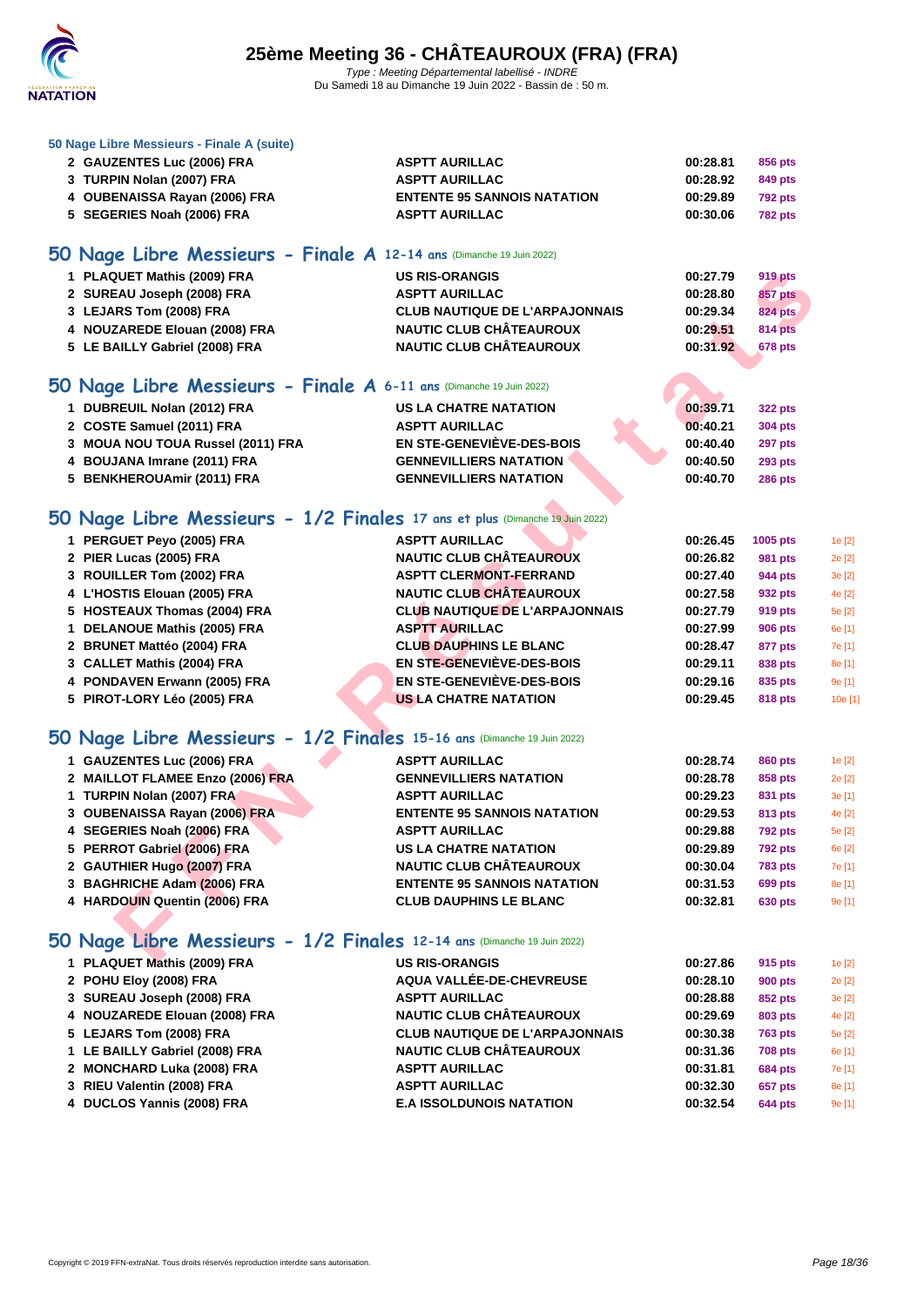| 50 Nage Libre Messieurs - 1/2 Finales (suite) |  |
|-----------------------------------------------|--|
|-----------------------------------------------|--|

|  | 5 LANDAUD Mahé (2009) FRA |  |  |  |
|--|---------------------------|--|--|--|
|--|---------------------------|--|--|--|

### **50 Nage Libre Messieurs - 1/2 Finales 6-11 ans** (Dimanche 19 Juin 2022)

| 1 BENKHEROUAmir (2011) FRA        | <b>GENNEVILLIERS NATATION</b>      | 00:41.22 | <b>268 pts</b> | 1e [2]  |
|-----------------------------------|------------------------------------|----------|----------------|---------|
| 2 MOUA NOU TOUA Russel (2011) FRA | EN STE-GENEVIÈVE-DES-BOIS          | 00:41.36 | <b>264 pts</b> | 2e [2]  |
| 3 BOUJANA Imrane (2011) FRA       | <b>GENNEVILLIERS NATATION</b>      | 00:41.71 | <b>252 pts</b> | 3e[2]   |
| 4 DUBREUIL Nolan (2012) FRA       | <b>US LA CHATRE NATATION</b>       | 00:41.79 | <b>249 pts</b> | 4e [2]  |
| 1 COSTE Samuel (2011) FRA         | <b>ASPTT AURILLAC</b>              | 00:42.83 | <b>216 pts</b> | 5e [1]  |
| 5 YAHIAOUI Youssef (2012) FRA     | <b>NAUTIC CLUB CHÂTEAUROUX</b>     | 00:45.65 | $139$ pts      | 6e [2]  |
| 2 ALIAGA Anthony (2011) FRA       | <b>US LA CHATRE NATATION</b>       | 00:45.75 | $136$ pts      | 7e [1]  |
| 3 AUDOUARD Ethan (2011) FRA       | <b>ASPTT AURILLAC</b>              | 00:46.55 | 118 pts        | 8e [1]  |
| 4 DARGAHI Ivane (2012) FRA        | <b>ENTENTE 95 SANNOIS NATATION</b> | 00:49.78 | 56 pts         | 9e [1]  |
| 5 BLONDEAU Nathan (2012) FRA      | <b>US LA CHATRE NATATION</b>       | 00:53.40 | 14 pts         | 10e [1] |
|                                   |                                    |          |                |         |

### **50 Nage Libre Messieurs - Séries** (Samedi 18 Juin 2022)

| 1  | PIER Lucas (2005) FRA                 |
|----|---------------------------------------|
| 2  | PERGUET Peyo (2005) FRA               |
| 3  | ROUILLER Tom (2002) FRA               |
| 4  | L'HOSTIS Elouan (2005) FRA            |
| 5  | <b>HOSTEAUX Thomas (2004) FRA</b>     |
| 6  | PLAQUET Mathis (2009) FRA             |
| 7  | <b>DELANOUE Mathis (2005) FRA</b>     |
| 8  | POHU Eloy (2008) FRA                  |
| 9  | <b>MAILLOT FLAMEE Enzo (2006) FRA</b> |
| 10 | SUREAU Joseph (2008) FRA              |
| 11 | <b>GAUZENTES Luc (2006) FRA</b>       |
| 12 | <b>CALLET Mathis (2004) FRA</b>       |
| 13 | <b>BRUNET Mattéo (2004) FRA</b>       |
| 14 | PIROT-LORY Léo (2005) FRA             |
|    | 15 SEGERIES Noah (2006) FRA           |
|    | 16 OUBENAISSA Rayan (2006) FRA        |
| 17 | PONDAVEN Erwann (2005) FRA            |
| 18 | PERROT Gabriel (2006) FRA             |
| 19 | LEJARS Tom (2008) FRA                 |
| 19 | <b>DEMAISON Luc (2005) FRA</b>        |
| 21 | <b>GAUTHIER Hugo (2007) FRA</b>       |
| 22 | <b>OUBENAISSA Elyas (2003) FRA</b>    |
| 23 | <b>NOUZAREDE Elouan (2008) FRA</b>    |
| 24 | TURPIN Nolan (2007) FRA               |
|    | 25 SELLIER Julien (2005) FRA          |
| 26 | LE BAILLY Gabriel (2008) FRA          |
| 27 | <b>MONCHARD Luka (2008) FRA</b>       |
| 28 | <b>BAGHRICHE Adam (2006) FRA</b>      |
| 29 | RIEU Valentin (2008) FRA              |
| 30 | DUCLOS Yannis (2008) FRA              |
| 31 | LANDAUD Mahé (2009) FRA               |
| 32 | <b>HARDOUIN Quentin (2006) FRA</b>    |
| 33 | DISSOUS Virgile (2009) FRA            |
| 34 | BARRE Léo (2009) FRA                  |
| 35 | OUCHERIRamy (2008) FRA                |
| 36 | BACHA Ilian (2009) FRA                |
| 37 | PARLY Ilian (2010) FRA                |
| 38 | <b>BENRABIA Ilyes (2008) FRA</b>      |

| 4 DUBREUIL Nolan (2012) FRA                           | <b>US LA CHATRE NATATION</b>          | 00:41.79 | <b>249 pts</b> |   |
|-------------------------------------------------------|---------------------------------------|----------|----------------|---|
| 1 COSTE Samuel (2011) FRA                             | <b>ASPTT AURILLAC</b>                 | 00:42.83 | <b>216 pts</b> |   |
| 5 YAHIAOUI Youssef (2012) FRA                         | <b>NAUTIC CLUB CHÂTEAUROUX</b>        | 00:45.65 | <b>139 pts</b> | € |
| 2 ALIAGA Anthony (2011) FRA                           | <b>US LA CHATRE NATATION</b>          | 00:45.75 | <b>136 pts</b> |   |
| 3 AUDOUARD Ethan (2011) FRA                           | <b>ASPTT AURILLAC</b>                 | 00:46.55 | 118 pts        |   |
| 4 DARGAHI Ivane (2012) FRA                            | <b>ENTENTE 95 SANNOIS NATATION</b>    | 00:49.78 | 56 pts         |   |
| 5 BLONDEAU Nathan (2012) FRA                          | <b>US LA CHATRE NATATION</b>          | 00:53.40 | 14 pts         |   |
|                                                       |                                       |          |                |   |
| O Nage Libre Messieurs - Séries (Samedi 18 Juin 2022) |                                       |          |                |   |
| 1 PIER Lucas (2005) FRA                               | <b>NAUTIC CLUB CHÂTEAUROUX</b>        | 00:26.15 | 1025 pts       |   |
| 2 PERGUET Peyo (2005) FRA                             | <b>ASPTT AURILLAC</b>                 | 00:26.54 | 999 pts        |   |
| 3 ROUILLER Tom (2002) FRA                             | <b>ASPTT CLERMONT-FERRAND</b>         | 00:26.57 | 997 pts        |   |
| 4 L'HOSTIS Elouan (2005) FRA                          | <b>NAUTIC CLUB CHÂTEAUROUX</b>        | 00:27.00 | 969 pts        |   |
| 5 HOSTEAUX Thomas (2004) FRA                          | <b>CLUB NAUTIQUE DE L'ARPAJONNAIS</b> | 00:27.15 | <b>960 pts</b> |   |
| 6 PLAQUET Mathis (2009) FRA                           | <b>US RIS-ORANGIS</b>                 | 00:27.36 | 946 pts        |   |
| 7 DELANOUE Mathis (2005) FRA                          | <b>ASPTT AURILLAC</b>                 | 00:27.71 | 924 pts        |   |
| 8 POHU Eloy (2008) FRA                                | AQUA VALLÉE-DE-CHEVREUSE              | 00:28.04 | 903 pts        |   |
| 9 MAILLOT FLAMEE Enzo (2006) FRA                      | <b>GENNEVILLIERS NATATION</b>         | 00:28.21 | 893 pts        |   |
| 10 SUREAU Joseph (2008) FRA                           | <b>ASPTT AURILLAC</b>                 | 00:28.73 | 861 pts        |   |
| 11 GAUZENTES Luc (2006) FRA                           | <b>ASPTT AURILLAC</b>                 | 00:28.77 | 858 pts        |   |
| 12 CALLET Mathis (2004) FRA                           | <b>EN STE-GENEVIEVE-DES-BOIS</b>      | 00:29.03 | 843 pts        |   |
| 13 BRUNET Mattéo (2004) FRA                           | <b>CLUB DAUPHINS LE BLANC</b>         | 00:29.08 | 840 pts        |   |
| 14 PIROT-LORY Léo (2005) FRA                          | <b>US LA CHATRE NATATION</b>          | 00:29.18 | 834 pts        |   |
| 15 SEGERIES Noah (2006) FRA                           | <b>ASPTT AURILLAC</b>                 | 00:29.45 | 818 pts        |   |
| 16 OUBENAISSA Rayan (2006) FRA                        | <b>ENTENTE 95 SANNOIS NATATION</b>    | 00:29.46 | 817 pts        |   |
| 17 PONDAVEN Erwann (2005) FRA                         | <b>EN STE-GENEVIÈVE-DES-BOIS</b>      | 00:29.48 | 816 pts        |   |
| 18 PERROT Gabriel (2006) FRA                          | <b>US LA CHATRE NATATION</b>          | 00:29.63 | 807 pts        |   |
| 19 LEJARS Tom (2008) FRA                              | <b>CLUB NAUTIQUE DE L'ARPAJONNAIS</b> | 00:29.67 | 805 pts        |   |
| 19 DEMAISON Luc (2005) FRA                            | <b>ASPTT AURILLAC</b>                 | 00:29.67 | 805 pts        |   |
| 21 GAUTHIER Hugo (2007) FRA                           | <b>NAUTIC CLUB CHÂTEAUROUX</b>        | 00:29.75 | <b>800 pts</b> |   |
| 22 OUBENAISSA Elyas (2003) FRA                        | <b>ENTENTE 95 SANNOIS NATATION</b>    | 00:29.97 | <b>787 pts</b> |   |
| 23 NOUZAREDE Elouan (2008) FRA                        | <b>NAUTIC CLUB CHÂTEAUROUX</b>        | 00:30.10 | <b>779 pts</b> |   |
| 24 TURPIN Nolan (2007) FRA                            | <b>ASPTT AURILLAC</b>                 | 00:30.38 | <b>763 pts</b> |   |
| 25 SELLIER Julien (2005) FRA                          | EN STE-GENEVIÈVE-DES-BOIS             | 00:30.63 | <b>749 pts</b> |   |
| 26 LE BAILLY Gabriel (2008) FRA                       | <b>NAUTIC CLUB CHÂTEAUROUX</b>        | 00:31.18 | <b>718 pts</b> |   |
| 27 MONCHARD Luka (2008) FRA                           | <b>ASPTT AURILLAC</b>                 | 00:31.59 | 695 pts        |   |
| 28 BAGHRICHE Adam (2006) FRA                          | <b>ENTENTE 95 SANNOIS NATATION</b>    | 00:31.96 | 675 pts        |   |
| 29 RIEU Valentin (2008) FRA                           | <b>ASPTT AURILLAC</b>                 | 00:32.00 | <b>673 pts</b> |   |
| 30 DUCLOS Yannis (2008) FRA                           | <b>E.A ISSOLDUNOIS NATATION</b>       | 00:32.06 | <b>670 pts</b> |   |
| 31 LANDAUD Mahé (2009) FRA                            | <b>US ARGENTON</b>                    | 00:32.73 | 635 pts        |   |
| 32 HARDOUIN Quentin (2006) FRA                        | <b>CLUB DAUPHINS LE BLANC</b>         | 00:32.78 | 632 pts        |   |
| 33 DISSOUS Virgile (2009) FRA                         | <b>ASPTT AURILLAC</b>                 | 00:32.90 | <b>626 pts</b> |   |
| 34 BARRE Léo (2009) FRA                               | AQUA VALLÉE-DE-CHEVREUSE              | 00:33.22 | <b>609 pts</b> |   |
| 35 OUCHERIRamy (2008) FRA                             | <b>GENNEVILLIERS NATATION</b>         | 00:34.26 | 557 pts        |   |
| 36 BACHA Ilian (2009) FRA                             | <b>ENTENTE 95 SANNOIS NATATION</b>    | 00:34.87 | <b>528 pts</b> |   |
| 37 PARLY Ilian (2010) FRA                             | <b>ENTENTE 95 SANNOIS NATATION</b>    | 00:35.00 | <b>521 pts</b> |   |
| 38 BENRABIA Ilyes (2008) FRA                          | <b>ENTENTE 95 SANNOIS NATATION</b>    | 00:35.82 | 483 pts        |   |

**578 pts 578 pts 10e [1] 10.33.83 578 pts 10e [1]**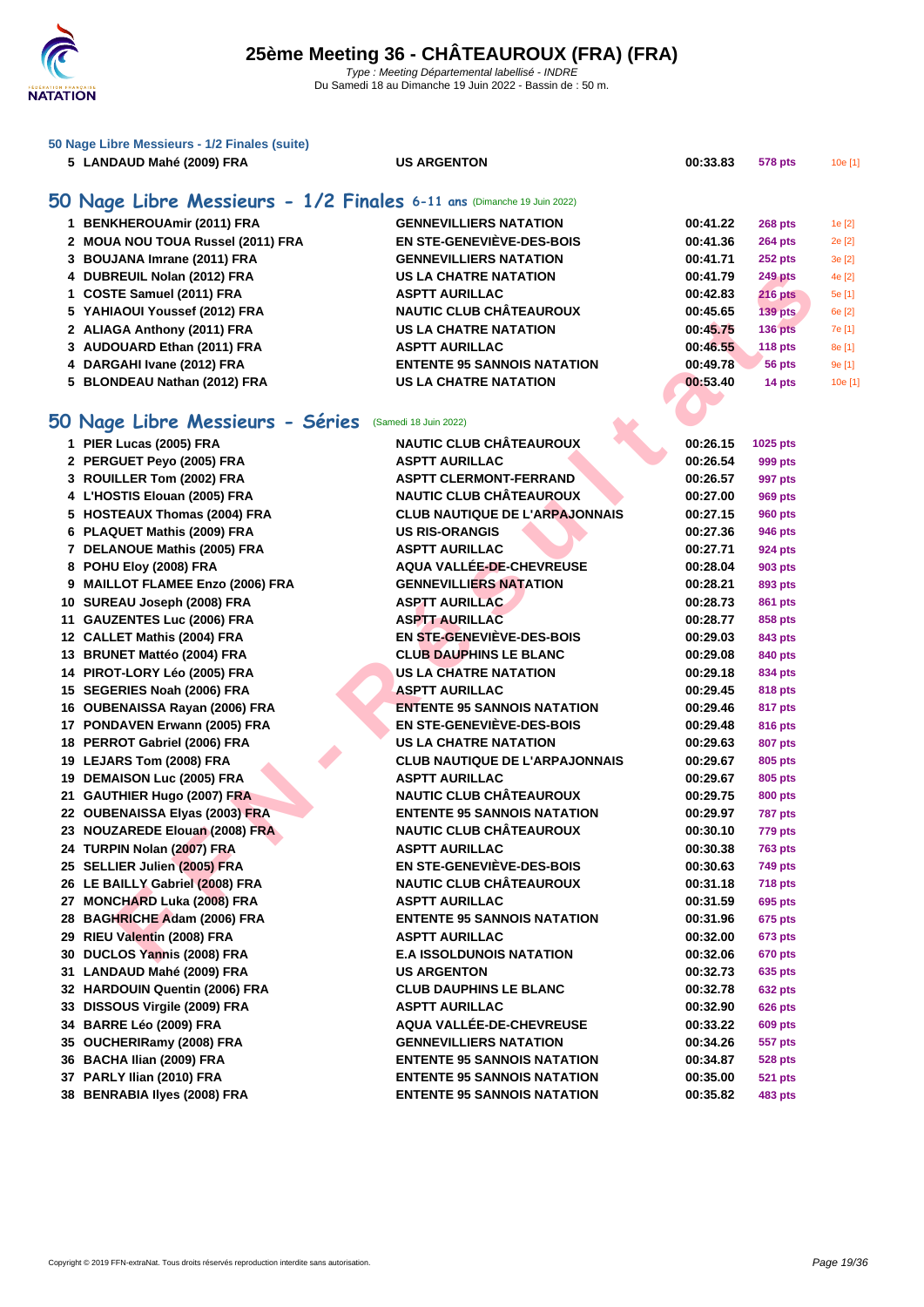

#### **[50 Nage L](http://www.ffnatation.fr/webffn/index.php)ibre Messieurs - Séries (suite)**

- **BELAOUED Jessym (2010) FRA NAUTIC CLUB CHÂTEAUROUX 00:36.80 440 pts GHORZI Ali (2010) FRA GENNEVILLIERS NATATION 00:36.83 438 pts OUBENAISSA Ismael (2009) FRA ENTENTE 95 SANNOIS NATATION 00:36.90 435 pts AIT EL QADI Ishaq (2010) FRA GENNEVILLIERS NATATION 00:37.30 418 pts VENAULT Aurélien (2008) FRA CLUB DAUPHINS LE BLANC 00:38.19 381 pts HABBAD DAUCHY Adam (2009) FRA ENTENTE 95 SANNOIS NATATION 00:39.25 340 pts BOUJANA Imrane (2011) FRA GENNEVILLIERS NATATION 00:40.44 296 pts KATEFRE Nael (2010) FRA GENNEVILLIERS NATATION 00:40.89 280 pts YAHIAOUI Youssef (2012) FRA NAUTIC CLUB CHÂTEAUROUX 00:41.06 274 pts BENKHEROUAmir (2011) FRA GENNEVILLIERS NATATION 00:41.42 262 pts DUBREUIL Nolan (2012) FRA US LA CHATRE NATATION 00:41.52 258 pts NAIT BELKACEM Mouloud-Kassim (2010) FRA EN STE-GENEVIÈVE-DES-BOIS 00:42.39 230 pts MOUA NOU TOUA Russel (2011) FRA EN STE-GENEVIÈVE-DES-BOIS 00:43.17 206 pts AUDOUARD Ethan (2011) FRA ASPTT AURILLAC 00:43.20 205 pts BENRABIA Aylan (2010) FRA ENTENTE 95 SANNOIS NATATION 00:43.46 198 pts COSTE Samuel (2011) FRA ASPTT AURILLAC 00:43.94 184 pts ALIAGA Anthony (2011) FRA US LA CHATRE NATATION 00:44.32 173 pts VAURS Noe (2008) FRA ASPTT AURILLAC 00:45.99 131 pts BOUCHENDOUKA Anis (2010) FRA ENTENTE 95 SANNOIS NATATION 00:47.96 88 pts DARGAHI Ivane (2012) FRA ENTENTE 95 SANNOIS NATATION 00:50.08 52 pts BLONDEAU Nathan (2012) FRA US LA CHATRE NATATION 00:50.77 42 pts DOS SANTOS Edzio (2010) FRA ASPTT AURILLAC 00:53.49 13 pts BENARD Maxence (2011) FRA NAUTIC CLUB CHÂTEAUROUX 00:54.65 6 pts MIRA Rayan (2011) FRA ENTENTE 95 SANNOIS NATATION 00:55.87 1 pts DEJOIE Joris (2011) FRA NAUTIC CLUB CHÂTEAUROUX 00:57.01 1 pts PALLOT Lorik (2011) FRA CLUB DAUPHINS LE BLANC 00:58.80 1 pts**
- **BONNAUDET Andrew (2012) FRA US LA CHATRE NATATION 01:00.67 1 pts**

#### **100 Nage Libre Messieurs - Séries** (Dimanche 19 Juin 2022)

| <b>BOOSHIVA IIIII AIIC (2011) I IVA</b>                  |                                       |          | zau pis        |
|----------------------------------------------------------|---------------------------------------|----------|----------------|
| 46 KATEFRE Nael (2010) FRA                               | <b>GENNEVILLIERS NATATION</b>         | 00:40.89 | <b>280 pts</b> |
| 47 YAHIAOUI Youssef (2012) FRA                           | <b>NAUTIC CLUB CHÂTEAUROUX</b>        | 00:41.06 | <b>274 pts</b> |
| 48 BENKHEROUAmir (2011) FRA                              | <b>GENNEVILLIERS NATATION</b>         | 00:41.42 | 262 pts        |
| 49 DUBREUIL Nolan (2012) FRA                             | <b>US LA CHATRE NATATION</b>          | 00:41.52 | <b>258 pts</b> |
| 50 NAIT BELKACEM Mouloud-Kassim (2010) FRA               | <b>EN STE-GENEVIÈVE-DES-BOIS</b>      | 00:42.39 | <b>230 pts</b> |
| 51 MOUA NOU TOUA Russel (2011) FRA                       | <b>EN STE-GENEVIÈVE-DES-BOIS</b>      | 00:43.17 | <b>206 pts</b> |
| 52 AUDOUARD Ethan (2011) FRA                             | <b>ASPTT AURILLAC</b>                 | 00:43.20 | <b>205 pts</b> |
| 53 BENRABIA Aylan (2010) FRA                             | <b>ENTENTE 95 SANNOIS NATATION</b>    | 00:43.46 | <b>198 pts</b> |
| 54 COSTE Samuel (2011) FRA                               | <b>ASPTT AURILLAC</b>                 | 00:43.94 | <b>184 pts</b> |
| 55 ALIAGA Anthony (2011) FRA                             | <b>US LA CHATRE NATATION</b>          | 00:44.32 | <b>173 pts</b> |
| 56 VAURS Noe (2008) FRA                                  | <b>ASPTT AURILLAC</b>                 | 00:45.99 | <b>131 pts</b> |
| 57 BOUCHENDOUKA Anis (2010) FRA                          | <b>ENTENTE 95 SANNOIS NATATION</b>    | 00:47.96 | 88 pts         |
| 58 DARGAHI Ivane (2012) FRA                              | <b>ENTENTE 95 SANNOIS NATATION</b>    | 00:50.08 | 52 pts         |
| 59 BLONDEAU Nathan (2012) FRA                            | <b>US LA CHATRE NATATION</b>          | 00:50.77 | 42 pts         |
| 60 DOS SANTOS Edzio (2010) FRA                           | <b>ASPTT AURILLAC</b>                 | 00:53.49 | 13 pts         |
| 61 BENARD Maxence (2011) FRA                             | <b>NAUTIC CLUB CHÂTEAUROUX</b>        | 00:54.65 | 6 pts          |
| 62 MIRA Rayan (2011) FRA                                 | <b>ENTENTE 95 SANNOIS NATATION</b>    | 00:55.87 | 1 pts          |
| 63 DEJOIE Joris (2011) FRA                               | <b>NAUTIC CLUB CHÂTEAUROUX</b>        | 00:57.01 | 1 pts          |
| 64 PALLOT Lorik (2011) FRA                               | <b>CLUB DAUPHINS LE BLANC</b>         | 00:58.80 | 1 pts          |
| 65 BONNAUDET Andrew (2012) FRA                           | <b>US LA CHATRE NATATION</b>          | 01:00.67 | 1 pts          |
|                                                          |                                       |          |                |
| 00 Nage Libre Messieurs - Séries (Dimanche 19 Juin 2022) |                                       |          |                |
| 1 FAUCONNIER Basile (2005) FRA                           | AQUA VALLÉE-DE-CHEVREUSE              | 00:58.79 | 967 pts        |
| 2 HENRY Aurélien (2002) FRA                              | <b>US LA CHATRE NATATION</b>          | 00:59.81 | 935 pts        |
| 3 HOSTEAUX Thomas (2004) FRA                             | <b>CLUB NAUTIQUE DE L'ARPAJONNAIS</b> | 01:01.57 | <b>882 pts</b> |
| 4 PERGUET Peyo (2005) FRA                                | <b>ASPTT AURILLAC</b>                 | 01:01.68 | 879 pts        |
| 5 BRUNET Mattéo (2004) FRA                               | <b>CLUB DAUPHINS LE BLANC</b>         | 01:02.02 | 869 pts        |
| 6 DELANOUE Mathis (2005) FRA                             | <b>ASPTT AURILLAC</b>                 | 01:02.85 | 845 pts        |
| 6 SUREAU Joseph (2008) FRA                               | <b>ASPTT AURILLAC</b>                 | 01:02.85 | 845 pts        |
| 8 DION Leandre (2006) FRA                                | <b>E.A ISSOLDUNOIS NATATION</b>       | 01:02.90 | 843 pts        |
| 9 L'HOSTIS Elouan (2005) FRA                             | <b>NAUTIC CLUB CHÂTEAUROUX</b>        | 01:04.12 | 808 pts        |
| 10 PIROT-LORY Léo (2005) FRA                             | <b>US LA CHATRE NATATION</b>          | 01:05.03 | <b>783 pts</b> |
| 11 AESCHLIMANN Pierre (1988) FRA                         | <b>EN STE-GENEVIÈVE-DES-BOIS</b>      | 01:05.21 | <b>778 pts</b> |
| 12 PERROT Gabriel (2006) FRA                             | <b>US LA CHATRE NATATION</b>          | 01:05.84 | <b>760 pts</b> |
| 13 GAUZENTES Luc (2006) FRA                              | <b>ASPTT AURILLAC</b>                 | 01:06.37 | 746 pts        |
| 14 MAILLOT FLAMEE Enzo (2006) FRA                        | <b>GENNEVILLIERS NATATION</b>         | 01:07.15 | <b>725 pts</b> |
| 15 SEGERIES Noah (2006) FRA                              | <b>ASPTT AURILLAC</b>                 | 01:07.36 | 719 pts        |
| 16 NOUZAREDE Elouan (2008) FRA                           | <b>NAUTIC CLUB CHÂTEAUROUX</b>        | 01:07.40 | <b>718 pts</b> |
| 17 GAUTHIER Hugo (2007) FRA                              | NAUTIC CLUB CHÂTEAUROUX               | 01:07.48 | <b>716 pts</b> |
| 18 JIHAZI Amir (2006) FRA                                | <b>ENTENTE 95 SANNOIS NATATION</b>    | 01:07.63 | <b>712 pts</b> |
| 19 BRUNET Kevin (2001) FRA                               | <b>CLUB DAUPHINS LE BLANC</b>         | 01:08.05 | 701 pts        |
| 20 CALLET Mathis (2004) FRA                              | <b>EN STE-GENEVIÈVE-DES-BOIS</b>      | 01:08.16 | <b>698 pts</b> |
| 21 PONDAVEN Erwann (2005) FRA                            | EN STE-GENEVIÈVE-DES-BOIS             | 01:08.33 | 693 pts        |
| 22 DEMAISON Luc (2005) FRA                               | <b>ASPTT AURILLAC</b>                 | 01:08.50 | <b>689 pts</b> |
| 23 OUBENAISSA Rayan (2006) FRA                           | <b>ENTENTE 95 SANNOIS NATATION</b>    | 01:08.58 | 687 pts        |
| 24 BARRE Léo (2009) FRA                                  | AQUA VALLÉE-DE-CHEVREUSE              | 01:10.49 | <b>637 pts</b> |
| 25 VAUBOURG Lilian (2009) FRA                            | <b>CLUB NAUTIQUE DE L'ARPAJONNAIS</b> | 01:12.41 | 590 pts        |
|                                                          |                                       |          |                |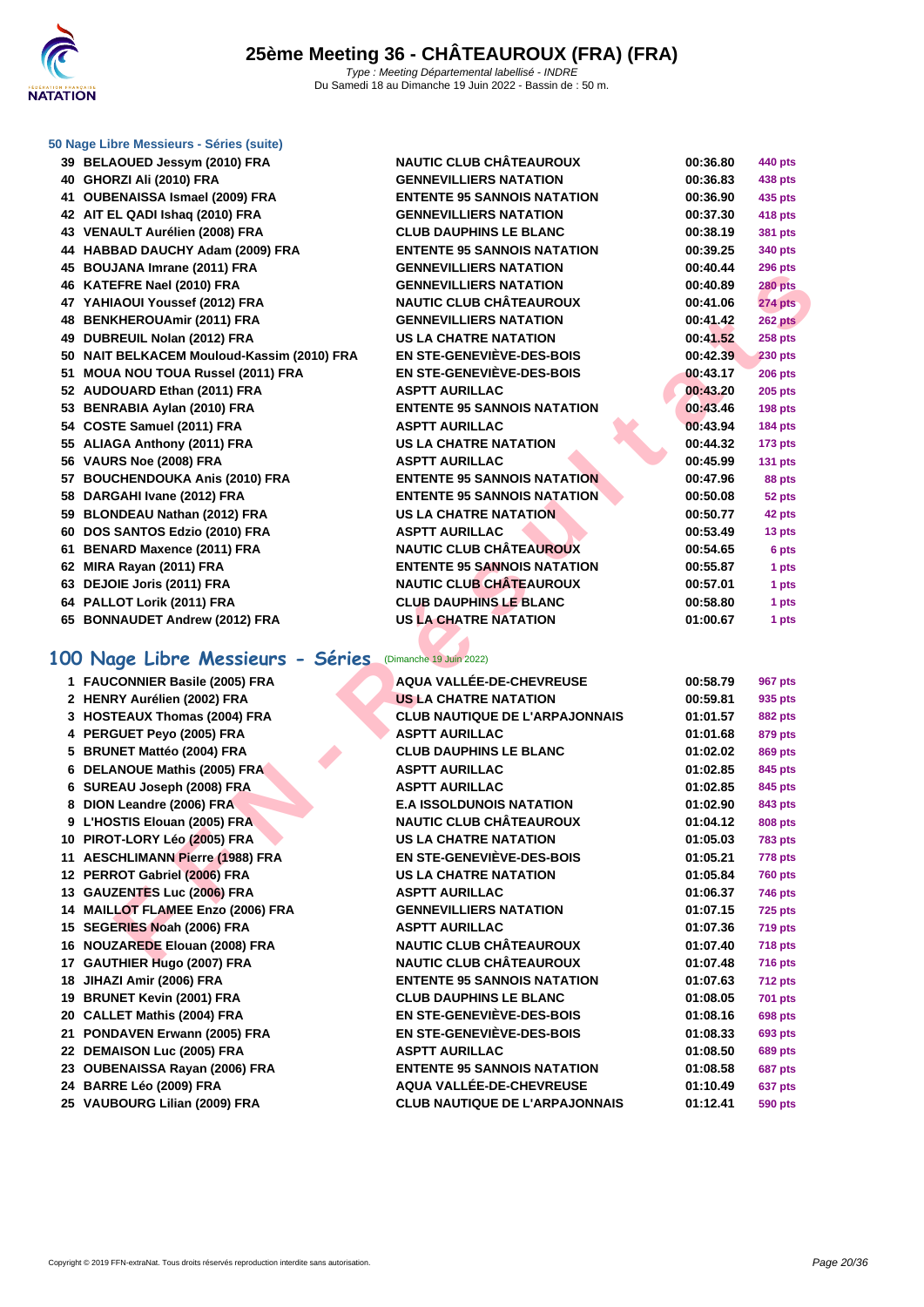

**[100 Nage](http://www.ffnatation.fr/webffn/index.php) Libre Messieurs - Séries (suite)**

| 26 LE BAILLY Gabriel (2008) FRA            | <b>NAUTIC CLUB CHÂTEAUROUX</b>     | 01:12.98       | <b>576 pts</b> |
|--------------------------------------------|------------------------------------|----------------|----------------|
| 27 LANDAUD Mahé (2009) FRA                 | <b>US ARGENTON</b>                 | 01:14.57       | <b>539 pts</b> |
| 28 BAGHRICHE Adam (2006) FRA               | <b>ENTENTE 95 SANNOIS NATATION</b> | 01:14.86       | <b>532 pts</b> |
| 29 BOUDOU Arthur (2010) FRA                | <b>ASPTT AURILLAC</b>              | 01:17.09       | <b>482 pts</b> |
| 30 HARDOUIN Quentin (2006) FRA             | <b>CLUB DAUPHINS LE BLANC</b>      | 01:17.77       | 467 pts        |
| 31 DUCLOS Yannis (2008) FRA                | <b>E.A ISSOLDUNOIS NATATION</b>    | 01:18.31       | 455 pts        |
| 32 DISSOUS Virgile (2009) FRA              | <b>ASPTT AURILLAC</b>              | 01:18.55       | <b>450 pts</b> |
| 33 OUCHERIRamy (2008) FRA                  | <b>GENNEVILLIERS NATATION</b>      | 01:18.88       | <b>443 pts</b> |
| 34 BENRABIA Ilyes (2008) FRA               | <b>ENTENTE 95 SANNOIS NATATION</b> | 01:20.65       | 407 pts        |
| 35 RIEU Valentin (2008) FRA                | <b>ASPTT AURILLAC</b>              | 01:21.99       | <b>380 pts</b> |
| 36 OUBENAISSA Ismael (2009) FRA            | <b>ENTENTE 95 SANNOIS NATATION</b> | 01:22.92       | <b>362 pts</b> |
| 37 HABBAD DAUCHY Adam (2009) FRA           | <b>ENTENTE 95 SANNOIS NATATION</b> | 01:24.02       | <b>342 pts</b> |
| 38 GHORZI Ali (2010) FRA                   | <b>GENNEVILLIERS NATATION</b>      | 01:24.21       | 338 pts        |
| 39 BACHA Ilian (2009) FRA                  | <b>ENTENTE 95 SANNOIS NATATION</b> | 01:24.85       | <b>327 pts</b> |
| 40 AIT EL QADI Ishaq (2010) FRA            | <b>GENNEVILLIERS NATATION</b>      | 01:24.87       | <b>326 pts</b> |
| 41 PARLY Ilian (2010) FRA                  | <b>ENTENTE 95 SANNOIS NATATION</b> | 01:25.37       | 317 pts        |
| 42 BELAOUED Jessym (2010) FRA              | <b>NAUTIC CLUB CHÂTEAUROUX</b>     | 01:25.54       | <b>314 pts</b> |
| 43 VENAULT Aurélien (2008) FRA             | <b>CLUB DAUPHINS LE BLANC</b>      | 01:25.93       | <b>307 pts</b> |
| 44 GABE-ARTHUS Erwan (2009) FRA            | <b>EN STE-GENEVIÈVE-DES-BOIS</b>   | 01:29.64       | <b>246 pts</b> |
| 45 BOUJANA Imrane (2011) FRA               | <b>GENNEVILLIERS NATATION</b>      | 01:31.37       | 219 pts        |
| 46 MENDES Enzo (2010) FRA                  | <b>EN STE-GENEVIÈVE-DES-BOIS</b>   | 01:33.01       | 196 pts        |
| 47 BENKHEROUAmir (2011) FRA                | <b>GENNEVILLIERS NATATION</b>      | 01:33.70       | <b>186 pts</b> |
| 48 KATEFRE Nael (2010) FRA                 | <b>GENNEVILLIERS NATATION</b>      | 01:35.54       | 162 pts        |
| 49 DUBREUIL Nolan (2012) FRA               | <b>US LA CHATRE NATATION</b>       | 01:35.70       | <b>160 pts</b> |
| 50 NAIT BELKACEM Mouloud-Kassim (2010) FRA | <b>EN STE-GENEVIÈVE-DES-BOIS</b>   | 01:37.40       | <b>139 pts</b> |
| 51 ROUABAllian (2011) FRA                  | <b>EN STE-GENEVIÈVE-DES-BOIS</b>   | 01:39.58       | <b>115 pts</b> |
| 52 AUDOUARD Ethan (2011) FRA               | <b>ASPTT AURILLAC</b>              | 01:39.86       | 112 pts        |
| 53 YAHIAOUI Youssef (2012) FRA             | <b>NAUTIC CLUB CHÂTEAUROUX</b>     | 01:41.18       | 98 pts         |
| 54 BENRABIA Aylan (2010) FRA               | <b>ENTENTE 95 SANNOIS NATATION</b> | 01:41.30       | 97 pts         |
| 55 ROUABAAllan (2011) FRA                  | EN STE-GENEVIÈVE-DES-BOIS          | 01:41.52       | 95 pts         |
| 56 COSTE Samuel (2011) FRA                 | <b>ASPTT AURILLAC</b>              | 01:48.36       | 40 pts         |
| 57 ALIAGA Anthony (2011) FRA               | <b>US LA CHATRE NATATION</b>       | 01:48.60       | 38 pts         |
| 58 BOUCHENDOUKA Anis (2010) FRA            | <b>ENTENTE 95 SANNOIS NATATION</b> | 01:49.73       | 32 pts         |
| 59 BAILLY Thiméo (2011) FRA                | <b>NAUTIC CLUB CHÂTEAUROUX</b>     | 01:55.49       | 8 pts          |
| 60 BLONDEAU Nathan (2012) FRA              | <b>US LA CHATRE NATATION</b>       | 01:56.09       | 6 pts          |
| 61 DEJOIE Joris (2011) FRA                 | <b>NAUTIC CLUB CHÂTEAUROUX</b>     | 02:02.77       | 1 pts          |
| 62 DARGAHI Ivane (2012) FRA                | <b>ENTENTE 95 SANNOIS NATATION</b> | 02:02.92       | 1 pts          |
| 63 BENARD Maxence (2011) FRA               | <b>NAUTIC CLUB CHÂTEAUROUX</b>     | 02:02.93       | 1 pts          |
| 64 MIRA Rayan (2011) FRA                   | <b>ENTENTE 95 SANNOIS NATATION</b> | 02:05.49       | 1 pts          |
| 65 DOS SANTOS Edzio (2010) FRA             | <b>ASPTT AURILLAC</b>              | 02:05.76       |                |
| 66 PALLOT Lorik (2011) FRA                 | <b>CLUB DAUPHINS LE BLANC</b>      | 02:05.86       | 1 pts          |
|                                            | <b>US LA CHATRE NATATION</b>       |                | 1 pts          |
| 67 BONNAUDET Andrew (2012) FRA             |                                    | 02:11.56       | 1 pts          |
| --- GRENON Evan (2009) FRA                 | <b>NAUTIC CLUB CHÂTEAUROUX</b>     | <b>DNS</b> dec |                |
| --- AUBAILLY Gabin (2007) FRA              | <b>US ARGENTON</b>                 | <b>DNS</b> dec |                |

# **200 Nage Libre Messieurs - Séries** (Samedi 18 Juin 2022)

| 2 SUREAU Joseph (2008) F |
|--------------------------|
| 1 POHU Eloy (2008) FRA   |

- **3 [PIER Lucas \(2005\) FRA](http://www.ffnatation.fr/webffn/resultats.php?idact=nat&go=epr&idcpt=78531&idepr=53) Biggs CLUB CONTING CONTA**
- **TEINTURIER Fabien (1980) FRA 69m**
- **PIROT-LORY Léo (2005) FRA**

| <b>NAUTIC CLUB CHÂTEAUROUX</b>     |
|------------------------------------|
| <b>JS ARGENTON</b>                 |
| <b>ENTENTE 95 SANNOIS NATATION</b> |
| <b>ASPTT AURILLAC</b>              |
| CLUB DAUPHINS LE BLANC             |
| <b>E.A ISSOLDUNOIS NATATION</b>    |
| <b>ASPTT AURILLAC</b>              |
| <b>GENNEVILLIERS NATATION</b>      |
| <b>ENTENTE 95 SANNOIS NATATION</b> |
| <b>ASPTT AURILLAC</b>              |
| <b>ENTENTE 95 SANNOIS NATATION</b> |
| <b>ENTENTE 95 SANNOIS NATATION</b> |
| <b>GENNEVILLIERS NATATION</b>      |
| <b>ENTENTE 95 SANNOIS NATATION</b> |
| <b>GENNEVILLIERS NATATION</b>      |
| <b>ENTENTE 95 SANNOIS NATATION</b> |
| <b>NAUTIC CLUB CHÄTEAUROUX</b>     |
| <b>CLUB DAUPHINS LE BLANC</b>      |
| EN STE-GENEVIÈVE-DES-BOIS          |
| <b>GENNEVILLIERS NATATION</b>      |
| EN STE-GENEVIÈVE-DES-BOIS          |
| <b>GENNEVILLIERS NATATION</b>      |
| <b>GENNEVILLIERS NATATION</b>      |
| <b>JS LA CHATRE NATATION</b>       |
| EN STE-GENEVIÈVE-DES-BOIS          |
| EN STE-GENEVIÈVE-DES-BOIS          |
| <b>ASPTT AURILLAC</b>              |
| <b>VAUTIC CLUB CHÂTEAUROUX</b>     |
| <b>ENTENTE 95 SANNOIS NATATION</b> |
| EN STE-GENEVIÈVE-DES-BOIS          |
| <b>\SPTT AURILLAC</b>              |
| <b>JS LA CHATRE NATATION</b>       |
| <b>ENTENTE 95 SANNOIS NATATION</b> |
| <b>NAUTIC CLUB CHÂTEAUROUX</b>     |
| <b>JS LA CHATRE NATATION</b>       |
| <b>VAUTIC CLUB CHÂTEAUROUX</b>     |
| <b>ENTENTE 95 SANNOIS NATATION</b> |
| <b>NAUTIC CLUB CHÂTEAUROUX</b>     |
| <b>ENTENTE 95 SANNOIS NATATION</b> |
| <b>ASPTT AURILLAC</b>              |
| CLUB DAUPHINS LE BLANC             |
| <b>JS LA CHATRE NATATION</b>       |
| <b>NAUTIC CLUB CHÂTEAUROUX</b>     |
| <b>JS ARGENTON</b>                 |
|                                    |

| 1 POHU Eloy (2008) FRA         | $50m: -$ | AQUA VALLÉE-DE-CHEVREUSE<br>100m: 01:04094 : (04:04.94)       | 02:11.92 | <b>900 pts</b><br>200m: 02:11.92 (01:06.98) |
|--------------------------------|----------|---------------------------------------------------------------|----------|---------------------------------------------|
| 2 SUREAU Joseph (2008) FRA     | $50m: -$ | <b>ASPTT AURILLAC</b><br>100m: 01:06/98 : (01:06.98)          | 02:18.15 | 809 pts<br>200m: 02:18.15 (01:11.17)        |
| 3 PIER Lucas (2005) FRA        | $50m: -$ | <b>NAUTIC CLUB CHÂTEAUROUX</b><br>100m: 01:16035 : (01:10.35) | 02:25.98 | <b>701 pts</b><br>200m: 02:25.98 (01:15.63) |
| 4 TEINTURIER Fabien (1980) FRA | $50m: -$ | <b>US LA CHATRE NATATION</b><br>100m: 01:160m : (04:10.41)    | 02:26.16 | 699 pts<br>200m: 02:26.16 (01:15.75)        |
| 5 PIROT-LORY Léo (2005) FRA    | $50m: -$ | <b>US LA CHATRE NATATION</b><br>100m: 01:1662: (04:10.62)     | 02:26.86 | <b>690 pts</b><br>200m: 02:26.86 (01:16.24) |

| 01:14.57             | 539 pts        |
|----------------------|----------------|
| 01:14.86             | 532 pts        |
| 01:17.09             | <b>482 pts</b> |
| 01:17.77             | 467 pts        |
| 01:18.31             | 455 pts        |
| 01:18.55             | <b>450 pts</b> |
| 01:18.88             | <b>443 pts</b> |
| 01:20.65             | <b>407 pts</b> |
| 01:21.99             | <b>380 pts</b> |
| 01:22.92             | <b>362 pts</b> |
| 01:24.02             | <b>342 pts</b> |
| 01:24.21             | 338 pts        |
| 01:24.85             | 327 pts        |
| 01:24.87             | <b>326 pts</b> |
| 01:25.37             | 317 pts        |
| 01:25.54             | <b>314 pts</b> |
| 01:25.93             | 307 pts        |
| 01:29.64             | 246 pts        |
| 01:31.37             | 219 pts        |
| 01:33.01             | 196 pts        |
| 01:33.70             | 186 pts        |
| 01:35.54             | 162 pts        |
| 01:35.70             | 160 pts        |
| 01:37.40             | 139 pts        |
| 01:39.58             | 115 pts        |
| 01:39.86             | 112 pts        |
| 01:41.18             | 98 pts         |
| 01:41.30             | 97 pts         |
| 01:41.52             | 95 pts         |
| 01:48.36<br>01:48.60 | 40 pts         |
|                      | 38 pts         |
| 01:49.73<br>01:55.49 | 32 pts         |
| 01:56.09             | 8 pts          |
| 02:02.77             | 6 pts          |
| 02:02.92             | 1 pts          |
| 02:02.93             | 1 pts          |
| 02:05.49             | 1 pts<br>1 pts |
| 02:05.76             | 1 pts          |
| 02:05.86             | 1 pts          |
| 02:11.56             | 1 pts          |
| DNS dec              |                |
| DNS dec              |                |
|                      |                |

| 02:11.92<br>200m: 02:11.92 (01:06.98) | <b>900 pts</b> |
|---------------------------------------|----------------|
| 02:18.15<br>200m: 02:18.15 (01:11.17) | <b>809 pts</b> |
| 02:25.98<br>200m: 02:25.98 (01:15.63) | <b>701 pts</b> |
| 02:26.16<br>200m: 02:26.16 (01:15.75) | <b>699 pts</b> |
| 02:26.86<br>200m: 02:26.86 (01:16.24) | <b>690 pts</b> |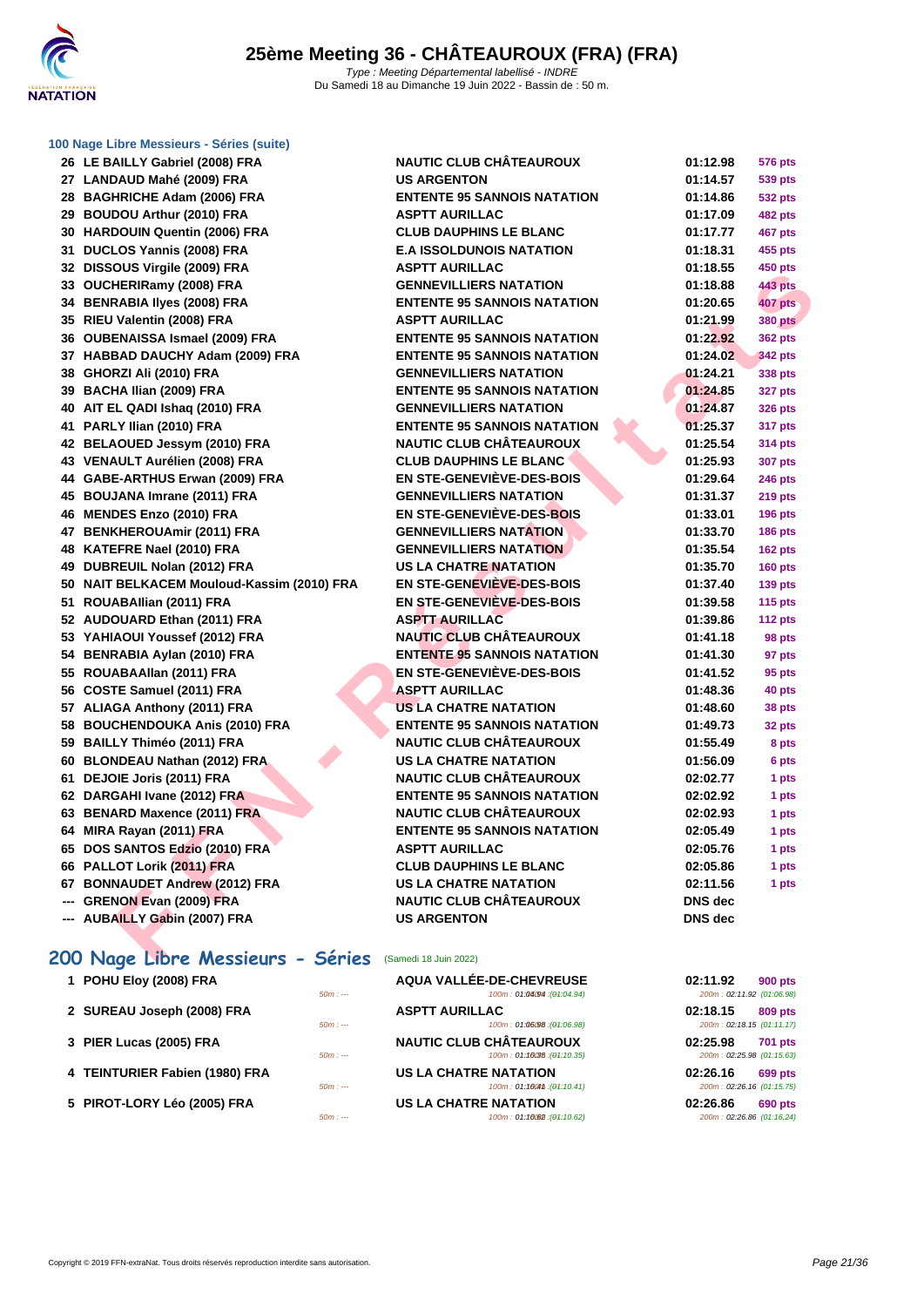

#### **[200 Nage](http://www.ffnatation.fr/webffn/index.php) Libre Messieurs - Séries (suite)**

| 6 BARRE Léo (2009) FRA           |
|----------------------------------|
| 7 GREGOIRE Antonin (2007) FRA    |
| 8 NOUZAREDE Elouan (2008) FRA    |
| 9 MAILLOT FLAMEE Enzo (2006) FRA |
| 10 BAGHRICHE Adam (2006) FRA     |
| 11 BENRABIA Ilyes (2008) FRA     |
| 12 GHORZI Ali (2010) FRA         |
| 13 HARDOUIN Quentin (2006) FRA   |
| 14 OUCHERIRamy (2008) FRA        |
| 15 BOUJANA Imrane (2011) FRA     |
| 16 BACHA Ilian (2009) FRA        |
| 17 VENAULT Aurélien (2008) FRA   |
| 18 KATEFRE Nael (2010) FRA       |
| 19 BENRABIA Aylan (2010) FRA     |
| 20 DARGAHI Ivane (2012) FRA      |
| 21 PALLOT Lorik (2011) FRA       |
| 00 Noge Libre Messieurs -        |

### **400 Nage Libre Messieurs - S**

| <b>I FAUCUNNIEN BASIIE (2003) FNA</b> |
|---------------------------------------|
| 2 BRUNET Mattéo (2004) FRA            |
| 3 FAUCONNIER Léo (2010) FRA           |
| 4 SUREAU Joseph (2008) FRA            |
| 5 LEJARS Tom (2008) FRA               |
| 6 L'HOSTIS Elouan (2005) FRA          |
| 7 BROCHARD Alexandre (2009) FRA       |
| 8 JIHAZI Amir (2006) FRA              |
| 9 LE BAILLY Gabriel (2008) FRA        |
| 10 OUBENAISSA Ismael (2009) FRA       |
|                                       |

|   | 6 BARRE Léo (2009) FRA<br>$50m: -$                      | <b>AQUA VALLEE-DE-CHEVREUSE</b><br>100m: 01:15032 : (01:15.32)                                | 02:30.13<br><b>648 pts</b><br>200m: 02:30.13 (01:14.81)                        |
|---|---------------------------------------------------------|-----------------------------------------------------------------------------------------------|--------------------------------------------------------------------------------|
|   | 7 GREGOIRE Antonin (2007) FRA<br>$50m: -$               | US LA CHATRE NATATION<br>100m: 01:18087 : (04:12.87)                                          | 02:31.35<br><b>632 pts</b><br>200m: 02:31.35 (01:18.48)                        |
| 8 | <b>NOUZAREDE Elouan (2008) FRA</b><br>$50m: -$          | <b>NAUTIC CLUB CHATEAUROUX</b><br>100m: 01:100m : (01:10.81)                                  | 02:32.58<br>617 pts<br>200m: 02:32.58 (01:21.77)                               |
| 9 | <b>MAILLOT FLAMEE Enzo (2006) FRA</b><br>$50m: -$       | <b>GENNEVILLIERS NATATION</b><br>100m: 01:160m : (01:16.01)                                   | 02:41.17<br>515 pts<br>200m: 02:41.17 (01:25.16)                               |
|   | 10 BAGHRICHE Adam (2006) FRA<br>$50m: -$                | <b>ENTENTE 95 SANNOIS NATATION</b><br>100m: 01:23.61 : (01:23.61)                             | 02:50.28<br>417 pts<br>200m: 02:50.28 (01:26.67)                               |
|   | 11   BENRABIA IIves (2008) FRA<br>$50m: -$              | <b>ENTENTE 95 SANNOIS NATATION</b><br>100m: 01:190m : (01:19.61)                              | 02:51.47<br><b>405 pts</b><br>200m: 02:51.47 (01:31.86)                        |
|   | 12   GHORZI Ali (2010) FRA<br>$50m: -$                  | <b>GENNEVILLIERS NATATION</b><br>100m: 01:25.68 : (01:25.68)                                  | 03:00.49<br>319 pts<br>200m: 03:00.49 (01:34.81)                               |
|   | 13 HARDOUIN Quentin (2006) FRA                          | <b>CLUB DAUPHINS LE BLANC</b>                                                                 | 03:00.65<br><b>318 pts</b>                                                     |
|   | $50m: -$<br>14 OUCHERIRamy (2008) FRA                   | 100m: 01:28076 : (01:27.76)<br><b>GENNEVILLIERS NATATION</b>                                  | 200m: 03:00.65 (01:32.89)<br>03:02.59<br>301 pts                               |
|   | $50m: -$<br>15 BOUJANA Imrane (2011) FRA                | 100m: 01:24/50 : (01:24.50)<br><b>GENNEVILLIERS NATATION</b>                                  | 200m: 03:02.59 (01:38.09)<br>03:07.33<br><b>261 pts</b>                        |
|   | $50m: -$<br>16   BACHA Ilian (2009) FRA                 | 100m: 01:36/27 : (01:30.27)<br><b>ENTENTE 95 SANNOIS NATATION</b>                             | 200m: 03:07.33 (01:37.06)<br>03:07.99<br><b>256 pts</b>                        |
|   | $50m: -$<br>17   VENAULT Aurélien (2008) FRA            | 100m: 01:28/28 : (01:28.28)<br><b>CLUB DAUPHINS LE BLANC</b>                                  | 200m: 03:07.99 (01:39.71)<br>03:14.27<br><b>208 pts</b>                        |
|   | $50m: -$<br>18   KATEFRE Nael (2010) FRA                | 100m: 01:35(20: (01:35.20)<br><b>GENNEVILLIERS NATATION</b>                                   | 200m: 03:14.27 (01:39.07)<br>03:14.42<br>207 pts                               |
|   | $50m: -$<br>19 BENRABIA Aylan (2010) FRA                | 100m: 01:340mm : (01:34.11)<br><b>ENTENTE 95 SANNOIS NATATION</b>                             | 200m: 03:14.42 (01:40.31)<br>03:38.93<br>68 pts                                |
|   | $50m: -$<br>20   DARGAHI Ivane (2012) FRA               | 100m: 01:44072 : (01:44.72)<br><b>ENTENTE 95 SANNOIS NATATION</b>                             | 200m: 03:38.93 (01:54.21)<br>04:27.76<br>1 pts                                 |
|   | $50m: -$<br>21 PALLOT Lorik (2011) FRA<br>$50m: -$      | 100m: 02:03078 : (02:07.73)<br><b>CLUB DAUPHINS LE BLANC</b><br>100m: 02:13031 : (02:17.31)   | 200m: 04:27.76 (02:20.03)<br>04:29.47<br>1 pts<br>200m: 04:29.47 (02:12.16)    |
|   |                                                         |                                                                                               |                                                                                |
|   | 00 Nage Libre Messieurs - Séri <u>es</u>                | (Dimanche 19 Juin 2022)                                                                       |                                                                                |
|   | 1 FAUCONNIER Basile (2005) FRA<br>$50m: -$<br>$250m: -$ | <b>AQUA VALLÉE-DE-CHEVREUSE</b><br>100m: 01:02(88): (04:02.83)<br>300m: 03:38010 : (04:07.82) | 04:24.19<br>1005 pts<br>200m: 02:10.28 (01:07.45)<br>400m: 04:24.19 (01:06.09) |
|   | 2 BRUNET Mattéo (2004) FRA<br>$50m$ : ---<br>250m : --- | <b>CLUB DAUPHINS LE BLANC</b><br>100m: 01:030mm : (01:03.71)<br>300m: 03:24/56 : (04:12.45)   | 04:35.64<br>917 pts<br>200m: 02:12.11 (01:08.40)<br>400m: 04:35.64 (01:11.08)  |
|   | 3 FAUCONNIER Léo (2010) FRA<br>$50m: -$<br>$250m: -$    | <b>AQUA VALLEE-DE-CHEVREUSE</b><br>100m: 01:15(26 : (01:11.26)                                | 04:48.77<br>821 pts<br>200m: 02:26.57 (01:15.31)                               |
|   | 4 SUREAU Joseph (2008) FRA                              | 300m: 03:46008 : (01:13.46)<br><b>ASPTT AURILLAC</b>                                          | 400m: 04:48.77 (01:08.74)<br>04:57.38<br><b>761 pts</b>                        |
|   | $50m: -$<br>$250m: -$                                   | 100m: 01:08047. (01:08.47)<br>300m: 03:48048 : (04:17.31)                                     | 200m: 02:25.17 (01:16.70)<br>400m: 04:57.38 (01:14.90)                         |
|   | 5 LEJARS Tom (2008) FRA                                 | <b>CLUB NAUTIQUE DE L'ARPAJONNAIS</b>                                                         | 04:58.91<br><b>750 pts</b>                                                     |
|   | $50m: -$<br>$250m: -$                                   | 100m: 01:15096 : (01:11.96)<br>300m: 03:43/85 : (04:15.43)                                    | 200m: 02:28.42 (01:16.46)<br>400m: 04:58.91 (01:15.06)                         |
|   | 6 L'HOSTIS Elouan (2005) FRA<br>$50m: -$                | <b>NAUTIC CLUB CHATEAUROUX</b><br>100m: 01:09 (87: (04: 09.67)                                | 05:07.88<br><b>691 pts</b><br>200m: 02:29.30 (01:19.63)                        |
|   | $250m: -$                                               | 300m: 03:56002 : (04:20.72)                                                                   | 400m: 05:07.88 (01:17.86)                                                      |
|   | 7 BROCHARD Alexandre (2009) FRA<br>$50m: -$             | <b>AQUA VALLÉE-DE-CHEVREUSE</b><br>100m: 01:13/50 : (01:13.50)                                | 05:10.32<br>675 pts<br>200m: 02:33.05 (01:19.55)                               |
|   | $250m$ : ---                                            | 300m: 03:53027 : (04:20.22)                                                                   | 400m: 05:10.32 (01:17.05)                                                      |

> **ENTENTE 95 SANNOIS NATATION 05:29.12 559 pts**<br>  $\frac{50m}{2}$  **Den 05:29.12 559 pts** 50m : ---<br>250m : --- 100m : 01:14.6150m : 04:05.680 (01:14.61) 250m : 04:05.680 (01:27.16)

> **9 LE BAILLY Gabriel (2008) FRA NAUTIC CLUB CHÂTEAUROUX 06:10.14 345 pts** 50m : --- 100m : 01:23.97 150m : --- (01:23.97) 200m : 02:58.15 (01:34.18) 250m : --- 300m : 04:36.1850m : --- (01:38.03) 400m : 06:10.14 (01:33.96)

> **10 OUBENAISSA Ismael (2009) FRA ENTENTE 95 SANNOIS NATATION 06:21.08 296 pts**  $\begin{array}{l} 50m: \cdots \\ 50m: \cdots \end{array} \qquad \qquad \begin{array}{l} 100m: \ \ 01:32008 \ \ \vdots \ \ 04:32.03) \end{array} \qquad \qquad \begin{array}{l} 100m: \ \ 01:32.80) \end{array} \qquad \qquad \begin{array}{l} 200m: \ \ 01:40.45) \end{array} \qquad \qquad \begin{array}{l} 200m: \ \ 01:32.80) \end{array} \qquad \qquad \begin{array}{l} 200m: \ \ 01:32.80) \$

> 50m : --- 100m : 01:32.40 150m : --- (01:32.40) 200m : 03:11.68 (01:39.28) 250m : --- 300m : 04:52.16 350m : --- (01:40.48) 400m : 06:25.20 (01:33.04)

| UZ:3U.13 648 PTS<br>200m: 02:30.13 (01:14.81)           |
|---------------------------------------------------------|
| 02:31.35 632 pts<br>200m: 02:31.35 (01:18.48)           |
| 02:32.58 617 pts<br>200m: 02:32.58 (01:21.77)           |
| 02:41.17 515 pts<br>200m: 02:41.17 (01:25.16)           |
| 02:50.28 417 pts<br>200m: 02:50.28 (01:26.67)           |
| 02:51.47 405 pts<br>200m: 02:51.47 (01:31.86)           |
| 03:00.49 319 pts<br>$\frac{200m}{103:00.49}$ (01:34.81) |
| 03:00.65 318 pts<br>200m: 03:00.65 (01:32.89)           |
| 03:02.59 301 pts<br>200m: 03:02.59 (01:38.09)           |
| 03:07.33 261 pts<br>200m: 03:07.33 (01:37.06)           |
| 03:07.99 256 pts<br>200m: 03:07.99 (01:39.71)           |
| 03:14.27 208 pts<br>200m: 03:14.27 (01:39.07)           |
| 03:14.42 207 pts<br>200m: 03:14.42 (01:40.31)           |
| 03:38.93 68 pts<br>200m: 03:38.93 (01:54.21)            |
| 04:27.76<br>1 pts<br>200m: 04:27.76 (02:20.03)          |
| 04:29.47<br>1 pts<br>200m: 04:29.47 (02:12.16)          |
|                                                         |

200m : 02:38.52 (01:23.91)<br>400m : 05:29.12 (01:23.44)

**11 MONCHARD Luka (2008) FRA ASPTT AURILLAC** *100m : 01:38(40 : 49:32.40)* **<b>06:25.20 279 pts**<br> *50m : --- 200m : 01:38(40 : 41:32.40) 100m : 01:38(40 : 49:32.40) 200m : 03:11.68* **(01:39.28)**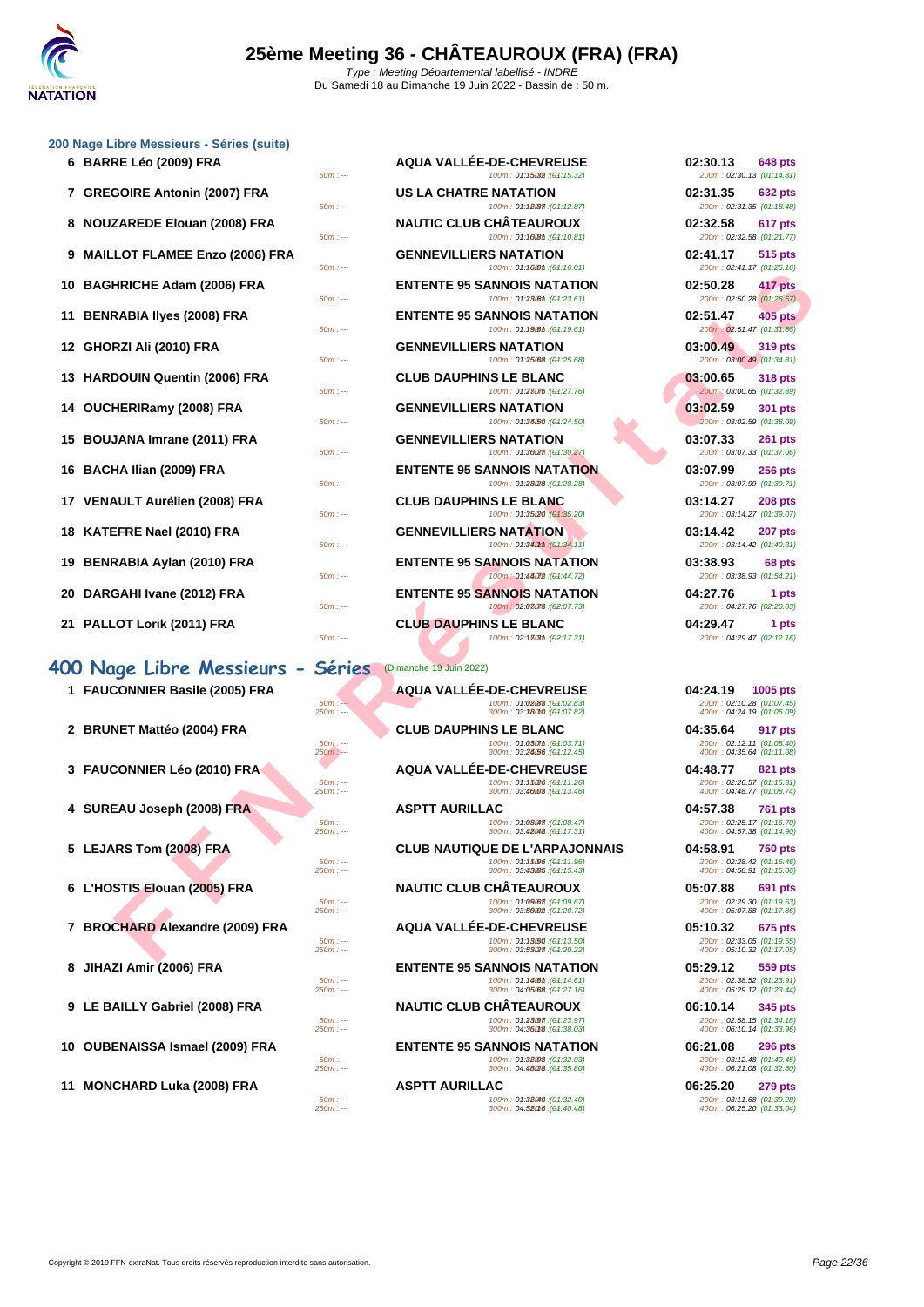|    | 400 Nage Libre Messieurs - Séries (suite)                             |                                                                                        |                                                        |        |
|----|-----------------------------------------------------------------------|----------------------------------------------------------------------------------------|--------------------------------------------------------|--------|
|    | 12 HABBAD DAUCHY Adam (2009) FRA                                      | <b>ENTENTE 95 SANNOIS NATATION</b><br>06:38.59                                         | <b>226 pts</b>                                         |        |
|    |                                                                       | $50m: -$<br>100m: 01:38.69 : (01:38.69)<br>300m: 05:0204th: (04:41.71)<br>$250m: -$    | 200m: 03:20.70 (01:42.01)<br>400m: 06:38.59 (01:36.18) |        |
| 13 | DISSOUS Virgile (2009) FRA                                            | <b>ASPTT AURILLAC</b><br>06:42.29                                                      | <b>213 pts</b>                                         |        |
|    |                                                                       | 100m: 01:35.59 : (01:35.59)<br>$50m: -$                                                | 200m: 03:22.40 (01:46.81)                              |        |
|    |                                                                       | 300m: 05:08/80 : (04:45.40)<br>$250m: -$<br><b>NAUTIC CLUB CHATEAUROUX</b><br>06:42.75 | 400m: 06:42.29 (01:34.49)                              |        |
|    | 14 REBEIX Pascal (1968) FRA                                           | 100m: 01:28(28 : (01:22.28)<br>$50m: -$                                                | <b>211 pts</b><br>200m: 03:11.55 (01:49.27)            |        |
|    |                                                                       | $250m: -$<br>300m: 04:59(2m : (04:47.66)                                               | 400m: 06:42.75 (01:43.54)                              |        |
|    | 15 HARDOUIN Quentin (2006) FRA                                        | <b>CLUB DAUPHINS LE BLANC</b><br>06:43.49<br>$50m: -$<br>100m: 01:32.96 : (01:32.96)   | <b>208 pts</b><br>200m: 03:19.65 (01:46.69)            |        |
|    |                                                                       | $250m: -$<br>300m: 05:08018: (04:48.48)                                                | 400m: 06:43.49 (01:35.36)                              |        |
|    | 16 VENAULT Aurélien (2008) FRA                                        | <b>CLUB DAUPHINS LE BLANC</b><br>06:53.77<br>100m: 01:36/84 : (01:36.84)<br>$50m: -$   | <b>173 pts</b><br>200m: 03:22.68 (01:45.84)            |        |
|    |                                                                       | 300m: 05:36075 : (04:48.07)<br>$250m: -$                                               | 400m: 06:53.77 (01:43.02)                              |        |
|    | 17 YAHIAOUI Youssef (2012) FRA                                        | <b>NAUTIC CLUB CHATEAUROUX</b><br>08:36.92<br>100m: 02:06044 : (02:06.44)<br>$50m: -$  | 1 pts<br>200m: 04:24.98 (02:18.54)                     |        |
|    |                                                                       | 300m: 06:45/28 : (02:16.30)<br>$250m: -$                                               | 400m: 08:36.92 (01:55.64)                              |        |
| 18 | <b>BAILLY Thiméo (2011) FRA</b>                                       | <b>NAUTIC CLUB CHATEAUROUX</b><br>09:05.43                                             | 1 pts                                                  |        |
|    |                                                                       | $50m: -$<br>100m: 02:160mm: (02:10.71)<br>300m: 06:56033 : (02:22.48)<br>$250m: -$     | 200m: 04:33.85 (02:23.14)<br>400m: 09:05.43 (02:09.10) |        |
|    | <b>GRENON Evan (2009) FRA</b>                                         | <b>NAUTIC CLUB CHÂTEAUROUX</b><br><b>DNS</b> dec                                       |                                                        |        |
|    |                                                                       |                                                                                        |                                                        |        |
|    | 50 Dos Messieurs - Finale A 17 ans et plus (Dimanche 19 Juin 2022)    |                                                                                        |                                                        |        |
|    | 1 CALLET Mathis (2004) FRA                                            | <b>EN STE-GENEVIÈVE-DES-BOIS</b><br>00:34.52                                           | <b>761 pts</b>                                         |        |
|    | 2 DELANOUE Mathis (2005) FRA                                          | <b>ASPTT AURILLAC</b><br>00:34.81                                                      | <b>747 pts</b>                                         |        |
|    |                                                                       |                                                                                        |                                                        |        |
|    | 50 Dos Messieurs - Finale A 15-16 ans (Dimanche 19 Juin 2022)         |                                                                                        |                                                        |        |
|    | 1 JIHAZI Amir (2006) FRA                                              | <b>ENTENTE 95 SANNOIS NATATION</b><br>00:32.95                                         | 839 pts                                                |        |
| 2  | <b>OUBENAISSA Rayan (2006) FRA</b>                                    | <b>ENTENTE 95 SANNOIS NATATION</b><br>00:33.96                                         | <b>789 pts</b>                                         |        |
| 3  | GAUTHIER Hugo (2007) FRA                                              | <b>NAUTIC CLUB CHÂTEAUROUX</b><br>00:34.70                                             | <b>753 pts</b>                                         |        |
|    | 4 MAILLOT FLAMEE Enzo (2006) FRA                                      | <b>GENNEVILLIERS NATATION</b><br>00:35.62                                              | <b>709 pts</b>                                         |        |
|    | 5 PERROT Gabriel (2006) FRA                                           | <b>US LA CHATRE NATATION</b><br>00:37.53                                               | <b>623 pts</b>                                         |        |
|    | 50 Dos Messieurs - Finale A 12-14 ans (Dimanche 19 Juin 2022)         |                                                                                        |                                                        |        |
|    | 1 VAUBOURG Lilian (2009) FRA                                          | <b>CLUB NAUTIQUE DE L'ARPAJONNAIS</b><br>00:36.94                                      | 649 pts                                                |        |
|    | 2 NOUZAREDE Elouan (2008) FRA                                         | <b>NAUTIC CLUB CHÂTEAUROUX</b><br>00:36.99                                             | 647 pts                                                |        |
|    | 3 LANDAUD Mahé (2009) FRA                                             | <b>US ARGENTON</b><br>00:40.05                                                         | 517 pts                                                |        |
|    | BELAOUED Jessym (2010) FRA                                            | <b>NAUTIC CLUB CHÂTEAUROUX</b><br>00:41.87                                             | 447 pts                                                |        |
|    | 5 OUBENAISSA Ismael (2009) FRA                                        | <b>ENTENTE 95 SANNOIS NATATION</b><br>00:43.96                                         | 373 pts                                                |        |
|    |                                                                       |                                                                                        |                                                        |        |
|    | 50 Dos Messieurs - Finale A 6-11 ans (Dimanche 19 Juin 2022)          |                                                                                        |                                                        |        |
|    | 1 BONNAUDET Andrew (2012) FRA                                         | <b>US LA CHATRE NATATION</b><br>00:53.72                                               | <b>116 pts</b>                                         |        |
|    | 2 ALIAGA Anthony (2011) FRA                                           | <b>US LA CHATRE NATATION</b><br>00:54.68                                               | 99 pts                                                 |        |
|    | 3 PLENACOSTE Bastien (2012) FRA                                       | <b>ASPTT AURILLAC</b><br>00:57.06                                                      | 62 pts                                                 |        |
|    | 4 DEJOIE Joris (2011) FRA                                             | <b>NAUTIC CLUB CHÂTEAUROUX</b><br>01:00.14                                             | 26 pts                                                 |        |
|    | 5 BLONDEAU Nathan (2012) FRA                                          | <b>US LA CHATRE NATATION</b><br>01:03.92                                               | 3 pts                                                  |        |
|    |                                                                       |                                                                                        |                                                        |        |
|    | 50 Dos Messieurs - 1/2 Finales 17 ans et plus (Dimanche 19 Juin 2022) |                                                                                        |                                                        |        |
|    | 1 DELANOUE Mathis (2005) FRA                                          | <b>ASPTT AURILLAC</b><br>00:35.21                                                      | <b>728 pts</b>                                         | 1e [1] |
|    | 1 CALLET Mathis (2004) FRA                                            | <b>EN STE-GENEVIÈVE-DES-BOIS</b><br>00:35.21                                           | <b>728 pts</b>                                         | 1e [1] |

## **[50 Dos Messieurs - 1/2 Finales](http://www.ffnatation.fr/webffn/resultats.php?idact=nat&go=epr&idcpt=78531&idepr=61) 15-16 ans** (Dimanche 19 Juin 2022)

| 1 OUBENAISSA Rayan (2006) FRA | <b>ENTENTE 95 SANNOIS NATATION</b> | 00:33.43 | 815 pts | 1e [2] |
|-------------------------------|------------------------------------|----------|---------|--------|
| 2 JIHAZI Amir (2006) FRA      | <b>ENTENTE 95 SANNOIS NATATION</b> | 00:33.48 | 812 pts | 2e[2]  |
| 3 GAUTHIER Hugo (2007) FRA    | <b>NAUTIC CLUB CHÂTEAUROUX</b>     | 00:35.16 | 731 pts | 3e[2]  |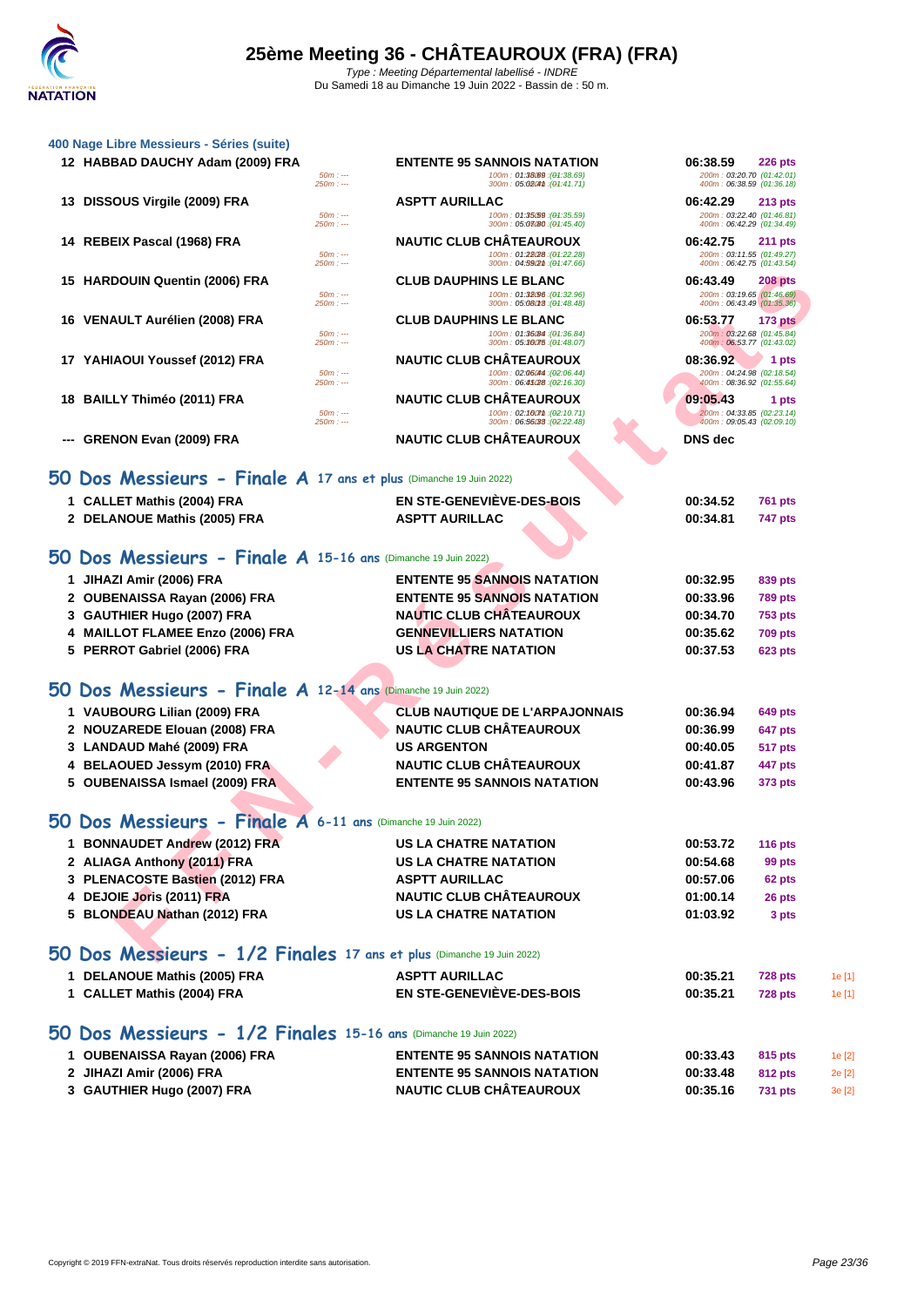

#### **[50 Dos M](http://www.ffnatation.fr/webffn/index.php)essieurs - 1/2 Finales (suite)**

| 4 MAILLOT FLAMEE Enzo (2006) FRA | <b>GENNEVILLIERS NATATION</b> | 00:36.42       | 672 pts | 4e [2] |
|----------------------------------|-------------------------------|----------------|---------|--------|
| 1 PERROT Gabriel (2006) FRA      | US LA CHATRE NATATION         | 00:37.66       | 617 pts | 5e [1] |
| --- GREGOIRE Antonin (2007) FRA  | US LA CHATRE NATATION         | <b>DNS</b> dec |         | $-11$  |
| --- AUBAILLY Gabin (2007) FRA    | <b>US ARGENTON</b>            | <b>DNS</b> dec |         | $-11$  |

### **50 Dos Messieurs - 1/2 Finales 12-14 ans** (Dimanche 19 Juin 2022)

| 1 DOMBEK--MIRO Alexander (2008) FRA | AQUA VALLÉE-DE-CHEVREUSE              | 00:31.54 | <b>912 pts</b> | 1e [2]  |
|-------------------------------------|---------------------------------------|----------|----------------|---------|
| 2 NOUZAREDE Elouan (2008) FRA       | <b>NAUTIC CLUB CHÂTEAUROUX</b>        | 00:37.69 | <b>616 pts</b> | 2e [2]  |
| 3 HOUP Nathan (2010) FRA            | AQUA VALLÉE-DE-CHEVREUSE              | 00:37.77 | <b>612 pts</b> | 3e[2]   |
| 4 VAUBOURG Lilian (2009) FRA        | <b>CLUB NAUTIQUE DE L'ARPAJONNAIS</b> | 00:37.91 | <b>606 pts</b> | 4e [2]  |
| 5 LANDAUD Mahé (2009) FRA           | <b>US ARGENTON</b>                    | 00:41.00 | 480 pts        | 5e [2]  |
| 1 BELAOUED Jessym (2010) FRA        | <b>NAUTIC CLUB CHÂTEAUROUX</b>        | 00:41.74 | 452 pts        | 6e [1]  |
| 2 OUBENAISSA Ismael (2009) FRA      | <b>ENTENTE 95 SANNOIS NATATION</b>    | 00:43.82 | 378 pts        | 7e [1]  |
| 3 PARLY Ilian (2010) FRA            | <b>ENTENTE 95 SANNOIS NATATION</b>    | 00:45.19 | 333 pts        | 8e [1]  |
| 4 BENRABIA Ilyes (2008) FRA         | <b>ENTENTE 95 SANNOIS NATATION</b>    | 00:45.47 | <b>324 pts</b> | 9e [1]  |
| 5 BACHA Ilian (2009) FRA            | <b>ENTENTE 95 SANNOIS NATATION</b>    | 00:51.06 | $172$ pts      | 10e [1] |
|                                     |                                       |          |                |         |

### **50 Dos Messieurs - 1/2 Finales 6-11 ans** (Dimanche 19 Juin 2022)

| 1 ALIAGA Anthony (2011) FRA     | <b>US LA CHATRE NATATION</b>       | 00:55.37 | 87 pts | 1e [2] |
|---------------------------------|------------------------------------|----------|--------|--------|
| 2 BONNAUDET Andrew (2012) FRA   | <b>US LA CHATRE NATATION</b>       | 00:55.90 | 79 pts | 2e [2] |
| 1 BLONDEAU Nathan (2012) FRA    | <b>US LA CHATRE NATATION</b>       | 00:58.90 | 39 pts | 3e[1]  |
| 3 PLENACOSTE Bastien (2012) FRA | <b>ASPTT AURILLAC</b>              | 00:59.42 | 33 pts | 4e [2] |
| 4 DEJOIE Joris (2011) FRA       | <b>NAUTIC CLUB CHÂTEAUROUX</b>     | 01:00.93 | 20 pts | 5e [2] |
| 2 MIRA Rayan (2011) FRA         | <b>ENTENTE 95 SANNOIS NATATION</b> | 01:03.03 | 7 pts  | 6e [1] |
| 3 BENARD Maxence (2011) FRA     | <b>NAUTIC CLUB CHÂTEAUROUX</b>     | 01:08.84 | 1 pts  | 7e [1] |

### **50 Dos Messieurs - Séries** (Samedi 18 Juin 2022)

| 1 DOMBEK--MIRO Alexander (2008) FRA                            | AQUA VALLÉE-DE-CHEVREUSE              | 00:31.54 | <b>912 pts</b> |   |
|----------------------------------------------------------------|---------------------------------------|----------|----------------|---|
| 2 NOUZAREDE Elouan (2008) FRA                                  | <b>NAUTIC CLUB CHÂTEAUROUX</b>        | 00:37.69 | <b>616 pts</b> |   |
| 3 HOUP Nathan (2010) FRA                                       | AQUA VALLÉE-DE-CHEVREUSE              | 00:37.77 | <b>612 pts</b> | ć |
| 4 VAUBOURG Lilian (2009) FRA                                   | <b>CLUB NAUTIQUE DE L'ARPAJONNAIS</b> | 00:37.91 | <b>606 pts</b> |   |
| 5 LANDAUD Mahé (2009) FRA                                      | <b>US ARGENTON</b>                    | 00:41.00 | 480 pts        |   |
| 1 BELAOUED Jessym (2010) FRA                                   | <b>NAUTIC CLUB CHÂTEAUROUX</b>        | 00:41.74 | 452 pts        |   |
| 2 OUBENAISSA Ismael (2009) FRA                                 | <b>ENTENTE 95 SANNOIS NATATION</b>    | 00:43.82 | 378 pts        |   |
| 3 PARLY Ilian (2010) FRA                                       | <b>ENTENTE 95 SANNOIS NATATION</b>    | 00:45.19 | 333 pts        |   |
| 4 BENRABIA Ilyes (2008) FRA                                    | <b>ENTENTE 95 SANNOIS NATATION</b>    | 00:45.47 | 324 pts        |   |
| 5 BACHA Ilian (2009) FRA                                       | <b>ENTENTE 95 SANNOIS NATATION</b>    | 00:51.06 | 172 pts        |   |
|                                                                |                                       |          |                |   |
| O Dos Messieurs - 1/2 Finales 6-11 ans (Dimanche 19 Juin 2022) |                                       |          |                |   |
| 1 ALIAGA Anthony (2011) FRA                                    | <b>US LA CHATRE NATATION</b>          | 00:55.37 | 87 pts         |   |
| 2 BONNAUDET Andrew (2012) FRA                                  | <b>US LA CHATRE NATATION</b>          | 00:55.90 | 79 pts         | ź |
| 1 BLONDEAU Nathan (2012) FRA                                   | <b>US LA CHATRE NATATION</b>          | 00:58.90 | 39 pts         |   |
| 3 PLENACOSTE Bastien (2012) FRA                                | <b>ASPTT AURILLAC</b>                 | 00:59.42 | 33 pts         |   |
| 4 DEJOIE Joris (2011) FRA                                      | <b>NAUTIC CLUB CHÂTEAUROUX</b>        | 01:00.93 | 20 pts         |   |
| 2 MIRA Rayan (2011) FRA                                        | <b>ENTENTE 95 SANNOIS NATATION</b>    | 01:03.03 | 7 pts          |   |
| 3 BENARD Maxence (2011) FRA                                    | <b>NAUTIC CLUB CHÂTEAUROUX</b>        | 01:08.84 | 1 pts          |   |
|                                                                |                                       |          |                |   |
| iO Dos Messieurs - Séries<br>(Samedi 18 Juin 2022)             |                                       |          |                |   |
| 1 JIHAZI Amir (2006) FRA                                       | <b>ENTENTE 95 SANNOIS NATATION</b>    | 00:32.72 | 851 pts        |   |
| 2 OUBENAISSA Rayan (2006) FRA                                  | <b>ENTENTE 95 SANNOIS NATATION</b>    | 00:33.24 | 824 pts        |   |
| 3 DOMBEK--MIRO Alexander (2008) FRA                            | AQUA VALLÉE-DE-CHEVREUSE              | 00:33.80 | 796 pts        |   |
| 4 DELANOUE Mathis (2005) FRA                                   | <b>ASPTT AURILLAC</b>                 | 00:33.84 | <b>794 pts</b> |   |
| 5 GAUTHIER Hugo (2007) FRA                                     | <b>NAUTIC CLUB CHÂTEAUROUX</b>        | 00:34.81 | <b>747 pts</b> |   |
| 6 CALLET Mathis (2004) FRA                                     | <b>EN STE-GENEVIÈVE-DES-BOIS</b>      | 00:35.92 | 695 pts        |   |
| 7 MAILLOT FLAMEE Enzo (2006) FRA                               | <b>GENNEVILLIERS NATATION</b>         | 00:36.04 | 690 pts        |   |
| 8 PERROT Gabriel (2006) FRA                                    | <b>US LA CHATRE NATATION</b>          | 00:36.59 | <b>664 pts</b> |   |
| 9 GREGOIRE Antonin (2007) FRA                                  | <b>US LA CHATRE NATATION</b>          | 00:37.07 | <b>643 pts</b> |   |
| 10 VAUBOURG Lilian (2009) FRA                                  | <b>CLUB NAUTIQUE DE L'ARPAJONNAIS</b> | 00:37.52 | <b>623 pts</b> |   |
| 11 NOUZAREDE Elouan (2008) FRA                                 | <b>NAUTIC CLUB CHÂTEAUROUX</b>        | 00:37.71 | <b>615 pts</b> |   |
| 12 HOUP Nathan (2010) FRA                                      | AQUA VALLÉE-DE-CHEVREUSE              | 00:38.19 | <b>594 pts</b> |   |
| 13 LANDAUD Mahé (2009) FRA                                     | <b>US ARGENTON</b>                    | 00:40.30 | <b>507 pts</b> |   |
| 14 BELAOUED Jessym (2010) FRA                                  | <b>NAUTIC CLUB CHÂTEAUROUX</b>        | 00:42.61 | <b>420 pts</b> |   |
| 15 AUBAILLY Gabin (2007) FRA                                   | <b>US ARGENTON</b>                    | 00:42.87 | 411 pts        |   |
| 16 OUBENAISSA Ismael (2009) FRA                                | <b>ENTENTE 95 SANNOIS NATATION</b>    | 00:44.61 | 352 pts        |   |
| 17 PARLY Ilian (2010) FRA                                      | <b>ENTENTE 95 SANNOIS NATATION</b>    | 00:44.71 | 348 pts        |   |
| 18 BENRABIA Ilyes (2008) FRA                                   | <b>ENTENTE 95 SANNOIS NATATION</b>    | 00:46.26 | 299 pts        |   |
| 19 BACHA Ilian (2009) FRA                                      | <b>ENTENTE 95 SANNOIS NATATION</b>    | 00:48.44 | <b>237 pts</b> |   |
| 20 PLENACOSTE Bastien (2012) FRA                               | <b>ASPTT AURILLAC</b>                 | 00:53.68 | 117 pts        |   |
| 21 ALIAGA Anthony (2011) FRA                                   | <b>US LA CHATRE NATATION</b>          | 00:54.90 | 95 pts         |   |
| 22 DOS SANTOS Edzio (2010) FRA                                 | <b>ASPTT AURILLAC</b>                 | 00:56.50 | 69 pts         |   |
| 23 BONNAUDET Andrew (2012) FRA                                 | <b>US LA CHATRE NATATION</b>          | 00:57.56 | 55 pts         |   |
| 24 DEJOIE Joris (2011) FRA                                     | NAUTIC CLUB CHÂTEAUROUX               | 00:58.46 | 44 pts         |   |
| 25 MIRA Rayan (2011) FRA                                       | <b>ENTENTE 95 SANNOIS NATATION</b>    | 00:59.82 | 29 pts         |   |
| 26 BOUCHENDOUKA Anis (2010) FRA                                | <b>ENTENTE 95 SANNOIS NATATION</b>    | 01:02.65 | 9 pts          |   |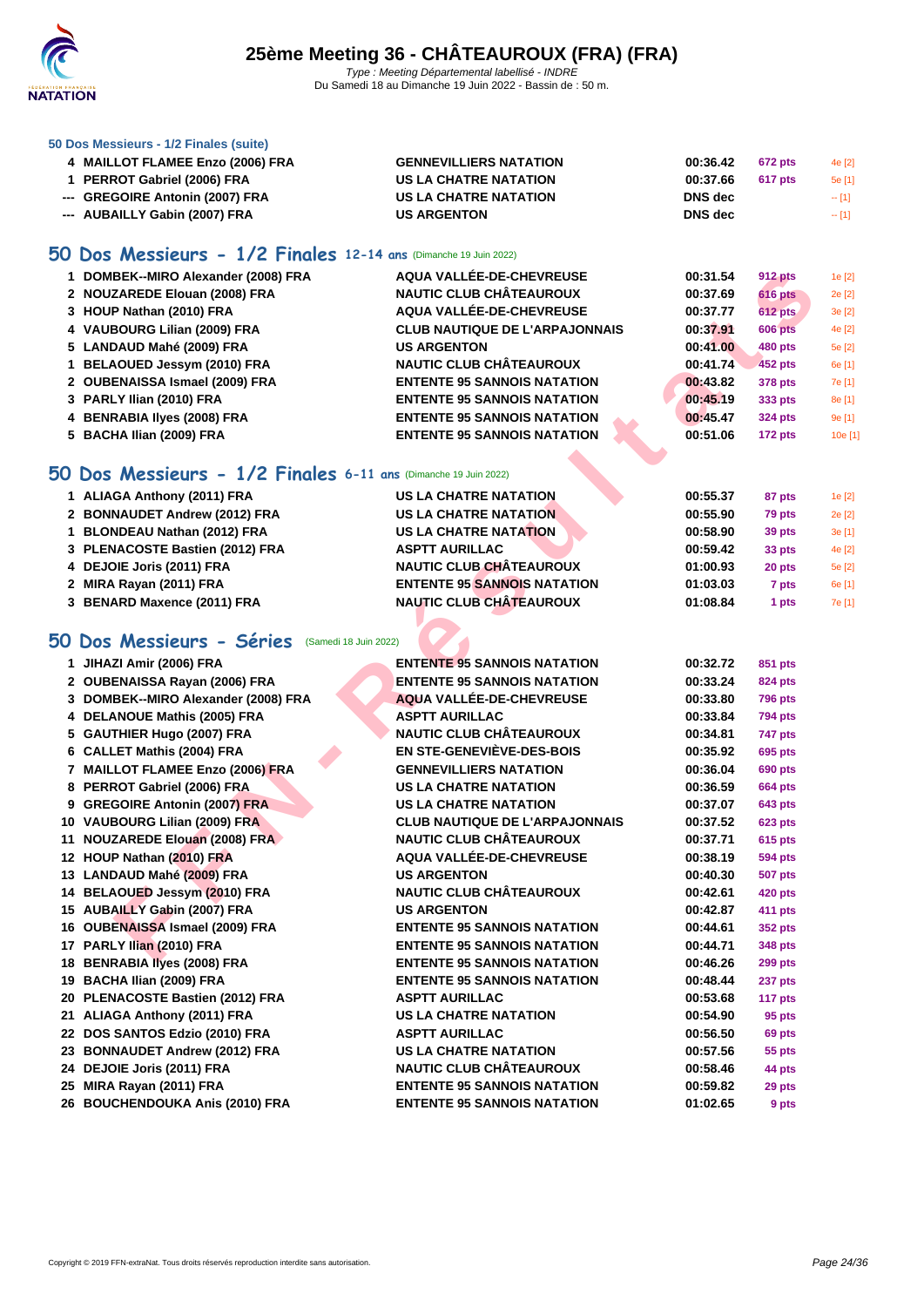

|  |  | 50 Dos Messieurs - Séries (suite) |  |  |  |  |
|--|--|-----------------------------------|--|--|--|--|
|--|--|-----------------------------------|--|--|--|--|

| 27 BLONDEAU Nathan (2012) FRA | US LA CHATRE NATATION          | 01:03.92 | 3 pts |
|-------------------------------|--------------------------------|----------|-------|
| 28 BENARD Maxence (2011) FRA  | <b>NAUTIC CLUB CHÂTEAUROUX</b> | 01:09.08 | 1 pts |

#### **100 Dos Messieurs - Séries** (Samedi 18 Juin 2022)

|    | 1 DOMBEK--MIRO Alexander (2008) FRA        | AQUA VALLÉE-DE-CHEVREUSE                                             | 01:07.49                              | 906 pts        |
|----|--------------------------------------------|----------------------------------------------------------------------|---------------------------------------|----------------|
|    | 2 JIHAZI Amir (2006) FRA                   | <b>ENTENTE 95 SANNOIS NATATION</b>                                   | 01:12.45                              | 784 pts        |
|    | 3 OUBENAISSA Rayan (2006) FRA              | <b>ENTENTE 95 SANNOIS NATATION</b>                                   | 01:13.65                              | <b>756 pts</b> |
|    | 4 GAUTHIER Hugo (2007) FRA                 | <b>NAUTIC CLUB CHÂTEAUROUX</b>                                       | 01:17.38                              | 673 pts        |
|    | 5 PLAQUET Mathis (2009) FRA                | <b>US RIS-ORANGIS</b>                                                | 01:18.27                              | <b>653 pts</b> |
|    | 6 MAILLOT FLAMEE Enzo (2006) FRA           | <b>GENNEVILLIERS NATATION</b>                                        | 01:20.76                              | 601 pts        |
|    | 7 AUBAILLY Gabin (2007) FRA                | <b>US ARGENTON</b>                                                   | 01:33.83                              | 361 pts        |
|    | 8 OUBENAISSA Ismael (2009) FRA             | <b>ENTENTE 95 SANNOIS NATATION</b>                                   | 01:34.85                              | <b>345 pts</b> |
|    | 9 OUCHERIRamy (2008) FRA                   | <b>GENNEVILLIERS NATATION</b>                                        | 01:37.98                              | 298 pts        |
|    | 10 BOUJANA Imrane (2011) FRA               | <b>GENNEVILLIERS NATATION</b>                                        | 01:42.83                              | 232 pts        |
| 11 | DUBREUIL Nolan (2012) FRA                  | <b>US LA CHATRE NATATION</b>                                         | 01:56.43                              | 90 pts         |
|    | 12 ALIAGA Anthony (2011) FRA               | <b>US LA CHATRE NATATION</b>                                         | 02:01.22                              | 56 pts         |
| 13 | <b>BONNAUDET Andrew (2012) FRA</b>         | <b>US LA CHATRE NATATION</b>                                         | 02:07.93                              | 22 pts         |
| 14 | MIRA Rayan (2011) FRA                      | <b>ENTENTE 95 SANNOIS NATATION</b>                                   | 02:08.05                              | 21 pts         |
|    | 15 DARGAHI Ivane (2012) FRA                | <b>ENTENTE 95 SANNOIS NATATION</b>                                   | 02:10.51                              | 13 pts         |
|    | 16 BOUCHENDOUKA Anis (2010) FRA            | <b>ENTENTE 95 SANNOIS NATATION</b>                                   | 02:12.50                              | 8 pts          |
|    | 17 BLONDEAU Nathan (2012) FRA              | US LA CHATRE NATATION                                                | 02:16.10                              | 2 pts          |
|    | PARLY Ilian (2010) FRA                     | <b>ENTENTE 95 SANNOIS NATATION</b>                                   | <b>DSQ</b>                            |                |
|    | 1 DOMBEK--MIRO Alexander (2008) FRA        | <b>AQUA VALLÉE-DE-CHEVREUSE</b>                                      | 02:22.06                              | 935 pts        |
|    | $50m: -$                                   | 100m: 01:15031 : (04:11.31)                                          | 200m: 02:22.06 (01:10.75)             |                |
|    | 2 POHU Eloy (2008) FRA                     | <b>AQUA VALLEE-DE-CHEVREUSE</b>                                      | 02:30.03                              | 835 pts        |
|    | $50m: -$                                   | 100m: 01:14.53 : (01:14.53)                                          | 200m: 02:30.03 (01:15.50)             |                |
|    | 3 HOSTEAUX Thomas (2004) FRA<br>$50m: -$   | <b>CLUB NAUTIQUE DE L'ARPAJONNAIS</b><br>100m: 01:14012 : (01:14.12) | 02:33.82<br>200m: 02:33.82 (01:19.70) | <b>790 pts</b> |
|    | 4 OUBENAISSA Rayan (2006) FRA              | <b>ENTENTE 95 SANNOIS NATATION</b>                                   | 02:41.05                              | <b>707 pts</b> |
|    | $50m: -$                                   | 100m: 01:18092 : (04:18.92)                                          | 200m: 02:41.05 (01:22.13)             |                |
|    | 4 JIHAZI Amir (2006) FRA                   | <b>ENTENTE 95 SANNOIS NATATION</b>                                   | 02:41.05                              | <b>707 pts</b> |
|    | $50m: -$                                   | 100m: 01:13090 : (01:17.90)                                          | 200m: 02:41.05 (01:23.15)             |                |
|    | 6 NOUZAREDE Elouan (2008) FRA              | <b>NAUTIC CLUB CHÂTEAUROUX</b>                                       | 02:54.60                              | 564 pts        |
|    | $50m: -$                                   | 100m: 01:25.03 : (01:25.03)                                          | 200m: 02:54.60 (01:29.57)             |                |
|    | 7 PIER Lucas (2005) FRA<br>$50m: -$        | <b>NAUTIC CLUB CHÂTEAUROUX</b><br>100m: 01:24.52 : (01:24.52)        | 02:55.65<br>200m: 02:55.65 (01:31.13) | <b>554 pts</b> |
|    | 8 MAILLOT FLAMEE Enzo (2006) FRA           | <b>GENNEVILLIERS NATATION</b>                                        | 02:56.15                              |                |
|    | $50m: -$                                   | 100m: 01:26040 : (01:26.40)                                          | 200m: 02:56.15 (01:29.75)             | 549 pts        |
|    | 9 OUBENAISSA Ismael (2009) FRA             | <b>ENTENTE 95 SANNOIS NATATION</b>                                   | 03:28.31                              | <b>279 pts</b> |
|    | $50m: -$                                   | 100m: 01:43088 : (04:43.83)                                          | 200m: 03:28.31 (01:44.48)             |                |
|    | 10 BENKHEROUAmir (2011) FRA                | <b>GENNEVILLIERS NATATION</b>                                        | 03:35.37                              | <b>231 pts</b> |
|    | $50m: -$                                   | 100m: 01:45042 : (01:45.42)                                          | 200m: 03:35.37 (01:49.95)             |                |
| 11 | GHORZI Ali (2010) FRA                      | <b>GENNEVILLIERS NATATION</b>                                        | 03:38.75                              | <b>210 pts</b> |
|    | $50m: -$                                   | 100m: 01:48(80 : (04:48.80)                                          | 200m: 03:38.75 (01:49.95)             |                |
|    | 12 VENAULT Aurélien (2008) FRA<br>$50m: -$ | <b>CLUB DAUPHINS LE BLANC</b><br>100m: 01:53.05 : (04:53.65)         | 03:50.13<br>200m: 03:50.13 (01:56.48) | <b>147 pts</b> |
|    |                                            |                                                                      |                                       |                |

- 
- 
- **8 MAILLOT FLAMEE Enzo (2006) FRA GENNEVILLIERS NATATION 02:56.15 549 pts**<br> **60m**:  $\frac{549 \text{ Hz}}{40 \text{ Hz}}$  **GENNEVILLIERS NATATION 100m**: 04:2640) **02:56.15 01:256.15 01:256.15 01:256.15**
- 

- 
- 
- **13 KATEFRE Nael (2010) FRA GENNEVILLIERS NATATION 04:11.20 59 pts**
- 
- **--- AUBAILLY Gabin (2007) FRA US ARGENTON DNS dec**
- **--- AIT EL QADI Ishaq (2010) FRA GENNEVILLIERS NATATION DSQ**

#### **50 Brasse Messieurs - Finale A 17 ans et plus** (Dimanche 19 Juin 2022)

**1 L'HOSTIS Elouan (2005) FRA NAUTIC CLUB CHÂTEAUROUX 00:34.20 933 pts**

**12 VENAULT Aurélien (2008) FRA CLUB DAUPHINS LE BLANC 03:50.13 03:50.13 147 pts**<br> **100m** : 01:53005 (94:53.65) **01:50.648 101:56.48** 

50m : --- 100m : 02:01.04 150m : --- (02:01.04) 200m : 04:11.20 (02:10.16)

**14 DARGAHI Ivane (2012) FRA ENTENTE 95 SANNOIS NATATION 04:32.44 11 pts**<br>  $\frac{50m}{...}$  **ENTENTE 95 SANNOIS NATATION 02:21:32 09:22:323 04:32.44 02:11.12**  $100m$  :  $02:25032$  : $(02:21.32)$ 

**6 NOUZAREDE Elouan (2008) FRA NAUTIC CLUB CHÂTEAUROUX 02:54.60 564 pts** 200m : 02:54.60 (01:29.57) **7 PIER Lucas (2005) FRA NAUTIC CLUB CHÂTEAUROUX 02:55.65 554 pts**<br> **100m** : 0124690 (04:24.52) **02:05 200m** : 02:55.65  $200m$  : 02:55.65 (01:31.13) 200m : 02:56.15 (01:29.75) 50m : --- 100m : 01:43.83 150m : --- (01:43.83) 200m : 03:28.31 (01:44.48) 200m : 03:35.37 (01:49.95) 200m : 03:38.75 (01:49.95) 200m : 03:50.13 (01:56.48)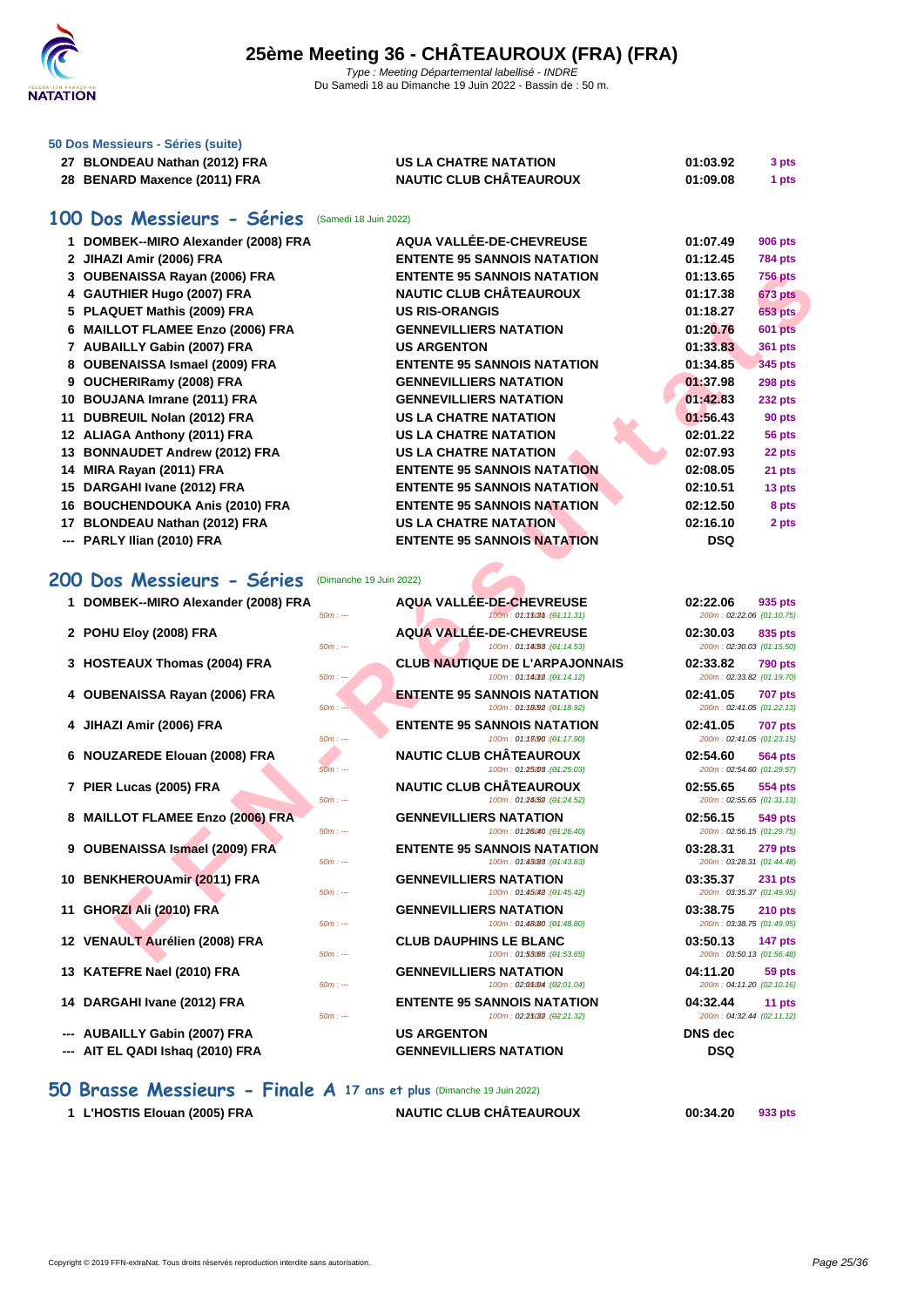

#### **[50 Brasse](http://www.ffnatation.fr/webffn/index.php) Messieurs - Finale A (suite)**

| 2 AESCHLIMANN Pierre (1988) FRA | <b>EN STE-GENEVIÈVE-DES-BOIS</b>   | 00:34.84 | 902 pts        |
|---------------------------------|------------------------------------|----------|----------------|
| 3 BRUNEAU Vincent (1973) FRA    | <b>NAUTIC CLUB CHÂTEAUROUX</b>     | 00:35.20 | 885 pts        |
| 4 OUBENAISSA Elyas (2003) FRA   | <b>ENTENTE 95 SANNOIS NATATION</b> | 00:38.23 | <b>749 pts</b> |
| 5 REBEIX Pascal (1968) FRA      | <b>NAUTIC CLUB CHÂTEAUROUX</b>     | 00:40.36 | 660 pts        |
|                                 |                                    |          |                |

#### **50 Brasse Messieurs - Finale A 15-16 ans** (Dimanche 19 Juin 2022)

| 1 GAUZENTES Luc (2006) FRA  | <b>ASPTT AURILLAC</b>              | 00:36.42 | 829 pts        |
|-----------------------------|------------------------------------|----------|----------------|
| 2 DION Leandre (2006) FRA   | <b>E.A ISSOLDUNOIS NATATION</b>    | 00:37.66 | <b>774 pts</b> |
| 3 JIHAZI Amir (2006) FRA    | <b>ENTENTE 95 SANNOIS NATATION</b> | 00:39.31 | <b>703 pts</b> |
| 4 BAGHRICHE Adam (2006) FRA | <b>ENTENTE 95 SANNOIS NATATION</b> | 00:41.03 | <b>633 pts</b> |
| 5 PERROT Gabriel (2006) FRA | <b>US LA CHATRE NATATION</b>       | 00:42.64 | 571 pts        |

## **50 Brasse Messieurs - Finale A 12-14 ans** (Dimanche 19 Juin 2022)

| 1 VAUBOURG Lilian (2009) FRA    | <b>CLUB NAUTIQUE DE L'ARPAJONNAIS</b> | 00:41.34 | <b>621 pts</b> |
|---------------------------------|---------------------------------------|----------|----------------|
| 2 LANDAUD Mahé (2009) FRA       | <b>US ARGENTON</b>                    | 00:41.68 | <b>608 pts</b> |
| 3 DUCLOS Yannis (2008) FRA      | <b>E.A ISSOLDUNOIS NATATION</b>       | 00:45.57 | 466 pts        |
| 4 AIT EL QADI Ishaq (2010) FRA  | <b>GENNEVILLIERS NATATION</b>         | 00:47.90 | 390 pts        |
| 5 HABBAD DAUCHY Adam (2009) FRA | <b>ENTENTE 95 SANNOIS NATATION</b>    | 00:48.03 | <b>386 pts</b> |

### **50 Brasse Messieurs - Finale A 6-11 ans** (Dimanche 19 Juin 2022)

| 1 BENKHEROUAmir (2011) FRA     | <b>GENNEVILLIERS NATATION</b> | 00:50.70 | 308 pts        |
|--------------------------------|-------------------------------|----------|----------------|
| 2 COSTE Samuel (2011) FRA      | <b>ASPTT AURILLAC</b>         | 00:53.84 | <b>228 pts</b> |
| 3 ROUABAAllan (2011) FRA       | EN STE-GENEVIÈVE-DES-BOIS     | 00:53.91 | <b>226 pts</b> |
| 4 ALIAGA Anthony (2011) FRA    | <b>US LA CHATRE NATATION</b>  | 00:58.51 | $130$ pts      |
| --- BLONDEAU Nathan (2012) FRA | <b>US LA CHATRE NATATION</b>  | DNS dec  |                |

#### **50 Brasse Messieurs - 1/2 Finales 17 ans et plus** (Dimanche 19 Juin 2022)

| 1 L'HOSTIS Elouan (2005) FRA    | <b>NAUTIC CLUB CHÂTEAUROUX</b>     | 00:34.53 | 917 pts        | 1e [2] |
|---------------------------------|------------------------------------|----------|----------------|--------|
| 2 BRUNEAU Vincent (1973) FRA    | <b>NAUTIC CLUB CHÂTEAUROUX</b>     | 00:34.93 | 898 pts        | 2e [2] |
| 3 AESCHLIMANN Pierre (1988) FRA | <b>EN STE-GENEVIÈVE-DES-BOIS</b>   | 00:35.15 | 888 pts        | 3e [2] |
| 1 OUBENAISSA Elyas (2003) FRA   | <b>ENTENTE 95 SANNOIS NATATION</b> | 00:38.98 | <b>717 pts</b> | 4e [1] |
| 2 REBEIX Pascal (1968) FRA      | <b>NAUTIC CLUB CHÂTEAUROUX</b>     | 00:40.23 | 665 pts        | 5e [1] |
| 3 SELLIER Julien (2005) FRA     | EN STE-GENEVIÈVE-DES-BOIS          | 00:40.50 | 655 pts        | 6e [1] |

### **50 Brasse Messieurs - 1/2 Finales 15-16 ans** (Dimanche 19 Juin 2022)

| 1 GAUZENTES Luc (2006) FRA                                               | <b>ASPTT AURILLAC</b>                 | 00:36.42       | <b>829 pts</b> |         |
|--------------------------------------------------------------------------|---------------------------------------|----------------|----------------|---------|
| 2 DION Leandre (2006) FRA                                                | <b>E.A ISSOLDUNOIS NATATION</b>       | 00:37.66       | 774 pts        |         |
| 3 JIHAZI Amir (2006) FRA                                                 | <b>ENTENTE 95 SANNOIS NATATION</b>    | 00:39.31       | <b>703 pts</b> |         |
| 4 BAGHRICHE Adam (2006) FRA                                              | <b>ENTENTE 95 SANNOIS NATATION</b>    | 00:41.03       | <b>633 pts</b> |         |
| 5 PERROT Gabriel (2006) FRA                                              | <b>US LA CHATRE NATATION</b>          | 00:42.64       | <b>571 pts</b> |         |
|                                                                          |                                       |                |                |         |
| iO Brasse Messieurs - Finale A 12-14 ans (Dimanche 19 Juin 2022)         |                                       |                |                |         |
| 1 VAUBOURG Lilian (2009) FRA                                             | <b>CLUB NAUTIQUE DE L'ARPAJONNAIS</b> | 00:41.34       | <b>621 pts</b> |         |
| 2 LANDAUD Mahé (2009) FRA                                                | <b>US ARGENTON</b>                    | 00:41.68       | <b>608 pts</b> |         |
| 3 DUCLOS Yannis (2008) FRA                                               | <b>E.A ISSOLDUNOIS NATATION</b>       | 00:45.57       | 466 pts        |         |
| 4 AIT EL QADI Ishaq (2010) FRA                                           | <b>GENNEVILLIERS NATATION</b>         | 00:47.90       | 390 pts        |         |
| 5 HABBAD DAUCHY Adam (2009) FRA                                          | <b>ENTENTE 95 SANNOIS NATATION</b>    | 00:48.03       | <b>386 pts</b> |         |
|                                                                          |                                       |                |                |         |
| iO Brasse Messieurs - Finale A 6-11 ans (Dimanche 19 Juin 2022)          |                                       |                |                |         |
| 1 BENKHEROUAmir (2011) FRA                                               | <b>GENNEVILLIERS NATATION</b>         | 00:50.70       | 308 pts        |         |
| 2 COSTE Samuel (2011) FRA                                                | <b>ASPTT AURILLAC</b>                 | 00:53.84       | <b>228 pts</b> |         |
| 3 ROUABAAllan (2011) FRA                                                 | EN STE-GENEVIEVE-DES-BOIS             | 00:53.91       | <b>226 pts</b> |         |
| 4 ALIAGA Anthony (2011) FRA                                              | <b>US LA CHATRE NATATION</b>          | 00:58.51       | <b>130 pts</b> |         |
| --- BLONDEAU Nathan (2012) FRA                                           | <b>US LA CHATRE NATATION</b>          | <b>DNS</b> dec |                |         |
|                                                                          |                                       |                |                |         |
| iO Brasse Messieurs - 1/2 Finales 17 ans et plus (Dimanche 19 Juin 2022) |                                       |                |                |         |
| 1 L'HOSTIS Elouan (2005) FRA                                             | <b>NAUTIC CLUB CHÂTEAUROUX</b>        | 00:34.53       | 917 pts        | 1e [2]  |
| 2 BRUNEAU Vincent (1973) FRA                                             | <b>NAUTIC CLUB CHÂTEAUROUX</b>        | 00:34.93       | 898 pts        | 2e [2]  |
| 3 AESCHLIMANN Pierre (1988) FRA                                          | <b>EN STE-GENEVIÈVE-DES-BOIS</b>      | 00:35.15       | <b>888 pts</b> | 3e [2]  |
| 1 OUBENAISSA Elyas (2003) FRA                                            | <b>ENTENTE 95 SANNOIS NATATION</b>    | 00:38.98       | 717 pts        | 4e [1]  |
| 2 REBEIX Pascal (1968) FRA                                               | <b>NAUTIC CLUB CHÂTEAUROUX</b>        | 00:40.23       | <b>665 pts</b> | 5e [1]  |
| 3 SELLIER Julien (2005) FRA                                              | EN STE-GENEVIÈVE-DES-BOIS             | 00:40.50       | 655 pts        | 6e [1]  |
|                                                                          |                                       |                |                |         |
| iO Brasse Messieurs - 1/2 Finales 15-16 ans (Dimanche 19 Juin 2022)      |                                       |                |                |         |
| 1 GAUZENTES Luc (2006) FRA                                               | <b>ASPTT AURILLAC</b>                 | 00:36.36       | 832 pts        | 1e [2]  |
| 2 JIHAZI Amir (2006) FRA                                                 | <b>ENTENTE 95 SANNOIS NATATION</b>    | 00:39.28       | <b>705 pts</b> | 2e [2]  |
| 3 DION Leandre (2006) FRA                                                | <b>E.A ISSOLDUNOIS NATATION</b>       | 00:39.30       | <b>704 pts</b> | 3e [2]  |
| 1 BAGHRICHE Adam (2006) FRA                                              | <b>ENTENTE 95 SANNOIS NATATION</b>    | 00:41.91       | <b>599 pts</b> | 4e [1]  |
| 2 PERROT Gabriel (2006) FRA                                              | <b>US LA CHATRE NATATION</b>          | 00:42.61       | <b>572 pts</b> | 5e [1]  |
| 3 HARDOUIN Quentin (2006) FRA                                            | <b>CLUB DAUPHINS LE BLANC</b>         | 00:43.53       | <b>538 pts</b> | 6e [1]  |
| --- AUBAILLY Gabin (2007) FRA                                            | <b>US ARGENTON</b>                    | DNS dec        |                | $- [1]$ |
| --- GREGOIRE Antonin (2007) FRA                                          | <b>US LA CHATRE NATATION</b>          | <b>DNS</b> dec |                | $-$ [2] |
|                                                                          |                                       |                |                |         |

#### **50 Brasse Messieurs - 1/2 Finales 12-14 ans** (Dimanche 19 Juin 2022)

| 1 RICHARD Nolhan (2008) FRA     | AQUA VALLÉE-DE-CHEVREUSE              | 00:37.23 | <b>793 pts</b> | 1e [2] |
|---------------------------------|---------------------------------------|----------|----------------|--------|
| 2 LANDAUD Mahé (2009) FRA       | <b>US ARGENTON</b>                    | 00:41.80 | <b>603 pts</b> | 2e [2] |
| 3 VAUBOURG Lilian (2009) FRA    | <b>CLUB NAUTIQUE DE L'ARPAJONNAIS</b> | 00:41.98 | 596 pts        | 3e [2] |
| 4 DUCLOS Yannis (2008) FRA      | <b>E.A ISSOLDUNOIS NATATION</b>       | 00:45.70 | <b>462 pts</b> | 4e [2] |
| 5 AIT EL QADI Ishaq (2010) FRA  | <b>GENNEVILLIERS NATATION</b>         | 00:47.93 | 390 pts        | 5e [2] |
| 1 HABBAD DAUCHY Adam (2009) FRA | <b>ENTENTE 95 SANNOIS NATATION</b>    | 00:48.85 | <b>362 pts</b> | 6e [1] |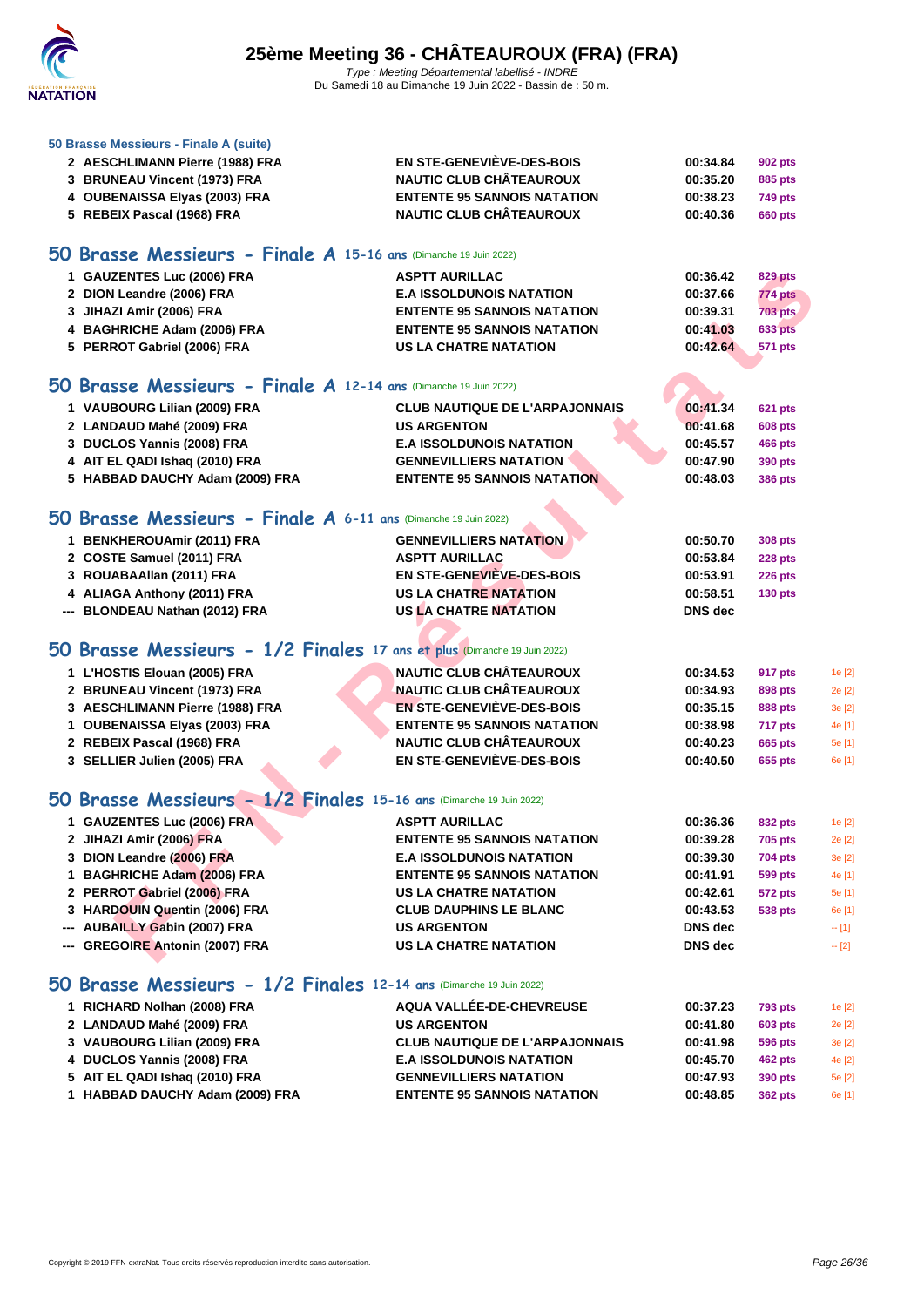

#### **[50 Brasse](http://www.ffnatation.fr/webffn/index.php) Messieurs - 1/2 Finales (suite)**

| 2 VAURS Noe (2008) FRA      | ASPTT AURILLAC                     | 00:54.78 | $206$ pts | 7e [1] |
|-----------------------------|------------------------------------|----------|-----------|--------|
| 3 BENRABIA Aylan (2010) FRA | <b>ENTENTE 95 SANNOIS NATATION</b> | 00:54.81 | 205 pts   | 8e [1] |
| MESSAOUDI Emile (2010) FRA  | EN STE-GENEVIÈVE-DES-BOIS          | 00:57.54 | 148 $pts$ | 9e[1]  |

### **50 Brasse Messieurs - 1/2 Finales 6-11 ans** (Dimanche 19 Juin 2022)

| 1 BENKHEROUAmir (2011) FRA      | <b>GENNEVILLIERS NATATION</b>    | 00:51.67       | <b>282 pts</b> | 1e [2]  |
|---------------------------------|----------------------------------|----------------|----------------|---------|
| 2 ROUABAAIIan (2011) FRA        | <b>EN STE-GENEVIÈVE-DES-BOIS</b> | 00:53.96       | $225$ pts      | 2e [2]  |
| 3 ALIAGA Anthony (2011) FRA     | <b>US LA CHATRE NATATION</b>     | 00:55.22       | <b>196 pts</b> | 3e[2]   |
| 4 COSTE Samuel (2011) FRA       | <b>ASPTT AURILLAC</b>            | 00:55.88       | <b>182 pts</b> | 4e [2]  |
| 1 BLONDEAU Nathan (2012) FRA    | <b>US LA CHATRE NATATION</b>     | 01:01.48       | 82 pts         | 5e [1]  |
| 2 PALLOT Lorik (2011) FRA       | <b>CLUB DAUPHINS LE BLANC</b>    | 01:02.13       | 73 pts         | 6e [1]  |
| 5 YAHIAOUI Youssef (2012) FRA   | <b>NAUTIC CLUB CHÂTEAUROUX</b>   | 01:02.19       | 73 pts         | 7e [2]  |
| 3 DEJOIE Joris (2011) FRA       | <b>NAUTIC CLUB CHÂTEAUROUX</b>   | 01:08.06       | 15 pts         | 8e [1]  |
| 4 PLENACOSTE Bastien (2012) FRA | <b>ASPTT AURILLAC</b>            | 01:08.27       | 14 pts         | 9e[1]   |
| --- BONNAUDET Andrew (2012) FRA | <b>US LA CHATRE NATATION</b>     | <b>DNS</b> dec |                | $-$ [1] |
|                                 |                                  |                |                |         |

### **50 Brasse Messieurs - Séries** (Samedi 18 Juin 2022)

| 2 ROUABAAllan (2011) FRA                             | <b>EN STE-GENEVIEVE-DES-BOIS</b>      | 00:53.96       | <b>225 pts</b> |   |
|------------------------------------------------------|---------------------------------------|----------------|----------------|---|
| 3 ALIAGA Anthony (2011) FRA                          | <b>US LA CHATRE NATATION</b>          | 00:55.22       | <b>196 pts</b> |   |
| 4 COSTE Samuel (2011) FRA                            | <b>ASPTT AURILLAC</b>                 | 00:55.88       | <b>182 pts</b> | ż |
| 1 BLONDEAU Nathan (2012) FRA                         | <b>US LA CHATRE NATATION</b>          | 01:01.48       | 82 pts         |   |
| 2 PALLOT Lorik (2011) FRA                            | <b>CLUB DAUPHINS LE BLANC</b>         | 01:02.13       | 73 pts         |   |
| 5 YAHIAOUI Youssef (2012) FRA                        | <b>NAUTIC CLUB CHÂTEAUROUX</b>        | 01:02.19       | 73 pts         |   |
| 3 DEJOIE Joris (2011) FRA                            | <b>NAUTIC CLUB CHÂTEAUROUX</b>        | 01:08.06       | 15 pts         |   |
| 4 PLENACOSTE Bastien (2012) FRA                      | <b>ASPTT AURILLAC</b>                 | 01:08.27       | 14 pts         |   |
| --- BONNAUDET Andrew (2012) FRA                      | <b>US LA CHATRE NATATION</b>          | <b>DNS</b> dec |                |   |
|                                                      |                                       |                |                |   |
| 0 Brasse Messieurs - Séries<br>(Samedi 18 Juin 2022) |                                       |                |                |   |
| 1 L'HOSTIS Elouan (2005) FRA                         | <b>NAUTIC CLUB CHÂTEAUROUX</b>        | 00:33.95       | 945 pts        |   |
| 2 BRUNEAU Vincent (1973) FRA                         | <b>NAUTIC CLUB CHÂTEAUROUX</b>        | 00:34.68       | <b>910 pts</b> |   |
| 3 GAUZENTES Luc (2006) FRA                           | <b>ASPTT AURILLAC</b>                 | 00:35.81       | 857 pts        |   |
| 4 AESCHLIMANN Pierre (1988) FRA                      | EN STE-GENEVIÈVE-DES-BOIS             | 00:35.86       | 855 pts        |   |
| 5 OUBENAISSA Elyas (2003) FRA                        | <b>ENTENTE 95 SANNOIS NATATION</b>    | 00:37.08       | <b>799 pts</b> |   |
| 6 RICHARD Nolhan (2008) FRA                          | AQUA VALLÉE-DE-CHEVREUSE              | 00:37.13       | <b>797 pts</b> |   |
| 7 JIHAZI Amir (2006) FRA                             | <b>ENTENTE 95 SANNOIS NATATION</b>    | 00:38.38       | 743 pts        |   |
| 8 GREGOIRE Antonin (2007) FRA                        | <b>US LA CHATRE NATATION</b>          | 00:38.76       | <b>726 pts</b> |   |
| 9 DION Leandre (2006) FRA                            | <b>E.A ISSOLDUNOIS NATATION</b>       | 00:39.03       | 715 pts        |   |
| 10 REBEIX Pascal (1968) FRA                          | <b>NAUTIC CLUB CHÂTEAUROUX</b>        | 00:39.90       | <b>679 pts</b> |   |
| 11 SELLIER Julien (2005) FRA                         | <b>EN STE-GENEVIÈVE-DES-BOIS</b>      | 00:40.28       | <b>663 pts</b> |   |
| 12 PERROT Gabriel (2006) FRA                         | <b>US LA CHATRE NATATION</b>          | 00:41.66       | <b>609 pts</b> |   |
| 13 VAUBOURG Lilian (2009) FRA                        | <b>CLUB NAUTIQUE DE L'ARPAJONNAIS</b> | 00:41.96       | <b>597 pts</b> |   |
| 14 LANDAUD Mahé (2009) FRA                           | <b>US ARGENTON</b>                    | 00:42.52       | <b>576 pts</b> |   |
| 15 BAGHRICHE Adam (2006) FRA                         | <b>ENTENTE 95 SANNOIS NATATION</b>    | 00:42.95       | <b>560 pts</b> |   |
| 16 HARDOUIN Quentin (2006) FRA                       | <b>CLUB DAUPHINS LE BLANC</b>         | 00:44.72       | 496 pts        |   |
| 17 DUCLOS Yannis (2008) FRA                          | <b>E.A ISSOLDUNOIS NATATION</b>       | 00:44.85       | 491 pts        |   |
| 18 AUBAILLY Gabin (2007) FRA                         | <b>US ARGENTON</b>                    | 00:47.62       | 399 pts        |   |
| 19 AIT EL QADI Ishaq (2010) FRA                      | <b>GENNEVILLIERS NATATION</b>         | 00:48.68       | <b>367 pts</b> |   |
| 20 HABBAD DAUCHY Adam (2009) FRA                     | <b>ENTENTE 95 SANNOIS NATATION</b>    | 00:48.83       | <b>362 pts</b> |   |
| 21 BENKHEROUAmir (2011) FRA                          | <b>GENNEVILLIERS NATATION</b>         | 00:52.69       | <b>256 pts</b> |   |
| 22 BENRABIA Aylan (2010) FRA                         | <b>ENTENTE 95 SANNOIS NATATION</b>    | 00:52.73       | 255 pts        |   |
| 23 ROUABAAllan (2011) FRA                            | <b>EN STE-GENEVIÈVE-DES-BOIS</b>      | 00:54.60       | <b>210 pts</b> |   |
| 23 VAURS Noe (2008) FRA                              | <b>ASPTT AURILLAC</b>                 | 00:54.60       | <b>210 pts</b> |   |
| 25 ALIAGA Anthony (2011) FRA                         | <b>US LA CHATRE NATATION</b>          | 00:55.65       | 187 pts        |   |
| 26 MESSAOUDI Emile (2010) FRA                        | <b>EN STE-GENEVIÈVE-DES-BOIS</b>      | 00:56.47       | $169$ pts      |   |
| 27 COSTE Samuel (2011) FRA                           | <b>ASPTT AURILLAC</b>                 | 00:56.88       | <b>161 pts</b> |   |
| 28 YAHIAOUI Youssef (2012) FRA                       | <b>NAUTIC CLUB CHÂTEAUROUX</b>        | 00:58.95       | 122 pts        |   |
| 29 BLONDEAU Nathan (2012) FRA                        | <b>US LA CHATRE NATATION</b>          | 01:02.15       | 73 pts         |   |
| 30 BONNAUDET Andrew (2012) FRA                       | <b>US LA CHATRE NATATION</b>          | 01:05.38       | 36 pts         |   |
| 31 PLENACOSTE Bastien (2012) FRA                     | <b>ASPTT AURILLAC</b>                 | 01:05.90       | 31 pts         |   |
| 32 PALLOT Lorik (2011) FRA                           | <b>CLUB DAUPHINS LE BLANC</b>         | 01:06.18       | 29 pts         |   |
| 33 DEJOIE Joris (2011) FRA                           | <b>NAUTIC CLUB CHÂTEAUROUX</b>        | 01:09.32       | 8 pts          |   |
| 34 MIRA Rayan (2011) FRA                             | <b>ENTENTE 95 SANNOIS NATATION</b>    | 01:10.68       | 3 pts          |   |
| --- ROUABAllian (2011) FRA                           | <b>EN STE-GENEVIÈVE-DES-BOIS</b>      | <b>DSQ</b>     |                |   |
|                                                      |                                       |                |                |   |

## **100 Brasse Messieurs - Séries** (Dimanche 19 Juin 2022)

|  | 1 HENRARD Arthuro (2004) FRA |  |  |  |
|--|------------------------------|--|--|--|
|--|------------------------------|--|--|--|

**HENRARD Arthuro (2004) FRA ASPTT AURILLAC 01:15.24 927 pts**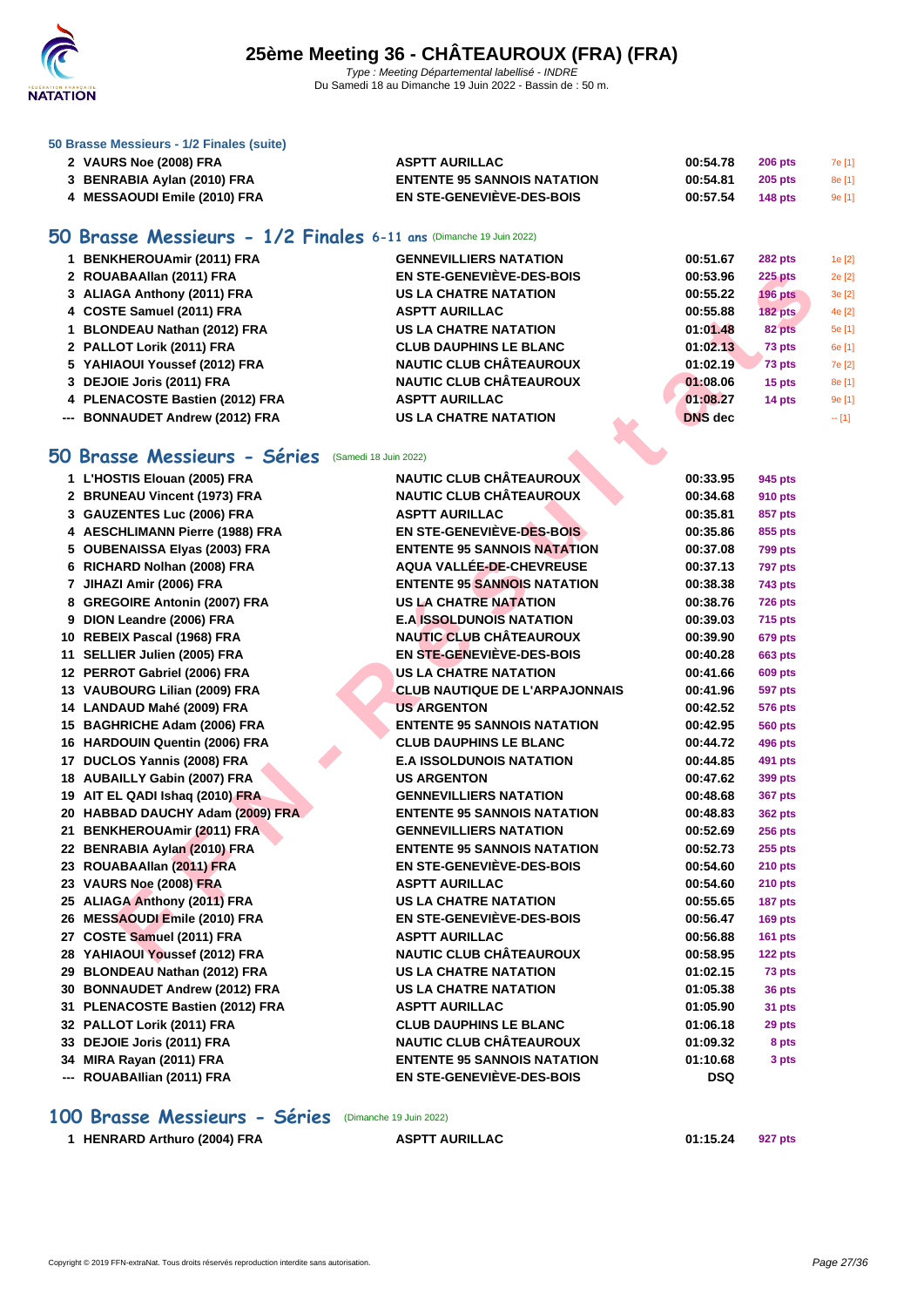

**[100 Brass](http://www.ffnatation.fr/webffn/index.php)e Messieurs - Séries (suite)**

| 2 L'HOSTIS Elouan (2005) FRA                           | <b>NAUTIC CLUB CHÂTEAUROUX</b>                                | 01:17.87                              | 865 pts        |
|--------------------------------------------------------|---------------------------------------------------------------|---------------------------------------|----------------|
| 3 RICHARD Nolhan (2008) FRA                            | AQUA VALLÉE-DE-CHEVREUSE                                      | 01:19.98                              | 817 pts        |
| 4 BRUNET Mattéo (2004) FRA                             | <b>CLUB DAUPHINS LE BLANC</b>                                 | 01:21.14                              | <b>792 pts</b> |
| 5 BRUNEAU Vincent (1973) FRA                           | <b>NAUTIC CLUB CHÂTEAUROUX</b>                                | 01:21.95                              | 774 pts        |
| 6 TURPIN Nolan (2007) FRA                              | <b>ASPTT AURILLAC</b>                                         | 01:22.89                              | <b>753 pts</b> |
| 7 BRUNET Kevin (2001) FRA                              | <b>CLUB DAUPHINS LE BLANC</b>                                 | 01:27.71                              | 653 pts        |
| 8 LEJARS Tom (2008) FRA                                | <b>CLUB NAUTIQUE DE L'ARPAJONNAIS</b>                         | 01:29.71                              | <b>614 pts</b> |
| 9 PERROT Gabriel (2006) FRA                            | <b>US LA CHATRE NATATION</b>                                  | 01:30.74                              | <b>594 pts</b> |
| 10 VAUBOURG Lilian (2009) FRA                          | <b>CLUB NAUTIQUE DE L'ARPAJONNAIS</b>                         | 01:31.61                              | <b>578 pts</b> |
| 11 SELLIER Julien (2005) FRA                           | <b>EN STE-GENEVIÈVE-DES-BOIS</b>                              | 01:32.64                              | <b>559 pts</b> |
| 12 GAUTHIER Hugo (2007) FRA                            | <b>NAUTIC CLUB CHÂTEAUROUX</b>                                | 01:34.71                              | 521 pts        |
| 13 ARMANT Mathieu (2009) FRA                           | AQUA VALLÉE-DE-CHEVREUSE                                      | 01:36.37                              | 492 pts        |
| 14 BAGHRICHE Adam (2006) FRA                           | <b>ENTENTE 95 SANNOIS NATATION</b>                            | 01:38.90                              | 449 pts        |
| 15 LE BAILLY Gabriel (2008) FRA                        | <b>NAUTIC CLUB CHÂTEAUROUX</b>                                | 01:39.29                              | 442 pts        |
| 16 MONCHARD Luka (2008) FRA                            | <b>ASPTT AURILLAC</b>                                         | 01:40.68                              | <b>420 pts</b> |
| 17 DUCLOS Yannis (2008) FRA                            | <b>E.A ISSOLDUNOIS NATATION</b>                               | 01:43.60                              | 374 pts        |
| 17 HARDOUIN Quentin (2006) FRA                         | <b>CLUB DAUPHINS LE BLANC</b>                                 | 01:43.60                              | 374 pts        |
| 19 OUCHERIRamy (2008) FRA                              | <b>GENNEVILLIERS NATATION</b>                                 | 01:44.17                              | 366 pts        |
| 20 HABBAD DAUCHY Adam (2009) FRA                       | <b>ENTENTE 95 SANNOIS NATATION</b>                            | 01:48.59                              | 302 pts        |
| 21 BENRABIA Ilyes (2008) FRA                           | <b>ENTENTE 95 SANNOIS NATATION</b>                            | 01:50.30                              | <b>280 pts</b> |
| 22 PARLY Ilian (2010) FRA                              | <b>ENTENTE 95 SANNOIS NATATION</b>                            | 01:52.99                              | <b>245 pts</b> |
| 23 BOUJANA Imrane (2011) FRA                           | <b>GENNEVILLIERS NATATION</b>                                 | 01:55.53                              | 215 pts        |
| 24 BACHA Ilian (2009) FRA                              | <b>ENTENTE 95 SANNOIS NATATION</b>                            | 01:56.09                              | <b>209 pts</b> |
| 25 BENRABIA Aylan (2010) FRA                           | <b>ENTENTE 95 SANNOIS NATATION</b>                            | 01:59.34                              | 174 pts        |
| 26 BELAOUED Jessym (2010) FRA                          | <b>NAUTIC CLUB CHÂTEAUROUX</b>                                | 01:59.70                              | <b>170 pts</b> |
| 27 ROUABAllian (2011) FRA                              | EN STE-GENEVIEVE-DES-BOIS                                     | 02:00.30                              | <b>164 pts</b> |
| 28 ROUABAAllan (2011) FRA                              | <b>EN STE-GENEVIÈVE-DES-BOIS</b>                              | 02:00.35                              | <b>163 pts</b> |
| 29 VAURS Noe (2008) FRA                                | <b>ASPTT AURILLAC</b>                                         | 02:03.76                              | 131 pts        |
| 30 DUBREUIL Nolan (2012) FRA                           | <b>US LA CHATRE NATATION</b>                                  | 02:04.23                              | 127 pts        |
| 31 BAILLY Thiméo (2011) FRA                            | <b>NAUTIC CLUB CHÂTEAUROUX</b>                                | 02:14.31                              | 54 pts         |
| 32 YAHIAOUI Youssef (2012) FRA                         | <b>NAUTIC CLUB CHÂTEAUROUX</b>                                | 02:17.18                              | 38 pts         |
| 33 DEJOIE Joris (2011) FRA                             | <b>NAUTIC CLUB CHÂTEAUROUX</b>                                | 02:20.35                              | 25 pts         |
| 34 PLENACOSTE Bastien (2012) FRA                       | <b>ASPTT AURILLAC</b>                                         | 02:26.13                              | 7 pts          |
| 35 PALLOT Lorik (2011) FRA                             | <b>CLUB DAUPHINS LE BLANC</b>                                 | 02:32.70                              | 1 pts          |
| 36 BOUCHENDOUKA Anis (2010) FRA                        | <b>ENTENTE 95 SANNOIS NATATION</b>                            | 02:33.13                              | 1 pts          |
| 37 MIRA Rayan (2011) FRA                               | <b>ENTENTE 95 SANNOIS NATATION</b>                            | 02:35.06                              | 1 pts          |
| --- GRENON Evan (2009) FRA                             | <b>NAUTIC CLUB CHÂTEAUROUX</b>                                | <b>DNS</b> dec                        |                |
| --- OUBENAISSA Elyas (2003) FRA                        | <b>ENTENTE 95 SANNOIS NATATION</b>                            | <b>DNS</b> dec                        |                |
| --- MENDES Enzo (2010) FRA                             | EN STE-GENEVIÈVE-DES-BOIS                                     | <b>DNS</b> dec                        |                |
|                                                        |                                                               |                                       |                |
| 200 Brasse Messieurs - Séries<br>(Samedi 18 Juin 2022) |                                                               |                                       |                |
| 1 RICHARD Nolhan (2008) FRA                            | AQUA VALLÉE-DE-CHEVREUSE                                      | 02:51.38                              | <b>792 pts</b> |
| $50m: -$                                               | 100m: 01:23039 : (01:23.39)                                   | 200m: 02:51.38 (01:27.99)             |                |
| 2 BRUNEAU Vincent (1973) FRA<br>$50m: -$               | <b>NAUTIC CLUB CHATEAUROUX</b><br>100m: 01:23/20 : (01:23.20) | 02:56.70<br>200m: 02:56.70 (01:33.50) | 735 pts        |
| 3 VAUBOURG Lilian (2009) FRA                           | <b>CLUB NAUTIQUE DE L'ARPAJONNAIS</b>                         | 03:16.95                              | 537 pts        |

### **200 Brasse Messieurs - Séries** (Samedi 18 Juin 2022)

| 1 RICHARD Nolhan (2008) FRA     | $50m: -$ | AQUA VALLÉE-DE-CHEVREUSE<br>100m: 01:25039 : (04:23.39)              | 02:51.38<br>200m: 02:51.38 (01:27.99) | <b>792 pts</b> |
|---------------------------------|----------|----------------------------------------------------------------------|---------------------------------------|----------------|
| 2 BRUNEAU Vincent (1973) FRA    | $50m: -$ | <b>NAUTIC CLUB CHÂTEAUROUX</b><br>100m: 01:23(20 : (01:23.20)        | 02:56.70<br>200m: 02:56.70 (01:33.50) | <b>735 pts</b> |
| 3 VAUBOURG Lilian (2009) FRA    | $50m: -$ | <b>CLUB NAUTIQUE DE L'ARPAJONNAIS</b><br>100m: 01:36098 : (04:36.93) | 03:16.95<br>200m: 03:16.95 (01:40.02) | 537 pts        |
| 4 LE BAILLY Gabriel (2008) FRA  | $50m: -$ | <b>NAUTIC CLUB CHÂTEAUROUX</b><br>100m: 01.48077::(04:42.77)         | 03:36.23<br>200m: 03:36.23 (01:53.46) | 377 pts        |
| 5 AIT EL QADI Ishaq (2010) FRA  | $50m: -$ | <b>GENNEVILLIERS NATATION</b><br>100m: 01:46034:(04:46.34)           | 03:38.91<br>200m: 03:38.91 (01:52.57) | 357 pts        |
| 6 GHORZI Ali (2010) FRA         | $50m: -$ | <b>GENNEVILLIERS NATATION</b><br>100m: 01:45(85 : (04:45.85)         | 03:40.55<br>200m: 03:40.55 (01:54.70) | 345 pts        |
| 7 HABBAD DAUCHY Adam (2009) FRA |          | <b>ENTENTE 95 SANNOIS NATATION</b>                                   | 03:42.73                              | 329 pts        |

| $50m: -$ | AQUA VALLÉE-DE-CHEVREUSE<br>100m: 01:25039 : (01:23.39)              | 02:51.38<br><b>792 pts</b><br>200m: 02:51.38 (01:27.99) |
|----------|----------------------------------------------------------------------|---------------------------------------------------------|
| $50m: -$ | <b>NAUTIC CLUB CHÂTEAUROUX</b><br>100m: 01:23(20: (01:23.20)         | 02:56.70<br><b>735 pts</b><br>200m: 02:56.70 (01:33.50) |
| $50m: -$ | <b>CLUB NAUTIQUE DE L'ARPAJONNAIS</b><br>100m: 01:36098 : (04:36.93) | 03:16.95<br>537 pts<br>200m: 03:16.95 (01:40.02)        |
| $50m: -$ | <b>NAUTIC CLUB CHÂTEAUROUX</b><br>100m: 01:48077 : (04:42.77)        | 03:36.23<br>377 pts<br>200m: 03:36.23 (01:53.46)        |
| $50m: -$ | <b>GENNEVILLIERS NATATION</b><br>100m: 01:46034 : (01:46.34)         | 03:38.91<br>357 pts<br>200m: 03:38.91 (01:52.57)        |
|          | <b>CENNEVILLIEDO NATATION</b>                                        | 00. IO FF<br>$\sim$ 4 $\sim$ 4 $\sim$                   |

*FABBAD* **ENTENTE 95 SANNOIS NATATION**  $\frac{50m}{100m}$  : 01:55029 : (04:51.22)  $\frac{100 \text{m}}{200 \text{m}}$ : 01:55022 : $\left(\theta$ 4:51.22) 200m : 03:42.73  $\left(01:51.51\right)$ 

| 01:21.14       | <b>792 pts</b> |
|----------------|----------------|
| 01:21.95       | 774 pts        |
| 01:22.89       | <b>753 pts</b> |
| 01:27.71       | 653 pts        |
| 01:29.71       | 614 pts        |
| 01:30.74       | <b>594 pts</b> |
| 01:31.61       | <b>578 pts</b> |
| 01:32.64       | <b>559 pts</b> |
| 01:34.71       | 521 pts        |
| 01:36.37       | <b>492 pts</b> |
| 01:38.90       | <b>449 pts</b> |
| 01:39.29       | 442 pts        |
| 01:40.68       | <b>420 pts</b> |
| 01:43.60       | 374 pts        |
| 01:43.60       | 374 pts        |
| þ<br>01:44.17  | 366 pts        |
| 01:48.59       | 302 pts        |
| 01:50.30       | <b>280 pts</b> |
| 01:52.99       | 245 pts        |
| 01:55.53       | <b>215 pts</b> |
| 01:56.09       | <b>209 pts</b> |
| 01:59.34       | 174 pts        |
| 01:59.70       | 170 pts        |
| 02:00.30       | 164 pts        |
| 02:00.35       | 163 pts        |
| 02:03.76       | 131 pts        |
| 02:04.23       | 127 pts        |
| 02:14.31       | 54 pts         |
| 02:17.18       | 38 pts         |
| 02:20.35       | 25 pts         |
| 02:26.13       | 7 pts          |
| 02:32.70       | 1 pts          |
| 02:33.13       | 1 pts          |
| 02:35.06       | 1 pts          |
| DNS dec        |                |
| <b>DNS</b> dec |                |
| <b>DNS</b> dec |                |
|                |                |

| 02:51.38<br>200m: 02:51.38 (01:27.99) | 792 pts        |
|---------------------------------------|----------------|
| 02:56.70<br>200m: 02:56.70 (01:33.50) | 735 pts        |
| 03:16.95<br>200m: 03:16.95 (01:40.02) | 537 pts        |
| 03:36.23<br>200m: 03:36.23 (01:53.46) | 377 pts        |
| 03:38.91<br>200m: 03:38.91 (01:52.57) | <b>357 pts</b> |
| 03:40.55<br>200m: 03:40.55 (01:54.70) | 345 pts        |
| 03:42.73<br>200m: 03:42.73 (01:51.51) | <b>329 pts</b> |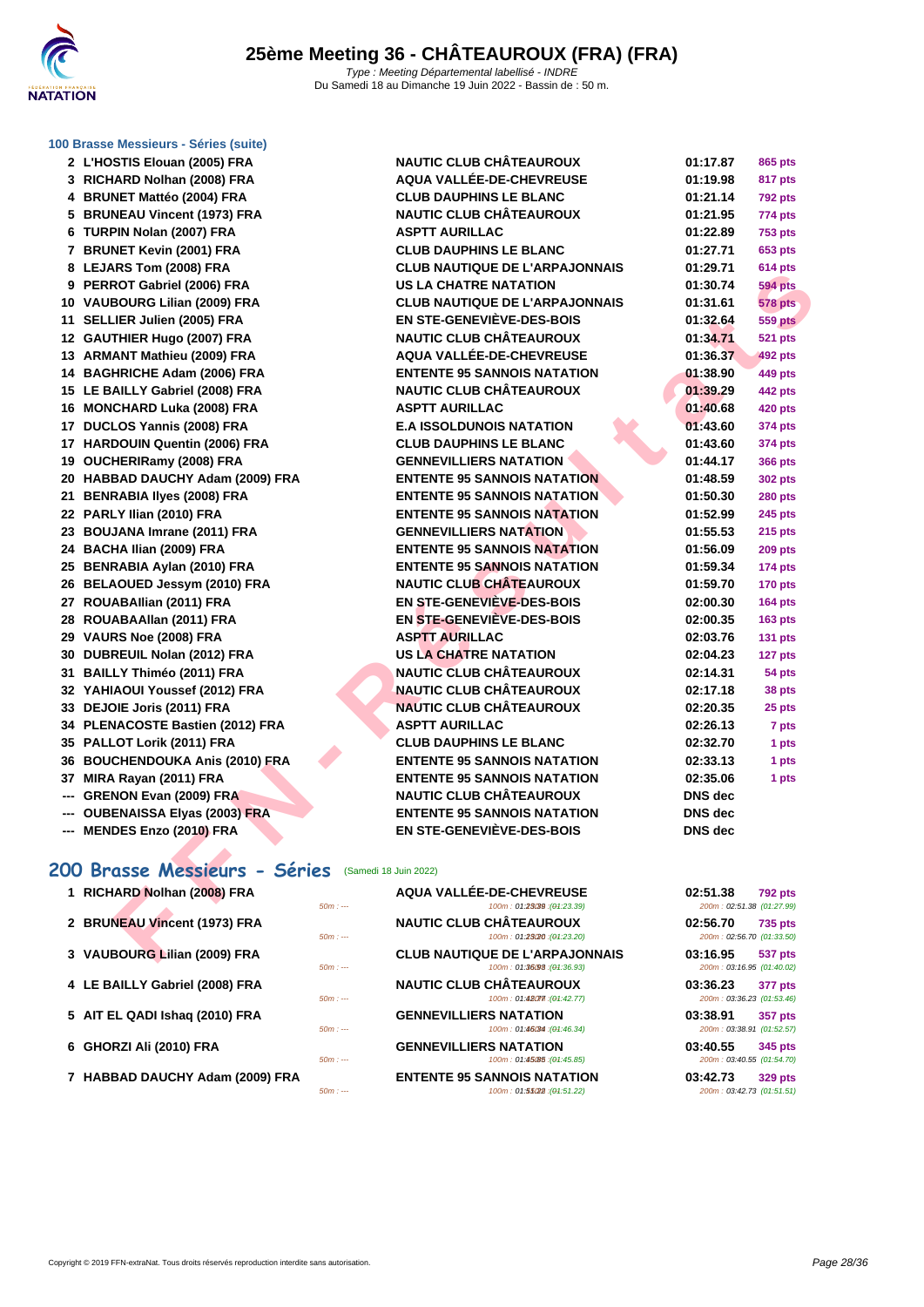#### **[200 Brass](http://www.ffnatation.fr/webffn/index.php)e Messieurs - Séries (suite)**

| 8 BENKHEROUAmir (2011) FRA                                           |          | <b>GENNEVILLIERS NATATION</b>      | 03:56.65                  | <b>238 pts</b> |
|----------------------------------------------------------------------|----------|------------------------------------|---------------------------|----------------|
|                                                                      | $50m: -$ | 100m: 01:54.08 : (01:54.03)        | 200m: 03:56.65 (02:02.62) |                |
| 9 KATEFRE Nael (2010) FRA                                            |          | <b>GENNEVILLIERS NATATION</b>      | 04:04.54                  | <b>193 pts</b> |
|                                                                      | $50m: -$ | 100m: 01:560m : (01:54.14)         | 200m: 04:04.54 (02:10.40) |                |
| 10 BENRABIA Aylan (2010) FRA                                         |          | <b>ENTENTE 95 SANNOIS NATATION</b> | 04:11.05                  | <b>160 pts</b> |
|                                                                      | $50m: -$ | 100m: 02:05.055:(02:01.65)         | 200m: 04:11.05 (02:09.40) |                |
| 11 MESSAOUDI Emile (2010) FRA                                        |          | EN STE-GENEVIÈVE-DES-BOIS          | 04:18.63                  | 125 pts        |
|                                                                      | $50m: -$ | 100m: 02:04/85 : (02:04.85)        | 200m: 04:18.63 (02:13.78) |                |
| --- ROUILLIER Jean-Pierre (1951) FRA                                 |          | <b>US LA CHATRE NATATION</b>       | <b>DNS</b> dec            |                |
|                                                                      |          |                                    |                           |                |
| $\Omega$ Deutline Magazineers Plugha A (7) and the contract $\Omega$ |          |                                    |                           |                |

#### **50 Papillon Messieurs - Finale A 17 ans et plus** (Dimanche 19 Juin 2022)

| --- ROUILLIER Jean-Pierre (1951) FRA                                       | <b>US LA CHATRE NATATION</b>          | <b>DNS</b> dec |                |  |
|----------------------------------------------------------------------------|---------------------------------------|----------------|----------------|--|
| 50 Papillon Messieurs - Finale A 17 ans et plus (Dimanche 19 Juin 2022)    |                                       |                |                |  |
| 1 HENRY Aurélien (2002) FRA                                                | <b>US LA CHATRE NATATION</b>          | 00:27.58       | 1048 pts       |  |
| 2 PIER Lucas (2005) FRA                                                    | <b>NAUTIC CLUB CHÂTEAUROUX</b>        | 00:27.82       | 1033 pts       |  |
| 3 HENRARD Arthuro (2004) FRA                                               | <b>ASPTT AURILLAC</b>                 | 00:28.08       | 1017 pts       |  |
| 4 VIERS Alexandre (1988) FRA                                               | <b>ASPTT AURILLAC</b>                 | 00:28.74       | 975 pts        |  |
| 5 PERGUET Peyo (2005) FRA                                                  | <b>ASPTT AURILLAC</b>                 | 00:28.95       | <b>962 pts</b> |  |
| 50 Papillon Messieurs - Finale A 15-16 ans (Dimanche 19 Juin 2022)         |                                       |                |                |  |
| 1 TURPIN Nolan (2007) FRA                                                  | <b>ASPTT AURILLAC</b>                 | 00:32.63       | 748 pts        |  |
| 2 MOUA NOU TOUA Liam (2007) FRA                                            | <b>EN STE-GENEVIÈVE-DES-BOIS</b>      | 00:32.91       | <b>733 pts</b> |  |
| 3 PERROT Gabriel (2006) FRA                                                | <b>US LA CHATRE NATATION</b>          | 00:33.42       | <b>706 pts</b> |  |
| 4 SEGERIES Noah (2006) FRA                                                 | <b>ASPTT AURILLAC</b>                 | 00:36.85       | <b>536 pts</b> |  |
| 50 Papillon Messieurs - Finale A 12-14 ans (Dimanche 19 Juin 2022)         |                                       |                |                |  |
| 1 LEJARS Tom (2008) FRA                                                    | <b>CLUB NAUTIQUE DE L'ARPAJONNAIS</b> | 00:30.10       | 892 pts        |  |
| 2 LANDAUD Mahé (2009) FRA                                                  | <b>US ARGENTON</b>                    | 00:34.40       | 655 pts        |  |
| 3 BOUDOU Arthur (2010) FRA                                                 | <b>ASPTT AURILLAC</b>                 | 00:36.87       | 535 pts        |  |
| 4 LE BAILLY Gabriel (2008) FRA                                             | <b>NAUTIC CLUB CHÂTEAUROUX</b>        | 00:37.58       | <b>503 pts</b> |  |
| 5 OUBENAISSA Ismael (2009) FRA                                             | <b>ENTENTE 95 SANNOIS NATATION</b>    | 00:41.72       | 335 pts        |  |
| 50 Papillon Messieurs - Finale A 6-11 ans (Dimanche 19 Juin 2022)          |                                       |                |                |  |
| 1 DUBREUIL Nolan (2012) FRA                                                | <b>US LA CHATRE NATATION</b>          | 00:43.98       | <b>258 pts</b> |  |
| 2 MOUA NOU TOUA Russel (2011) FRA                                          | EN STE-GENEVIÈVE-DES-BOIS             | 00:50.33       | 95 pts         |  |
| 3 BOUJANA Imrane (2011) FRA                                                | <b>GENNEVILLIERS NATATION</b>         | 00:50.96       | 83 pts         |  |
| 4 DARGAHI Ivane (2012) FRA                                                 | <b>ENTENTE 95 SANNOIS NATATION</b>    | 00:55.96       | 17 pts         |  |
| 5 AUDOUARD Ethan (2011) FRA                                                | <b>ASPTT AURILLAC</b>                 | 00:56.04       | 17 pts         |  |
| 50 Papillon Messieurs - 1/2 Finales 17 ans et plus (Dimanche 19 Juin 2022) |                                       |                |                |  |
| 1 HENRY Aurélien (2002) FRA                                                | <b>US LA CHATRE NATATION</b>          | 00:28.16       | 1011 pts       |  |
| 2 FAUCONNIER Basile (2005) FRA                                             | AQUA VALLÉE-DE-CHEVREUSE              | 00:28.70       | 978 pts        |  |
| 3 HENRARD Arthuro (2004) FRA                                               | <b>ASPTT AURILLAC</b>                 | 00:28.77       | 973 pts        |  |
| 1 PERGUET Peyo (2005) FRA                                                  | <b>ASPTT AURILLAC</b>                 | 00:29.01       | 958 pts        |  |
| 4 PIER Lucas (2005) FRA                                                    | <b>NAUTIC CLUB CHÂTEAUROUX</b>        | 00:29.43       | 933 pts        |  |
| 2 VIERS Alexandre (1988) FRA                                               | <b>ASPTT AURILLAC</b>                 | 00:29.47       | 930 pts        |  |
| $2.$ HOCTEALLY Themse (2004) EDA                                           | CLUD MAUTIOUE BE LIADDA IOMMAIC       | 00.2063        | $0.24 - 1.5$   |  |

| 2 LANDAUD Mahé (2009) FRA      | <b>US ARGENTON</b>                 | 00:34.40 | 655 pts |
|--------------------------------|------------------------------------|----------|---------|
| 3 BOUDOU Arthur (2010) FRA     | <b>ASPTT AURILLAC</b>              | 00:36.87 | 535 pts |
| 4 LE BAILLY Gabriel (2008) FRA | <b>NAUTIC CLUB CHÂTEAUROUX</b>     | 00:37.58 | 503 pts |
| 5 OUBENAISSA Ismael (2009) FRA | <b>ENTENTE 95 SANNOIS NATATION</b> | 00:41.72 | 335 pts |
|                                |                                    |          |         |

## **50 Papillon Messieurs - Finale A 6-11 ans** (Dimanche 19 Juin 2022)

| 1 DUBREUIL Nolan (2012) FRA       | <b>US LA CHATRE NATATION</b>       | 00:43.98 | <b>258 pts</b> |
|-----------------------------------|------------------------------------|----------|----------------|
| 2 MOUA NOU TOUA Russel (2011) FRA | EN STE-GENEVIÈVE-DES-BOIS          | 00:50.33 | 95 pts         |
| 3 BOUJANA Imrane (2011) FRA       | <b>GENNEVILLIERS NATATION</b>      | 00:50.96 | 83 pts         |
| 4 DARGAHI Ivane (2012) FRA        | <b>ENTENTE 95 SANNOIS NATATION</b> | 00:55.96 | 17 pts         |
| 5 AUDOUARD Ethan (2011) FRA       | <b>ASPTT AURILLAC</b>              | 00:56.04 | 17 pts         |

# **50 Papillon Messieurs - 1/2 Finales 17 ans et plus** (Dimanche 19 Juin 2022)

| 1 HENRY Aurélien (2002) FRA    | <b>US LA CHATRE NATATION</b>          | 00:28.16 | 1011 pts | 1e [2]  |
|--------------------------------|---------------------------------------|----------|----------|---------|
| 2 FAUCONNIER Basile (2005) FRA | AQUA VALLÉE-DE-CHEVREUSE              | 00:28.70 | 978 pts  | 2e [2]  |
| 3 HENRARD Arthuro (2004) FRA   | <b>ASPTT AURILLAC</b>                 | 00:28.77 | 973 pts  | 3e[2]   |
| 1 PERGUET Peyo (2005) FRA      | <b>ASPTT AURILLAC</b>                 | 00:29.01 | 958 pts  | 4e [1]  |
| 4 PIER Lucas (2005) FRA        | <b>NAUTIC CLUB CHÂTEAUROUX</b>        | 00:29.43 | 933 pts  | 5e [2]  |
| 2 VIERS Alexandre (1988) FRA   | <b>ASPTT AURILLAC</b>                 | 00:29.47 | 930 pts  | 6e [1]  |
| 3 HOSTEAUX Thomas (2004) FRA   | <b>CLUB NAUTIQUE DE L'ARPAJONNAIS</b> | 00:29.63 | 921 pts  | 7e [1]  |
| 5 L'HOSTIS Elouan (2005) FRA   | <b>NAUTIC CLUB CHÂTEAUROUX</b>        | 00:29.69 | 917 pts  | 8e [2]  |
| 4 BRUNET Mattéo (2004) FRA     | <b>CLUB DAUPHINS LE BLANC</b>         | 00:30.06 | 895 pts  | 9e [1]  |
| 5 TEINTURIER Fabien (1980) FRA | <b>US LA CHATRE NATATION</b>          | 00:31.68 | 801 pts  | 10e [1] |
|                                |                                       |          |          |         |

## **50 Papillon Messieurs - 1/2 Finales 15-16 ans** (Dimanche 19 Juin 2022)

| . MOUA NOU TOUA Liam (2007) FRA | <b>EN STE-GENEVIÈVE-DES-BOIS</b> | 00:32.40         | 761 pts | 1e $[2]$ |
|---------------------------------|----------------------------------|------------------|---------|----------|
| 2 TURPIN Nolan (2007) FRA       | <b>ASPTT AURILLAC</b>            | 00:32.66 747 pts |         | 2e [2]   |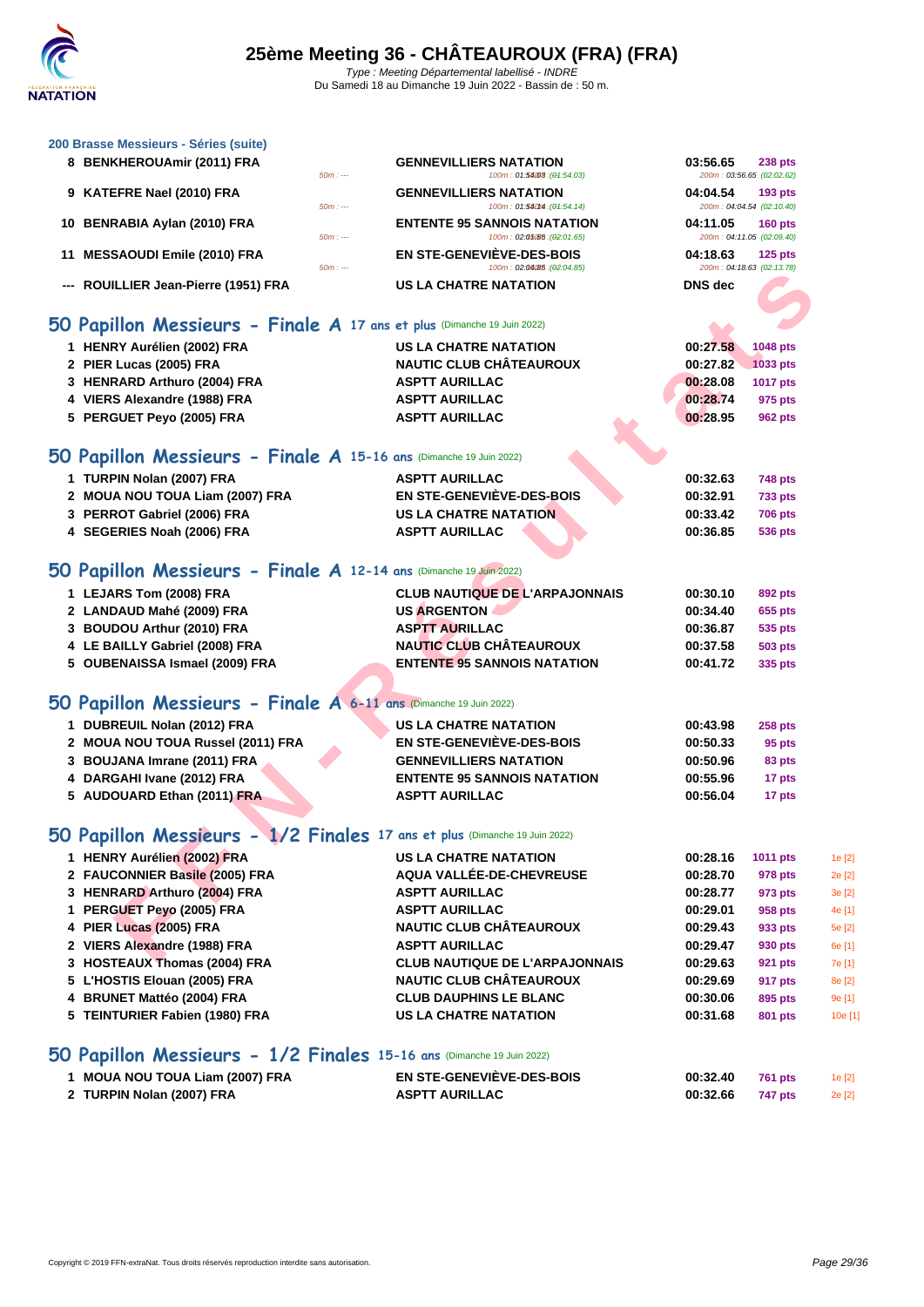

#### **[50 Papillo](http://www.ffnatation.fr/webffn/index.php)n Messieurs - 1/2 Finales (suite)**

| 3 PERROT Gabriel (2006) FRA     | US LA CHATRE NATATION | 00:34.10<br>671 pts | 3e[2]  |
|---------------------------------|-----------------------|---------------------|--------|
| 1 SEGERIES Noah (2006) FRA      | <b>ASPTT AURILLAC</b> | 00:38.10<br>480 pts | 4e [1] |
| --- AUBAILLY Gabin (2007) FRA   | <b>US ARGENTON</b>    | <b>DNS</b> dec      | $-11$  |
| --- GREGOIRE Antonin (2007) FRA | US LA CHATRE NATATION | <b>DNS</b> dec      | $-11$  |

## **50 Papillon Messieurs - 1/2 Finales 12-14 ans** (Dimanche 19 Juin 2022)

| 1 LEJARS Tom (2008) FRA         | <b>CLUB NAUTIQUE DE L'ARPAJONNAIS</b> | 00:30.66 | 859 pts        | 1e [2]  |
|---------------------------------|---------------------------------------|----------|----------------|---------|
| 2 FAUCONNIER Léo (2010) FRA     | AQUA VALLÉE-DE-CHEVREUSE              | 00:30.79 | <b>852 pts</b> | 2e [2]  |
| 3 BROCHARD Alexandre (2009) FRA | AQUA VALLÉE-DE-CHEVREUSE              | 00:34.30 | 660 pts        | 3e[2]   |
| 4 LANDAUD Mahé (2009) FRA       | <b>US ARGENTON</b>                    | 00:35.43 | <b>604 pts</b> | 4e [2]  |
| 5 ARMANT Mathieu (2009) FRA     | AQUA VALLÉE-DE-CHEVREUSE              | 00:36.40 | 557 pts        | 5e [2]  |
| 1 LE BAILLY Gabriel (2008) FRA  | <b>NAUTIC CLUB CHÂTEAUROUX</b>        | 00:37.40 | <b>511 pts</b> | 6e [1]  |
| 2 BOUDOU Arthur (2010) FRA      | <b>ASPTT AURILLAC</b>                 | 00:38.24 | 474 pts        | 7e [1]  |
| 3 OUBENAISSA Ismael (2009) FRA  | <b>ENTENTE 95 SANNOIS NATATION</b>    | 00:42.13 | 321 pts        | 8e [1]  |
| 4 OUCHERIRamy (2008) FRA        | <b>GENNEVILLIERS NATATION</b>         | 00:43.04 | <b>289 pts</b> | 9e [1]  |
| 5 DUCLOS Yannis (2008) FRA      | <b>E.A ISSOLDUNOIS NATATION</b>       | 00:45.14 | <b>222 pts</b> | 10e [1] |
|                                 |                                       |          |                |         |

# **50 Papillon Messieurs - 1/2 Finales 6-11 ans** (Dimanche 19 Juin 2022)

| 1 DUBREUIL Nolan (2012) FRA       | <b>US LA CHATRE NATATION</b>       | 00:44.43 | <b>244 pts</b> | 1e [2] |
|-----------------------------------|------------------------------------|----------|----------------|--------|
| 2 MOUA NOU TOUA Russel (2011) FRA | EN STE-GENEVIÈVE-DES-BOIS          | 00:50.20 | 98 pts         | 2e [2] |
| 3 BOUJANA Imrane (2011) FRA       | <b>GENNEVILLIERS NATATION</b>      | 00:51.76 | 69 pts         | 3e [2] |
| 1 AUDOUARD Ethan (2011) FRA       | <b>ASPTT AURILLAC</b>              | 00:57.97 | 5 pts          | 4e [1] |
| 2 DARGAHI Ivane (2012) FRA        | <b>ENTENTE 95 SANNOIS NATATION</b> | 01:00.28 | 1 pts          | 5e [1] |
| 3 YAHIAOUI Youssef (2012) FRA     | <b>NAUTIC CLUB CHÂTEAUROUX</b>     | 01:01.32 | 1 pts          | 6e [1] |

# **50 Papillon Messieurs - Séries** (Samedi 18 Juin 2022)

| 1 LEJARS Tom (2008) FRA                                              | <b>CLUB NAUTIQUE DE L'ARPAJONNAIS</b> | 00:30.66 | <b>859 pts</b>  |   |
|----------------------------------------------------------------------|---------------------------------------|----------|-----------------|---|
| 2 FAUCONNIER Léo (2010) FRA                                          | AQUA VALLÉE-DE-CHEVREUSE              | 00:30.79 | <b>852 pts</b>  |   |
| 3 BROCHARD Alexandre (2009) FRA                                      | AQUA VALLÉE-DE-CHEVREUSE              | 00:34.30 | <b>660 pts</b>  | ć |
| 4 LANDAUD Mahé (2009) FRA                                            | <b>US ARGENTON</b>                    | 00:35.43 | <b>604 pts</b>  |   |
| 5 ARMANT Mathieu (2009) FRA                                          | AQUA VALLÉE-DE-CHEVREUSE              | 00:36.40 | 557 pts         |   |
| 1 LE BAILLY Gabriel (2008) FRA                                       | <b>NAUTIC CLUB CHÂTEAUROUX</b>        | 00:37.40 | <b>511 pts</b>  |   |
| 2 BOUDOU Arthur (2010) FRA                                           | <b>ASPTT AURILLAC</b>                 | 00:38.24 | 474 pts         |   |
| 3 OUBENAISSA Ismael (2009) FRA                                       | <b>ENTENTE 95 SANNOIS NATATION</b>    | 00:42.13 | 321 pts         |   |
| 4 OUCHERIRamy (2008) FRA                                             | <b>GENNEVILLIERS NATATION</b>         | 00:43.04 | <b>289 pts</b>  |   |
| 5 DUCLOS Yannis (2008) FRA                                           | <b>E.A ISSOLDUNOIS NATATION</b>       | 00:45.14 | 222 pts         |   |
|                                                                      |                                       |          |                 |   |
| iO Papillon Messieurs - 1/2 Finales 6-11 ans (Dimanche 19 Juin 2022) |                                       |          |                 |   |
| 1 DUBREUIL Nolan (2012) FRA                                          | <b>US LA CHATRE NATATION</b>          | 00:44.43 | 244 pts         |   |
| 2 MOUA NOU TOUA Russel (2011) FRA                                    | EN STE-GENEVIÈVE-DES-BOIS             | 00:50.20 | 98 pts          | í |
| 3 BOUJANA Imrane (2011) FRA                                          | <b>GENNEVILLIERS NATATION</b>         | 00:51.76 | 69 pts          |   |
| 1 AUDOUARD Ethan (2011) FRA                                          | <b>ASPTT AURILLAC</b>                 | 00:57.97 | 5 pts           |   |
| 2 DARGAHI Ivane (2012) FRA                                           | <b>ENTENTE 95 SANNOIS NATATION</b>    | 01:00.28 | 1 pts           |   |
| 3 YAHIAOUI Youssef (2012) FRA                                        | <b>NAUTIC CLUB CHÂTEAUROUX</b>        | 01:01.32 | 1 pts           |   |
|                                                                      |                                       |          |                 |   |
| iO Papillon Messieurs - Séries<br>(Samedi 18 Juin 2022)              |                                       |          |                 |   |
| 1 HENRY Aurélien (2002) FRA                                          | <b>US LA CHATRE NATATION</b>          | 00:27.68 | <b>1042 pts</b> |   |
| 2 FAUCONNIER Basile (2005) FRA                                       | AQUA VALLÉE-DE-CHEVREUSE              | 00:28.23 | <b>1007 pts</b> |   |
| 3 PIER Lucas (2005) FRA                                              | <b>NAUTIC CLUB CHÂTEAUROUX</b>        | 00:28.35 | 999 pts         |   |
| 4 HENRARD Arthuro (2004) FRA                                         | <b>ASPTT AURILLAC</b>                 | 00:28.43 | 994 pts         |   |
| 5 L'HOSTIS Elouan (2005) FRA                                         | NAUTIC CLUB CHÂTEAUROUX               | 00:29.29 | 941 pts         |   |
| 6 HOSTEAUX Thomas (2004) FRA                                         | <b>CLUB NAUTIQUE DE L'ARPAJONNAIS</b> | 00:29.33 | 939 pts         |   |
| 7 PERGUET Peyo (2005) FRA                                            | <b>ASPTT AURILLAC</b>                 | 00:29.43 | 933 pts         |   |
| 8 VIERS Alexandre (1988) FRA                                         | <b>ASPTT AURILLAC</b>                 | 00:29.53 | 927 pts         |   |
| 9 BRUNET Mattéo (2004) FRA                                           | <b>CLUB DAUPHINS LE BLANC</b>         | 00:29.84 | 908 pts         |   |
| 10 TEINTURIER Fabien (1980) FRA                                      | <b>US LA CHATRE NATATION</b>          | 00:30.10 | 892 pts         |   |
| 11 LEJARS Tom (2008) FRA                                             | <b>CLUB NAUTIQUE DE L'ARPAJONNAIS</b> | 00:30.20 | <b>886 pts</b>  |   |
| 12 FAUCONNIER Léo (2010) FRA                                         | AQUA VALLÉE-DE-CHEVREUSE              | 00:31.06 | 836 pts         |   |
| 13 PIROT-LORY Léo (2005) FRA                                         | <b>US LA CHATRE NATATION</b>          | 00:32.15 | 775 pts         |   |
| 14 PONDAVEN Erwann (2005) FRA                                        | <b>EN STE-GENEVIÈVE-DES-BOIS</b>      | 00:32.55 | <b>753 pts</b>  |   |
| 15 MOUA NOU TOUA Liam (2007) FRA                                     | EN STE-GENEVIÈVE-DES-BOIS             | 00:32.76 | 741 pts         |   |
| 16 TURPIN Nolan (2007) FRA                                           | <b>ASPTT AURILLAC</b>                 | 00:32.87 | 735 pts         |   |
| 17 DEMAISON Luc (2005) FRA                                           | <b>ASPTT AURILLAC</b>                 | 00:32.91 | 733 pts         |   |
| 18 PERROT Gabriel (2006) FRA                                         | <b>US LA CHATRE NATATION</b>          | 00:33.15 | <b>720 pts</b>  |   |
| 19 GREGOIRE Antonin (2007) FRA                                       | <b>US LA CHATRE NATATION</b>          | 00:33.93 | <b>679 pts</b>  |   |
| 20 BROCHARD Alexandre (2009) FRA                                     | AQUA VALLÉE-DE-CHEVREUSE              | 00:34.34 | 658 pts         |   |
| 21 LANDAUD Mahé (2009) FRA                                           | <b>US ARGENTON</b>                    | 00:35.00 | 625 pts         |   |
| 22 ARMANT Mathieu (2009) FRA                                         | AQUA VALLÉE-DE-CHEVREUSE              | 00:36.68 | <b>544 pts</b>  |   |
| 23 BOUDOU Arthur (2010) FRA                                          | <b>ASPTT AURILLAC</b>                 | 00:37.27 | <b>517 pts</b>  |   |
| 24 SEGERIES Noah (2006) FRA                                          | <b>ASPTT AURILLAC</b>                 | 00:37.32 | 515 pts         |   |
| 25 LE BAILLY Gabriel (2008) FRA                                      | <b>NAUTIC CLUB CHÂTEAUROUX</b>        | 00:37.68 | 499 pts         |   |
| 26 OUBENAISSA Ismael (2009) FRA                                      | <b>ENTENTE 95 SANNOIS NATATION</b>    | 00:40.66 | 375 pts         |   |
| 27 OUCHERIRamy (2008) FRA                                            | <b>GENNEVILLIERS NATATION</b>         | 00:42.88 | <b>294 pts</b>  |   |
|                                                                      |                                       |          |                 |   |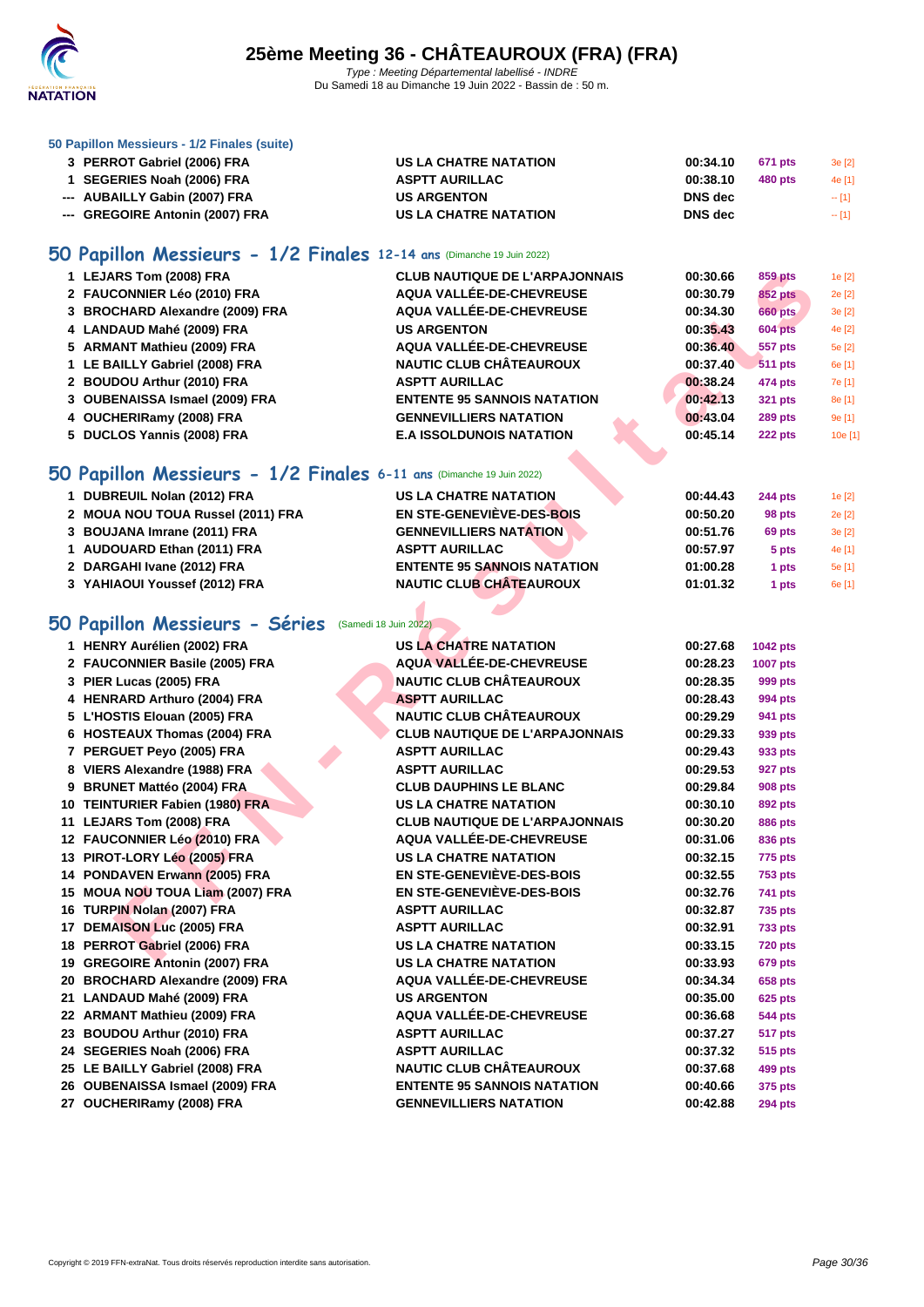

#### **[50 Papillo](http://www.ffnatation.fr/webffn/index.php)n Messieurs - Séries (suite)**

| 28 AUBAILLY Gabin (2007) FRA       | <b>US ARGENTON</b>                 | 00:43.45 | <b>275 pts</b> |
|------------------------------------|------------------------------------|----------|----------------|
| 29 DUCLOS Yannis (2008) FRA        | <b>E.A ISSOLDUNOIS NATATION</b>    | 00:44.21 | <b>251 pts</b> |
| 30 DUBREUIL Nolan (2012) FRA       | <b>US LA CHATRE NATATION</b>       | 00:44.91 | 229 pts        |
| 31 VENAULT Aurélien (2008) FRA     | <b>CLUB DAUPHINS LE BLANC</b>      | 00:46.08 | <b>195 pts</b> |
| 32 MENDES Enzo (2010) FRA          | EN STE-GENEVIÈVE-DES-BOIS          | 00:46.82 | 175 pts        |
| 33 GHORZI Ali (2010) FRA           | <b>GENNEVILLIERS NATATION</b>      | 00:47.74 | 152 pts        |
| 34 BOUJANA Imrane (2011) FRA       | <b>GENNEVILLIERS NATATION</b>      | 00:51.87 | 68 pts         |
| 35 MOUA NOU TOUA Russel (2011) FRA | EN STE-GENEVIÈVE-DES-BOIS          | 00:51.96 | 66 pts         |
| 36 AUDOUARD Ethan (2011) FRA       | <b>ASPTT AURILLAC</b>              | 00:53.49 | 44 pts         |
| 37 KATEFRE Nael (2010) FRA         | <b>GENNEVILLIERS NATATION</b>      | 00:53.92 | 38 pts         |
| 38 DARGAHI Ivane (2012) FRA        | <b>ENTENTE 95 SANNOIS NATATION</b> | 00:54.92 | 27 pts         |
| 39 YAHIAOUI Youssef (2012) FRA     | <b>NAUTIC CLUB CHÂTEAUROUX</b>     | 00:55.17 | 24 pts         |

### **100 Papillon Messieurs - Séries** (Samedi 18 Juin 2022)

|    | <b>BUUJARA IIIII GIIE (ZUI IIII INA</b>         |                                                             |                                       | νο μιο         |
|----|-------------------------------------------------|-------------------------------------------------------------|---------------------------------------|----------------|
|    | 35 MOUA NOU TOUA Russel (2011) FRA              | <b>EN STE-GENEVIÈVE-DES-BOIS</b>                            | 00:51.96                              | 66 pts         |
|    | 36 AUDOUARD Ethan (2011) FRA                    | <b>ASPTT AURILLAC</b>                                       | 00:53.49                              | 44 pts         |
|    | 37 KATEFRE Nael (2010) FRA                      | <b>GENNEVILLIERS NATATION</b>                               | 00:53.92                              | 38 pts         |
|    | 38 DARGAHI Ivane (2012) FRA                     | <b>ENTENTE 95 SANNOIS NATATION</b>                          | 00:54.92                              | 27 pts         |
|    | 39 YAHIAOUI Youssef (2012) FRA                  | <b>NAUTIC CLUB CHÂTEAUROUX</b>                              | 00:55.17                              | 24 pts         |
|    |                                                 |                                                             |                                       |                |
|    | 100 Papillon Messieurs - Séries                 | (Samedi 18 Juin 2022)                                       |                                       |                |
|    | 1 HENRARD Arthuro (2004) FRA                    | <b>ASPTT AURILLAC</b>                                       | 01:04.70                              | 967 pts        |
|    | 2 HOSTEAUX Thomas (2004) FRA                    | <b>CLUB NAUTIQUE DE L'ARPAJONNAIS</b>                       | 01:05.45                              | 947 pts        |
|    | 3 HENRY Aurélien (2002) FRA                     | <b>US LA CHATRE NATATION</b>                                | 01:05.70                              | 940 pts        |
|    | 4 L'HOSTIS Elouan (2005) FRA                    | <b>NAUTIC CLUB CHÂTEAUROUX</b>                              | 01:07.74                              | <b>887 pts</b> |
|    | 5 BRUNET Mattéo (2004) FRA                      | <b>CLUB DAUPHINS LE BLANC</b>                               | 01:09.66                              | 839 pts        |
|    | 6 LEJARS Tom (2008) FRA                         | <b>CLUB NAUTIQUE DE L'ARPAJONNAIS</b>                       | 01:11.34                              | 797 pts        |
|    | 7 OUBENAISSA Rayan (2006) FRA                   | <b>ENTENTE 95 SANNOIS NATATION</b>                          | 01:16.71                              | 672 pts        |
|    | 8 BROCHARD Alexandre (2009) FRA                 | <b>AQUA VALLÉE-DE-CHEVREUSE</b>                             | 01:19.25                              | 617 pts        |
| 9  | PERROT Gabriel (2006) FRA                       | <b>US LA CHATRE NATATION</b>                                | 01:23.32                              | 533 pts        |
|    | 10 HOUP Nathan (2010) FRA                       | AQUA VALLÉE-DE-CHEVREUSE                                    | 01:24.36                              | <b>513 pts</b> |
| 11 | <b>ARMANT Mathieu (2009) FRA</b>                | <b>AQUA VALLÉE-DE-CHEVREUSE</b>                             | 01:27.08                              | 461 pts        |
|    | 12 OUBENAISSA Ismael (2009) FRA                 | <b>ENTENTE 95 SANNOIS NATATION</b>                          | 01:39.49                              | <b>260 pts</b> |
|    | 13 GABE-ARTHUS Erwan (2009) FRA                 | EN STE-GENEVIEVE-DES-BOIS                                   | 01:46.15                              | 176 pts        |
|    | 14 BENKHEROUAmir (2011) FRA                     | <b>GENNEVILLIERS NATATION</b>                               | 01:49.26                              | 142 pts        |
|    |                                                 |                                                             |                                       |                |
|    | 200 Papillon Messieurs - Séries                 | (Dimanche 19 Juin 2022)                                     |                                       |                |
|    | 1 FAUCONNIER Léo (2010) FRA                     | AQUA VALLÉE-DE-CHEVREUSE                                    | 02:36.44                              | <b>763 pts</b> |
|    | $50m: -$                                        | 100m: 01:16.05 : (01:16.65)                                 | 200m: 02:36.44 (01:19.79)             |                |
|    | 2 LEJARS Tom (2008) FRA<br>$50m$ : $-$          | <b>CLUB NAUTIQUE DE L'ARPAJONNAIS</b>                       | 02:40.92<br>200m: 02:40.92 (01:21.80) | 711 pts        |
|    |                                                 | 100m: 01:19012 : (01:19.12)                                 |                                       |                |
|    |                                                 |                                                             |                                       |                |
| 3  | <b>TEINTURIER Fabien (1980) FRA</b><br>$50m: -$ | <b>US LA CHATRE NATATION</b><br>100m: 01:19076 : (01:19.76) | 02:46.94<br>200m: 02:46.94 (01:27.18) | <b>643 pts</b> |
|    |                                                 |                                                             |                                       |                |
|    | 4 MOUA NOU TOUA Liam (2007) FRA<br>$50m: -$     | EN STE-GENEVIÈVE-DES-BOIS<br>100m: 01:18048 : (01:18.48)    | 02:51.54<br>200m: 02:51.54 (01:33.06) | 593 pts        |
|    | 5 BROCHARD Alexandre (2009) FRA                 | AQUA VALLÉE-DE-CHEVREUSE                                    | 02:52.79                              | <b>580 pts</b> |
|    | $50m: -$                                        | 100m: 01:28092 : (01:22.92)                                 | 200m: 02:52.79 (01:29.87)             |                |
| 6  | PIER Lucas (2005) FRA                           | <b>NAUTIC CLUB CHÂTEAUROUX</b>                              | 02:54.38                              | <b>564 pts</b> |
|    | $50m: -$                                        | 100m: 01:2022 : (01:20.22)                                  | 200m: 02:54.38 (01:34.16)             |                |
|    | 7 HOUP Nathan (2010) FRA                        | AQUA VALLÉE-DE-CHEVREUSE                                    | 03:12.51                              | 393 pts        |
|    | $50m: -$<br>8 ROUILLIER Jean-Pierre (1951) FRA  | 100m: 01:32.59 : (01:32.59)<br><b>US LA CHATRE NATATION</b> | 200m: 03:12.51 (01:39.92)<br>03:44.73 | <b>165 pts</b> |

### **200 Papillon Messieurs - Séries** (Dimanche 19 Juin 2022)

| 1 FAUCONNIER Léo (2010) FRA |  |
|-----------------------------|--|
|                             |  |

- **LEJARS Tom (2008) FRA CLUB NAUTIQUE DE L'ARPAJONNAIS 100m** : 01:19018 (94:19.12)
- **TEINTURIER Fabien (1980) FRA US LA CHATRE NATATION 100m**: 01:1908:49
- **MOUA NOU TOUA Liam (2007) FRA EN STE-GENEVIÈVE-DES-BOIS 02:51.54 593 pts**
- **BROCHARD Alexandre (2009) FRA AQUA VALLÉE-DE-CHEVREUSE 02:52.79 580 pts**
- **PIER Lucas (2005) FRA NAUTIC CLUB CHÂTEAUROUX**
- **HOUP Nathan (2010) FRA AQUA VALLÉE-DE-CHEVREUSE 100m**: 01:32659 **(04:32.59**)
- ROUILLIER Jean-Pierre (1951) FRA US LA CHATRE NATATION

#### **200 4 Nages Messieurs - Séries** (Dimanche 19 Juin 2022)

- **HENRARD Arthuro (2004) FRA**
- **POHU Eloy (2008) FRA**
- **HOSTEAUX Thomas (2004) FRA**
- [RICHARD Nolhan \(2008\) FRA](http://www.ffnatation.fr/webffn/resultats.php?idact=nat&go=epr&idcpt=78531&idepr=91)
- **PIER Lucas (2005) FRA**
- **LEJARS Tom (2008) FRA CLUB NAUTIQUE DE L'ARPAJONNAIS 02:40.89 720 pts**
- **HENRY Aurélien (2002) FRA US LA CHATRE NATATION 02:41.31 715 pts**

| <b>ASPTT AURILLAC</b>                 |
|---------------------------------------|
| AQUA VALLÉE-DE-CHEVREUSE              |
| <b>CLUB NAUTIQUE DE L'ARPAJONNAIS</b> |
| AQUA VALLÉE-DE-CHEVREUSE              |
| <b>NAUTIC CLUB CHÂTEAUROUX</b>        |
| <b>CLUB NAUTIQUE DE L'ARPAJONNAIS</b> |
| <b>US LA CHATRE NATATION</b>          |

|          | <b>AQUA VALLÉE-DE-CHEVREUSE</b>                                      | 02:36.44<br><b>763 pts</b>                              |
|----------|----------------------------------------------------------------------|---------------------------------------------------------|
| $50m: -$ | 100m: 01:16065 : (01:16.65)                                          | 200m: 02:36.44 (01:19.79)                               |
| $50m: -$ | <b>CLUB NAUTIQUE DE L'ARPAJONNAIS</b><br>100m: 01:19012 : (01:19.12) | 02:40.92<br><b>711 pts</b><br>200m: 02:40.92 (01:21.80) |
| $50m: -$ | <b>US LA CHATRE NATATION</b><br>100m: 01:19076 : (04:19.76)          | 02:46.94<br><b>643 pts</b><br>200m: 02:46.94 (01:27.18) |
| $50m: -$ | EN STE-GENEVIÈVE-DES-BOIS<br>100m: 01:18048 : (01:18.48)             | 02:51.54<br>593 pts<br>200m: 02:51.54 (01:33.06)        |
| $50m: -$ | <b>AQUA VALLÉE-DE-CHEVREUSE</b><br>100m: 01:28(92): (01:22.92)       | 02:52.79<br>580 pts<br>200m: 02:52.79 (01:29.87)        |
| $50m: -$ | <b>NAUTIC CLUB CHÂTEAUROUX</b><br>100m: 01:26(22): (04:20.22)        | 02:54.38<br>564 pts<br>200m: 02:54.38 (01:34.16)        |
| $50m: -$ | AQUA VALLÉE-DE-CHEVREUSE<br>100m: 01:32.59 : (01:32.59)              | 03:12.51<br>393 pts<br>200m: 03:12.51 (01:39.92)        |
| $50m: -$ | <b>US LA CHATRE NATATION</b><br>100m: 01:45048 : (04:43.43)          | 03:44.73<br>$165$ pts<br>200m: 03:44.73 (02:01.30)      |

| 02:23.88 | 937 pts        |
|----------|----------------|
| 02:29.35 | <b>864 pts</b> |
| 02:30.35 | <b>851 pts</b> |
| 02:35.93 | <b>781 pts</b> |
| 02:37.78 | 758 pts        |
| 02:40.89 | <b>720 pts</b> |
| 02:41.31 | 715 pts        |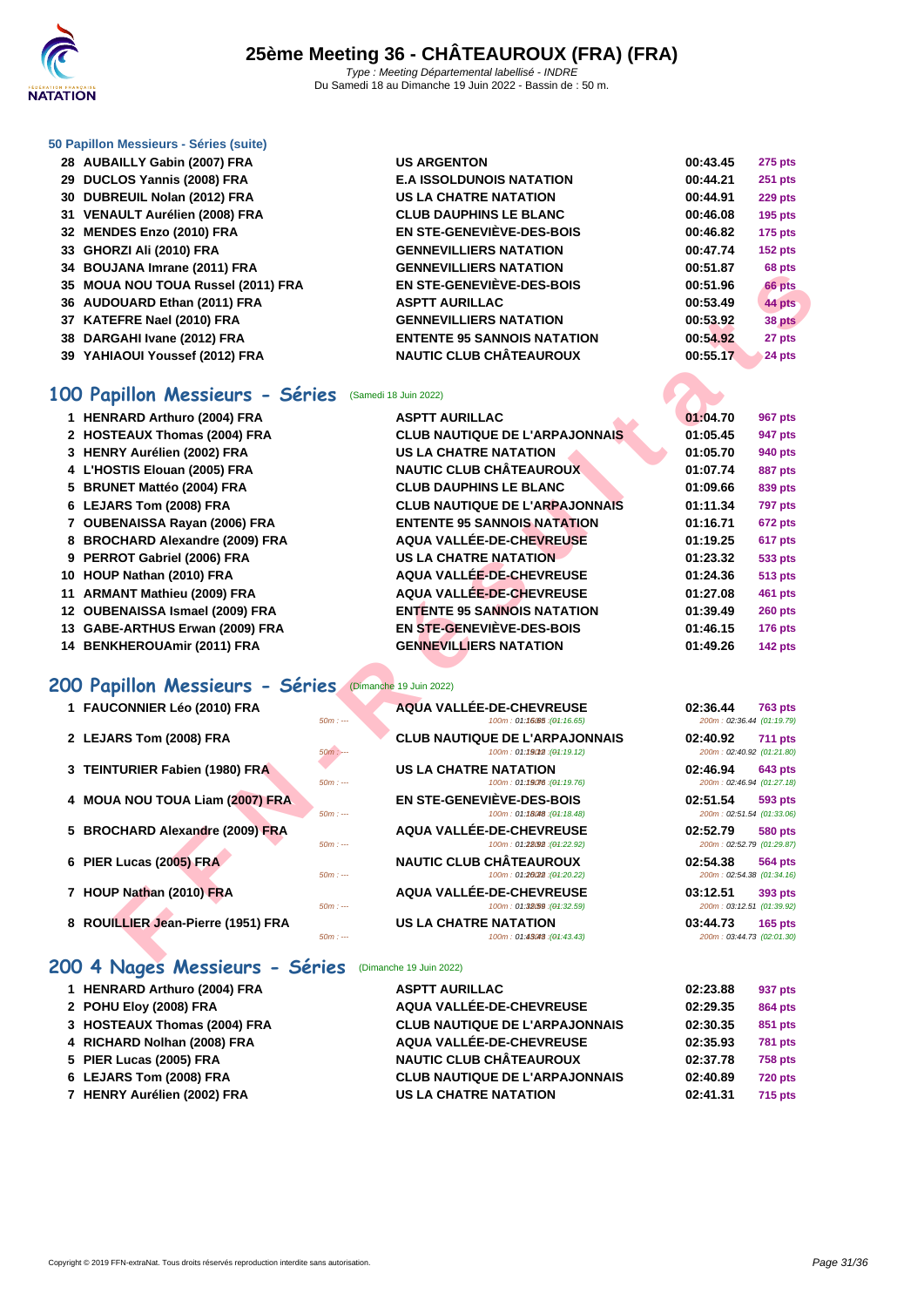

#### **[200 4 Nag](http://www.ffnatation.fr/webffn/index.php)es Messieurs - Séries (suite)**

|          |     | 8 BRUNEAU Vincent (1973) FRA                         | <b>NAUTIC CLUB CHATEAUROUX</b>                              |                             | 02:42.48                                               | <b>702 pts</b> |                           |
|----------|-----|------------------------------------------------------|-------------------------------------------------------------|-----------------------------|--------------------------------------------------------|----------------|---------------------------|
|          |     | 9 DION Leandre (2006) FRA                            | <b>E.A ISSOLDUNOIS NATATION</b>                             |                             | 02:43.05                                               | 695 pts        |                           |
|          |     | 10 PIROT-LORY Léo (2005) FRA                         | <b>US LA CHATRE NATATION</b>                                |                             | 02:43.61                                               | <b>688 pts</b> |                           |
|          |     | 11 PERROT Gabriel (2006) FRA                         | <b>US LA CHATRE NATATION</b>                                |                             | 02:44.01                                               | <b>684 pts</b> |                           |
|          |     | 12 OUBENAISSA Rayan (2006) FRA                       | <b>ENTENTE 95 SANNOIS NATATION</b>                          |                             | 02:47.35                                               | <b>646 pts</b> |                           |
|          |     | 13 BRUNET Kevin (2001) FRA                           | <b>CLUB DAUPHINS LE BLANC</b>                               |                             | 02:47.99                                               | 638 pts        |                           |
|          |     | 14 VAUBOURG Lilian (2009) FRA                        | <b>CLUB NAUTIQUE DE L'ARPAJONNAIS</b>                       |                             | 02:50.65                                               | <b>609 pts</b> |                           |
|          |     | 15 TEINTURIER Fabien (1980) FRA                      | <b>US LA CHATRE NATATION</b>                                |                             | 02:51.71                                               | <b>597 pts</b> |                           |
|          |     | 16 HOUP Nathan (2010) FRA                            | AQUA VALLÉE-DE-CHEVREUSE                                    |                             | 02:52.27                                               | <b>591 pts</b> |                           |
|          |     | 17 BARRE Léo (2009) FRA                              | AQUA VALLÉE-DE-CHEVREUSE                                    |                             | 02:52.28                                               | <b>591 pts</b> |                           |
|          |     | 18 MOUA NOU TOUA Liam (2007) FRA                     | EN STE-GENEVIÈVE-DES-BOIS                                   |                             | 02:52.94                                               | <b>584 pts</b> |                           |
|          |     | 19 ARMANT Mathieu (2009) FRA                         | AQUA VALLÉE-DE-CHEVREUSE                                    |                             | 02:53.12                                               | <b>582 pts</b> |                           |
|          |     | 20 MAILLOT FLAMEE Enzo (2006) FRA                    | <b>GENNEVILLIERS NATATION</b>                               |                             | 02:57.11                                               | <b>540 pts</b> |                           |
|          |     | 21 GAUTHIER Hugo (2007) FRA                          | <b>NAUTIC CLUB CHÂTEAUROUX</b>                              |                             | 03:00.06                                               | <b>510 pts</b> |                           |
|          |     | 22 NOUZAREDE Elouan (2008) FRA                       | <b>NAUTIC CLUB CHÂTEAUROUX</b>                              |                             | 03:01.68                                               | 494 pts        |                           |
|          |     | 23 BOUDOU Arthur (2010) FRA                          | <b>ASPTT AURILLAC</b>                                       |                             | 03:26.17                                               | <b>282 pts</b> |                           |
|          |     | 24 DUCLOS Yannis (2008) FRA                          | <b>E.A ISSOLDUNOIS NATATION</b>                             |                             | 03:30.40                                               | <b>252 pts</b> |                           |
|          |     | 25 GABE-ARTHUS Erwan (2009) FRA                      | EN STE-GENEVIEVE-DES-BOIS                                   |                             | 03:34.48                                               | <b>224 pts</b> |                           |
|          |     | 26 BELAOUED Jessym (2010) FRA                        | <b>NAUTIC CLUB CHÂTEAUROUX</b>                              |                             | 03:38.68                                               | <b>197 pts</b> |                           |
|          |     | 27 ROUILLIER Jean-Pierre (1951) FRA                  | <b>US LA CHATRE NATATION</b>                                |                             | 03:38.89                                               | <b>196 pts</b> |                           |
|          |     | 28 MENDES Enzo (2010) FRA                            | <b>EN STE-GENEVIÈVE-DES-BOIS</b>                            |                             | 03:40.58                                               | <b>185 pts</b> |                           |
|          |     | 29 OUCHERIRamy (2008) FRA                            | <b>GENNEVILLIERS NATATION</b>                               |                             | 03:44.09                                               | <b>165 pts</b> |                           |
|          |     | 30 MOUA NOU TOUA Russel (2011) FRA                   | EN STE-GENEVIÈVE-DES-BOIS                                   |                             | 03:47.08                                               | <b>148 pts</b> |                           |
|          |     | 31 DUBREUIL Nolan (2012) FRA                         | <b>US LA CHATRE NATATION</b>                                |                             | 03:47.91                                               | <b>144 pts</b> |                           |
|          |     | 32 NAIT BELKACEM Mouloud-Kassim (2010) FRA           | EN STE-GENEVIEVE-DES-BOIS                                   |                             | 04:12.34                                               | 43 pts         |                           |
|          |     | 33 MESSAOUDI Emile (2010) FRA                        | EN STE-GENEVIÈVE-DES-BOIS                                   |                             | 04:34.91                                               | 2 pts          |                           |
|          |     | 34 DEJOIE Joris (2011) FRA                           | <b>NAUTIC CLUB CHÂTEAUROUX</b>                              |                             | 04:49.28                                               | 1 pts          |                           |
|          | --- | <b>GRENON Evan (2009) FRA</b>                        | <b>NAUTIC CLUB CHÂTEAUROUX</b>                              |                             | DNS dec                                                |                |                           |
|          |     | DARGAHI Ivane (2012) FRA                             | <b>ENTENTE 95 SANNOIS NATATION</b>                          |                             | <b>DNS</b> dec                                         |                |                           |
|          | --- | DOMBEK--MIRO Alexander (2008) FRA                    | AQUA VALLÉE-DE-CHEVREUSE                                    |                             | <b>DSQ</b>                                             |                |                           |
|          |     | RIEU Valentin (2008) FRA                             | <b>ASPTT AURILLAC</b>                                       |                             | <b>DSQ</b>                                             |                |                           |
|          |     |                                                      |                                                             |                             |                                                        |                |                           |
|          |     | 400 4 Nages Messieurs - Séries (Samedi 18 Juin 2022) |                                                             |                             |                                                        |                |                           |
|          |     | 1 FAUCONNIER Basile (2005) FRA                       | AQUA VALLÉE-DE-CHEVREUSE                                    |                             | 04:56.65                                               | 980 pts        |                           |
|          |     | $50m: -$<br>$250m: -$                                | 100m: 01:04/88: (01:04.88)<br>300m: 03:48097 : (01:25.28)   |                             | 200m: 02:23.69 (01:18.81)<br>400m: 04:56.65 (01:07.68) |                |                           |
|          |     | 2 FAUCONNIER Léo (2010) FRA                          | AQUA VALLÉE-DE-CHEVREUSE                                    |                             | 05:24.07                                               | 800 pts        |                           |
|          |     | $50m: -$<br>$250m: --$                               | 100m: 01:14064 : (01:14.64)<br>300m: 04:38/64 : (01:29.83)  |                             | 200m: 02:42.81 (01:28.17)<br>400m: 05:24.07 (01:11.43) |                |                           |
|          |     | 3 DION Leandre (2006) FRA                            | <b>E.A ISSOLDUNOIS NATATION</b>                             |                             | 06:18.38                                               | 496 pts        |                           |
|          |     | $50m: -$                                             | 100m: 01:20058 : (01:20.53)                                 |                             | 200m: 03:03.91 (01:43.38)                              |                |                           |
|          |     | $250m: -$<br>--- AIT EL QADI Ishaq (2010) FRA        | 300m: 04:5409 : (01:50.18)<br><b>GENNEVILLIERS NATATION</b> |                             | 400m: 06:18.38 (01:24.29)<br><b>DSQ</b>                |                |                           |
|          |     |                                                      |                                                             |                             |                                                        |                |                           |
|          |     |                                                      |                                                             |                             |                                                        |                |                           |
|          |     | 4x100 Nage Libre Messieurs - Séries                  | (Dimanche 19 Juin 2022)                                     |                             |                                                        |                |                           |
|          |     | 1 NOUZAREDE Elouan (2008) FRA                        | <b>NAUTIC CLUB CHÂTEAUROUX</b>                              |                             | 04:21.51                                               | 800 pts        |                           |
|          |     | PIER Lucas (2005) FRA                                |                                                             |                             |                                                        |                |                           |
|          |     | <b>GAUTHIER Hugo (2007) FRA</b>                      |                                                             |                             |                                                        |                |                           |
|          |     | L'HOSTIS Elouan (2005) FRA                           |                                                             |                             |                                                        |                |                           |
| $50m: -$ |     | 100m: 01:1005m: (01:10.51)                           | 200m: 02:28.6th : (04:02.10)                                | 300m: 03:250f8 : (01:08.57) |                                                        |                | 400m: 04:21.51 (01:00.33) |
|          |     | 2 DEMAISON Luc (2005) FRA                            | <b>ASPTT AURILLAC</b>                                       |                             | 04:30.10                                               | <b>739 pts</b> |                           |
|          |     | SUREAU Joseph (2008) FRA                             |                                                             |                             |                                                        |                |                           |
|          |     | TURPIN Nolan (2007) FRA                              |                                                             |                             |                                                        |                |                           |
|          |     | SEGERIES Noah (2006) FRA                             |                                                             |                             |                                                        |                |                           |
| $50m: -$ |     | 100m: 01:09/80 : (01:09.80)                          | 200m: 02:23.68 : (04:03.88)                                 | 300m: 03:25.68 : (04:08.00) |                                                        |                | 400m: 04:30.10 (01:08.42) |

Copyright © 2019 FFN-extraNat. Tous droits réservés reproduction interdite sans autorisation.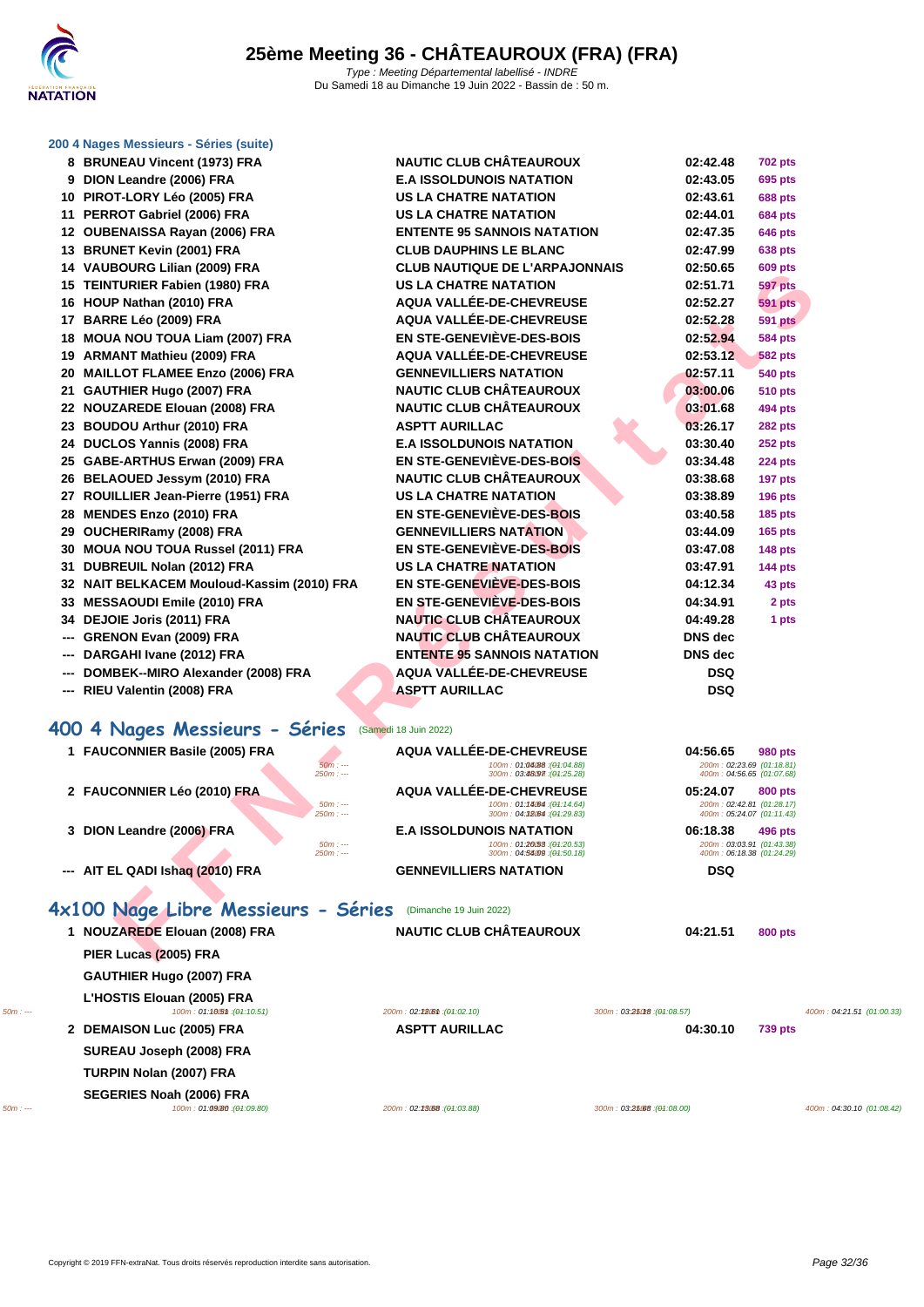

|          | 4x100 Nage Libre Messieurs - Séries (suite)<br>3 PERROT Gabriel (2006) FRA | US LA CHATRE NATATION                                    | 04:46.97                                | 627 pts                              |  |
|----------|----------------------------------------------------------------------------|----------------------------------------------------------|-----------------------------------------|--------------------------------------|--|
|          | PIROT-LORY Léo (2005) FRA                                                  |                                                          |                                         |                                      |  |
|          | DUBREUIL Nolan (2012) FRA                                                  |                                                          |                                         |                                      |  |
|          | HENRY Aurélien (2002) FRA                                                  |                                                          |                                         |                                      |  |
| $50m: -$ | 100m: 01:06019 : (01:06.19)                                                | 200m: 02:25044 : (04:05.25)                              | 300m: 03:46:68 : (01:35.24)             | 400m: 04:46.97 (01:00.29)            |  |
|          | 4 MAILLOT FLAMEE Enzo (2006) FRA                                           | <b>GENNEVILLIERS NATATION</b>                            | 05:33.51                                | <b>366 pts</b>                       |  |
|          | KATEFRE Nael (2010) FRA                                                    |                                                          |                                         |                                      |  |
|          | AIT EL QADI Ishaq (2010) FRA                                               |                                                          |                                         |                                      |  |
| 50m:     | GHORZI Ali (2010) FRA<br>100m: 01:09004 : (01:09.04)                       | 200m: 02:46048: (04:31.44)                               | 300m: 04:08018 : (04:27.70)             | 400m: 05:33.51 (01:25.33)            |  |
|          | 5 YAHIAOUI Youssef (2012) FRA                                              | <b>NAUTIC CLUB CHÂTEAUROUX</b>                           | 07:17.87                                | $34$ pts                             |  |
|          | DEJOIE Joris (2011) FRA                                                    |                                                          |                                         |                                      |  |
|          | <b>BAILLY Thiméo (2011) FRA</b>                                            |                                                          |                                         |                                      |  |
| $50m: -$ | <b>BENARD Maxence (2011) FRA</b><br>100m: 01:59092 : (01:59.92)            | 200m: 04:05:84 : (02:01.92)                              | 300m: 06:03004 : (02:01.20)             | 400m: 07:17.87 (01:14.83)            |  |
|          | --- BAGHRICHE Adam (2006) FRA                                              | <b>ENTENTE 95 SANNOIS NATATION</b>                       | DNS dec                                 |                                      |  |
|          | <b>BACHA Ilian (2009) FRA</b>                                              |                                                          |                                         |                                      |  |
|          | <b>BOUCHENDOUKA Anis (2010) FRA</b>                                        |                                                          |                                         |                                      |  |
|          | MIRA Rayan (2011) FRA<br>--- POHU Eloy (2008) FRA                          | AQUA VALLÉE-DE-CHEVREUSE                                 | <b>DNS</b> dec                          |                                      |  |
|          | DOMBEK--MIRO Alexander (2008) FRA                                          |                                                          |                                         |                                      |  |
|          | FAUCONNIER Léo (2010) FRA                                                  |                                                          |                                         |                                      |  |
|          | <b>FAUCONNIER Basile (2005) FRA</b>                                        |                                                          |                                         |                                      |  |
|          | 4x200 Nage Libre Messieurs - Séries (Samedi 18 Juin 2022)                  |                                                          |                                         |                                      |  |
|          | 1 POHU Eloy (2008) FRA                                                     | AQUA VALLÉE-DE-CHEVREUSE                                 | 08:54.33                                | 905 pts                              |  |
|          | FAUCONNIER Léo (2010) FRA                                                  |                                                          |                                         |                                      |  |
|          | DOMBEK--MIRO Alexander (2008) FRA                                          |                                                          |                                         |                                      |  |
|          | <b>FAUCONNIER Basile (2005) FRA</b>                                        |                                                          |                                         |                                      |  |
| $50m: -$ | 100m: 01:05097 : (01:05.97)                                                | 200m: 02:23000 : (04:07.03)                              | 300m: 03:25000 : (04:08.00)             | 400m: 04:29044 : (04:08.44)          |  |
|          | 2 NOUZAREDE Elouan (2008) FRA                                              | NAUTIC CLUB CHÂTEAUROUX                                  | 10:01.66                                | <b>666 pts</b>                       |  |
|          | PIER Lucas (2005) FRA                                                      |                                                          |                                         |                                      |  |
|          | L'HOSTIS Elouan (2005) FRA                                                 |                                                          |                                         |                                      |  |
| 50m :    | <b>GAUTHIER Hugo (2007) FRA</b><br>100m: 01:15(2m : (01:11.21)             | 200m: 02:33022 : (04:22.01)                              | 300m: 03:450f6 : (01:11.94)             | 400m: 05:03:06 : (04:18.80)          |  |
|          | 3 MAILLOT FLAMEE Enzo (2006) FRA                                           | <b>GENNEVILLIERS NATATION</b>                            | 12:22.44                                | 285 pts                              |  |
|          | GHORZI Ali (2010) FRA                                                      |                                                          |                                         |                                      |  |
|          | AIT EL QADI Ishaq (2010) FRA                                               |                                                          |                                         |                                      |  |
|          | OUCHERIRamy (2008) FRA                                                     |                                                          |                                         |                                      |  |
| $50m: -$ | 100m: 01:1609m: (01:16.91)                                                 | 200m: 02:45.5m : (04:28.60)                              | 300m: 04:34/69 : (01:29.18)             | 400m: 05:54002 : (04:39.33)          |  |
|          | 4x100 4 Nages Messieurs - Séries (Dimanche 19 Juin 2022)                   |                                                          |                                         |                                      |  |
|          | 1 DOMBEK--MIRO Alexander (2008) FRA                                        | AQUA VALLÉE-DE-CHEVREUSE                                 | 04:32.19 917 pts                        |                                      |  |
|          | RICHARD Nolhan (2008) FRA                                                  |                                                          |                                         |                                      |  |
|          | <b>FAUCONNIER Basile (2005) FRA</b>                                        |                                                          |                                         |                                      |  |
|          | POHU Eloy (2008) FRA                                                       |                                                          |                                         |                                      |  |
| $50m: -$ | 100m: 01:0888 : (01:07.83)<br>2 ROUILLER Tom (2002) FRA                    | 200m: 02:28019 : (04:20.36)<br><b>AURILLAC BIS (FRA)</b> | 300m: 03:35/20 : (04:03.01)<br>04:46.48 | 400m: 04:32.19 (01:00.99)<br>825 pts |  |
|          |                                                                            |                                                          |                                         |                                      |  |
|          |                                                                            |                                                          |                                         |                                      |  |
|          | <b>HENRARD Arthuro (2004) FRA</b><br>PERGUET Peyo (2005) FRA               |                                                          |                                         |                                      |  |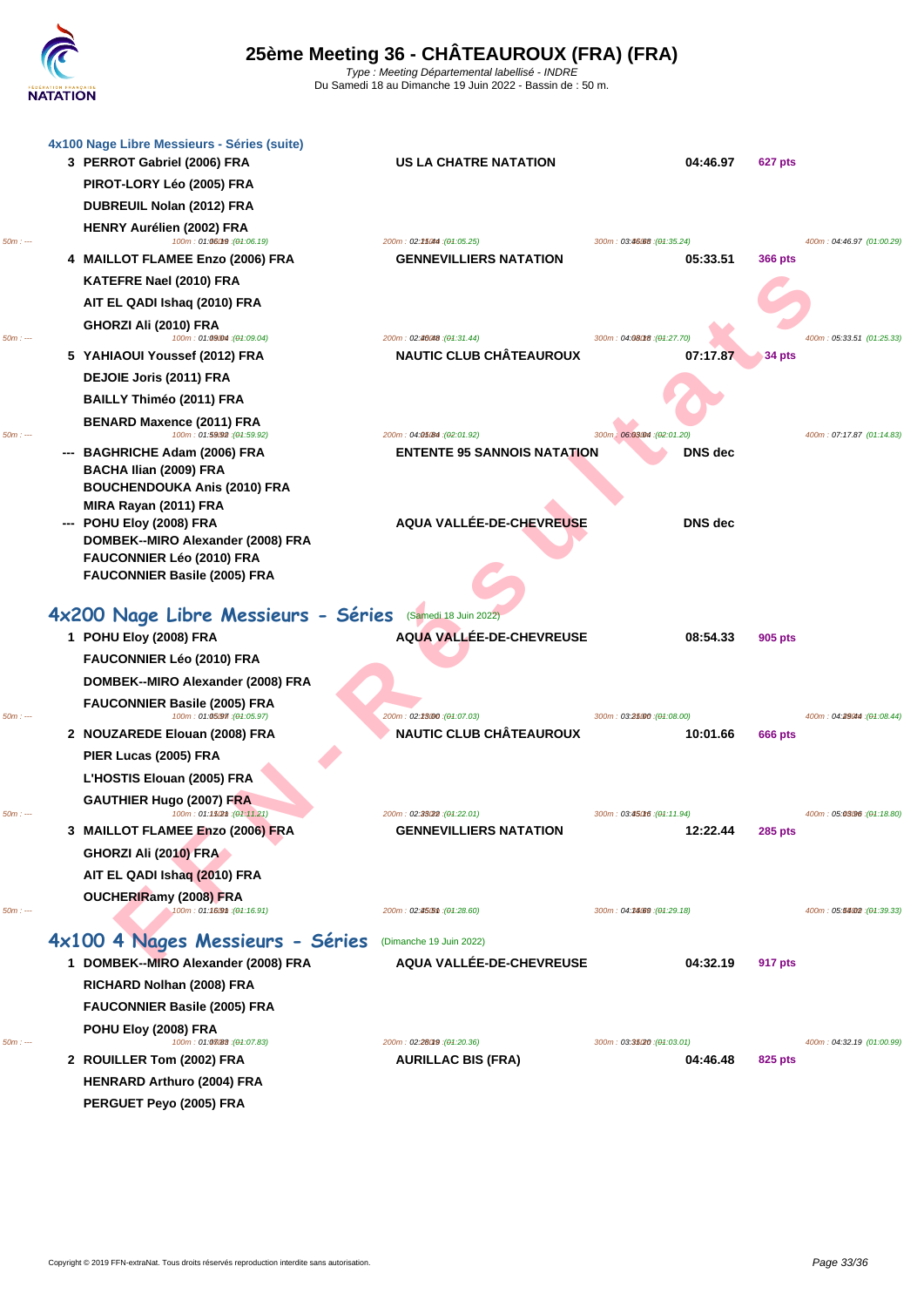|           |    | 4x100 4 Nages Messieurs - Séries (suite)                          |                                                                  |                                        |                |                           |
|-----------|----|-------------------------------------------------------------------|------------------------------------------------------------------|----------------------------------------|----------------|---------------------------|
| 50m : --- |    | VIERS Alexandre (1988) FRA<br>100m: 01:13065 : (01:13.65)         | 200m: 02:29 (87:16.22)                                           | 300m : 03:45.88 : (04:16.01)           |                | 400m: 04:46.48 (01:00.60) |
|           |    | 3 GAUTHIER Hugo (2007) FRA                                        | <b>NAUTIC CLUB CHÂTEAUROUX</b>                                   | 05:04.22                               | <b>718 pts</b> |                           |
|           |    | PIER Lucas (2005) FRA                                             |                                                                  |                                        |                |                           |
|           |    | L'HOSTIS Elouan (2005) FRA                                        |                                                                  |                                        |                |                           |
| 50m : --- |    | <b>NOUZAREDE Elouan (2008) FRA</b><br>100m: 01:26034 : (01:20.34) | 200m: 02:46002: (04:25.68)                                       | 300m: 03:55.67 : (01:09.65)            |                | 400m: 05:04.22 (01:08.55) |
|           |    | 4 BENKHEROUAmir (2011) FRA                                        | <b>GENNEVILLIERS NATATION</b>                                    | 06:46.10                               | 246 pts        |                           |
|           |    | GHORZI Ali (2010) FRA                                             |                                                                  |                                        |                |                           |
|           |    | AIT EL QADI Ishaq (2010) FRA                                      |                                                                  |                                        |                |                           |
|           |    | KATEFRE Nael (2010) FRA                                           |                                                                  |                                        |                |                           |
| 50m : --- | 5. | 100m: 01:45034 : (01:45.34)<br><b>BONNAUDET Andrew (2012) FRA</b> | 200m: 03:36048 : (04:45.09)<br>US LA CHATRE NATATION             | 300m: 05:33047.(04:47.04)<br>07:22.74  | 137 pts        | 400m: 06:46.10 (01:28.63) |
|           |    |                                                                   |                                                                  |                                        |                |                           |
|           |    | <b>ALIAGA Anthony (2011) FRA</b>                                  |                                                                  |                                        |                |                           |
|           |    | <b>HENRY Aurélien (2002) FRA</b>                                  |                                                                  |                                        |                |                           |
| 50m : --- |    | BLONDEAU Nathan (2012) FRA<br>100m: 02:05.53 : (02:05.53)         | 200m: 04:24/80 : (02:09.27)                                      | 300m: 05:25016 : (04:10.36)            |                | 400m: 07:22.74 (01:57.58) |
|           |    | 6 DARGAHI Ivane (2012) FRA                                        | <b>ENTENTE 95 SANNOIS NATATION</b>                               | 07:26.83                               | $126$ pts      |                           |
|           |    | BENRABIA Aylan (2010) FRA                                         |                                                                  |                                        |                |                           |
|           |    | PARLY Ilian (2010) FRA                                            |                                                                  |                                        |                |                           |
| $50m: -$  |    | <b>BENRABIA Ilyes (2008) FRA</b><br>100m: 02:06(3th: (02:06.31)   | 200m: 04:08:63 : (02:02.32)                                      | 300m: 06:08018 : (01:59.50)            |                | 400m: 07:26.83 (01:18.70) |
|           |    | --- GRENON Evan (2009) FRA                                        | <b>NAUTIC CLUB CHÂTEAUROUX</b>                                   | <b>DNS</b> dec                         |                |                           |
|           |    | BELAOUED Jessym (2010) FRA                                        |                                                                  |                                        |                |                           |
|           |    | LE BAILLY Gabriel (2008) FRA                                      |                                                                  |                                        |                |                           |
|           |    | YAHIAOUI Youssef (2012) FRA                                       |                                                                  |                                        |                |                           |
|           |    | --- DELANOUE Mathis (2005) FRA                                    | <b>ASPTT AURILLAC</b>                                            | <b>DNS</b> dec                         |                |                           |
|           |    | <b>HENRARD Arthuro (2004) FRA</b><br>PERGUET Peyo (2005) FRA      |                                                                  |                                        |                |                           |
|           |    | SUREAU Joseph (2008) FRA                                          |                                                                  |                                        |                |                           |
|           |    |                                                                   |                                                                  |                                        |                |                           |
|           |    | 4x100 Nage Libre Mixtes - Séries                                  | (Dimanche 19 Juin 2022)                                          |                                        |                |                           |
|           |    | 1 VAUBOURG Lilian (2009) FRA                                      | <b>CLUB NAUTIQUE DE L'ARPAJONNAIS</b>                            | 05:02.93                               | 569 pts        |                           |
|           |    | DIJOUX Alice (2010) FRA                                           |                                                                  |                                        |                |                           |
|           |    | <b>DEMOULIN RICHARD Manon (2005) FRA</b>                          |                                                                  |                                        |                |                           |
|           |    | LEJARS Tom (2008) FRA                                             |                                                                  |                                        |                |                           |
| $50m: -$  |    | 100m: 01:12090 : (01:12.90)                                       | 200m: 02:380f5 : (04:19.25)                                      | 300m: 05:55.85 : (03:23.70)            |                | 400m: 05:02.9300:0-52.92) |
|           |    | 2 AMEDJKOULea (2011) FRA                                          | <b>GENNEVILLIERS NATATION</b>                                    | 06:23.09                               | <b>186 pts</b> |                           |
|           |    | <b>IMEDJAIDRENE Assia (2012) FRA</b>                              |                                                                  |                                        |                |                           |
|           |    | <b>BENKHEROUAmir (2011) FRA</b>                                   |                                                                  |                                        |                |                           |
|           |    | BOUJANA Imrane (2011) FRA                                         |                                                                  |                                        |                |                           |
| $50m: -$  |    | 100m: 01:26006 : (01:26.06)<br>--- OUBENAISSA Rayan (2006) FRA    | 200m: 03:23007: (04:47.01)<br><b>ENTENTE 95 SANNOIS NATATION</b> | 300m: 04:52024 : (01:39.17)<br>DNS dec |                | 400m: 06:23.09 (01:30.85) |
|           |    | <b>HABBAD-DAUCHY Leia (2006) FRA</b>                              |                                                                  |                                        |                |                           |
|           |    | MAJD Jihane (2009) FRA                                            |                                                                  |                                        |                |                           |
|           |    | JIHAZI Amir (2006) FRA                                            |                                                                  |                                        |                |                           |
|           |    | --- RICHARD Nolhan (2008) FRA                                     | AQUA VALLÉE-DE-CHEVREUSE                                         | <b>DNS</b> dec                         |                |                           |
|           |    | <b>BARRE Lucie (2011) FRA</b>                                     |                                                                  |                                        |                |                           |
|           |    | <b>BROCHARD Alexandre (2009) FRA</b>                              |                                                                  |                                        |                |                           |
|           |    | DEBLOCK - DUGUE Gaëlle (2011) FRA                                 |                                                                  |                                        |                |                           |
|           |    | 4x200 Nage Libre Mixtes - Séries                                  | (Samedi 18 Juin 2022)                                            |                                        |                |                           |
|           |    | 1 MERCIER Coralie (2006) FRA                                      | <b>CLUB NAUTIQUE DE L'ARPAJONNAIS</b>                            | 09:44.40                               | <b>798 pts</b> |                           |
|           |    |                                                                   |                                                                  |                                        |                |                           |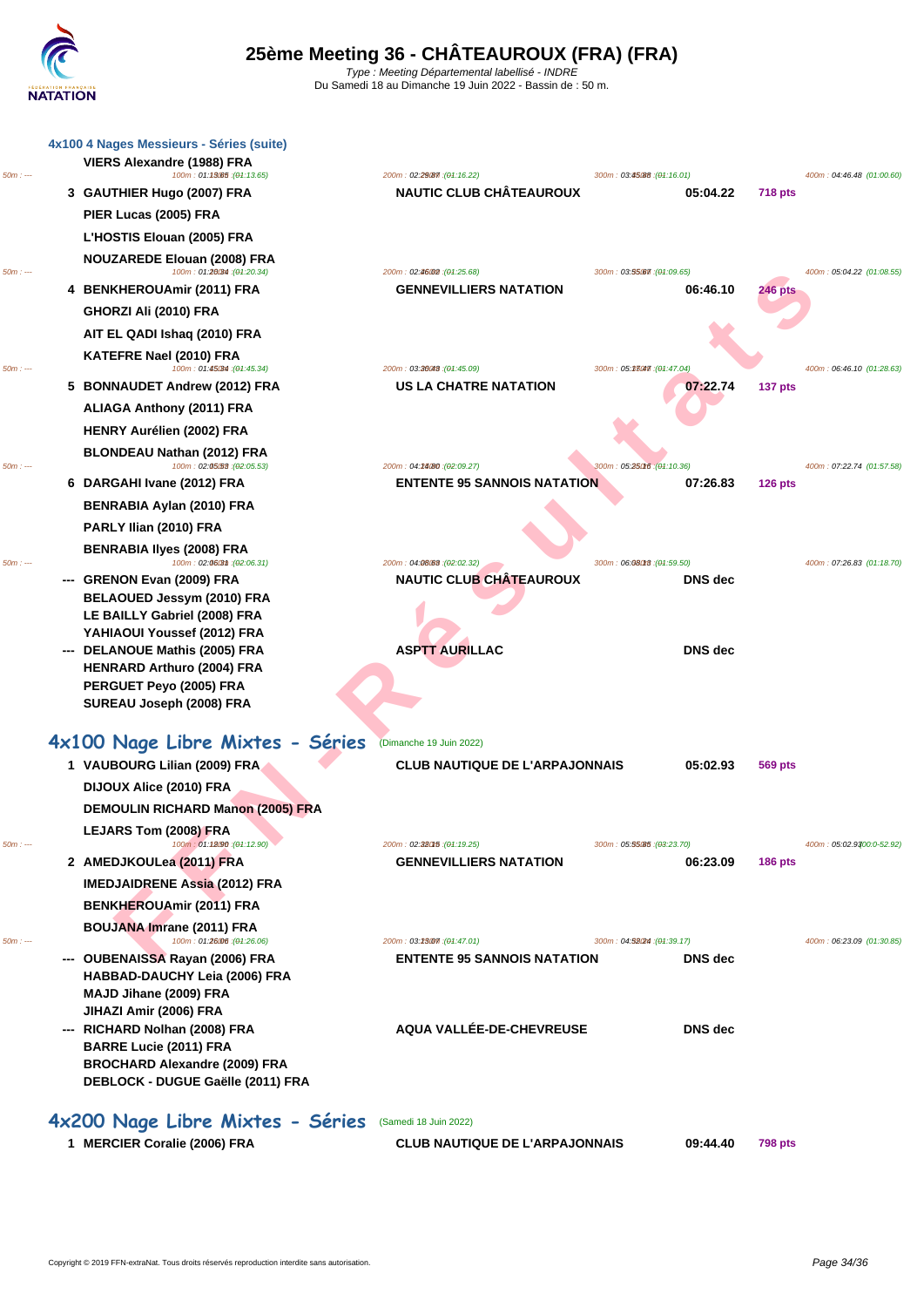| 4x200 Nage Libre Mixtes - Séries (suite) |                                                                                                                                                                                                                                                                                                                                                                                                                                                                                                                                                                                                                                                           |                                                                                                                                                             |                                                                                                                                                                    |                                                                 |
|------------------------------------------|-----------------------------------------------------------------------------------------------------------------------------------------------------------------------------------------------------------------------------------------------------------------------------------------------------------------------------------------------------------------------------------------------------------------------------------------------------------------------------------------------------------------------------------------------------------------------------------------------------------------------------------------------------------|-------------------------------------------------------------------------------------------------------------------------------------------------------------|--------------------------------------------------------------------------------------------------------------------------------------------------------------------|-----------------------------------------------------------------|
| LARGE Johanna (2006) FRA                 |                                                                                                                                                                                                                                                                                                                                                                                                                                                                                                                                                                                                                                                           |                                                                                                                                                             |                                                                                                                                                                    |                                                                 |
| <b>HOSTEAUX Thomas (2004) FRA</b>        |                                                                                                                                                                                                                                                                                                                                                                                                                                                                                                                                                                                                                                                           |                                                                                                                                                             |                                                                                                                                                                    | 400m: 04:55070 : (04:14.29)                                     |
| 2 SERRADJ Tasnime (2009) FRA             | EN STE-GENEVIÈVE-DES-BOIS                                                                                                                                                                                                                                                                                                                                                                                                                                                                                                                                                                                                                                 | 10:40.02                                                                                                                                                    | 621 pts                                                                                                                                                            |                                                                 |
| MOUA NOU TOUA Liam (2007) FRA            |                                                                                                                                                                                                                                                                                                                                                                                                                                                                                                                                                                                                                                                           |                                                                                                                                                             |                                                                                                                                                                    |                                                                 |
| SELLIER Julien (2005) FRA                |                                                                                                                                                                                                                                                                                                                                                                                                                                                                                                                                                                                                                                                           |                                                                                                                                                             |                                                                                                                                                                    |                                                                 |
| LEROY Maëlle (2009) FRA                  |                                                                                                                                                                                                                                                                                                                                                                                                                                                                                                                                                                                                                                                           |                                                                                                                                                             |                                                                                                                                                                    |                                                                 |
|                                          | 200m: 02:36049 : (04:19.55)                                                                                                                                                                                                                                                                                                                                                                                                                                                                                                                                                                                                                               |                                                                                                                                                             |                                                                                                                                                                    | 400m: 05:45:90 : (04:23.66)                                     |
|                                          |                                                                                                                                                                                                                                                                                                                                                                                                                                                                                                                                                                                                                                                           |                                                                                                                                                             |                                                                                                                                                                    |                                                                 |
|                                          |                                                                                                                                                                                                                                                                                                                                                                                                                                                                                                                                                                                                                                                           |                                                                                                                                                             |                                                                                                                                                                    |                                                                 |
|                                          |                                                                                                                                                                                                                                                                                                                                                                                                                                                                                                                                                                                                                                                           |                                                                                                                                                             |                                                                                                                                                                    |                                                                 |
| 100m: 01:13077 : (01:13.77)              | 200m: 02:33006 : (04:23.29)                                                                                                                                                                                                                                                                                                                                                                                                                                                                                                                                                                                                                               | 300m; 04:050r0 : (01:24.04)                                                                                                                                 |                                                                                                                                                                    | 400m: 05:30(26 : (04:29.16)                                     |
|                                          |                                                                                                                                                                                                                                                                                                                                                                                                                                                                                                                                                                                                                                                           |                                                                                                                                                             |                                                                                                                                                                    |                                                                 |
|                                          |                                                                                                                                                                                                                                                                                                                                                                                                                                                                                                                                                                                                                                                           |                                                                                                                                                             |                                                                                                                                                                    |                                                                 |
|                                          |                                                                                                                                                                                                                                                                                                                                                                                                                                                                                                                                                                                                                                                           |                                                                                                                                                             |                                                                                                                                                                    |                                                                 |
| 100m: 01:15008 : (01:11.03)              | 200m: 02:24098 : (04:13.90)                                                                                                                                                                                                                                                                                                                                                                                                                                                                                                                                                                                                                               | 300m: 03:53088 : (01:32.75)                                                                                                                                 |                                                                                                                                                                    | 400m: 05:32.50 : (04:34.82)                                     |
| 5 CASTANIER Julia (2009) FRA             | EN STE-GENEVIÈVE-DES-BOIS                                                                                                                                                                                                                                                                                                                                                                                                                                                                                                                                                                                                                                 | 11:55.98                                                                                                                                                    | 415 pts                                                                                                                                                            |                                                                 |
| <b>MENDES Enzo (2010) FRA</b>            |                                                                                                                                                                                                                                                                                                                                                                                                                                                                                                                                                                                                                                                           |                                                                                                                                                             |                                                                                                                                                                    |                                                                 |
| <b>VANHAECKE Elsa (2008) FRA</b>         |                                                                                                                                                                                                                                                                                                                                                                                                                                                                                                                                                                                                                                                           |                                                                                                                                                             |                                                                                                                                                                    |                                                                 |
| <b>CALLET Mathis (2004) FRA</b>          |                                                                                                                                                                                                                                                                                                                                                                                                                                                                                                                                                                                                                                                           |                                                                                                                                                             |                                                                                                                                                                    | 400m: 06:46024 : (04:44.18)                                     |
| 6 LE BAILLY Gabriel (2008) FRA           | <b>NAUTIC CLUB CHÂTEAUROUX</b>                                                                                                                                                                                                                                                                                                                                                                                                                                                                                                                                                                                                                            | 12:40.65                                                                                                                                                    | 313 pts                                                                                                                                                            |                                                                 |
| BELAOUED Jessym (2010) FRA               |                                                                                                                                                                                                                                                                                                                                                                                                                                                                                                                                                                                                                                                           |                                                                                                                                                             |                                                                                                                                                                    |                                                                 |
| PIERLOT Sarah (2006) FRA                 |                                                                                                                                                                                                                                                                                                                                                                                                                                                                                                                                                                                                                                                           |                                                                                                                                                             |                                                                                                                                                                    |                                                                 |
| <b>DESANNEAUX Clemence (2005) FRA</b>    |                                                                                                                                                                                                                                                                                                                                                                                                                                                                                                                                                                                                                                                           |                                                                                                                                                             |                                                                                                                                                                    |                                                                 |
| $100m : 01:25076$ : (01:21.76)           | 200m: 02:53044 : (04:31.68)                                                                                                                                                                                                                                                                                                                                                                                                                                                                                                                                                                                                                               | 300m: 04:32.09 : (04:39.25)                                                                                                                                 |                                                                                                                                                                    | 400m: 06:48025 : (04:39.56)                                     |
|                                          |                                                                                                                                                                                                                                                                                                                                                                                                                                                                                                                                                                                                                                                           |                                                                                                                                                             |                                                                                                                                                                    |                                                                 |
|                                          |                                                                                                                                                                                                                                                                                                                                                                                                                                                                                                                                                                                                                                                           |                                                                                                                                                             |                                                                                                                                                                    |                                                                 |
|                                          |                                                                                                                                                                                                                                                                                                                                                                                                                                                                                                                                                                                                                                                           |                                                                                                                                                             |                                                                                                                                                                    |                                                                 |
| 100m: 01:36028 : (01:30.23)              | 200m: 03:06:06 : (04:36.43)                                                                                                                                                                                                                                                                                                                                                                                                                                                                                                                                                                                                                               | 300m: 04:46044 : (01:33.78)                                                                                                                                 |                                                                                                                                                                    | 400m: 06:49.09 : (04:38.65)                                     |
|                                          |                                                                                                                                                                                                                                                                                                                                                                                                                                                                                                                                                                                                                                                           |                                                                                                                                                             |                                                                                                                                                                    |                                                                 |
|                                          |                                                                                                                                                                                                                                                                                                                                                                                                                                                                                                                                                                                                                                                           |                                                                                                                                                             |                                                                                                                                                                    |                                                                 |
|                                          |                                                                                                                                                                                                                                                                                                                                                                                                                                                                                                                                                                                                                                                           |                                                                                                                                                             |                                                                                                                                                                    |                                                                 |
| 100m: 01:37010 : (01:37.10)              | 200m: 03:26032 : (04:43.22)                                                                                                                                                                                                                                                                                                                                                                                                                                                                                                                                                                                                                               | 300m: 04:58(50 : (01:37.18)                                                                                                                                 |                                                                                                                                                                    | 400m: 06:40088 : (04:43.33)                                     |
| 9 YAHIAOUI Youssef (2012) FRA            | <b>NAUTIC CLUB CHÂTEAUROUX</b>                                                                                                                                                                                                                                                                                                                                                                                                                                                                                                                                                                                                                            | 17:44.50                                                                                                                                                    | 1 pts                                                                                                                                                              |                                                                 |
| <b>BENARD Maxence (2011) FRA</b>         |                                                                                                                                                                                                                                                                                                                                                                                                                                                                                                                                                                                                                                                           |                                                                                                                                                             |                                                                                                                                                                    |                                                                 |
| <b>GASTON Alizée (2011) FRA</b>          |                                                                                                                                                                                                                                                                                                                                                                                                                                                                                                                                                                                                                                                           |                                                                                                                                                             |                                                                                                                                                                    |                                                                 |
| THOMAS Luna (2012) FRA                   |                                                                                                                                                                                                                                                                                                                                                                                                                                                                                                                                                                                                                                                           |                                                                                                                                                             |                                                                                                                                                                    |                                                                 |
|                                          | LEJARS Tom (2008) FRA<br>100m: 01:16078 : (01:10.73)<br>100m: 01:16094 : (01:16.94)<br>3 OUBENAISSA Rayan (2006) FRA<br>MAJD Jihane (2009) FRA<br>HABBAD-DAUCHY Leia (2006) FRA<br>JIHAZI Amir (2006) FRA<br>4 RICHARD Nolhan (2008) FRA<br><b>BARRE Lucie (2011) FRA</b><br><b>BROCHARD Alexandre (2009) FRA</b><br>DEBLOCK - DUGUE Gaëlle (2011) FRA<br>100m: 01:20048 : (01:20.48)<br>7 KHOUAJI Sarah (2010) FRA<br><b>BOUJANA Imrane (2011) FRA</b><br>AMEDJKOULea (2011) FRA<br><b>BENKHEROUAmir (2011) FRA</b><br>8 BENALI Alicia (2011) FRA<br><b>MOUA NOU TOUA Russel (2011) FRA</b><br>DA SILVA Meïli (2011) FRA<br>GABE-ARTHUS Erwan (2009) FRA | 200m: 02:26:06 : (04:15.93)<br>AQUA VALLÉE-DE-CHEVREUSE<br>200m: 02:59.54 : (04:39.06)<br><b>GENNEVILLIERS NATATION</b><br><b>EN STE-GENEVIÈVE-DES-BOIS</b> | 300m: 03:380m : (04:10.75)<br>300m: 03:52/24 : (04:15.75)<br><b>ENTENTE 95 SANNOIS NATATION</b><br>10:51.89<br>11:01.89<br>300m: 04:26006 : (04:26.52)<br>12:54.79 | <b>586 pts</b><br>557 pts<br><b>284 pts</b><br>13:19.11 237 pts |

**HOSTEAUX Thomas (2004) FRA [LEJARS Tom \(2008\) FRA](http://www.ffnatation.fr/webffn/resultats.php?idact=nat&go=epr&idcpt=78531&idepr=36)**

|          | 2 SERRADJ I ASNIME (2009) FRA<br>MOUA NOU TOUA Liam (2007) FRA<br>SELLIER Julien (2005) FRA<br>LEROY Maëlle (2009) FRA  | EN STE-GENEVIEVE-DES-BOIS                                        | 10:40.02                                |                |                             |
|----------|-------------------------------------------------------------------------------------------------------------------------|------------------------------------------------------------------|-----------------------------------------|----------------|-----------------------------|
| $50m: -$ | 100m: 01:16094 : (01:16.94)<br>3 OUBENAISSA Rayan (2006) FRA<br>MAJD Jihane (2009) FRA<br>HABBAD-DAUCHY Leia (2006) FRA | 200m: 02:36049: (04:19.55)<br><b>ENTENTE 95 SANNOIS NATATION</b> | 300m: 03:58024 : (04:15.75)<br>10:51.89 | <b>586 pts</b> | 400m: 05:45090 : (04:23.66) |
| $50m: -$ | JIHAZI Amir (2006) FRA<br>100m: 01:13077 : (01:13.77)<br>4 RICHARD Nolhan (2008) FRA                                    | 200m: 02:38006 : (04:23.29)<br>AQUA VALLÉE-DE-CHEVREUSE          | 300m; 04:05010 : (01:24.04)<br>11:01.89 | 557 pts        | 400m: 05:36026 : (04:29.16) |
|          | <b>BARRE Lucie (2011) FRA</b><br><b>BROCHARD Alexandre (2009) FRA</b><br>DEBLOCK - DUGUE Gaëlle (2011) FRA              |                                                                  |                                         |                |                             |
| $50m: -$ | 100m: 01:15008 : (04:11.03)<br>5 CASTANIER Julia (2009) FRA                                                             | 200m: 02:24093: (04:13.90)<br>EN STE-GENEVIÈVE-DES-BOIS          | 300m: 03:53088 : (04:32.75)<br>11:55.98 | 415 pts        | 400m: 05:32050 : (04:34.82) |
|          | <b>MENDES Enzo (2010) FRA</b><br><b>VANHAECKE Elsa (2008) FRA</b>                                                       |                                                                  |                                         |                |                             |
| $50m: -$ | <b>CALLET Mathis (2004) FRA</b><br>100m: 01:20048 : (01:20.48)                                                          | 200m: 02:59.54 : (04:39.06)                                      | 300m: 04:26006 : (04:26.52)             |                | 400m: 06:40(24 : (04:44.18) |
|          | 6 LE BAILLY Gabriel (2008) FRA<br>BELAOUED Jessym (2010) FRA                                                            | <b>NAUTIC CLUB CHÂTEAUROUX</b>                                   | 12:40.65                                | 313 pts        |                             |
| $50m: -$ | PIERLOT Sarah (2006) FRA<br><b>DESANNEAUX Clemence (2005) FRA</b><br>100m: 01:25076:(04:21.76)                          | 200m: 02:53044 : (04:31.68)                                      | 300m: 04:32.09 : (04:39.25)             |                | 400m: 06:48025 : (04:39.56) |
|          | 7 KHOUAJI Sarah (2010) FRA<br><b>BOUJANA Imrane (2011) FRA</b>                                                          | <b>GENNEVILLIERS NATATION</b>                                    | 12:54.79                                | <b>284 pts</b> |                             |
|          | AMEDJKOULea (2011) FRA<br><b>BENKHEROUAmir (2011) ERA</b>                                                               |                                                                  |                                         |                |                             |
| $50m: -$ | 100m: 01:30028 (01:30.23)<br>8 BENALI Alicia (2011) FRA<br><b>MOUA NOU TOUA Russel (2011) FRA</b>                       | 200m: 03:06:06 : (04:36.43)<br><b>EN STE-GENEVIÈVE-DES-BOIS</b>  | 300m: 04:46044 : (04:33.78)<br>13:19.11 | <b>237 pts</b> | 400m: 06:49.09 : (04:38.65) |
| $50m: -$ | DA SILVA Meïli (2011) FRA<br>GABE-ARTHUS Erwan (2009) FRA<br>100m: 01:38010 : (01:37.10)                                | 200m: 03:26032 : (04:43.22)                                      | 300m: 04:58/50 : (04:37.18)             |                | 400m: 06:40088 : (04:43.33) |
|          | 9 YAHIAOUI Youssef (2012) FRA<br><b>BENARD Maxence (2011) FRA</b><br><b>GASTON Alizée (2011) FRA</b>                    | <b>NAUTIC CLUB CHÂTEAUROUX</b>                                   | 17:44.50                                | 1 pts          |                             |
|          | THOMAS Luna (2012) FRA                                                                                                  |                                                                  |                                         |                |                             |

**1 VITU Victoria (2009) FRA CLUB NAUTIQUE DE L'ARPAJONNAIS 05:01.62 804 pts**